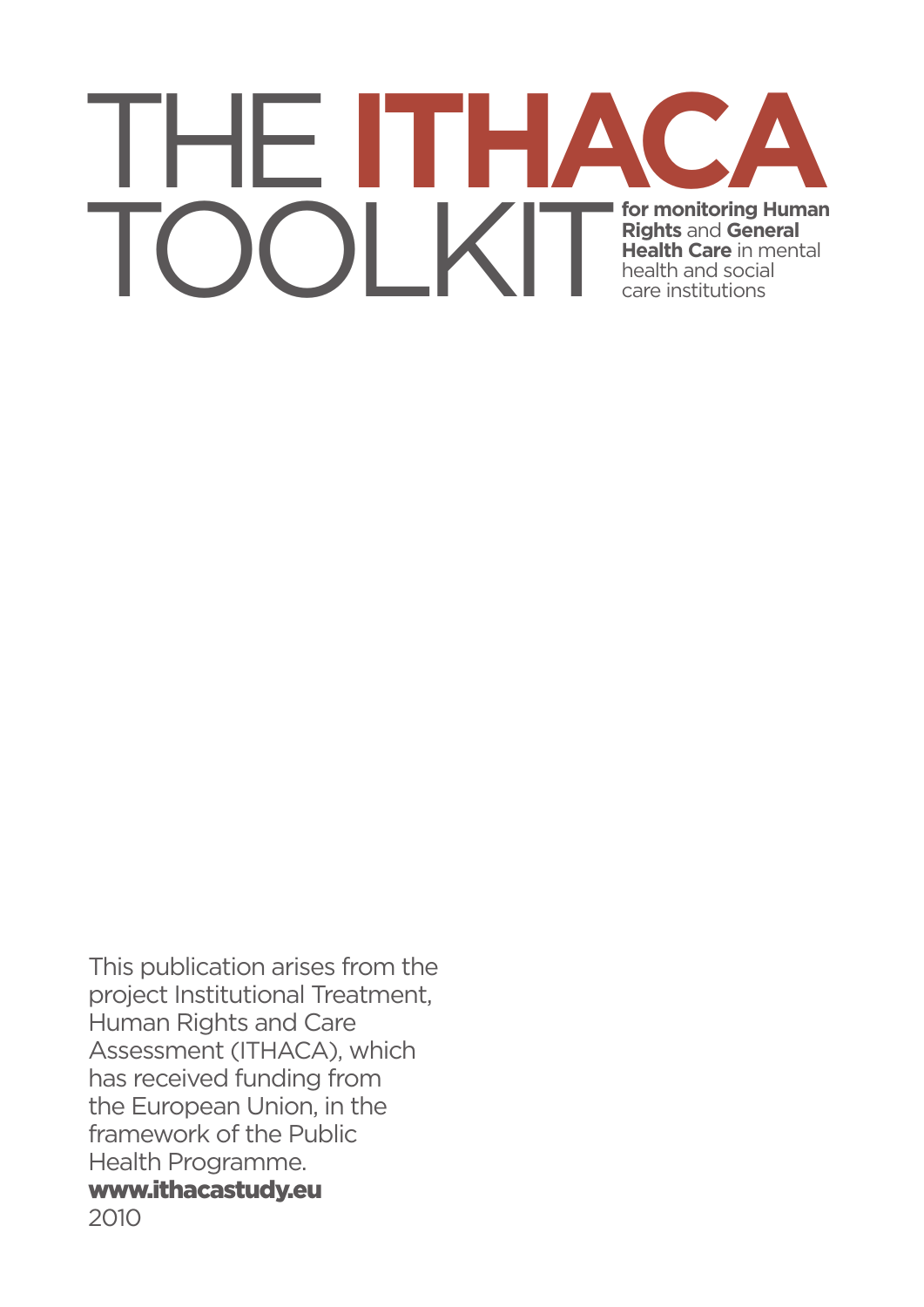#### **Acknowledgements**

This publication arises from the project Institutional Treatment, Human Rights and Care Assessment (ITHACA), which has received funding from the European Union, in the framework of the Public Health Programme. The ITHACA Project and the development of the Toolkit was led by staff in five centres:

■ Institute of Psychiatry, King's College London, England: Graham Thornicroft, Jennifer Randall, Tamara Shaw, Diana Rose (responsible for project co-ordination);

■ Ludwig Boltzmann Society, Institute for Social Psychiatry, Vienna, Austria: Heinz Katschnig, Gisela Hagmair, Livia Mutsch, Christa Strassmayr, Gabriele Niedermayer, Traude Izaak (responsible for project dissemination);

■ Mental Disability Advocacy Center, Budapest, Hungary: Oliver Lewis, Csilla Budai, Jasna Russo, Anna Hornyik (responsible for developing the human rights elements of the Toolkit);

■ Section of Psychiatry and Clinical Psychology, University of Verona, Italy: Lorenzo Burti, Antonio Lasalvia, Sara Bernardelli, Elisa Berti, Irene Fiorini, Massimo Garatti, Cinzia Papa (responsible for developing the general health care elements of the Toolkit);

■ National Institute for Health and Welfare, Helsinki, Finland: Susanna Hietala, Jukka Hiissa, Matti Järvelä, Hannu Lindholm, Anne-Marita Ruuska, Kaisa Saavalainen, Sarianna Sallamaa, Markku Salo, Tom Stenman, Raimo Urpilainen, Kristian Wahlbeck.

In addition the following European partners collaborated in the ITHACA Project:

| <b>Belgium</b>     | Chantal Van Audenhove,                           |                                                         |
|--------------------|--------------------------------------------------|---------------------------------------------------------|
|                    | Marian De Groof, Sofie Taeymans,                 |                                                         |
|                    | Else Tambuyzer                                   |                                                         |
| <b>Bulgaria</b>    | Valentina Hristakeva,                            |                                                         |
|                    | Dimitar Germanov                                 |                                                         |
|                    | Czech Republic Barbara Wenigova, Pavla Selepova, |                                                         |
|                    | Jan Stuchlik, Michal Balaban                     |                                                         |
| Germany            | Harald Zaske                                     |                                                         |
|                    | Maria-Adelheid Stelzner                          |                                                         |
| Greece             | Marina Economou, Eleni Louki,                    |                                                         |
|                    | Eleonara Kanellopoulou,                          | For further details about the ITHACA Toolkit contact:   |
|                    | Maria Charitsi, Natassa Vasilaki                 | graham.thornicroft@kcl.ac.uk                            |
| Lithuania          | Arunas Germanavicius,                            |                                                         |
|                    | Dovile Juodkaite,                                | © The ITHACA Project Group, 2010                        |
|                    | Giedrius Sadzevicius                             |                                                         |
| <b>Netherlands</b> | Jaap van Weeghel, Judith Hasker,                 | Citation                                                |
|                    | Annette Plooy                                    | This document should be referred to as:                 |
| Romania            | Radu Teodorescu, Iuliana Radu,                   | The ITHACA Project Group (2010). ITHACA Toolkit         |
|                    | Claudia Damian, Moraru Ortansa                   | for Monitoring Human Rights and General Health          |
| <b>Slovakia</b>    | Janka Hurova, Peter Lalik                        | Care in Mental Health and Social Care Institutions.     |
| Turkey             | Alp Ucok, Serap Serbest,                         | Health Service and Population Research Department,      |
|                    | Gulsah Karaday                                   | Institute of Psychiatry, King's College London, London. |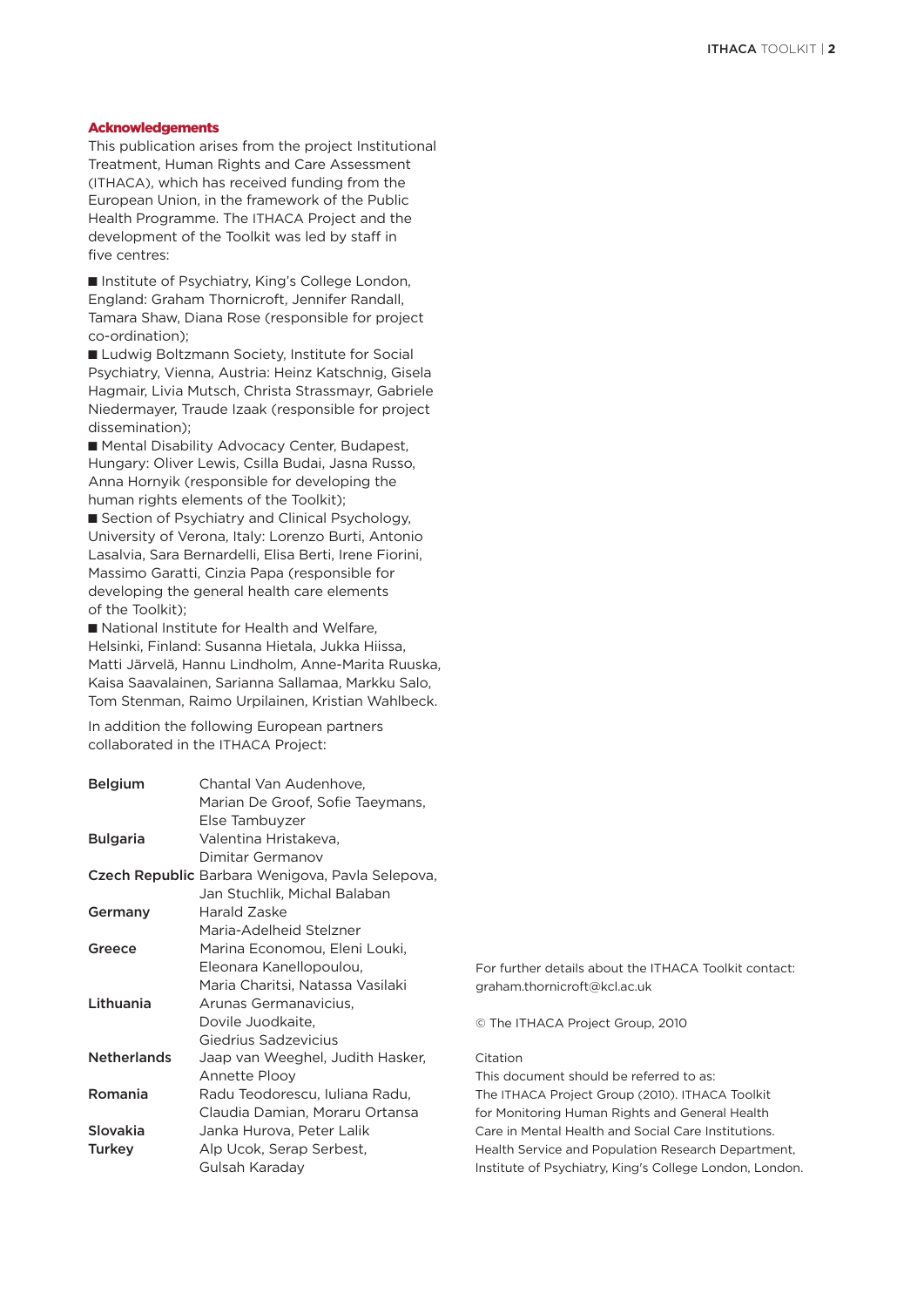# **Table of Contents**

| Section 1 Aims of the Toolkit                                                            | 4        |
|------------------------------------------------------------------------------------------|----------|
| Section 2 <b>What are human rights?</b>                                                  | 7        |
| 2.1 Human rights standards                                                               | 7        |
| 2.2 Regional human rights                                                                | 9        |
| standards and mechanisms                                                                 |          |
| 2.3 UN Convention on the Rights<br>of Persons with Disabilities (CRPD)                   | 10       |
| 2.3.1 'Persons with disabilities'                                                        | 10       |
| 2.3.2 Innovations of the CRPD                                                            | 11       |
| 2.3.3 CRPD mechanisms                                                                    | 12       |
| Section 3 What is general health care?                                                   | 13       |
| 3.1 The framework used for general health care                                           | 13       |
| 3.2 Heath promotion and illness prevention                                               | 14       |
| 3.3 Lifestyle factors affecting general health                                           | 15       |
| 3.4 Excess rates of co-morbidity and mortality<br>3.5 Learning/intellectual disabilities | 16       |
| and general health care                                                                  | 17       |
| 3.6 Stigma, discrimination and 'diagnostic                                               |          |
| overshadowing'                                                                           | 17       |
| 3.7 Access to mental health care                                                         | 19       |
| 3.8 Vaccination and immunisation                                                         | 20       |
| 3.9 Monitoring the delivery of appropriate                                               |          |
| treatment and care<br>3.10 Latrogenic risks of prescribed medication                     | 20<br>21 |
| 3.11 Participation in health care decision-making                                        | 21       |
| Section 4 Why do human rights monitoring?                                                | 22       |
|                                                                                          |          |
| Section 5 Principles of human rights monitoring<br>5.1 Do no harm                        | 25<br>25 |
| 5.2 Carry out regular monitoring                                                         | 25       |
| 5.3 Demonstrate independence                                                             | 25       |
| 5.4 Build a credible team                                                                | 26       |
| 5.5 Collect reliable information                                                         | 26       |
| 5.6 Adopt an inquisitive mindset<br>5.7 Store information securely                       | 27<br>27 |
|                                                                                          |          |
| Section 6 Methods of human rights monitoring                                             | 28       |
| 6.1 Method 1 Interviewing<br>6.2 Method 2 Observation                                    | 28<br>33 |
| 6.3 Method 3 Reviewing documentation                                                     | 34       |
| 6.4. How to record information                                                           | 35       |
| Section 7 Ten steps of human rights monitoring                                           | 36       |
| Step 1 Set objectives for the monitoring                                                 | 36       |
| Step 2 Build the monitoring team                                                         | 38       |
| Step 3 Train the monitors                                                                | 38       |
| Step 4 Gather background information                                                     | 40       |
| Step 5 Plan the visits                                                                   | 43       |
| Step 6 Carry out the visits<br>Step 7 Write the report                                   | 45<br>46 |
| Step 8 Disseminate the report                                                            | 48       |
| Step 9 Evaluate the process                                                              | 49       |
| Step 10 Plan future visits                                                               | 49       |
| Section 8 Guide to the prompt questions<br>listed in Section 9 (30 Parts)                | 50       |
| Section 9 Prompt questions for the monitoring visit                                      |          |
| $(30$ Parts)                                                                             | 56       |
|                                                                                          |          |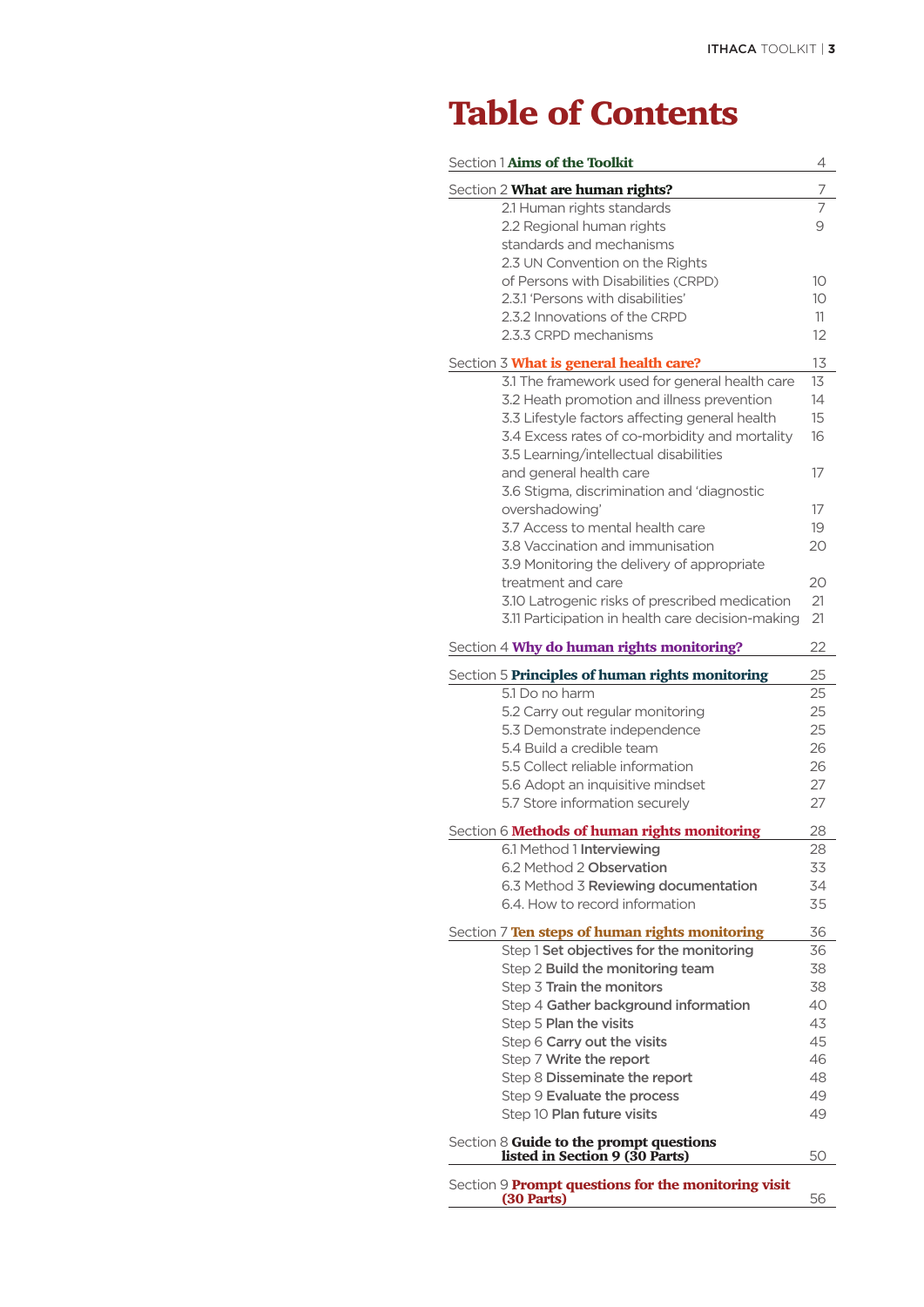## Section 1 **Aims of the Toolkit**

The aim of this Toolkit is to provide a complete guide to monitor human rights, including the right to health, in mental health and social care institutions.

#### **Who are people with mental health problems and people with intellectual disabilities?**

The United Nations estimates that there are 650 million people worldwide who have disabilities, and 80 per cent of them live in developing countries. Among these people, a significant proportion have mental health disabilities<sup>1,2</sup> or intellectual disabilities<sup>3</sup>. Some people with intellectual disabilities also have mental health problems. Within each 'group', individual people have a wide variety of aspirations, desires and needs. Therefore, in using the terms 'people with mental health problems' and 'people with intellectual disabilities', this Toolkit does not wish to suggest that these are homogenous 'groups'.

The World Health Organisation estimates that one in four of us will have a mental health problem at some time in our lives. Given the ageing populations in many countries, the number of people with degenerative diseases such as dementia or Alzheimer's will continue to rise. Mental health issues affect most families, but yet people with mental health problems, as well as those with intellectual disabilities are often excluded from, and by, mainstream societies.

#### **What are mental health and social care institutions?**

Despite the high numbers of people with mental health disabilities and intellectual disabilities, they often remain at the margins of society, vulnerable to their human rights being violated. The reasons for this are that many societies fear or pity people with a disability. Fear and pity lead to stigma, stigma to discrimination, and discrimination to abuse. Once a culture of stigma, discrimination and abuse has become entrenched, so too does resistance to change, and to reform systems to provide a range of services for people.

A significant proportion of people with intellectual disabilities and mental health disabilities are segregated from society and live for some period of their lives and/or receive care and treatment in institutions. It is these institutions, and the human rights of people in them, which are the focus of this Toolkit. People with disabilities removed from society as the result of placement in mental health institutions (such as psychiatric hospitals) and in social care institutions (such as residential care homes) are particularly vulnerable to neglect and abuse. This Toolkit has been developed with reference to the definition of an institution as 'any place in which people who have been labelled as having a disability are isolated, segregated and/or compelled to live together. An institution is any place in which people do not have, or are not allowed to exercise control over their lives and their day-to-day decisions. An institution is not defined merely by its size.'4. In practice, the ITHACA Toolkit has been developed and field tested in a wide range of different settings, for example psychiatric hospitals (sometimes mixed with neurology), psychiatric departments of general hospitals, social care institutions for people with mental health problems, residential care homes, support living settings, social care institutions for people with intellectual disabilities, rehabilitation centres, and secure psychiatric facilities. This Toolkit is therefore relevant to such institutions or residential settings of any size or scale.

2 Other terms used include 'service users' in a community context, 'residents' in an institutional context, 'patients' in a medical context, 'clients' in a legal context, and 'detainee' when a person is deprived of their liberty. Service 'consumers' and 'survivors' are further terms that may be used.

3 Sometimes referred to as 'developmental disabilities' or 'learning disabilities'.

4 Definition from the European Coalition of Community Living.

<sup>1</sup> In the ITHACA Toolkit, various terms are used for people with mental health disabilities. 'People with mental health disabilities' is the term we use most often.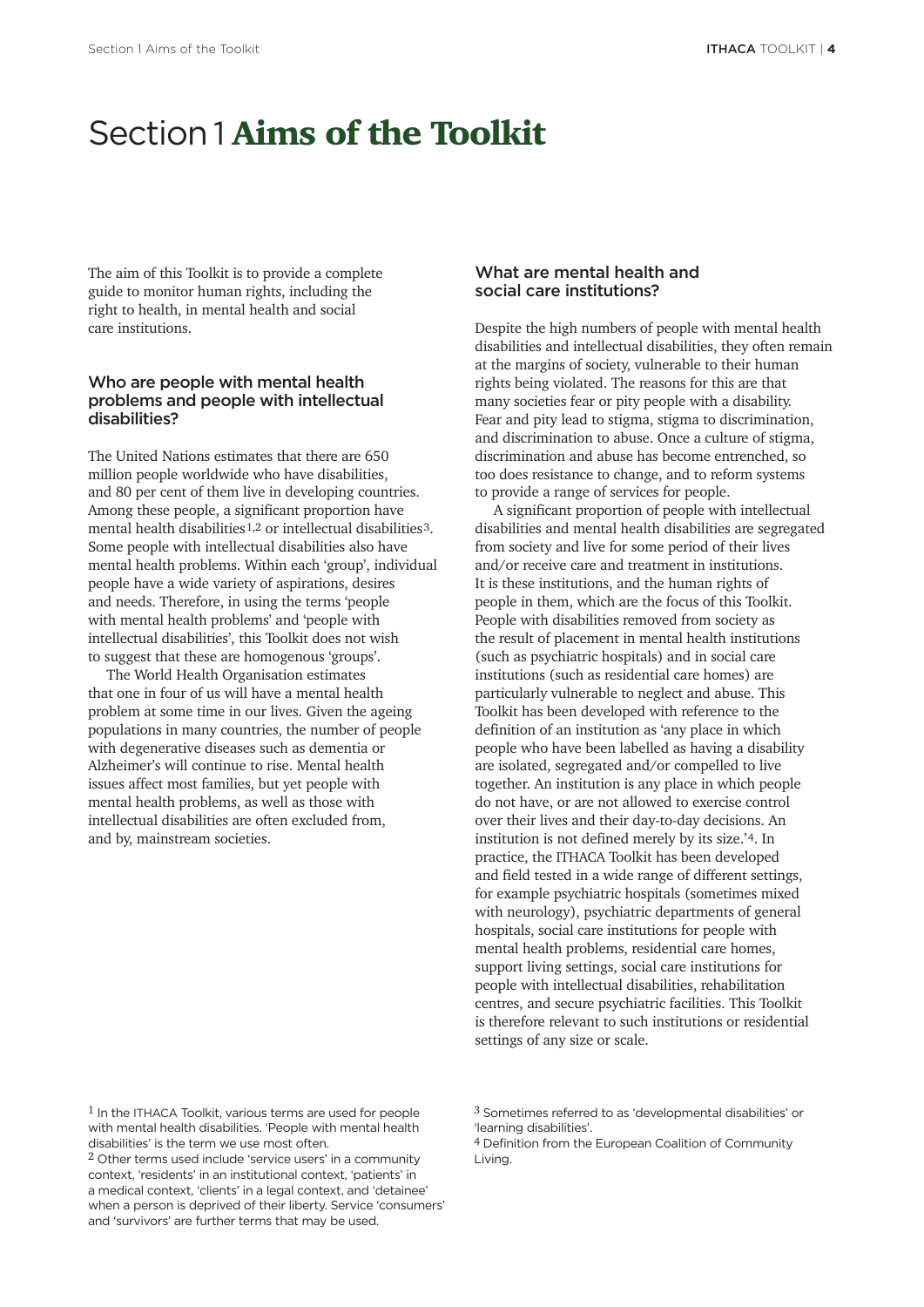#### **Why close mental health and social care institutions and develop community-based services?**

Institutions still exist in many parts of the world, despite empirical evidence demonstrating the harm caused by such facilities and the tangible benefits of living in community settings. With the advances of treatment and rehabilitation options, as well as a recognition of the value of social support, virtually all people with mental health problems and intellectual disabilities can lead lives in community settings and contribute to society. There is much evidence of the deleterious effect of institutions, but the ideology that segregation is in the best interests of the individual and of society continues to shape mental health and social care policies and services in many countries.

#### **Why open mental health and social care institutions to public scrutiny?**

States must fulfil their obligations to implement the right of people with disabilities to live in the community. Whilst this obligation remains unfulfilled, States must ensure that the rights of people inside institutions are respected, protected and fulfilled. Human rights cannot be assured unless and until the cloak of invisibility, so common to institutions, is lifted. The most effective way of removing this cloak is through the active use of independent inspectorates to prevent ill-treatment. Without independent monitoring, neglect and abuse will continue with impunity, and will continue to be unnoticed and unremedied.

People with mental health and intellectual disabilities constitute the majority of residents detained in such institutions. In some institutions there are also people with hearing, visual and other disabilities as well as people with no disabilities. In some countries, political dissidents are sent to mental health institutions. People in institutions are particularly vulnerable to abuse because many of these institutions are places of detention. Inside institutions, people's ability to make decisions is taken away and sometimes residents are not allowed to decide to leave, they are deprived of legal capacity and placed under guardianship, and they are subjected to medical treatment against their will. Some people in such institutions have profound disabilities and communications disabilities, and they would find it difficult to communicate any human rights violations they are suffering. In addition, institutions are often far removed from urban centres and there are few visitors, no means of communicating with the outside world, no groups providing an advocacy service, and no Statefunded lawyers to take up allegations of human rights violations.

International human rights law – such as the Optional Protocol to the United Nations (UN) Convention against Torture – demand regular and independent monitoring of people who are in places of detention. Other pieces of international human rights law – such as the UN Convention on the Rights of Persons with Disabilities – say that the rights of people with mental health disabilities and intellectual disabilities need to be monitored. The Toolkit sets out these and other standards on monitoring mental health and social care institutions.

Human rights violations can continue to occur even in States which have taken steps to shut large institutions and establish a range of services in community-based settings. For example, human rights abuses may occur in psychiatric wards in general hospitals and even in day centres and group homes in the community. The human rights of people in those settings merit close monitoring.

In parts of the world, mental health services have shifted from closed institutional care to providing a range of services in community-based settings, although quite often this has not been accompanied by sufficient transfer of resources. One of the consequences of this transformation has been that people with mental health problems and intellectual disabilities have ended up homeless or in prison. Some prisons are, in these countries, the new mental health institutions, and the human rights of people with mental health problems and intellectual disabilities in prisons should also be the focus of monitoring. Although there are already monitoring toolkits for prisons, aspects of this Toolkit can be used and adapted for such settings.

#### **For whom has this Toolkit been produced?**

This Toolkit is designed to be used by groups undertaking independent human rights monitoring. These may include national inspectorate systems established under the Optional Protocol to the UN Convention against Torture; as well as monitoring bodies established by Article 33(2) of the UN Convention on the Rights of Persons with Disabilities. It can also be used by national human rights institutions and ombudsman offices. It is also hoped that the Toolkit will be of benefit to independent non-governmental organisations who wish to carry out monitoring, and to supranational monitoring bodies such as the Council of Europe's Committee for the Prevention of Torture, and the United Nations Sub-Committee for the Prevention of Torture. We particularly encourage groups consisting of mental health service users, as well as those for and of people with intellectual disabilities, to undertake monitoring of institutions and make recommendations to the relevant authorities.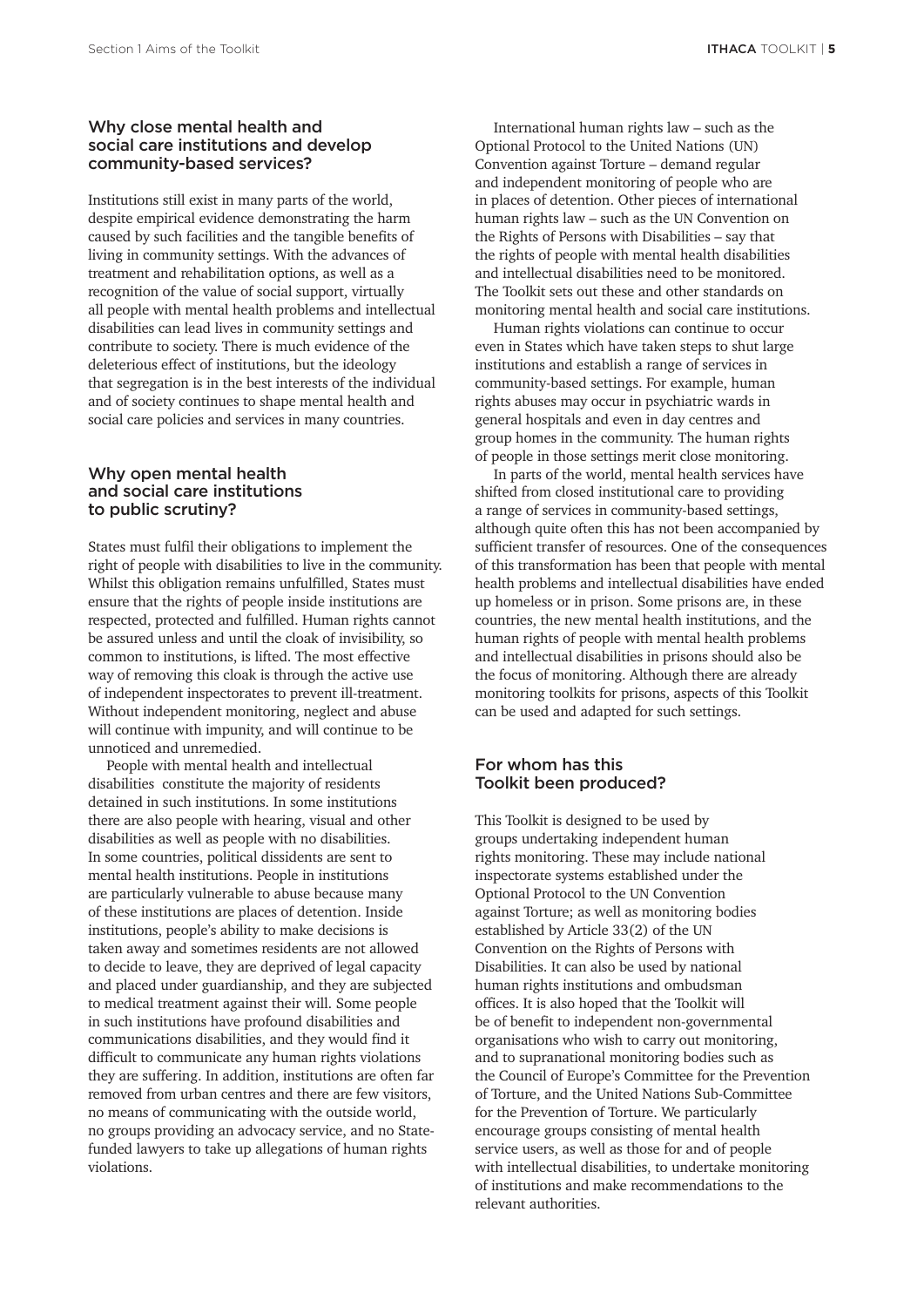#### **Which human rights should be monitored?**

This Toolkit has been designed to refer directly to the UN Convention on the Rights of Persons with Disabilities (CRPD), which promotes the right to live and receive services in the community (see Article 19 CRPD). All countries which ratify the CRPD are under an obligation to take steps to implement this Article, and all the other Articles of the Convention. However, as long as institutions exist, this Toolkit provides guidance on the range of human rights violations which may occur in institutions and as a result of institutionalisation.

### **Roadmap to the Toolkit**

*Section 2* of the Toolkit outlines some basics about human rights. It introduces human rights standards of relevance to the topic of monitoring mental health and social care institutions, and sets out some mechanisms of human rights protection. It introduces the United Nations Convention on the Rights of Persons with Disabilities (CRPD).

*Section 3* provides background information to conduct the general health care monitoring. This provides information on topics of particular concern to the general health of persons with mental health disabilities.

*Section 4* of the Toolkit turns to the practicalities of carrying out human rights monitoring in mental health and social care institutions. It first looks at the purpose of human rights monitoring and how monitoring can be followed up with other methods, including advocacy and campaigning, awareness-raising, capacity-building, motivating others to participate in monitoring, raising an organisation's profile, and litigation.

*Section 5* looks at the principles of human rights monitoring which include doing no harm, the necessity of carrying out regular monitoring, the need to demonstrate independence, building a credible team, collecting reliable information, adopting an inquisitive mindset, storing information securely and keeping contact with sources.

*Section 6* addresses the practicalities of how to conduct human rights monitoring. This section includes how to conduct interviews with people with mental health problems and intellectual disabilities, how to review documentation, how to make observations, and how to record information.

*Section 7* then sets out the ten steps of human rights monitoring, providing questions that monitors will need to answer before starting out on the monitoring process.

*Section 8* sets out the issues which human rights monitors may want to look at when conducting a monitoring visit. The section is a guide to the prompt questions presented in 30 Parts within Section 9 and describes how the questions refer to the CRPD in each Part of the data collection.

Finally, *Section 9* is a list of prompt questions to be used during data collection. The questions are presented in 30 Parts. Monitors may like to have this with them on monitoring visits.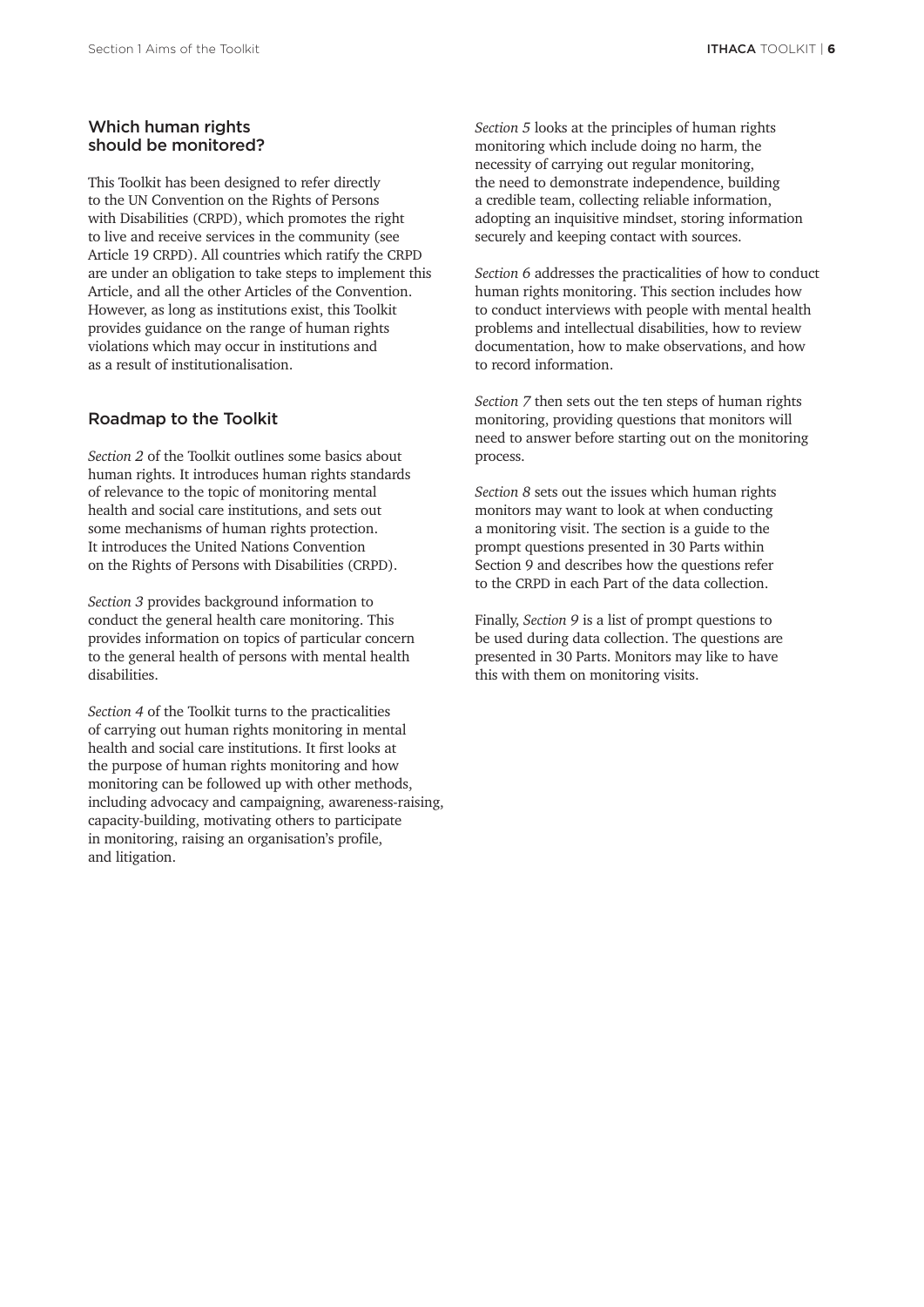## Section 2 **What are human rights?**

Human rights are entitlements set out in international law (for example, the International Covenant on Civil and Political Rights) or national law (for example, a Constitution or a specific law). The State is the primary 'body' which has a responsibility to respect, protect and fulfil full enjoyment of human rights. The word 'State' includes central government, local government, other governmental and quasi-governmental agencies, as well as courts and tribunals. Governments have an obligation to ensure that 'non-State actors' such as private hospitals, private prisons, private security companies and so on, also uphold the rights of persons for whom they are responsible.

Under international law, States must respect, protect and fulfil human rights. The obligation to respect means that States must not interfere with, or curtail the enjoyment of, human rights. To give one example, States must not interfere with the right to vote of persons in social care institutions. The obligation to protect requires States to protect individuals and groups against human rights abuses. An example of this is that institutions must ensure that there are procedures in place to prevent violence and abuse. The obligation to fulfil means that States must take positive action to facilitate the enjoyment of basic human rights. An example of this is that a mental health professional needs to provide written and verbal information to a person in a language and format which the person understands before asking that person to consent to, or refuse, any type of treatment.

People with mental health problems or intellectual disabilities may be exposed to a range of issues which can be thought of in human rights terms. Violation of these rights are likely to exacerbate any pre-existing mental health problems, rather than make them better. Some human rights abuses are obvious: a male nurse raping female psychiatric patients, for example, is an issue for which it is easy to point a finger at a perpetrator who carries out the abuse with intent. However, many or most human rights abuses in mental health and social care institutions are structural in nature, and it may be that there is no person or group of people at the institution who are directly responsible for the abuses.

Instead, systemic violations may be the result of a faulty law or policy, a law or policy which has not been implemented at all or properly, a national or regional or institutional culture, systemic underfunding of services, or funding the wrong type of service – for example a large psychiatric hospital instead of community-based mental health services.

It is particularly useful in these instances to remember that 'the State' has obligations to respect, protect and fulfil human rights for all people in its territory without discrimination. Given that many human rights violations happen without any intention to cause harm, it is important to remember that a human rights monitoring venture is not about demonising service-providers, but rather about objectively and accurately measuring the reality against human rights standards.

The Section below outlines international and regional human rights standards and mechanisms of particular relevance to people with mental health and intellectual disabilities, and pays particular attention to the United Nations Convention on the Rights of Persons with Disabilities which is the framework used for this Toolkit.

#### **2.**1 **Human rights standards**

In 1948, the United Nations (UN) adopted the Universal Declaration of Human Rights, which gave birth to the modern international human rights movement. Since then, other conventions, declarations, directives and recommendations have been adopted by the UN and other international bodies. The UN is made up of most of the world's governments, so human rights have been agreed by States, rather than imposed upon them from the outside. The newest UN human rights treaty is the UN Convention on the Rights of Persons with Disabilities (CRPD). As noted above, this Convention constitutes the framework for this Toolkit and is discussed in further detail in Section 3.

Services for people with mental health disabilities or intellectual disabilities sometimes involve the imposition of certain limitations or restrictions on people's rights. For example, domestic law in many States allows certain people to detain a person who has been assessed as having a mental health problem which results in a risk to that person's or another person's health or safety. Laws in many countries allow doctors to administer medication against a person's will. These drugs can have an impact (positive or negative) on the person's physical and mental well-being. There is therefore an interface between medical issues and human rights issues.

Prior to the CRPD, a number of UN instruments were adopted to protect and promote the rights of persons with disabilities, sometimes focusing specifically on people with mental health problems and sometimes on people with intellectual disabilities.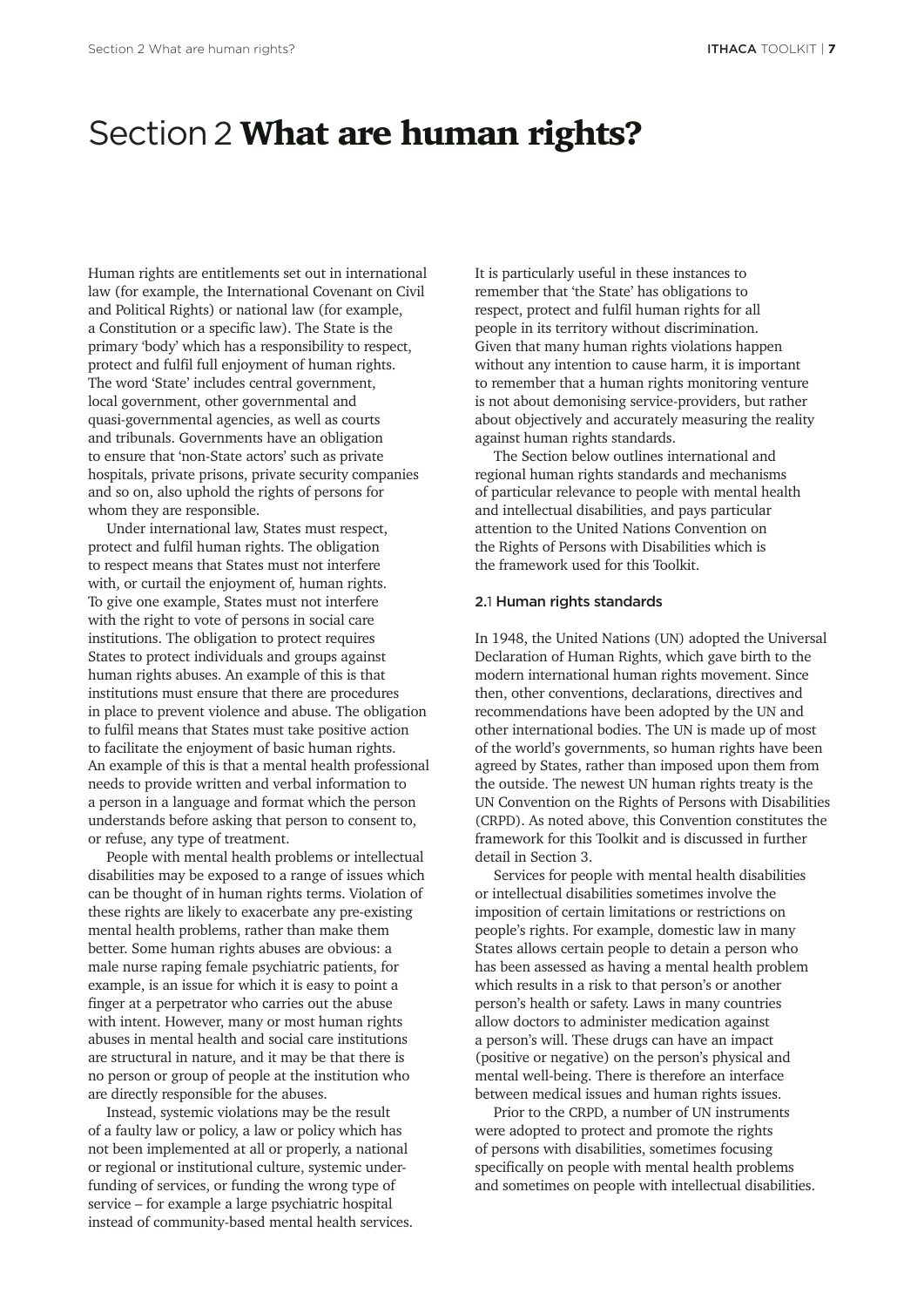These include:

- Declaration on the Rights of Mentally Retarded Persons (1971)5
- Declaration on the Rights of Disabled Persons (1975)<sup>6</sup>
- World Programme of Action concerning Disabled Persons (1982)7
- Principles for the Protection of Persons with Mental Illness and the Improvement of Mental Health Care (1991)8
- Standard Rules on the Equalisation of Opportunities for Persons with Disabilities (1993)9

These documents are not legally biding, but they expressed moral and political commitment by States at the time they were adopted, and have been used as guidelines to enact legislation or to formulate policies concerning persons with disabilities, and by courts to interpret laws. However, these documents are not uncontroversial. They were adopted by politicians with little input from civil society, and in particular, people with mental health problems and people with intellectual disabilities. Some provisions of the Principles for the Protection of Persons with Mental Illness and the Improvement of Mental Health Care weaken the principle of consent to treatment so as to render the principle meaningless and provide a lesser degree of protection than the legally-binding CRPD.10

There are nine core UN human rights treaties. Each one is legally-binding on a State which has ratified it. All are relevant for the rights of persons with disabilities, and one – the CRPD – is of specific relevance to people with disabilities. The two primary treaties which flow from the non-legally binding Universal Declaration of Human Rights (UDHR)11 are the International Covenant on Economic, Social and Cultural Rights ('ICESCR', 1966)12 and the International Covenant on Civil and Political Rights ('ICCPR', 1966)<sup>13</sup>, which set out a number

5 Adopted by General Assembly resolution 2856 (XXVI) on 20 December 1971

6 Adopted by General Assembly resolution 3447 (XXX) on 9 December 1975

7 Resolution contained in United Nations document A/37/51, Official Records of the General Assembly, Thirtyseventh Session Supplement No. 51 on 3 December 1982 8 Adopted by General Assembly Resolution 46/119 on 17 December 1991

9 Adopted by General Assembly resolution 48/96 on 20 December 1993

10 For a commentary on the evolving human rights provisions, see a special report on torture and disability by the UN Special Rapporteur on Torture: *Interim report of the Special Rapporteur on torture and other cruel, inhuman or degrading treatment or punishment*, Manfred Nowack, to the UN General Assembly, 28 July 2008, Ref A/63/175, available at www2.ohchr.org/english/ issues/disability/docs/torture/A\_63\_175\_en.doc (accessed 18 January 2009)

12 Adopted by General Assembly resolution 2200A (XXI) on 16 December 1966

of rights, including the right to non-discrimination. Together with the UDHR these three documents make up the 'international bill of rights', and most States have ratified both the ICCPR and the ICESCR14.

There are also human rights conventions focusing on rights important for particular 'groups', such as racial minorities (1965)15 women (1979)16, children (1989)17 and migrant workers (1990)<sup>18</sup>. As noted, the newest treaty is the 2006 Convention on the Rights of Persons with Disabilities (CRPD), which entered into force upon its twentieth ratification in May 200819.

The UN Convention against Torture (1984)20 establishes substantive protection against torture, inhuman, cruel or degrading treatment or punishment. It is supplemented by the Optional Protocol to the Convention against Torture (commonly known as OPCAT) which, as noted above, does not establish any substantive rights, but establishes an international monitoring body of places of detention known as the UN Sub-Committee for the Prevention of Torture (SPT), and obliges States to establish or designate national preventive mechanism(s) which should monitor the rights of people in places of detention, including prisons and police stations, as well as mental health institutions and social care institutions21.

All human rights treaties include a provision protecting against discrimination and all of them are understood to refer to disability implicitly as a ground of discrimination, making it clear that persons with disabilities should not be discriminated against in the application of any right. However, until the CRPD, only the Convention on the Rights of the Child explicitly recognized disability as a ground of discrimination.

We recommend that everyone involved in human rights monitoring gains a in-depth understanding of these core instruments. One does not need to be a lawyer or a specialist to do so, and there are lots of easy-to-read human rights materials available.

<sup>14</sup> For more information on which States have ratified which treaties, see http://tb.ohchr.org (accessed 19 January 2009).

15 International Convention on the Elimination of All Forms of Racial Discrimination adopted by General Assembly resolution 2106 (XX) on 21 December 1965 16 Convention on the Elimination of All Forms of Discrimination against Women adopted by General Assembly resolution on 18 December 1979 17 Convention on the Rights of the Child adopted by

General Assembly resolution 44/25 on 20 November 1989 18 International Convention on the Protection of the Rights of All Migrant Workers and Members of Their Families adopted by General Assembly resolution 45/158 of 18 December 1990

<sup>19</sup> For more information on the CRPD, see www.un.org/disabilities (accessed 19 January 2009) 20 Adopted by General Assembly resolution 39/46 of 10 December 1984

21 For more information on human rights treaties, see www.ohchr.org (accessed 19 January 2009)

<sup>11</sup> Adopted by General Assembly resolution 217A (III) on 10 December 1948

<sup>13</sup> Adopted by General Assembly resolution 2200A (XXI) on 16 December 1966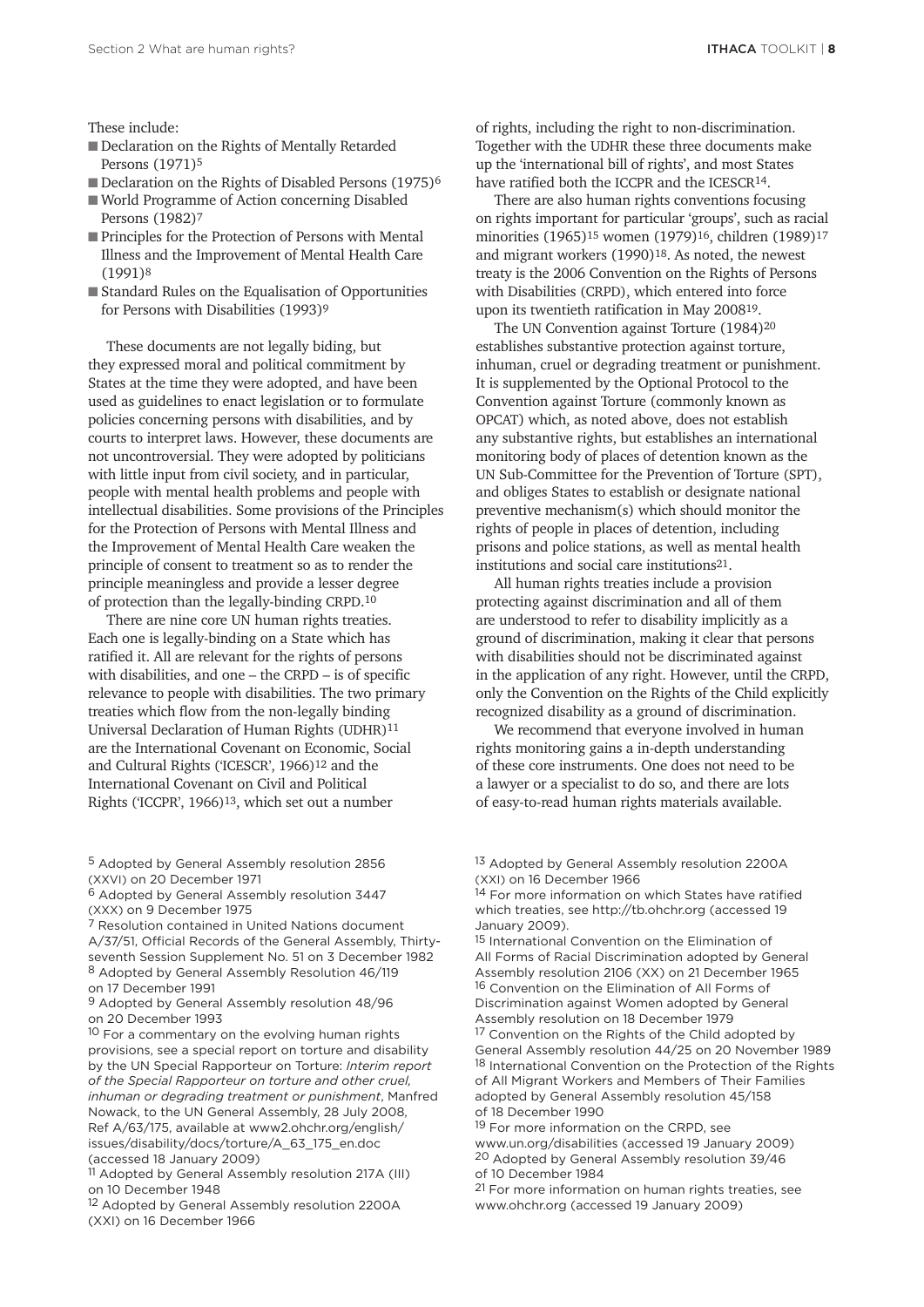#### **2.**2 **Regional human rights standards and mechanisms**

As well as UN mechanisms, there are several regional groupings which have formulated their own regional standards. These are also important sources of human rights standards. Some of them have their own mechanisms of enforcement. By this, we mean a variety of ways in which human rights implementation can be assessed: judicial bodies to which individual cases can be brought; committees of experts which monitor State compliance; committees of experts which decide upon collective complaints; and investigative mechanisms. Again, it is important for human rights monitors to gain a familiarity of the instruments applicable to their region. Some of the key regional human rights instruments and their respective monitoring mechanisms are:

#### **Africa**

■ African Charter on Human and Peoples' Rights (1981). The African Commission on Human and Peoples' Rights, set up in 1987 and based in Banjul, Gambia, provides oversight. A protocol to the Charter was adopted in 1998 and when it came into effect, established an African Court on Human and Peoples' Rights. The African system also has the African Commission on Human Rights which carries out important functions22.

■ African Charter on the Rights and Welfare of the Child (1990), under the Organisation of African Unity. This mirrors much of the UN Convention on the Rights of the Child23.

#### **Americas**

■ American Convention on Human Rights (1969). The bodies responsible for overseeing compliance with the Convention are the Inter-American Commission on Human Rights and the Inter-American Court of Human Rights, both of which are organs of the Organisation of American States24. ■ The American system also has the Inter-American

Convention on the Elimination of all Forms of

22 See www.africa-union.org/root/au/Documents/ Treaties/Text/Banjul%20Charter.pdf for more information (accessed 19 January 2009) 23 See www.africa-union.org/Official\_documents/ Treaties\_%20Conventions\_%20Protocols/ A.%20C.%20ON%20THE%20RIGHT%20 AND%20WELF%20OF%20CHILD.pdf for more information (accessed 19 January 2009) 24 See www.oas.org/juridico/English/treaties/b-32.html for more information (accessed 19 January 2009) 25 See www.oas.org/juridico/english/treaties/a-65.html for more information (accessed 19 January 2009) 26 See www.oas.org/juridico/english/treaties/a-51.html for more information (accessed 19 January 2009) 27 See www.oas.org/juridico/english/treaties/a-61.html for more information (accessed 19 January 2009)

Discrimination against Persons with Disabilities (2001) which the first treaty on disability prior to the CRPD25.

■ Inter-American Convention to Prevent and Punish Torture (1985), an instrument also of the Organisation of American States26.

■ Inter-American Convention on the Prevention, Punishment and Eradication of Violence against Woman (1994) also under the Organisation of American States27.

#### **Arab States**

■ Arab Charter on Human Rights (2004). Adopted by the Council of the League of Arab States, and entered into force in 200828.

#### **Europe**

■ Convention for the Protection of Human Rights and Fundamental Freedoms (1950). Commonly known as the 'European Convention on Human Rights'. The European Court of Human Rights, based in Strasbourg, France, interprets the Convention when deciding on individual applications brought to it by individuals from the 47 countries of the Council of Europe. The Court has decided on a wealth of cases concerning mental health disability29. ■ European Convention for the Prevention of Torture and Inhuman or Degrading Treatment or Punishment (1987). This Convention does not establish any substantive rights, but sets up the European Committee for the Prevention of Torture and Inhuman or Degrading Treatment or Punishment (CPT for short). The CPT visits places of detention – including mental health and social care institutions – in all Council of Europe Member States. The resultant reports become public when the government consents to their publication30. ■ Convention for the Protection of Human Rights and Dignity of the Human Being with regard to the Application of Biology and Medicine: Convention on Human Rights and Biomedicine (1997). Although this is a Convention and is legally binding, there is no monitoring mechanism31.

28 See http://www1.umn.edu/humanrts/instree/ arabhrcharter.html for more information (accessed 19 January 2009)

29 See www.echr.coe.int for more information (accessed 19 January 2009). Mental Disability Advocacy Center (2007) *Summaries of Mental Disability Cases Decided by the European Court of Human Rights* downloadable from www.mdac.info. On the Court's jurisprudence, see Bartlett P, Lewis O and Thorold O (2006) *Mental Disability and the European Convention on Human Rights*, Martinus Nijhoff, Brill Publishing, The Netherlands. 30 See www.cpt.coe.int for more information (accessed 19 January 2009) 31 See http://conventions.coe.int/Treaty/EN/ Treaties/html/164.htm for more information

(accessed 19 January 2009)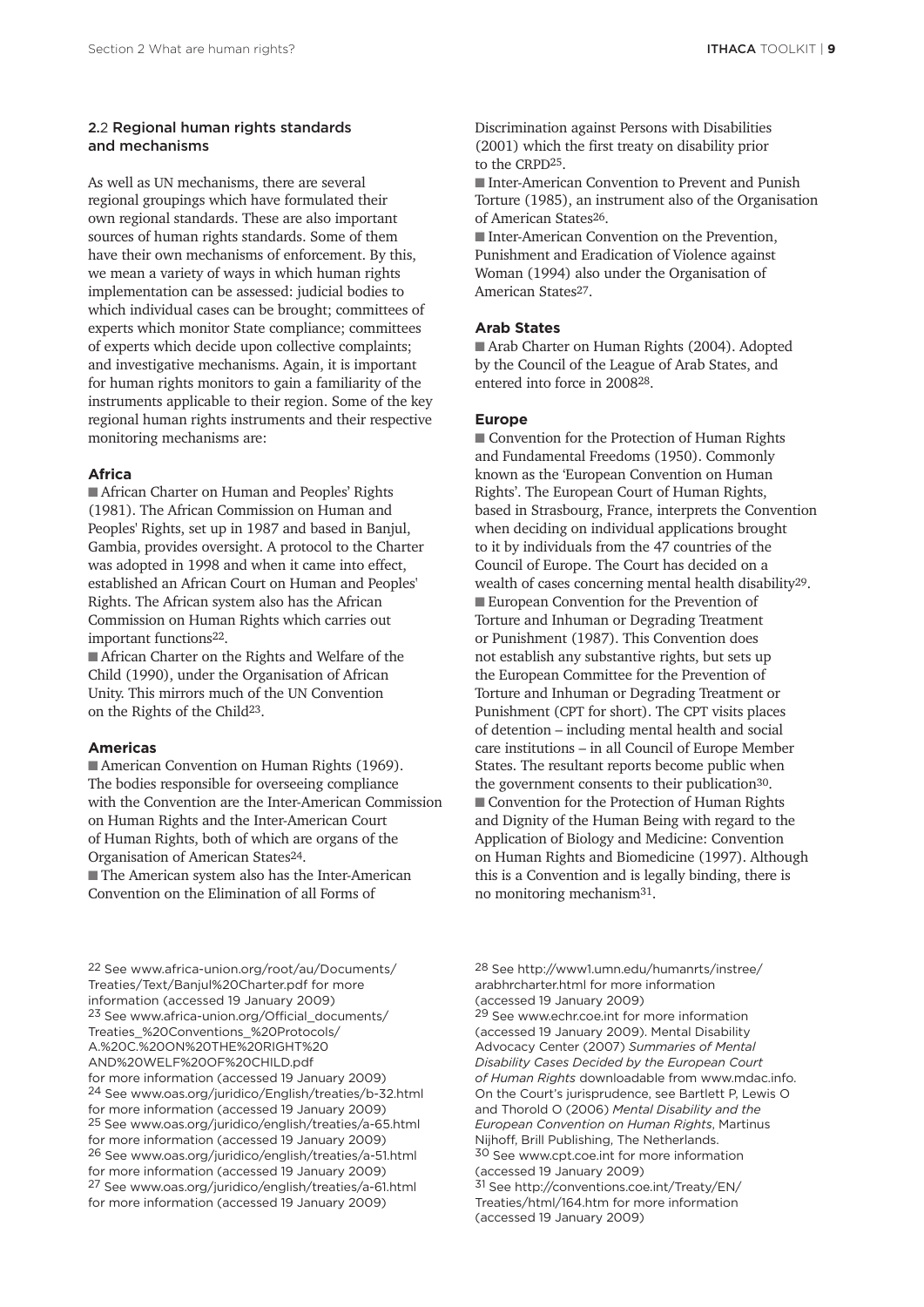■ European Social Charter – Revised (1996). The European Committee on Social Rights reviews a State's compliance, and some organisations are entitled to lodge 'collective complaints' on specific issues32. ■ The Charter of Fundamental Rights of the European

Union. The Charter only applies to European Union (EU) member states when they are implementing EU law and is enforceable in EU courts.

Within the European region there are also some soft-law instruments which are of relevance. These documents are not legally binding on States, but have been agreed unanimously by the Committee of Ministers of the Council of Europe, which is comprised of the governments of all of the Member States of the Council of Europe:

■ Recommendation Rec(1999)4 of the Committee of Ministers to member states on principles concerning the legal protection of incapable adults.

■ Recommendation Rec(2004)10 of the Committee of Ministers to member states concerning the protection of the human rights and dignity of persons with mental disorder.

■ Recommendation Rec(2009)11 of the Committee of Ministers to member states on principles concerning continuing powers of attorney and advance directives for incapacity.

■ Recommendation CM/Rec(2009)3 of the Committee of Ministers to member states on monitoring the protection of human rights and dignity of persons with mental disorder.

■ Recommendation Rec(2010)2 of the Committee of Ministers to member states on deinstitutionalisation and community living of children with disabilities.

The following documents are relevant to the Toolkit's ambit and have been adopted by the Parliamentary Assembly of the Council of Europe:

■ Resolution 1642 (2009)1 Access to rights for people with disabilities and their full and active participation in society.

■ Recommendation 1854 (2009)1 Access to rights for people with disabilities and their full and active participation in society.

#### **2.**3 **UN Convention on the Rights of Persons with Disabilities (CRPD**)

The UN Convention on the Rights of Persons with Disabilities (CRPD) and its Optional Protocol were adopted on 13 December 2006 by the UN General Assembly, and were opened for signature on 30 March 2007. The CRPD is the first comprehensive human rights treaty of the twenty-first century and is the first human rights convention to be open for signature by 'regional integration organisations' (such as the European Union). It is the fastest human rights treaty ever to be adopted, having been negotiated during eight sessions by an Ad Hoc Committee of the General Assembly from 2002 to 2006.

The CRPD is a human rights instrument with an explicit social development dimension. It adopts a broad approach to the concept of disability and reaffirms that all persons with all types of disabilities are holders of all human rights and fundamental freedoms. It clarifies and qualifies how specified categories of rights apply to persons with disabilities and identifies areas where the State must ensure that adjustments (known as reasonable accommodations) be made for persons with disabilities to effectively exercise their rights. As noted above, this Toolkit takes the CRPD as its framework but does not attempt to offer a comprehensive analysis of the CRPD as this is available elsewhere. We recommend that monitors are familiar with the CRPD provisions and recommend as a starting point the United Nations website (www.un.org) which contains materials which are available in a variety of languages about the Convention.

#### **2.**3.1 **'Persons with disabilities'**

The CRPD does not offer a definition of disability. Instead, the preamble recognizes that 'disability is an evolving concept and that disability results from the interaction between persons with impairments and attitudinal and environmental barriers that hinders their full and effective participation in society on an equal basis with others' 33. Article 1 of the Convention defines person rather than disability, saying that 'persons with disabilities include those who have long-term physical, mental, intellectual or sensory impairments which in interaction with various barriers may hinder their full and effective participation in society on an equal basis with others.' From examining the official discussions (traveaux preparatoire) which took place during the drafting of the Convention, it is clear that people with mental health problems and people with intellectual disabilities fall within the CRPD's ambit.

Several elements of these provisions are notable. First, there is recognition that 'disability' is an evolving concept resulting from attitudinal and environmental

32 See www.coe.int/t/dghl/monitoring/socialcharter/ default en.asp for more information (accessed 19 January 2009)

33 Preambulatory paragraph (e) of the CRPD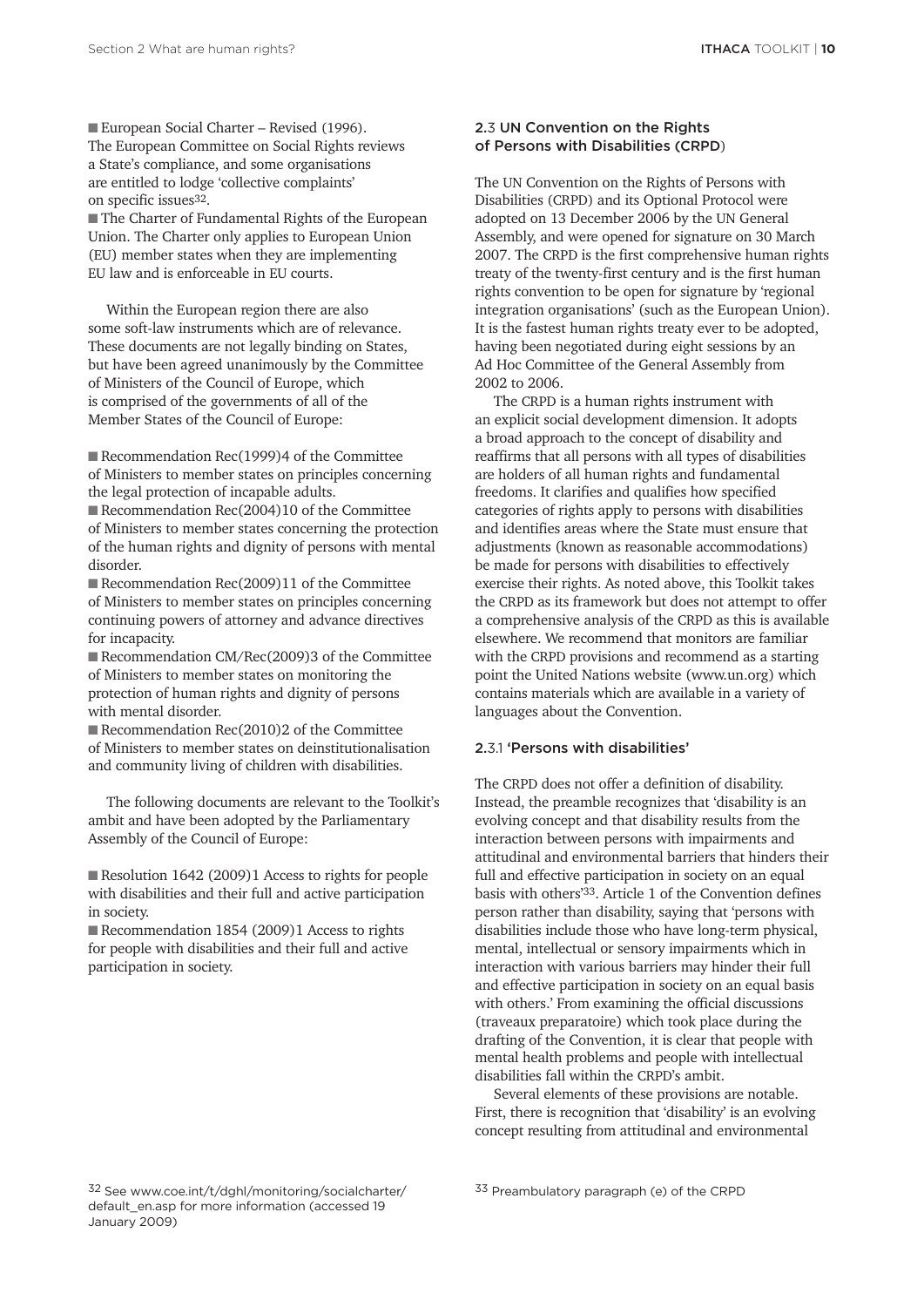barriers hindering the participation of persons with disabilities in society. Consequently, the notion of 'disability' is not fixed and can alter, depending on the prevailing social, economic and political context.

Second, the CRPD views disability not as a medical condition, but rather as a result of the interaction between negative attitudes or an unwelcoming environment with the condition of particular persons. By dismantling attitudinal, environmental and legal barriers rather than focusing on fixing a problem with the individual person, people with disabilities are able to participate as active members of society and enjoy the full range of human rights. This is part of the paradigm shift which the Convention seeks – explained in more detail in the following section.

Third, the Convention does not restrict coverage to particular persons. Rather, the definition contains the word 'includes', which means that the list of 'long-term physical, mental, intellectual and sensory disabilities' is non-exhaustive.

#### **2.**3.2 **Innovations of the CRPD**

The Convention represents a so-called paradigm shift, reflecting progressive attitudes and approaches to persons with disabilities. It moves away from the medical model of disability which views people with disabilities as objects (of treatment, management, protection, charity and sometimes pity and fear), and towards the social model of disability which regards people with disabilities as subjects of the full range of human rights on an equal basis with others, and where people's capacity to make decisions is presumed. Two substantive areas demonstrate the 'paradigm shift'. The first is legal capacity and the second is the right to live in the community.

Legal capacity is addressed in Article 12 of the Convention and has been the subject of extensive debate. It is an area highlighted for concern by disabled people's organisations, legal experts, NGOs and the High Commissioner for Human Rights as requiring a special focus for implementation34. In many countries, people with disabilities are not viewed as people before the law35. In others, the law gives judges the authority to order a person's legal capacity to be removed completely, or restricted partially, solely on the basis of a diagnosis of a mental health or intellectual disability. Once legal capacity is removed, all legally relevant decisions are taken

by someone else, a guardian. Human rights abuses pervade the process for removing or restricting legal capacity, and a range of human rights are also removed completely: the right to manage one's own finances, the right to decide where to live, the right to vote, the right to marry and have a family, the right to work. The CRPD's paradigm shift puts an end to the removal of rights by detailing that everyone has legal capacity, and that States are under an obligation to provide support to people who need assistance in decision-making.

Supported decision-making is an alternative to substitute decision-making such as guardianship. The presumption in supported decision-making is always in favour of the person with a disability who will be affected by the decision. The individual is the decision-maker; the supporters explain the issues, when necessary, and interpret the will and preferences of the individual36.

A second example to demonstrate the paradigm shift can be found in Article 19 on living independently and being included in the community. In this provision the CRPD reaffirms that living in the community is an inalienable right not subject to proving one's 'ability', 'eligibility' or 'entitlement'. In some cases, support services may be needed, and the issue then becomes how to facilitate living independently and inclusion in the community. The right supports the direction of policy in many countries of establishing a range of services in community settings, and provides a right for everyone to have the 'opportunity to choose their place of residence and where and with whom they live on an equal basis with others and are not obliged to live in a particular living arrangement' (Art. 19(a)). In addition, 'Community services and facilities for the general population are available on an equal basis to persons with disabilities and are responsive to their needs', thus making available regular services (whether that be housing, day care, homeless shelters, or transportation, to name just a few issues, to be made available to persons with mental health problems and intellectual disabilities.

#### 35 See Article 12(1)

36 For more information, see *From Exclusion to Equality: Realising the Rights of Persons with Disabilities. Handbook for Parliamentarians on the Convention on the Rights of Persons with Disabilities and its Optional Protocol*, United Nations 2007, available at www.un.org/disabilities

<sup>34</sup> International Disability Alliance, *Contribution to the Office of the United Nations High Commissioner for Human Rights thematic study to enhance awareness and understanding of the Convention on the Rights of Persons with Disabilities, focusing on legal measures key for the ratification and effective implementation of the Convention*, 15 September 2008, available at, www.daisy.org/news/attachments/IDA-CRPD-Forum-Submission0809-15.doc (accessed 19 January 2009)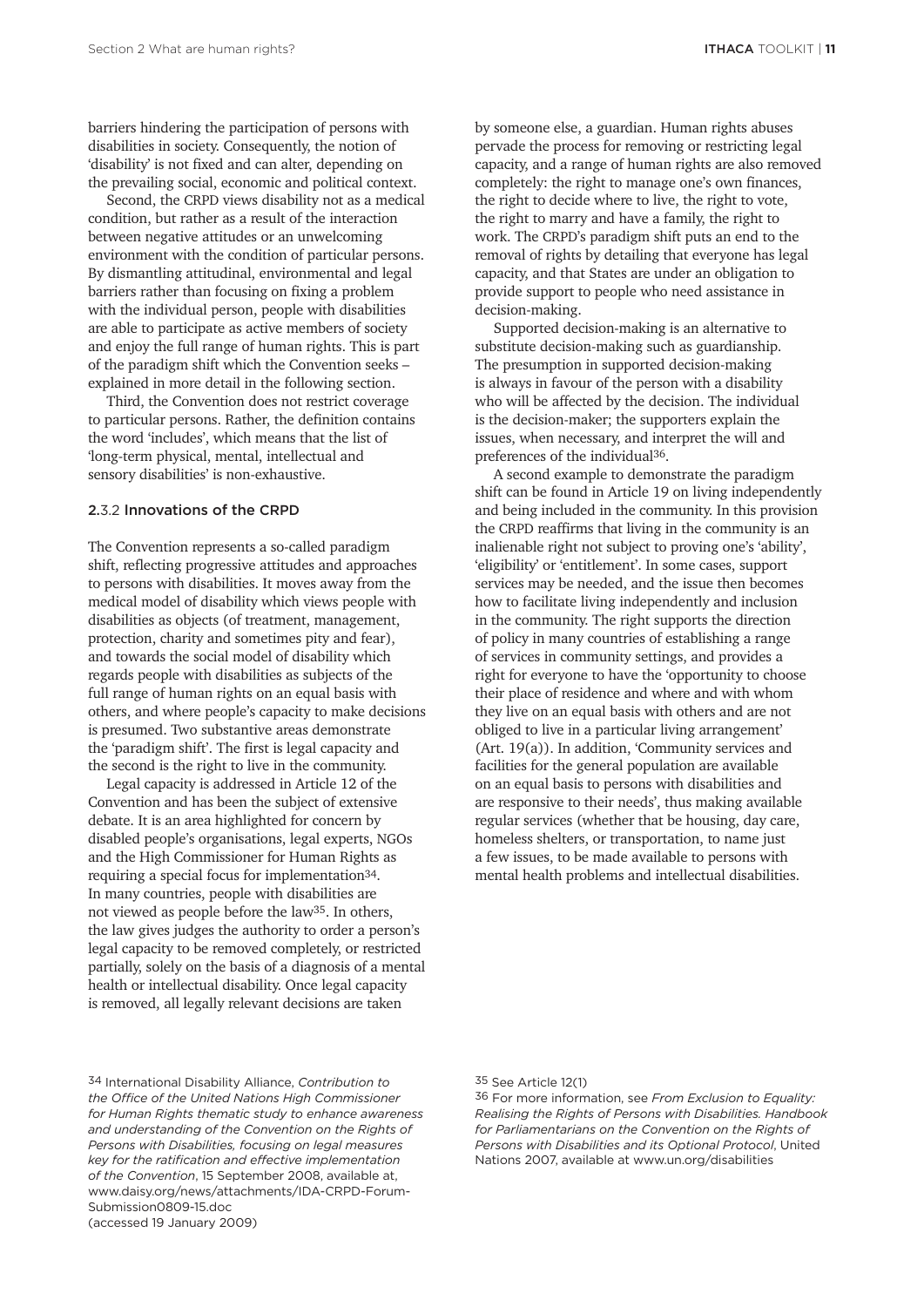#### **2.**3.3 **CRPD mechanisms**

The Toolkit uses the CRPD provisions as the basis upon which rights can be monitored inside mental health and social care institutions. The CRPD also contains provisions which establish a national monitoring mechanism and an international monitoring mechanism. Monitors may wish to learn more about these mechanisms in order to engage with them when they have produced monitoring reports. In brief, the CRPD provides for an independent body (or bodies) at domestic level which has the duty to promote the rights of persons with disabilities, protect their rights, and monitor the implementation of the Convention. These bodies would naturally be interested in what is happening to persons with mental health problems and intellectual disabilities in institutions37.

At the international level, the CRPD sets up a new UN treaty body called the Committee on the Rights of Persons with Disabilities. The Committee is comprised of 18 experts who are nominated by governments but who are not supposed to represent their governments<sup>38</sup>. The Committee evaluates reports submitted by States party to the Convention (and shadow, or alternative reports submitted by non-governmental organisations)<sup>39</sup>. The Committee also has a quasi-judicial role in considering individual complaints submitted by people who allege that they have suffered a violation of one or more of the CRPD provisions in a State which has ratified the CRPD and its Optional Protocol<sup>40</sup>. Before taking a case to the Committee, a person needs to first seek remedies through the domestic legal system.

37 See Article 33(2) of the CRPD, and note that Article 33(3) ensures that persons with disabilities and their representative organisations are fully involved in the Convention monitoring process

38 See Article 34 of the CRPD 39 See Articles 35 and 36 of the CRPD 40 See Optional Protocol to the CRPD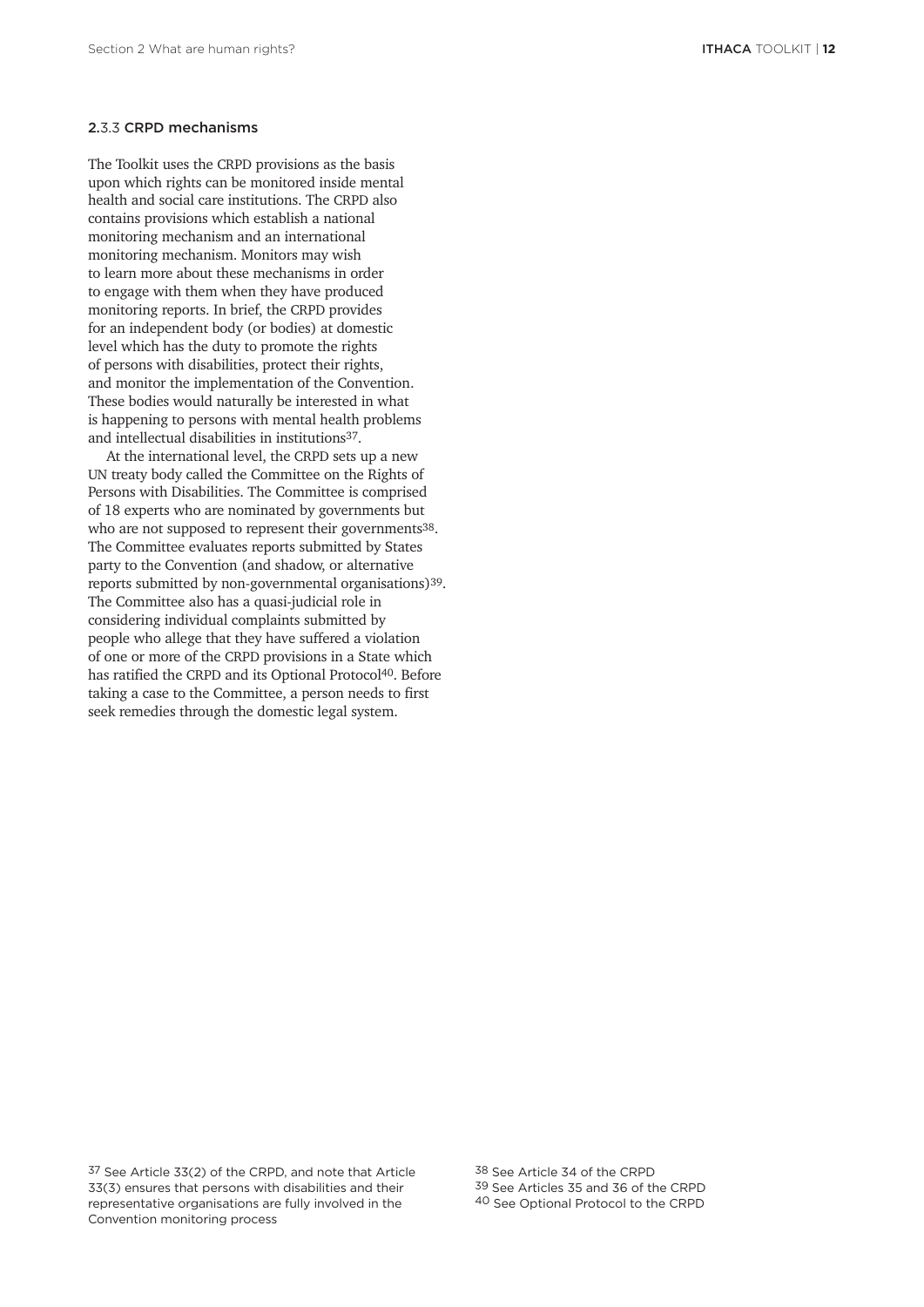## Section 3 **What is general health care?**

#### **3.**1 **The framework used for general health care**

Monitoring the health care provided to people with mental health disabilities is imperative to gain a full picture of the human rights situation experienced by this sometimes vulnerable population. The Council of Europe issued a recommendation on monitoring the human rights of persons with mental disorders and included the promotion of health care in its eight key principles41. This Toolkit adopts the framework that Paul Hunt and Judith Mesquita42 applied to mental health disabilities based on the framework developed in General Comment 14 on the right to highest attainable standard of health. The central protections and entitlements of this right derive from the International Covenant on Economic, Social and Cultural Rights and are enshrined in other international human rights documents, including in Article 25 of the Universal Declaration of Human Rights as well as the CRPD. The 'Right to Health' is not the right to be healthy, but includes the right to the immediate amenities relating to health, particularly safe and effective health care, but also to a society which provides the best chances for good health for all people43. This includes access to prevention, control of diseases and appropriate sanitation.

The 'Right to Health Framework' examines issues concerning health care using four constructs: availability, accessibility, acceptability and quality (AAAQ). The diagram on page 14 illustrates the utility and application of this Framework to a general health care monitoring process. In this diagram, the Framework is applied to understand and explore the example of smoking cessation programmes. Moving through the steps of the AAAQ Framework, the monitor can understand and document exactly how these programmes work in that particular context.

We start with availability. Are smoking cessation programmes available? This is most likely a 'yes or no' question. It is imperative to move on through the Framework to gather the full picture.

Within the construct of accessibility are the key areas of geographic, economic, information and nondiscrimination. Questions for these areas include: Are the programmes provided nearby? Are they prohibitively expensive? How do people find out about them? Are all people offered access to these programmes regardless of sex, ethnicity, religion, etc?

From there, the Framework moves to issues of acceptability. How are these programmes adapted to be acceptable to people of different ethnic, sex, sexuality, religious or political backgrounds?

Finally, the Framework concludes with exploring the quality of the services or care. The series of questions generated in this construct should aim to explore the current quality as well as understand the mechanisms by which that quality is assessed, improved upon or complained about. The 'Right to Health Framework' can be a very helpful guide in developing the inquisitive mind referenced in the human rights monitoring section (see Section 2). While exploring the questions related to general health care, the monitors should hold this Framework in their mind and ask questions from each of the broad areas. Completion of this Framework results in a holistic and comprehensive appreciation of each relevant general health care issue.

To implement this 'Right to Health Framework', member States should, taking into account available resources, take measures:

■ to provide a range of services of appropriate quality to meet the mental health needs of persons with mental disorder, taking into account the differing needs of different groups of such persons, and to ensure equitable access to such services;

■ to make alternatives to involuntary placement and to involuntary treatment as widely available as possible; ■ to ensure sufficient provision of hospital facilities with appropriate levels of security and of communitybased services to meet the health needs of persons with mental disorder involved with the criminal justice system;

■ to ensure that the physical health care needs of persons with mental disorder are assessed and that they are provided with equitable access to services of appropriate quality to meet such needs.

41 Council of Europe. Recommendation CM/Rec(2009)3 of the Committee of Ministers to member states on monitoring the protection of human rights and dignity of persons with mental disorder (adopted by the Committee of Ministers on 20 May 2009 at the 1057th meeting of the Ministers' Deputies)

42 Hunt P, Mequita J (2006) *Mental Disabilities and the Human Right to the Highest Attainable Standard of Health*. Human Rights Quarterly, 28: 332-356. 43 www2.ohchr.org/english/issues/health/right/ (accessed on April 20, 2010)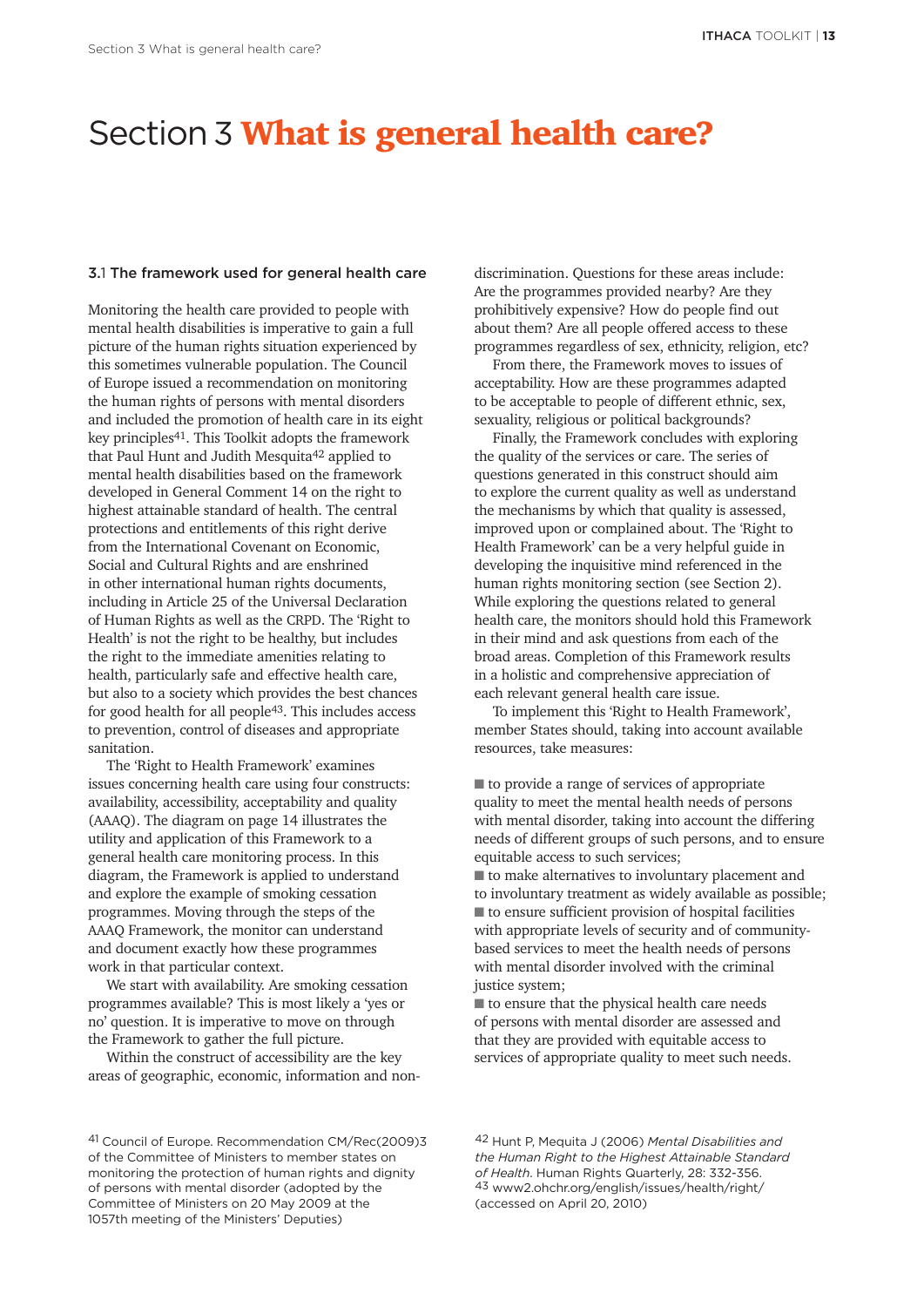

#### **3.**2 **Health promotion and illness prevention**

Before considering the detection and treatment of physical and mental illnesses, it is important to consider what measures are needed (in institutions in relation to this ITHACA Toolkit) to promote health and to prevent illness44,45,46,47,48. Many seriously disabling conditions, including cardiovascular diseases, cancer, diabetes and

44 Zechmeister I, Kilian R, McDaid D. *Is it worth investing in mental health promotion and prevention of mental illness? A systematic review of the evidence from economic evaluations.* BMC Public Health 2008: 8:20 45 Wilhelmsson S, Lindberg M. *Prevention and health promotion and evidence-based fields of nursing - a literature review.* Int J Nurs Pract 2007 Aug: 13(4): 254-65 46 Pelletier KR. *A review and analysis of the health and cost-effective outcome studies of comprehensive health promotion and disease prevention programs at the worksite: 1993-1995 update.* Am J Health Promot 1996 May: 10 (5):380-8.

47 Saxena S, Garrrison P. *Mental Health Promotion: Case Studies from Countries*. Geneva: World Health Organisation; 2004

chronic respiratory disorders as discussed below, are associated with common and preventable risk factors. For example, tobacco use, unhealthy nutrition<sup>49,50</sup>, physical inactivity, and excessive alcohol use are major causes of physical illness<sup>51,52</sup>. Physical illness prevention will therefore include positive measures to prevent the occurrence of, for example, high blood pressure, metabolic syndrome, or high cholesterol levels.

<sup>48</sup> Hosman C, Jane-Llopis E, Saxena S (eds). *Prevention of mental disorders: effective interventions and policy options.* Oxford: Oxford University Press, 2006. 49 Treasure J, Williams K. *Nutrition and mental health*. Clin Med 2004 Sep: 4(5): 408-10.

<sup>50</sup> Kates N, Crustolo AM, Farrar S, Nikolaou L, Ackerman S, Brown S. *Mental health care and nutrition. Integrating specialist services into primary care.* Can Fam Physician 2002 Dec: 48: 1898-903.

<sup>51</sup> Penedo FJ, Dahn JR. *Exercise and well-being: a review of mental and physical health benefits associated with physical activity*. Curr Opin Psychiatry 2005 Mar: 18(2): 189-93. 52 Glenister D. *Exercise and mental health: a review*. J R Soc Health 1996 Feb: 116(1): 7-13.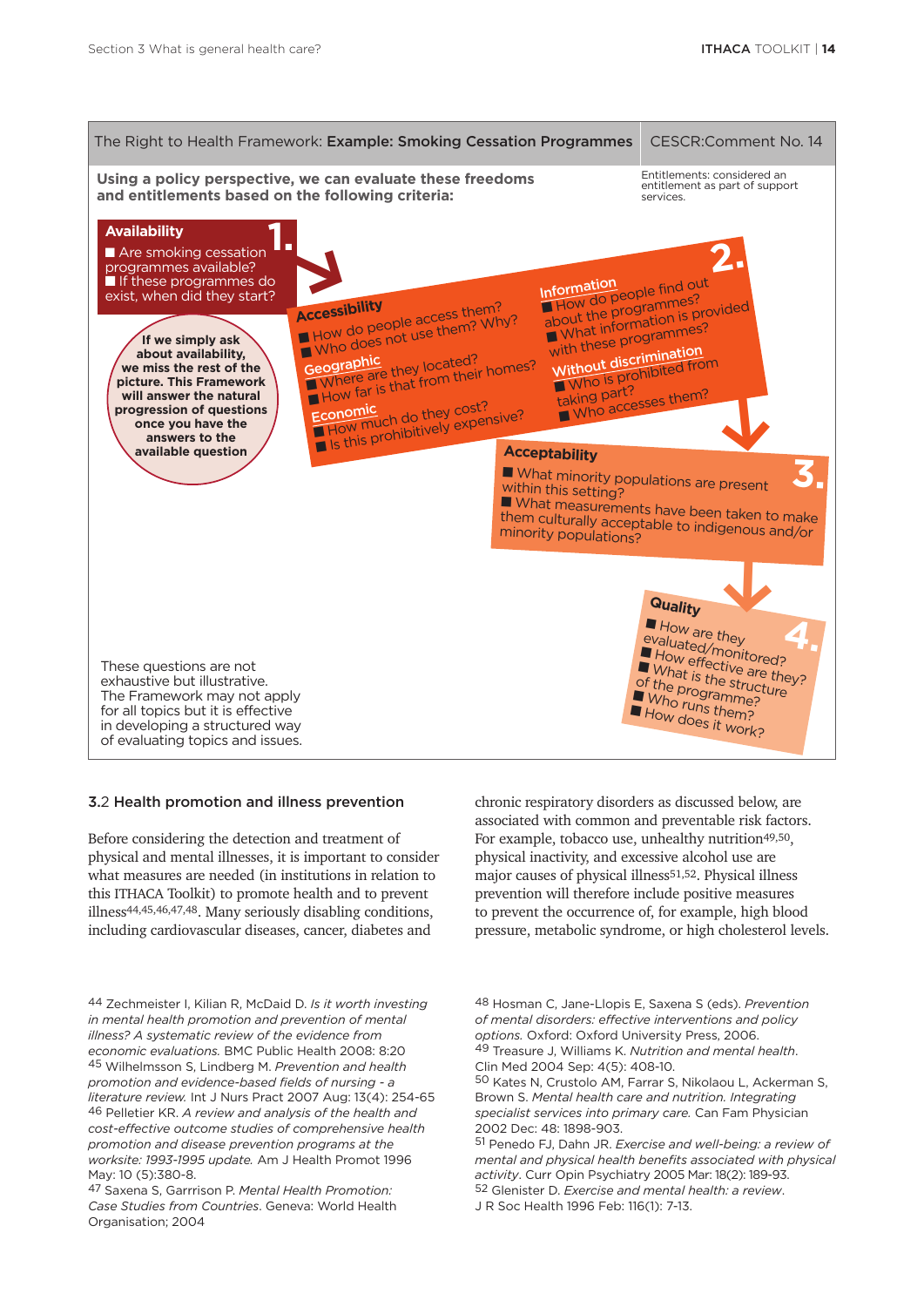The importance of such promotion and prevention activities is reflected in a number of EU policy documents such as the White Paper *A Strategy for Europe on Nutrition, Overweight and Obesity related health issues*53, and the Green Paper *Promoting healthy diets and physical activity: a European dimension for the prevention of overweight, obesity and chronic diseases*54, dealing with the general population and vulnerable groups such as children and the poor.

In relation to people with mental health disabilities and intellectual disabilities, despite the EU and WHO policy emphasis demonstrated in the Mental Health Action Plan for Europe and the Mental Health Declaration for Europe adopted in Helsinki in 200555,56 in all EU States, there is no co-ordinated approach to general health promotion or to illness prevention for such groups of people. To take breast cancer as just one example, the WHO promotes breast cancer control within the context of national cancer control programmes that are integrated into non-communicable diseases and other related problems. Comprehensive cancer control involves primary prevention, early detection, diagnosis and treatment, rehabilitation and palliative care. Raising general public awareness on the breast cancer problem and the mechanisms to control, as well as advocating for appropriate policies and programmes, are key strategies of population-based breast cancer control. These issues apply at least as much to people within institutions as to the general population<sup>57</sup>. Health promotion activities targeted at the people in such institutions therefore need to be carefully monitored (see Part 23, Sections 8 and 9).

#### **3.**3 **Lifestyle factors affecting general health**

Several lifestyles factors adversely affect the physical health of people with mental health disabilities and intellectual disabilities58,59. People with mental health disabilities and intellectual disabilities have relatively low rates of exercise, along with higher rates of obesity, both of which contribute towards heart disease<sup>60,61</sup>. People within mental institutions tend to have a series of higher risk factors for physical illnesses including less awareness of health promotion, high rates of smoking62, medication side-effects (including, for example, weight gain and cardiac abnormalities), inadequate detection by staff of physical disorders, and poorer quality health care because of stigmatising attitudes of health care staff<sup>63</sup>. Poor access to healthy diet and lack of physical exercise opportunities contribute further to high blood pressure, high plasma cholesterol and triglycerides, diabetes, obesity and metabolic risk factors often referred to as the metabolic syndrome<sup>64</sup>. The prevalence of smoking among some groups of people with mental health problems, for example, schizophrenia, exceeds that in the general population (75-92 per cent v. 30-40 per cent). This high rate of smoking means that such people are at greater risk of experiencing the associated detrimental effects such as cardiovascular disease and respiratory morbidity and mortality.

Although most of these risk factors are modifiable, people with mental health disabilities and intellectual disabilities have benefited less from the recent favourable trends in cardiovascular disease than the general population65,66. However, there is growing evidence of the existence of health-promotion interventions that may enhance the physical health, if fully implemented and adapted to the specific characteristics of such groups67. Particular aspects of residents' lifestyles should be assessed (Sections 8 and 9, Part 28) in relation to alcohol, cigarettes and illegal drug use.

53 http://ec.europa.eu/health/ph\_determinants/life\_style/ nutrition/keydocs\_nutrition\_en.htm

- 54 http://ec.europa.eu/health/ph\_determinants/life\_style/ nutrition/documents/nutrition\_gp\_en.pdf
- 55 World Health Organisation. *Mental Health Action Plan for Europe*. Copenhagen: World Health Organisation; 2005.

56 www.euro.who.int/document/MNH/edoc06.pdf 57 Bettinghaus EP. *Health promotion and the knowledgeattitude-behaviour continuum*. Preventive Medicine 1986;(15):475-91

58 Osborn DP, Nazareth I, King MB. *Physical activity, dietary habits and Coronary Heart Disease risk factor knowledge amongst people with severe mental illness: A cross sectional comparative study in primary care.* Soc Psychiatry Psychiatr Epidemiol 2007 Aug 24 59 Bradshaw T, Lovell K, Harris N. *Healthy living interventions and schizophrenia: a systematic review.*

J Adv Nurs 2005 Mar: 49(6): 634-54 60 McCreadie RG. *Diet, smoking and cardiovascular risk in people with schizophrenia: descriptive study.* Br J Psychiatry 2003 Dec: 183: 534-9.

61 Brown S, Inskip H, Barraclough B. *Causes of the excess mortality of schizophrenia*. Br J Psychiatry 2000 Sep: 177: 212-7

62 Dalack GW, Meador-Woodruff JH. *Smoking, smoking withdrawal and schizophrenia: case reports and a review of the literature.* Schizophr Res 1996 Nov 15: 22(2): 133-41 63 Thornicroft G. *Shunned: Discrimination against People with Mental Illness.* Oxford: Oxford University Press: 2006 64 Oud MJ, Meyboom-de JB. *Somatic diseases in patients with schizophrenia in general practice: their prevalence and health care*. BMC Fam Pract 2009: 10:32 65 Fleischhacker WW, Cetkovich-Bakmas M, De HM, Hennekens CH, Lambert M, Leucht S, et al. *Comorbid somatic illnesses in patients with severe mental disorders: clinical, policy, and research challenges.* J Clin Psychiatry 2008 Apr: 69(4): 514-9

66 Bouras N, Holt G. *Mental health services for adults with learning disabilities.* Br J Psychiatry 2004 Apr: 184: 291-2 67 Patel V, Araya R, Chatterjee S, Chisholm D, Cohen A, De SM et al. *Treatment and prevention of mental disorders in low-income and middle-income countries.* Lancet 2007 Sep 15: 370(9591): 991-1005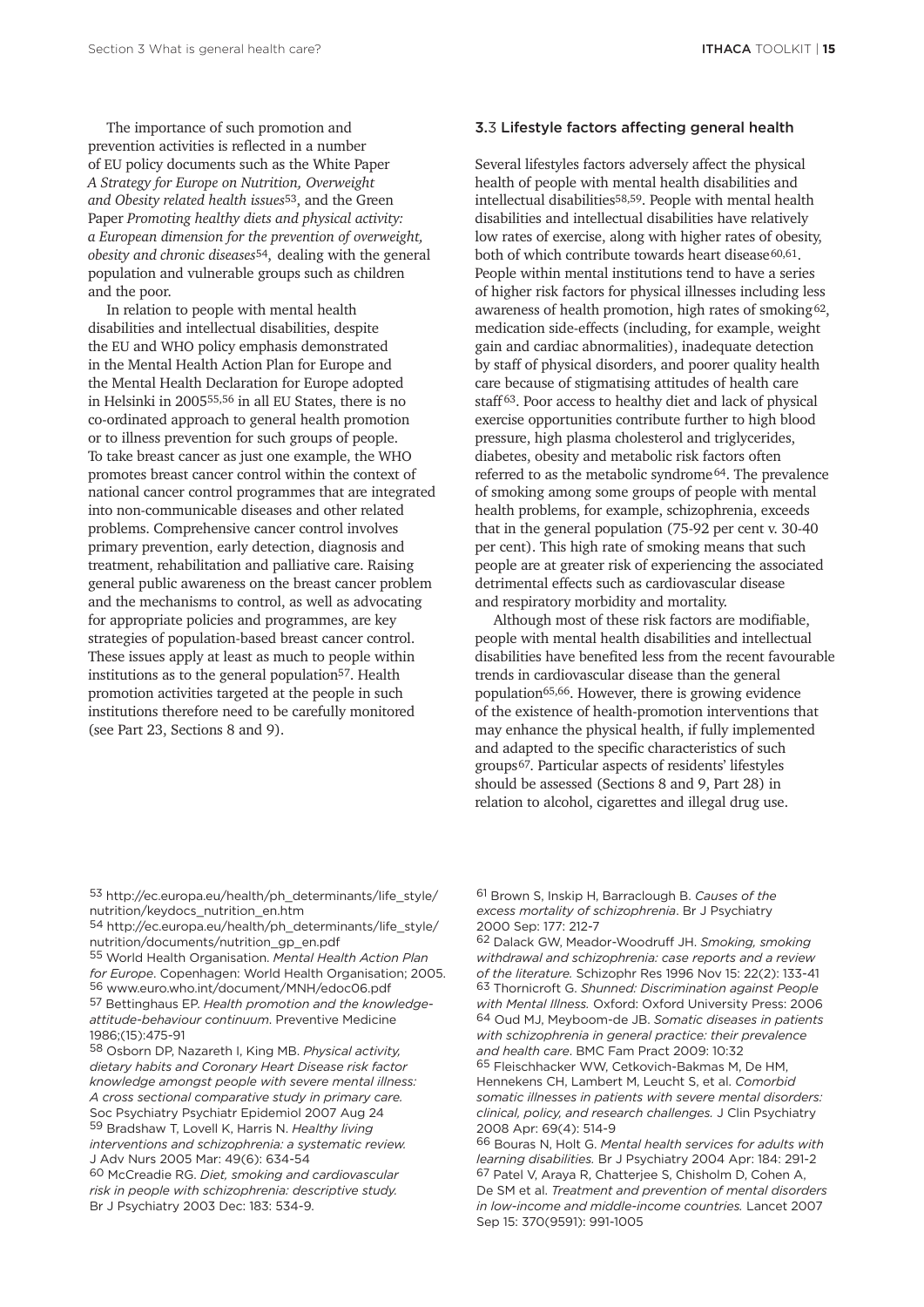#### **3.**4 **Excess rates of co-morbidity and mortality**

There are increased mortality rates among people with mental health disabilities or intellectual disabilities which are particularly related to higher rates of suicide, accidental or violent death (unnatural causes), and serious physical illnesses, as well as relative neglect within hospital and social care institutions<sup>68</sup>.

The combined effect of greater exposure to risk factors, contributes to excess rates of mortality for natural causes and of a substantially higher prevalence of physical co-morbidity among people with mental health disabilities and intellectual disabilities compared with the general population $69,70$ . The more serious conditions are cardiovascular, respiratory, nutritional, metabolic, endocrine and epileptic disorders 71. A proportion of such deaths (both for unnatural and natural causes) may be, and should be, avoidable. Many people in mental institutions in Europe, for example, have a diagnosis of schizophrenia. Only 80% of people with schizophrenia die from natural causes, compared with 97 per cent of the general population72,73, and the higher rates of unnatural deaths are largely attributable to accidents and suicide, which tend to occur more often in early than late adulthood<sup>74,75</sup>. In a recent Scandinavian study, the death rates from all external causes are quite high for people with schizophrenia76.

68 Amaddeo F, Barbui C, Perini G, Biggeri A, Tansella M. *Avoidable mortality of psychiatric patients in an area with a community-based system of mental health care.* Acta Psychiatr Scand 2007 Apr: 115(4): 320-5 69 Harris EC, Barraclough B. *Excess mortality of mental disorder.* British Journal of Psychiatry 1998 Jul: 173: 11-53

70 Sartorius N. *Physical illness in people with mental disorders*. World Psychiatry 2007 Feb: 6(1): 3-4 71 Leucht S, Burkard T, Henderson J, Maj M, Sartorius N. *Physical illness and schizophrenia: a review of the literature.* Acta Psychiatr Scand 2007 Nov: 116(5): 317-33

72 Goff DC, Cather C, Evins AE, Henderson DC, Freudenreich O, Copeland PM, et al. *Medical morbidity and mortality in schizophrenia: guidelines for psychiatrists.* J Clin Psychiatry 2005 Feb: 66(2): 183-94

73 Llorca PM. *Monitoring patients to improve physical health and treatment outcome.* Eur Neuropsychopharmacol 2008 Aug: 18 Suppl 3: S140-S145 74 Brown S, Inskip H, Barraclough B. *Causes of the excess mortality of schizophrenia.* Br J Psychiatry 2000 Sep: 177: 212-7

75 Brown S, Kim M, Mitchell C, Inskip H. *Twenty-five year mortality of a community cohort with schizophrenia*. Br J Psychiatry 2010 Feb: 196(2): 116-21

76 Tiihonen J, Lonnqvist J, Wahlbeck K, Klaukka T, Niskanen L, Tanskanen A, et al. *11-year follow-up of mortality in patients with schizophrenia: a population-based cohort study (FIN11 study)*. Lancet 2009 Aug 22: 374(9690): 620-7

People with mental health disabilities and intellectual disabilities are more likely to experience particular types of physical illness in the following categories<sup>77</sup> and so these types of condition need to be routinely considered in monitoring and assessment of general health care:

■ Respiratory disorders: chronic respiratory problems are more common among these particular groups78.

■ Cardiovascular disease: people with severe mental health disabilities and intellectual disabilities die more frequently from cardiovascular diseases and experience sudden death more often than control populations<sup>79</sup>.

■ Nutritional, metabolic and endocrine diseases: the most severe problems are obesity and diabetes associated with the use of antipsychotic medications, both of which in turn contribute to higher rates of cardio-vascular disease80. The metabolic syndrome also has higher rates in individuals with severe mental health disabilities and intellectual disabilities than in the general population<sup>81</sup>.

■ Cancers: people with mental health disabilities and intellectual disabilities are also associated with disparities in screening for cancer and with higher case fatality rates. This is partly due to the particular treatment challenges when treating these patients including medical co-morbidity, drug interactions, lack of capacity and difficulties in coping with the treatment as a result of psychiatric symptoms82,83,84.

77 Leucht S, Burkard T, Henderson J, Maj M, Sartorius N. *Physical illness and schizophrenia: a review of the literature.* Acta Psychiatr Scand 2007 Nov: 116(5): 317-33 78 Brown S, Kim M, Mitchell C, Inskip H. *Twenty-five year mortality of a community cohort with schizophrenia.* Br J Psychiatry 2010 Feb: 196(2): 116-21 79 Correll CU. *Elevated cardiovascular risk in patients with bipolar disorder: when does it start and where does it lead?* J Clin Psychiatry 2008 Dec: 69(12): 1948-52

80 Cohen D, Correll CU. *Second-generation antipsychotic-associated diabetes mellitus and diabetic ketoacidosis: mechanisms, predictors, and screening need*. J Clin Psychiatry 2009 May: 70(5):765-6

81 Newcomer JW. *Metabolic syndrome and mental illness.* Am J Manag Care 2007 Nov: 13(7 Suppl): S170-S177.82 82 Tran E, Rouillon F, Loze JY, Casadebaig F, Philippe A, Vitry F et al. *Cancer mortality in patients with schizophrenia: an 11-year prospective cohort study*. Cancer 2009 Aug 1: 115(15): 3555-62 83 Howard L, Barley E, Davies E, Lempp H, Rose DS, Thornicroft G. *A diagnosis of cancer in people with severe mental illness: practical and ethical issues raised.* Lancet Oncology 2010: In press 84 Catts VS, Catts SV, O'Toole BI, Frost AD. *Cancer incidence in patients with schizophrenia and their first-degree relatives – a meta-analysis.* Acta Psychiatr Scand 2008 May;117(5):323-36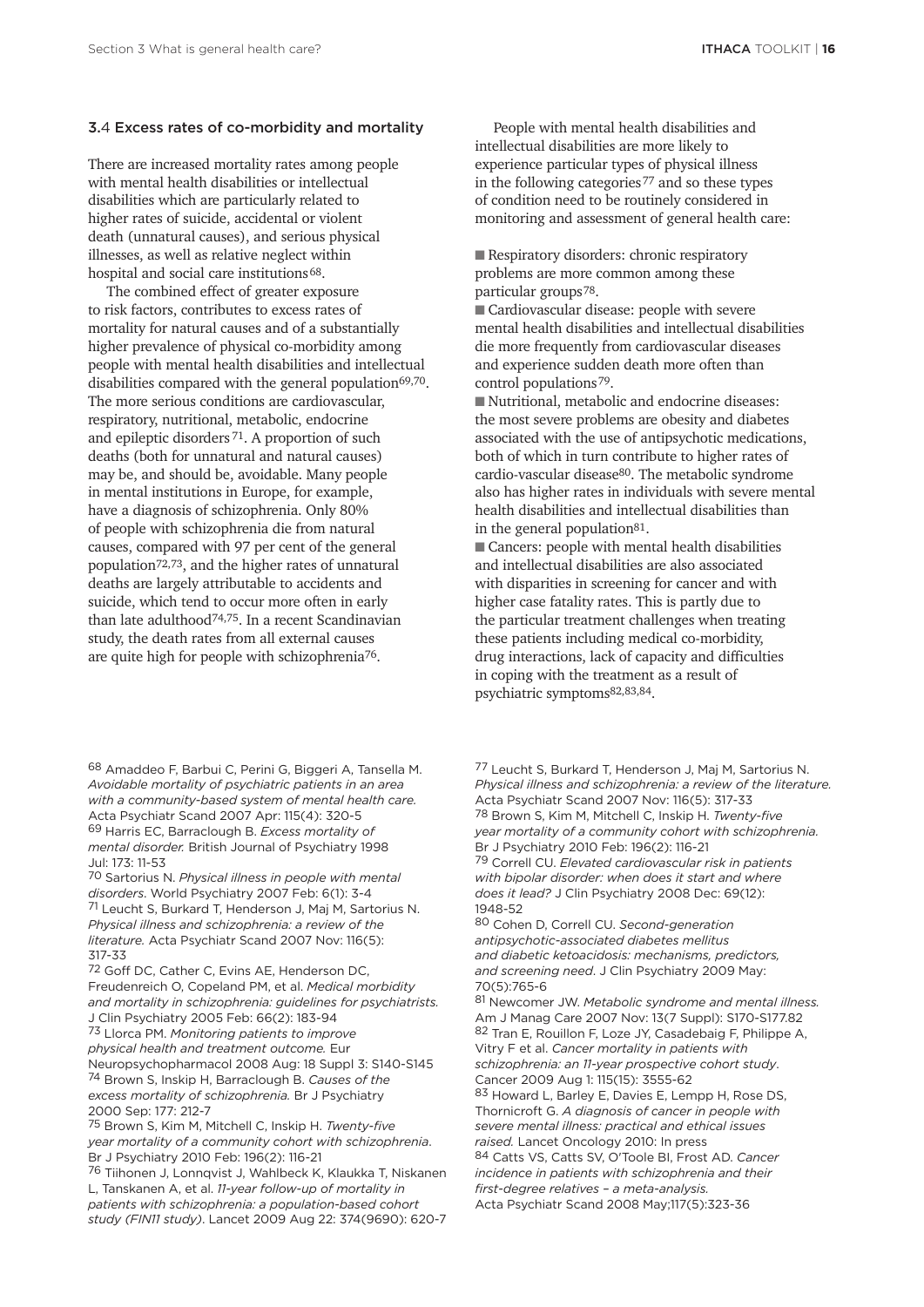■ Musculo-skeletal disorders: higher rates of bone mineral density (osteoporosis) have been found among people with schizophrenia, along with less appropriate treatment85.

■ Dental problems: higher rates of dental decay and tooth loss have been reported among people with mental health disabilities and intellectual disabilities, indicating the importance of special attention to dental problems86,87.

■ Neurological disorders: the most serious long-term extra-pyramidal side-effect of first generation antipsychotic medications is tardive dyskinesia, while other abnormal motor symptoms such as akathisia) are also commonly caused by antipsychotic medications<sup>88</sup>.

■ Obstetric complications: there is an extensive literature that demonstrates increased occurrence of obstetric complications among mothers with schizophrenia, which may be associated with high rates of smoking, the use of illicit drugs and alcohol and the intake of antipsychotic medication89.

■ Hepatitis: an increased prevalence of hepatitis in people with schizophrenia compared to the general population has been reported in many countries including Jordan, India, US, Italy, Turkey and Japan90.

■ HIV/AIDS: higher rates may reflect the frequency of substance abuse, sexual risk behaviours and a reduced knowledge about HIV-related issues<sup>91</sup>.

85 Levine J, Belmaker RH. *Osteoporosis and schizophrenia.* Am J Psychiatry 2006 Mar: 163(3): 549-50 86 Gabre P. *Studies on oral health in mentally retarded adults*. Swed Dent J Suppl 2000: (142): 1-48 87 McCreadie RG, Stevens H, Henderson J, Hall D, McCaul R, Filik R, et al. *The dental health of people with schizophrenia*. Acta Psychiatr Scand 2004 Oct: 110(4): 306-10 88 Correll CU, Leucht S, Kane JM. *Lower risk for tardive dyskinesia associated with second-generation antipsychotics: a systematic review of 1-year studies*. Am J Psychiatry 2004 Mar: 161(3): 414-25 89 Howard LM, Thornicroft G, Salmon M, Appleby L. *Predictors of parenting outcome in women with psychotic disorders discharged from mother and baby units.* Acta Psychiatr Scand 2004 Nov: 110(5): 347-55 90 Rosenberg SD, Goodman LA, Osher FC, Swartz MS, Essock SM, Butterfield MI et al. *Prevalence of HIV, hepatitis B, and hepatitis C in people with severe mental illness.* Am J Public Health 2001 Jan: 91(1): 31-7

91 Essock SM, Dowden S, Constantine NT, Katz L, Swartz MS, Meador KG et al. *Risk factors for HIV, hepatitis B, and hepatitis C among persons with severe mental illness.* Psychiatr Serv 2003 Jun: 54(6):836-41 92 *Bouras N. Mental health and related issues for people with intellectual disability.* Curr Opin Psychiatry 2009 Sep: 22(5): 429-30

93 Cooper SA, van der SR. *Epidemiology of mental ill health in adults with intellectual disabilities.* Curr Opin Psychiatry 2009 Sep: 22(5): 431-6

#### **3**.5 **Learning/intellectual disabilities and general health care**

In addition to the issues described in the preceding sections, people with intellectual disabilities are also at higher risk for further specific difficulties which need to be assessed and addressed in any full assessment of general health care92. These particular issues include challenging behaviour93,94, the need for special educational assistance95, higher rates of forms of epilepsy96. Additional issues that merit regular assessment are dental problems, cardio-vascular abnormalities, spinal deformities and visual and hearing impairments97,98.

#### **3.**6 **Stigma, discrimination and 'diagnostic overshadowing'**

There is strong evidence that people with mental health disabilities and intellectual disabilities receive worse treatment for physical disorders. One of the factors contributing to this is 'diagnostic overshadowing'. This is defined as the process by which people with mental health disabilities and intellectual disabilities receive poorer physical health care because general health care staff are poorly informed or mis-attribute physical symptoms to mental health disabilities and intellectual disabilities. It has been best investigated in people with learning disabilities and in medical settings<sup>99,100</sup>.

94 Totsika V, Felce D, Kerr M, Hastings RP. *Behavior Problems, Psychiatric Symptoms, and Quality of Life for Older Adults With Intellectual Disability With and Without Autism.* J Autism Dev Disord 2010 Feb 25 95 Kauffman JM, Hung LY. *Special education for intellectual disability: current trends and perspectives*. Curr Opin Psychiatry 2009 Sep: 22(5): 452-6 96 Kerr M, Scheepers M, Arvio M, Beavis J, Brandt C, Brown S et al. *Consensus guidelines into the management of epilepsy in adults with an intellectual disability.* J Intellect Disabil Res 2009 Aug: 53(8): 687-94

97 Bouras N, Holt G. *Mental health services for adults with learning disabilities.* Br J Psychiatry 2004 Apr: 184: 291-2 98 Pradhan A, Slade GD, Spencer AJ. *Access to dental care among adults with physical and intellectual disabilities: residence factors.* Aust Dent J 2009 Sep: 54(3): 204-11

99 Disability Rights Commission. *Formal Investigation Report Part 1: Equal Treatment: Closing the Gap. A formal investigation into physical health inequalities experienced by people with learning disabilities and/or mental health problems*. DRC: London, 2006a. Available at: http:// 83.137.212.42/sitearchive/DRC/PDF/mainreportpdf\_ healthFIpart1.pdf

100 Disability Rights Commission. *Formal Investigation Report Part 2: Report of the DRC Formal Inquiry Panel to the DRC's Formal Investigation. The inequalities in physical health experienced by people with mental health problems and people with learning disabilities.* DRC: London, 2006b. Available at: http://83.137.212.42/sitearchive/DRC/PDF/ inquiry\_panel.pdf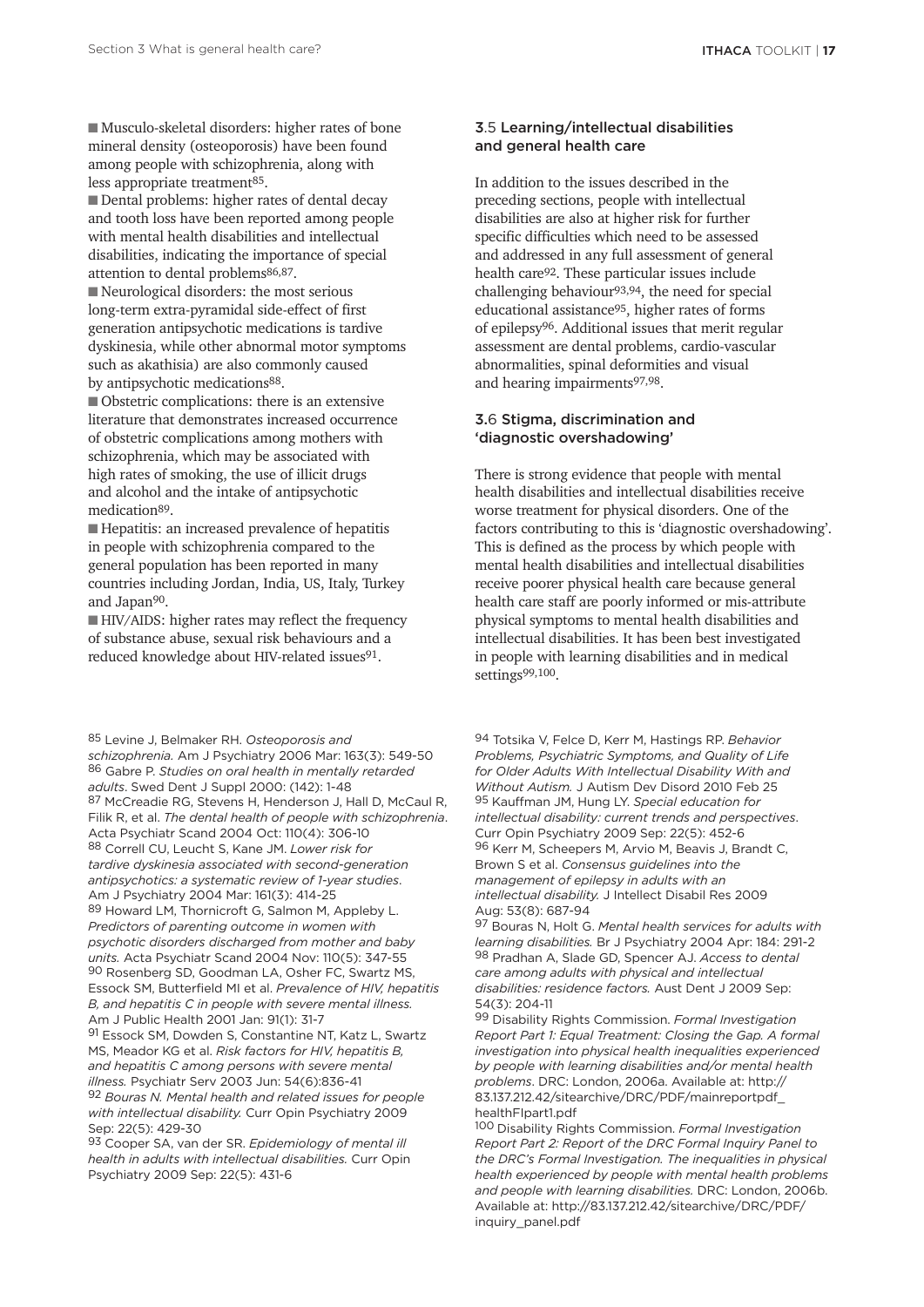This concept has been explored in the literature on people with intellectual disabilities for over two decades, but it is an area that has received very little attention in the mental health literature, although mental health service users have extensively reported the occurrence of this phenomenon<sup>101</sup>. One of the implications of such discrimination and neglect are higher mortality rates among people with mental health disabilities and intellectual disabilities for deaths by cardiac infarctions102,103. For example, after adjusting for other risk factors, such as cardiovascular risk factors and socio-economic status, depression in men was found to be associated with an increase in cardiovascular-related mortality104.

The reasons for this health care disparity is not well understood. One major associated factor is the stigmatising approaches of physicians and other health care staff, which reveal negative stereotypes<sup>105</sup>. However, more recent studies suggest that another important factor may be that clinicians make different diagnostic and treatment decisions in relation to people with mental illness. 'Treatment overshadowing' is a term, which has been proposed to describe possible biases in actual treatment decisions. For example, this may include a clinician deciding against certain treatment because of an assumption that a person's mental illness precludes such intervention. It has been shown, for example, that people with co-morbid mental disorders were 'substantially less likely to undergo coronary re-vascularisation procedures' than those without mental disorders<sup>106</sup>. Similarly, people with co-morbid mental illness and diabetes who presented to an emergency department, were less likely to be admitted to hospital for diabetic complications than those with no mental illness107.

It is also clear that many health care professionals are not sufficiently trained to recognise and treat people with mental health and/or intellectual disabilities and to recognise the many interactions between physical and mental health problems. For example, a toothache can present as 'challenging

behaviour' in a person with limited communication skills. Further, social factors such as bereavement and other losses, or changes in social structure like moving from one home to another, incompatibility with other residents, disrespectful handling from carers, environmental causes like noise, or disruption of routine, can also manifest as 'challenging behaviour'. The use of medication in these cases is not only contraindicated, but can be adding to the distress already experienced. 'Treatment' for such situations is often simply achieved by manipulating the environment – ie removing the stress-inducing situation for the individual.

While conducting monitoring visits, the monitors should therefore keep the concept of diagnostic overshadowing clearly in mind. This is achieved by assessing the degree to which residents perceive that their health care needs are being met, whether they are being listened to and taken seriously when they complain of a physical health problem, and whether there is evidence from any source that their complaints regarding physical health problems are dismissed as 'part of their mental illness'. Monitors can ask these types of questions of staff and residents and attempt to understand the process of how physical health problems are handled in that particular setting. Of course, monitors cannot simply ask: 'Do you diagnostic overshadow?' This needs to be evaluated on the basis of all the observations and interviews with residents and staff, as well as any relevant documentation. A person on the monitoring team who is familiar with medical records could examine the records of several residents/ interviewees to match the reported health conditions from some residents with the medical records. Discrepancies between what is reported and what is recorded could be an indication that diagnostic overshadowing is occurring in that context.

101 Jones S, Howard L, Thornicroft G. *'Diagnostic overshadowing': worse physical health care for people with mental illness*. Acta Psychiatr Scand 2008 Sep: 118(3): 169-71

102 Desai MM, Rosenheck RA, Druss BG, Perlin JB. *Mental disorders and quality of care among postacute myocardial infarction outpatients.* J Nerv Ment Dis 2002 Jan: 190(1): 51-3

103 Enger C, Weatherby L, Reynolds RF, Glasser DB, Walker AM. *Serious cardiovascular events and mortality among patients with schizophrenia*. J Nerv Ment Dis 2004 Jan: 192(1): 19-27

104 Gump BB, Matthews KA, Eberly LE et al (2005). *Depressive symptoms and mortality in men: results from the Multiple Risk Factor Intervention Trial*. Stroke, 36, 98-102

105 Filipcic I, Pavicic D, Filipcic A, Hotujac L, Begic D, Grubisin J et al. *Attitudes of medical staff towards the psychiatric label 'schizophrenic patient' tested by an anti-stigma questionnaire.* Coll Antropol 2003 Jun: 27(1): 301-7

106 Druss BG, Bradford DW, Rosenheck RA, Radford MJ, Krumholz HM. *Mental disorders and use of cardiovascular procedures after myocardial infarction*. JAMA 2000 Jan 26: 283(4): 506-11

107 Sullivan G, Han X, Moore S, Kotrla K. *Disparities in hospitalisation for diabetes among persons with and without co-occurring mental disorders*. Psychiatric Services 2006: 57: 1126-31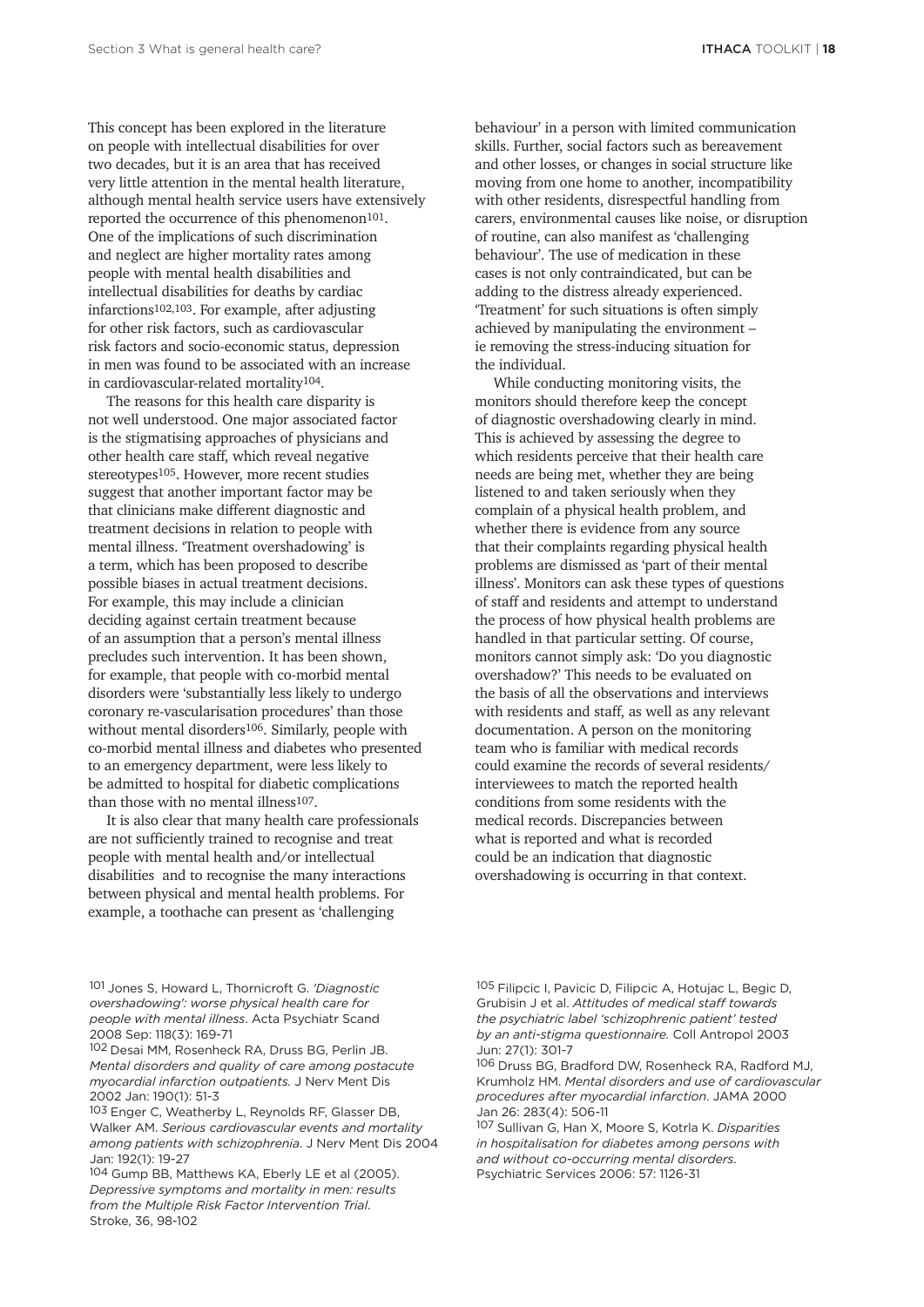#### **3.**7 **Access to mental health care**

One of the consequences of stigma and discrimination is that people with mental health problems commonly avoid seeking help for their problems, often for fear of receiving a mental health related diagnosis<sup>108</sup>. It is only relatively recently that the full potency of such barriers to finding treatment and care have been recognised109, 110. For example studies from several countries have consistently found that even after a family member has developed clear-cut signs of a psychotic mental health problem, on average it is over a year until the unwell person first receives assessment and treatment<sup>111</sup>. A survey of almost 10,000 adults in 17 countries has added more detail to this picture. The results showed that the majority of people with mental disorders eventually contact treatment services, but they often wait a long time before doing so, with average delays before seeking help of 8 years for mood disorders, and at least 9 years for anxiety disorders. People who wait longer than average before receiving care are more likely to be young, old, male, poorly educated, or a member of a racial/ethnic minority<sup>112</sup>. At the policy level, the HealthQuest report by EU DG EMPLOY refers to access to general health care for people with mental disorders<sup>113</sup>.

The following common beliefs are likely to reduce their likelihood of seeking help: that psychiatric treatments are ineffective114; that others would react with avoidance; or that a person should solve their own problems115. At the same time strong family encouragement to go for mental health assessment and treatment does often work116.

108 Thornicroft G, Brohan E, Rose D, Sartorius N, Leese M. *Global pattern of experienced and anticipated discrimination against people with schizophrenia: a cross-sectional survey*. Lancet 2009 Jan 20: 373: 408-15 109 Amaddeo F, Jones J. *What is the impact of socioeconomic inequalities on the use of mental health services?* Epidemiol Psichiatr Soc 2007 Jan: 16(1): 16-9 110 Cooper AE, Corrigan PW, Watson AC. *Mental illness stigma and care seeking.* J Nerv Ment Dis 2003 May: 191(5): 339-41.

111 Compton MT, Kaslow NJ, Walker EF (2004). *Observations on parent/family factors that may influence the duration of untreated psychosis among African American first-episode schizophrenia-spectrum patients*. Schizophr Res 68 (2-3): 373-385 112 Wang PS, Guilar-Gaxiola S, Alonso J, Angermeyer MC, Borges G, Bromet EJ, Bruffaerts R, de GG, de GR, Gureje O, Haro JM. Karam EG, Kessler RC, Kovess V, Lane MC, Lee S, Levinson D, Ono Y, Petukhova M, Posada-Villa J, Seedat S, Wells JE (2007). *Use of mental health services for anxiety, mood and substance disorders in 17 countries in the WHO world mental health surveys*. Lancet 370(9590): 841-850 113 http://ec.europa.eu/employment\_social/spsi/docs/ social\_inclusion/2008/healthquest\_en.pdf 114 Corrigan PW (2004). *On the Stigma of Mental Illness: Practical Strategies for Research and Social Change*. American Psychological Association: Washington DC

It is fair to include not only individual but also systemic factors in trying to understand the puzzle of under-treatment. Such under-treatment is associated with patient, provider, and health care system factors<sup>117</sup>. Patient-based reasons include failure to recognise the symptoms, underestimating the severity, limited access, reluctance to see a mental health care specialist due to stigma, noncompliance with treatment, and lack of health insurance. Provider factors include poor professional school education about depression, limited training in interpersonal skills, stigma, inadequate time to evaluate and treat depression, failure to consider psychotherapeutic approaches, and prescription of inadequate doses of antidepressant medication for inadequate durations. Mental health care systems create barriers to receiving optimal treatment. It is especially important in institutions for people with mental health disabilities and intellectual disabilities to assess how far there is reasonable access to physical health care, with demonstrated parity to the levels of access available to people without mental health problems118,119. See Sections 8 and 9, Part 17, Access to physical health care, Part 18 Access to mental health services, Part 19 Access to general practitioners/family physicians, Part 20, Access to nurses and care staff and Part 21 Access to therapies.

115 Kessler RC, Berglund PA, Bruce ML, Koch JR, Laska EM, Leaf PJ, Manderscheid RW, Rosenheck RA, Walters EE, Wang PS (2001). *The prevalence and correlates of untreated serious mental illness.* Health Serv Res 36 (6 Pt 1): 987-1007

116 Link BG, Cullen FT, Struening EL, Shrout PE, Dohrenwend BP (1989). *A modified labeling theory approach in the area of mental disorders: An empirical assessment.* American Sociological Review 54: 100-123 117 Simon GE, Fleck M, Lucas R, Bushnell DM. *Prevalence and predictors of depression treatment in an international primary care study*. Am J Psychiatry 2004: 161(9): 1626-1634

118 Hirschfeld RM, Keller MB, Panico S, Arons BS, Barlow D, Davidoff F, Endicott J, Froom J, Goldstein M, Gorman JM, Marek RG, Maurer TA, Meyer R, Phillips K, Ross J, Schwenk TL, Sharfstein SS, Thase ME, Wyatt RJ (1997). *The National Depressive and Manic-Depressive Association consensus statement on the undertreatment of depression*. JAMA 277(4): 333-340

119 Castiello G, Magliano L (2007). *Beliefs about psychosocial consequences of schizophrenia and depression: a comparative study in a sample of secondary school students*. Epidemiol Psichiatr Soc 16 (2): 163-17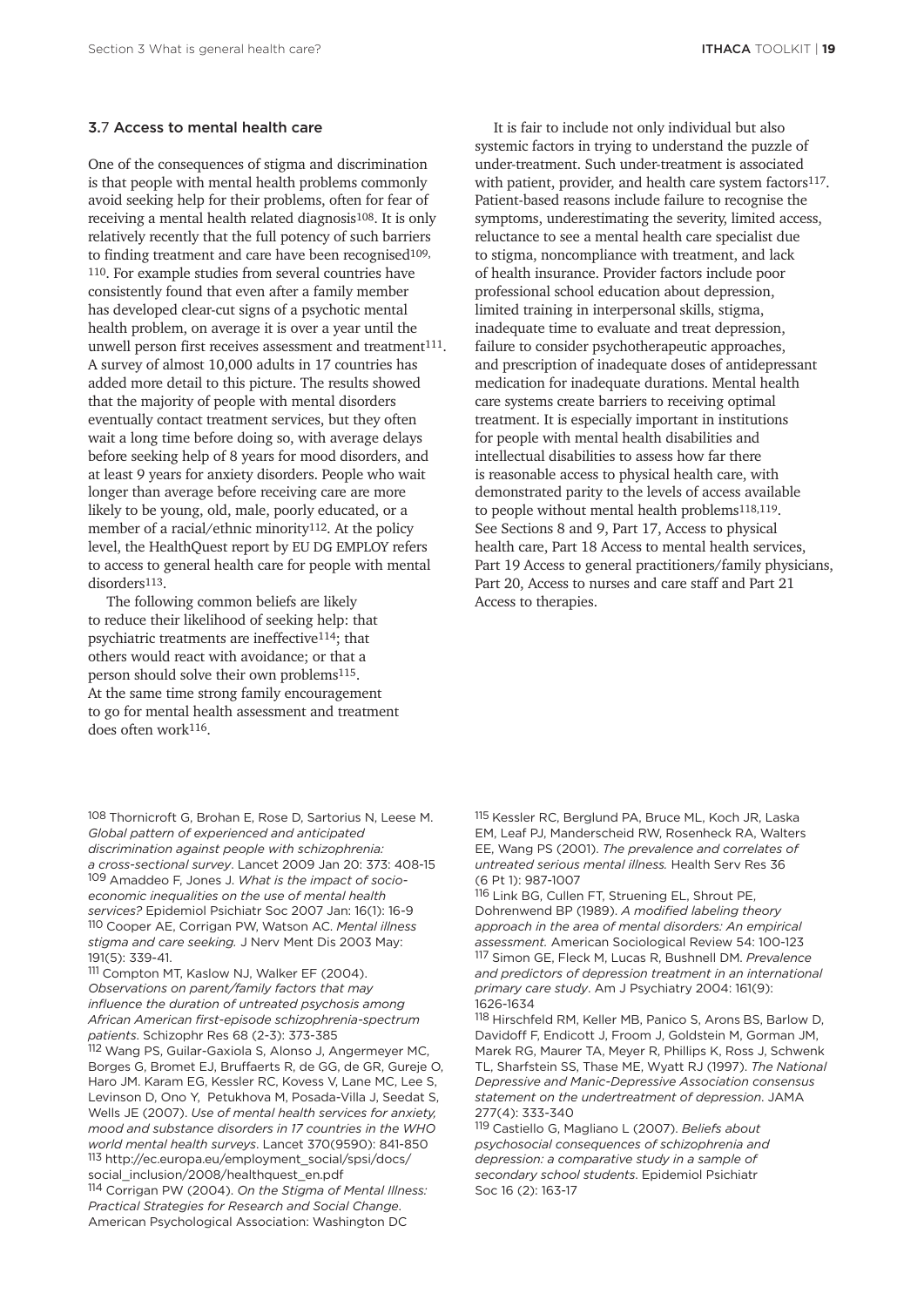#### **3.**8 **Vaccination and immunisation**

An important aspect of comprehensive general health care is the full provision of routine and necessary vaccinations and immunisations120. has published standard guidelines on routine immunisations for children, adolescents, and adults121. Within institutions, monitors will need to establish whether routine vaccinations and immunisations are being adminstered on a proper basis (see Sections 8 and 9, Part 22, Health care records).

#### **3.**9 **Monitoring the delivery of appropriate treatment and care**

For the reasons described above, people in mental institutions require proper and regular assessments of their general health care122. One implication of this is that it is important to identify who is responsible for the physical health care of such groups of people, for, for example, at least annual physical health assessments for longer-term residents in institutions. Communication and collaboration with other medical staff is essential. Such regular checks are likely to need to include assessments for signs or symptoms of cardiovascular disease, hypertension, diabetes, obesity, height and weight, dental checks, visual and auditory tests, and the provision of health screening procedures recommended for the general population.

More specifically, monitors may need to assess, where appropriate, the provision of routine physical investigations such as physical examination, investigations such as blood and urine test, blood sugar or cholesterol levels, ECG/EKG, and chest X-rays) performed at regular intervals, with appropriate informed consent, mammogram, pap-tests, faecal (stool) blood tests, colonoscopy, urine tests, skin and mouth examination, along with assessments of incontinence, pulse rate, respiratory rate, temperature, or bedsores (for residents spending long periods in bed). Monitors will need to assess whether a satisfactory record exists of a full health care assessment for the resident on admission to the institution (Sections 8 and 9, Part 25).

Following a full assessment of the nature of the mental health disorder, intellectual disability or physical health problems, it is usual for the appropriate health care staff to make and record a clear diagnosis of the conditions identified as the basis for deciding treatment within the care plan. Monitors should assess whether a clear statement of such diagnoses is given in the case records (see Sections 8 and 9, Part 26).

Regarding access to the provision of general health care, the main issue is whether residents have access to these services, not whether they are provided in the institution. In line with the CPRD paradigm, social inclusion is the aim. Thus, general health services to disabled people should be provided within the local community. By building 'full service' institutions we actually may foster social exclusion instead of social inclusion. Nevertheless, where such services are provided within institutions, then the following issues may be addressed: is proper equipment available or accessible, eg appropriate clinical rooms, examination couches, blood pressure equipment, weighing scales and other necessary equipment? Are the required arrangements in place for relevant immunisations and vaccinations? Are the full range of health screening procedures made available to the general population also equally provided for the residents of the institution? (see Section 8 and 9, Part 24).

Electro-convulsive treatment (ECT) is a controversial treatment and has raised concerns for its sometimes serious side effects, including fractures (before the use of neuromuscular blocking agents) and cognitive (memory) impairment<sup>123,124,125</sup>. Monitors may therefore need to establish whether and how ECT is used in the institution being assessed, for example by inquiring about the use of consent, anaesthetic sedation, resuscitation equipment, and the administration of ECT in accordance with relevant protocols (see Sections 8 and 9, Part 27).

121 www.who.int/immunization/policy/Immunization \_routine\_table1.pdf

www.who.int/immunization/policy/Immunization\_ routine\_table2.pdf

122 Llorca PM. *Monitoring patients to improve physical health and treatment outcome.* Eur Neuropsychopharmacol 2008 Aug;18 Suppl 3:S140-S145

123 Leucht S, Corves C, Arbter D, Engel RR, Li C, Davis JM. *Second-generation versus first-generation antipsychotic drugs for schizophrenia: a meta-analysis.* Lancet 2009 Jan 3: 373(9657): 31-41

124 Rose D, Fleischmann P, Wykes T, Leese M, Bindman J. *Patients' perspectives on electroconvulsive therapy: systematic review.* BMJ 2003 Jun 21: 326(7403): 1363 125 Carney S, Geddes J. *Electroconvulsive therapy.* BMJ 2003 Jun 21;326(7403):1343-4

<sup>120</sup> Bazelon DL (2004). *Get it together: How to integrate physical and mental health care for people with serious mental disorders.* Washington DC

www.who.int/immunization/policy/immunization\_ tables/en/index.html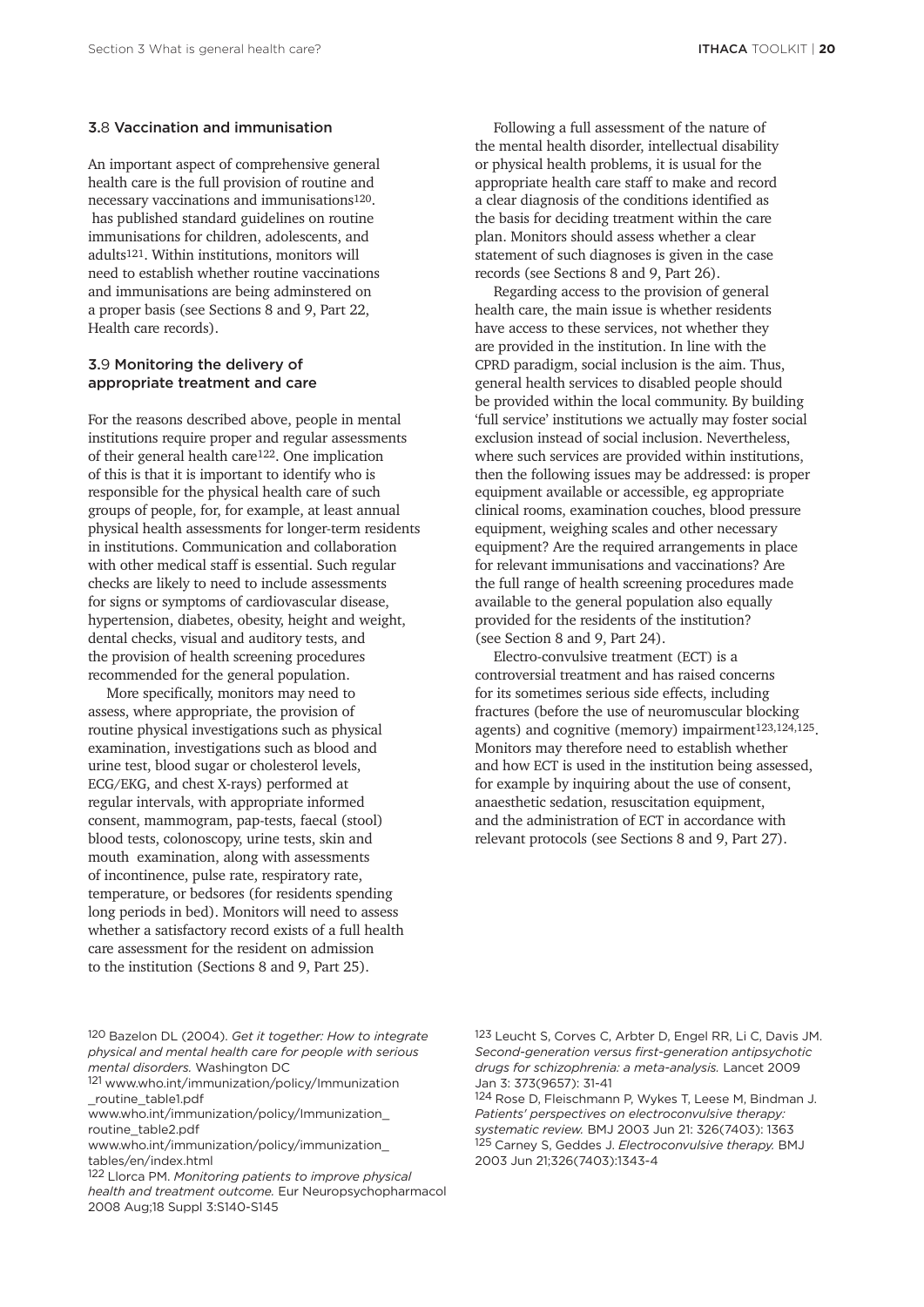#### **3.**10 **Latrogenic risks of prescribed medication**

A further set of important risk factors are the side effects of prescribed medication. Many types of antipsychotic medication can cause significant weight gain, metabolic syndrome, diabetes mellitus and cardiovascular disorders. Even so, a recent study from Finland found that over a 10 year period the mortality gap between the general population and people with schizophrenia in fact decreased from 25 years to 22.5 years126.

For all of these reasons, regular and comprehensive assessments of the physical health of people with mental health disabilities and intellectual disabilities are required, along with proper treatment of any conditions detected. Section 8 and 9, Part 22 (Health care records) will be one important source in monitoring the detection of such side effects of medication.

#### **3.**11 **Participation in health care decision-making**

Service user involvement in the planning and provision of mental health services has been growing over the last two decades in many countries, especially in areas where institutional service provision has been changed to a community-orientated model of care127,128. Service user involvement in the process of care may directly contribute to better outcomes of treatment, for example through better treatment adherence<sup>129</sup>. This Toolkit therefore assesses the nature of participation in health care decision-making by residents in mental institutions. Section 8, part 22 (health records) will be one important source to assess if there is any documented evidence of consumer participation in healthcare related decisionmaking. Section 8, part 29 of the Toolkit allows monitors to record what information is available on how far residents participate in such decision-making. One specific form of participation refers to involvement in research. While exact regulations and provisions differ between countries, there is usually a minimum requirement that any such participation requires the written, informed consent of residents, with a clear undertaking that non-participation will lead to no detriment in their quality of treatment or care (see Sections 8 and 9, Part 30).

126 Tiihonen J, Lonnqvist J, Wahlbeck K, Klaukka T, Niskanen L, Tanskanen A et al. *11-year follow-up of mortality in patients with schizophrenia: a populationbased cohort study (FIN11 study)*. Lancet 2009 Aug 22: 374(9690): 620-7.

127 Chamberlin J. User/consumer involvement in mental health service delivery. Epidemiologica e Psichiatria Sociale 2005;14(1):10-4

128 Sweeney A, Beresford P, Faulkner A, Nettle M, Rose D, (eds). *This Is Survivor Research*. Ross-on-Wye: PCCS Books; 2009.

129 Rose D, Lucas J. *The User and Survivor Movement in Europe*, in Knapp M, McDaid D, Mossialos E, Thornicroft G, (editors) *Mental Health Policy and Practice Across Europe. The Future Direction of Mental Health Care*. Milton Keynes: Open University Press; 2006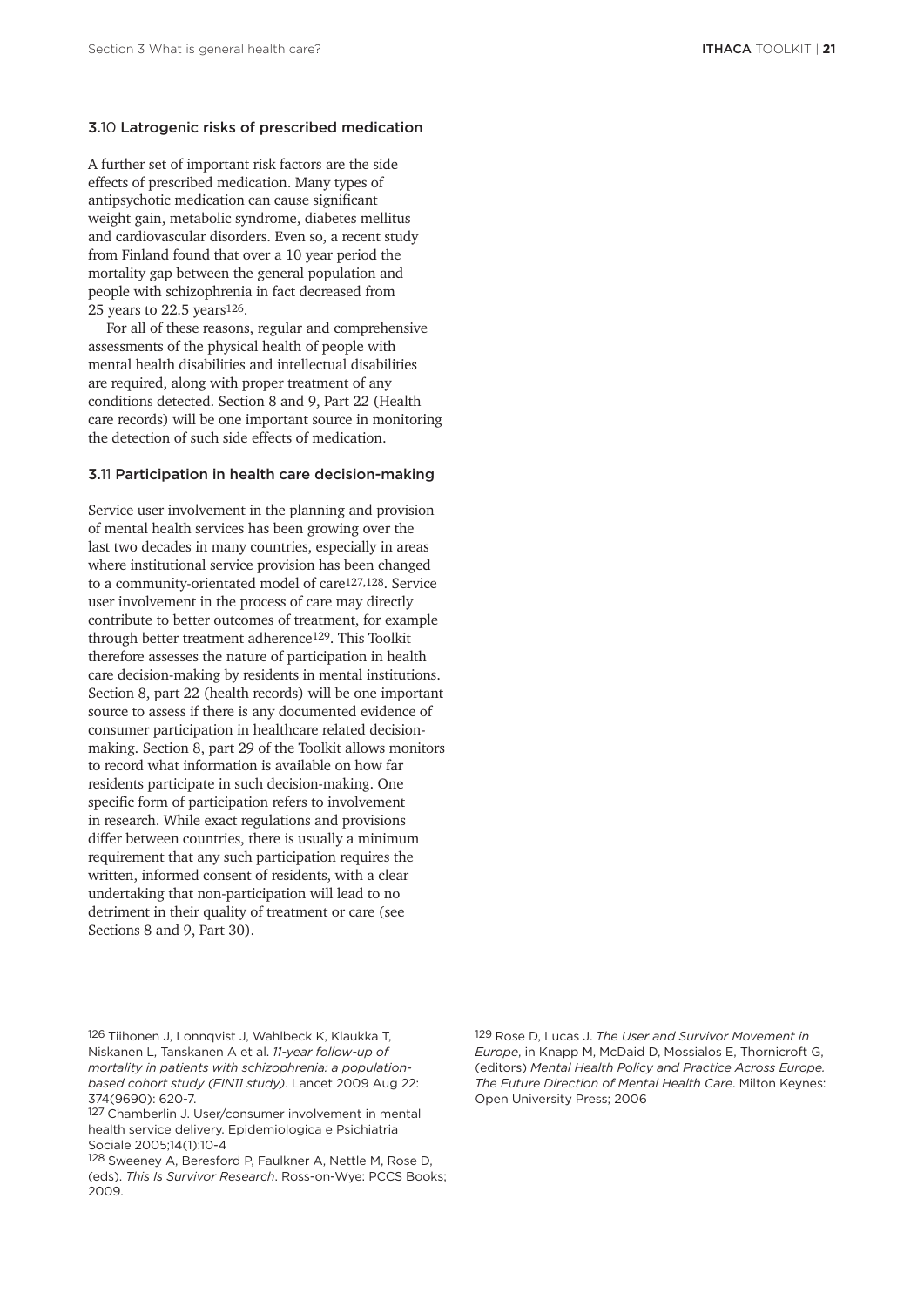# Section4 **Why do human rights monitoring?**

In Section 2 of the Toolkit, we introduced the concept of human rights, and set out a range of instruments, particularly the UN Convention on the Rights of Persons with Disabilities (CRPD). Section 4 flows from this in setting out the issues which are dealt with in the prompt questions (Section 9) and setting out how they refer to the CRPD. This Section of the Toolkit turns to the practicalities of carrying out human rights monitoring in mental health and social care institutions. It first looks at the purpose of human rights monitoring, which include advocacy and campaigning, awareness-raising, capacity-building, motivating others to participate in monitoring, and raising an organisation's profile, and how human rights monitoring can feed into the process of litigation.

As discussed in Section 2.3 above, the CRPD envisions a paradigm shift towards viewing people with disabilities as subject-holders of human rights, rather than objects of treatment and management. The paradigm shift involves more than simply ratifying the Convention and carrying out domestic law reform. To be meaningful, the paradigm shift needs to include challenging, changing or abolishing many long-held and entrenched attitudes, behaviours and practices. This means that services have to be established or altered, and people need to be re-skilled. To ensure this happens, a continuous quality improvement process which involves evaluation and adjustments needs to be put in place. An incremental approach needs consistency and time. As the Nobel prize-winning physicist Max Planck once observed, 'a new scientific truth does not triumph by convincing its opponents and making them see the light, but rather because its opponents eventually die, and a new generation grows up that is familiar with it'.

Within a process of interlocking stages and points of interaction, monitoring human rights observes reality at one specific point in time. For this reason, questions which monitors ask during a monitoring visit must be formulated in a manner that can be answered at that time. At a later date, it may be that the same questions need to be asked. If there have been significant changes, a different set of questions might need to be asked. In both cases, comparisons over time can be made.

In order to properly assess the situation across time, monitors must both cover the ground by asking the key questions, and calibrate questions in light of the State's legal system, and of the stage of development of mental health and social care services. As an example, when monitoring an institution, questions will need to be

asked to find out whether a State is transforming its laws from a model of substituted decision-making or guardianship towards supported decision-making. Monitors could ask: 'How many, and what percentage of the residents, are under guardianship?' This question serves as a source of statistical information about guardianship, and as an entry point into related topics such as conflict of interest, consent to treatment, and confidentiality. On a subsequent monitoring visit, the monitor may know that there are fewer people in the State under guardianship, but the same question should be asked so that direct comparisons can be made over time. This example illustrates the importance of gathering credible evidence of the current reality, and the importance of monitors being well-prepared for a monitoring visit by knowing the relevant laws and the state of their implementation (see Section 7, Step 5, Plan the visits).

Documented reality can be compared not only across time, but also against domestic laws and policies, and against international standards such as the CRPD. It is only when the reality is monitored against a set of standards that monitors can assess whether international and domestic laws and policies are being implemented. Monitoring human rights is a key method of ensuring the implementation of international and domestic legal standards.

Human rights theory itself deals with the fact that human rights are (or are not) respected within dynamic and shifting social settings. The concept of progressive realisation of human rights means that States should take steps to respect, protect and fulfil those rights which are more resource-dependent than others. Progressive realisation means that States must gradually implement a right by taking all appropriate means, including legislative and administrative measures, to the maximum of its available resources. The notion of progressive realisation applies generally to economic and social rights, such as the rights to education, health and employment. Inherent within the principle of progressive realisation is the principle of non-regression, which means that a State should not undo norms already in existence: States must always provide more human rights protection, not less. Some rights, such as the obligation on States to ensure enjoyment of all rights without discrimination, are rights of immediate obligation.

States must fulfil their obligations to implement the right of people with disabilities to live in the community130. Whilst this obligation remains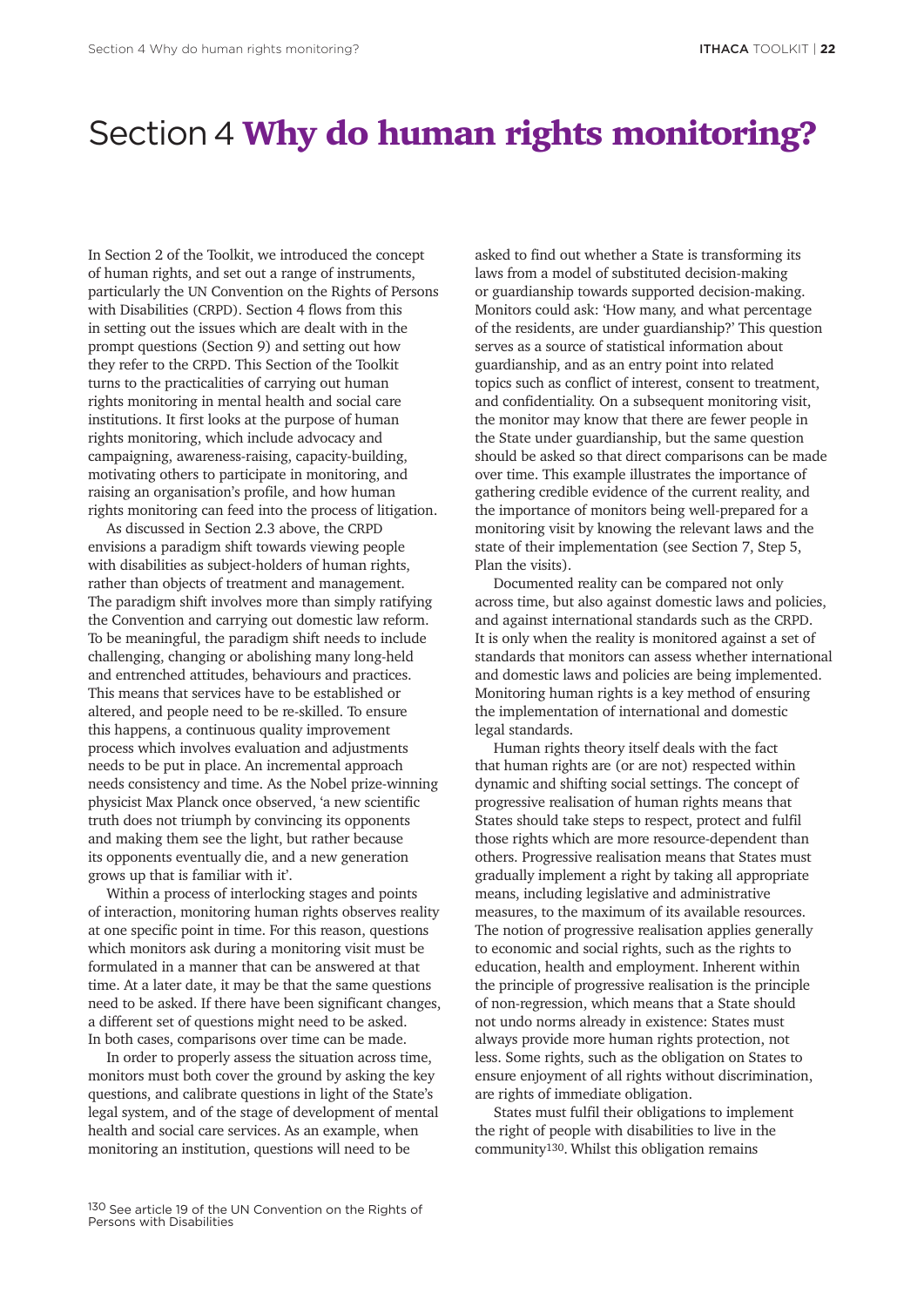unfulfilled, States must ensure that when inside institutions, people's human rights are fully respected and protected. They must also ensure that human rights are protected in institutions that are based in general hospitals and within communities. The respect and protection of human rights cannot be assured unless and until the cloak of invisibility, so common to institutions, is lifted. The most effective way of removing this cloak is through the active use of independent inspectorates because without them, neglect and abuse will continue with impunity, and will continue to be unnoticed and unremedied.

The imperative of monitoring mechanisms in the protection of human rights is recognised in international human rights texts. More specifically, States party to certain international instruments, which include the CRPD, are obliged to establish national mechanisms to monitor human rights of all people within their jurisdiction wherever they live. Nonetheless, even amongst those countries which do provide for national inspectorate mechanisms, there remain many mental health and social care institutions that continue to avoid meaningful scrutiny.

As noted in Section 2, at the international level, the Optional Protocol to the United Nations Convention against Torture (OPCAT) specifically requires States to establish independent inspectorates, referred to as 'national preventive mechanisms', for all places of detention. Monitoring also happens by international bodies such as the UN's Subcommittee for the Prevention of Torture (SPT) and the Council of Europe's Committee for the Prevention of Torture (CPT). The CPT, which was 20 years old in 2009, has visited many mental health and social care institutions, and visits have led to both concern being expressed at the gap in protection for those within the institutions, and an exhortation for the establishment – with full State support – of independent national inspectorates. Indeed the CPT has developed specific standards regarding 'involuntary placement in psychiatric institutions' (8th General Report on activities, 1998131) as well as regarding 'means of restraint in psychiatric establishments for adults' (16th General Report on activities, 2006132 ).

This Toolkit is designed to assist inspectors to monitor human rights of mental health and social care institutions, and in that regard the main audiences are national human rights institutions, ombudsman offices, 'national preventive mechanisms' under OPCAT, independent non-governmental organisations – be they human rights organisations or disabled people's organisations. The Toolkit is aimed to rebalance the lack of attention paid, at the national level and at the

international level, to the human rights of those detained in institutions which house people with disabilities<sup>133</sup>.

Regular and independent monitoring of mental health and social care institutions can lead to improved human rights for people with disabilities. In addition, monitoring of these institutions can contribute to social changes in several ways. To a large extent the results of any monitoring visit will depend on who has conducted the monitoring, why the monitoring was conducted, the resources the monitoring team or organisation have at their disposal to influence forces of change, and whether the authorities are willing and able to make the necessary changes.

Where monitoring has been commissioned by government or has had the strong support of government, monitoring results can feed directly back to the decision-makers who may, as a result of the monitoring, make important changes to services. For example, following a report that finds that many of the residents in a particular institution are being unjustly kept in the institution without their consent, government may decide to redistribute funding currently used for institutionalisation, and instead earmark it for community-based services.

A report given directly to a director of an institution may result in changes that are easily implemented but which the institutional staff may not have been aware existed, or that such issues were matters of human rights. For example, the director may discipline a particular staff member responsible for verbally threatening detainees, or pass the case to the local police. A report may result in the institution allowing patients to wear their own clothes rather than institutional uniforms, or being able to read their letters without them being opened by staff first.

A monitoring report can be the catalyst for change at various levels. Having the government and even the institution itself supporting the monitoring and being committed to reviewing the results and the recommendations is an important part of ensuring better human rights for people in institutions. In other situations, however, a monitoring team which is perceived as being too closely aligned with government can obstruct the realisation of better human rights. Governments may restrict or embargo results being made public, they may attempt to influence the results or they may read the report but do nothing about it.

Once a report has been published, follow-through is essential. Whether follow-through is carried out by the inspectorate or other organisations will depend on the local circumstances and the mandate and scope of the inspectorate.

131/132 8th General Report on the CPT's activities covering the period 1 January to 31 December 1997, CPT/Inf (98) 12 [EN], Publication Date: 31 August 1998. 16th General Report on the CPT's activities covering the period 1 August 2005 to 31 July 2006,CPT/Inf 35, Publication date:16 October 2006

133 For more on the legal and structural reforms which States should implement to ensure effective inspectorate systems, see *Inspect!*, Mental Disability Advocacy Center, 2006, available from www.mdac.info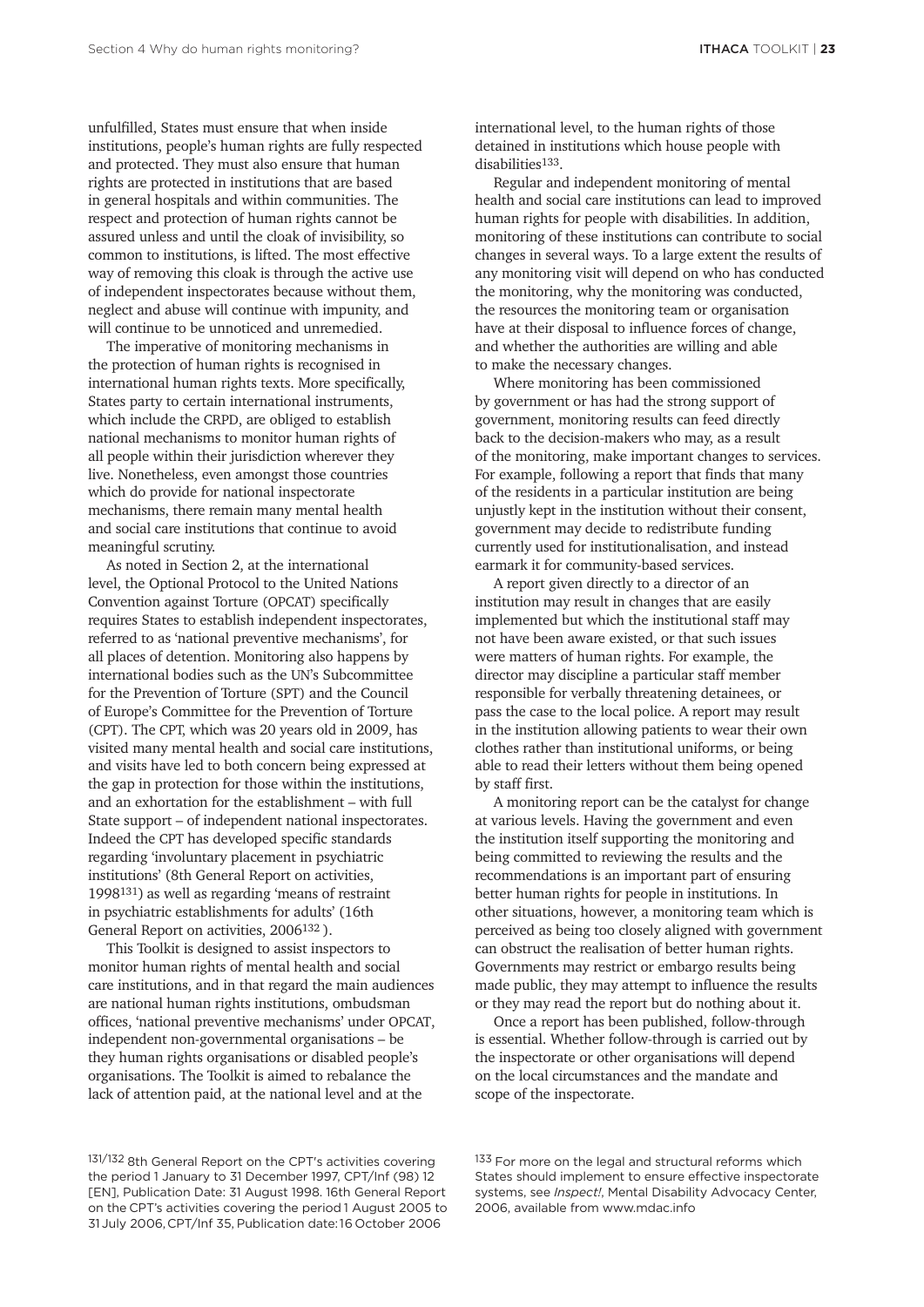Follow-through activities may include the following:

#### ● Advocacy and campaigning

Monitoring and documenting problems provides evidence that can be used to demonstrate a particular human rights situation. Governments and policy-makers are likely to respond to evidencebased advocacy. Without evidence, claims may be dismissed as unfounded and biased opinion. Evidence enables the status quo to be challenged. Evidence can also be sent to third parties (such as international organisations like relevant bodies of the United Nations, non-government organisations or influential individuals) to intervene, put pressure on governments and call for change. Evidence can also be used in small or large-scale public campaigns.

#### ● Awareness-raising

It is often crucial to reach the public in order to garner support for changes. One important way of doing this is via the media: print, television, radio and online. Substantiated information can be used for media articles and features, and for public awareness campaigns. Raising the profile of the issue can help put pressure on governments and service providers to make changes. Media coverage equips members of the public with the knowledge to hold their elected officials to account and call for changes themselves.

#### ● Capacity-building

Users of mental health and social care services themselves can utilise credible evidence on the human rights deficiencies in mental health and social care systems. It can help users of such services to frame their personal stories as human rights and legal issues, and demand increased respect, protection and fulfilment of their human rights. Personal abuses are often systematic failings. As well as possibly being 'empowering' for an individual, the evidence contained in a monitoring report can help people understand their rights, and demand them, either individually or jointly with others.

● Influence and motivate others to participate in human rights monitoring

A report which clearly sets out the problems may result in others becoming interested in taking up the issues. Such people and organisations may be from the human rights community (which in many countries often ignores the rights of people with disabilities) or people with mental health disabilities and intellectual disabilities in particular. Lawyers, judges, doctors and nurses all have prejudices, and a credible human rights report can influence them to be self-reflective and increase the attention they pay to the issues.

● Raising an organisation's profile A credible human rights report can enable organisations (including national human rights institutions and ombudsman offices) to make informed decisions about strategic issues on which they should focus. Reports raise the likelihood of an organisation being consulted by government and other bodies, and may contribute to establishing the organisation as a key player. Credible reports contribute to a government taking seriously the views of such organisations in public policy-making, reviews and implementation. Collaborating with mental health service user organisations and NGOs of people with disabilities can have the knock-on advantage of raising their profile and contribute to combating stigma.

#### ● Litigation

There are two ways that human rights monitoring reports can be used in legal cases. First, a report can demonstrate an issue and support an argument. Second, during human rights monitoring, the inspectors may well meet victims of human rights violations who are interested in using legal channels and becoming applicants for cases. The organisation conducting the monitoring can provide information about organisations and lawyers that may be able to help, and also comment on the extent to which detainees can access legal advice and assistance.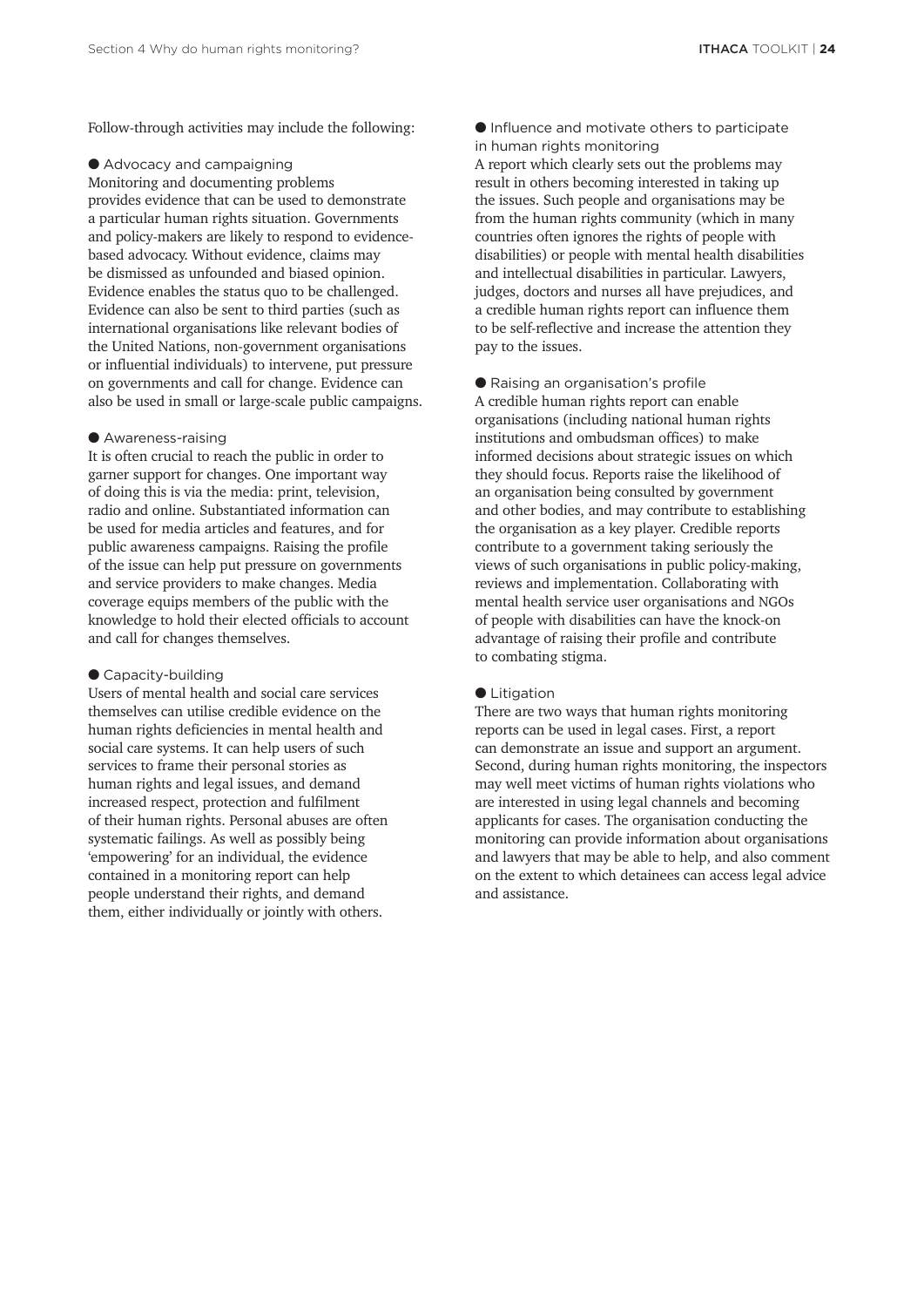## Section 5 **Principles of human rights monitoring**

Human rights monitoring entails gathering accurate and reliable information. The process therefore needs to be thorough and fair. Sometimes this can be difficult because going into mental health or social care institutions is often an emotional experience. Furthermore, there is often limited time, issues are overwhelming, and there may be pressure to produce results. Bearing in mind these difficulties, it is important to plan in order to ensure that findings are credible, and to aim for the highest standard of accuracy possible within the circumstances. The principles outlined in this Section, or normative rules, represent standards any monitoring team should follow. Some of these principles have been derived from the 18 basic principles of monitoring identified in the UnitedNations Training Manual on Human Rights Monitoring134, which the authors of this Toolkit recommend as essential reading for anyone contemplating carrying out human rights monitoring of mental health or social care institutions. We suggest that these principles form a code of conduct, and should be kept in mind throughout the entire monitoring process.

#### **5**.1 **Do no harm**

Monitors must take every step to minimise risks to interviewees and detainees. In mental health and social care institutions, risks may include an interviewee facing retaliation or punishment for having spoken to a monitor. Such punishments may include seclusion, medication being increased, privileges being denied, or being given less food. Therefore, throughout discussions, and in the report, monitors should take care not to reveal identifying information. Thus, as well as not stating a person's name or initials, it may be best not to mention details about a person, even if they give their permission. For this reason, it is vital to interview several people, so that it is not obvious to the authorities who has said what. It can be a good idea to ask an interviewee if they think there are any risks for them, and monitors can leave their details so that if there are punishments following a monitoring visit, the monitors can react.

#### **5**.2 **Carry out regular monitoring**

Human rights monitoring implies regular or on-going monitoring in which there are repeated visits and regular and systematic follow-up to ensure improvements in human rights. Indeed, 'regular visits undertaken by independent […] bodies to places where people are deprived of their liberty, in order to prevent torture and other cruel, inhuman or degrading treatment or punishment' is the very purpose of the OPCAT135.

#### **5.**3 **Demonstrate independence**

Independence and the appearance of independence are important for credible monitoring. Independence can mean different things, depending on the context.

● Independence from the institutions It is vital that the people or organisations carrying out human rights monitoring be independent from the institutions assessed. The OPCAT says that the functional independence of national inspectorate bodies should be guaranteed, as well as the independence of the individual staff136. Inspectorate bodies should ensure that their monitors are not part of and have no interest whatsoever in protecting any institution or people associated with any institution where monitoring takes place.

● Independence from the government Independence will guarantee that the government does not interfere in the process, or influence the results of monitoring, even if the government is funding the independent inspectorate body. States are encouraged to sign and ratify OPCAT. Once they have done so, they have a duty to establish and designate independent inspectorates to monitor places of detention. Under Article 33 of the CRPD, States have a duty to establish independent bodies to promote and protect the rights of persons with disabilities, and to monitor the implementation of the Convention. By definition, this means that the independent body will have to carry out regular visits to places of detention, especially in a country where there are no or inadequate monitoring bodies carrying out such visits.

134 Chapter V of the *Training Manual on Human Rights Monitoring*, Professional Training Series n.7, Office of the High Commissioner for Human Rights, United Nations, New York, Geneva, 2001

135 Optional Protocol to the UN Convention against Torture, Article 1

<sup>136</sup> Optional Protocol to the UN Convention against Torture, Article 18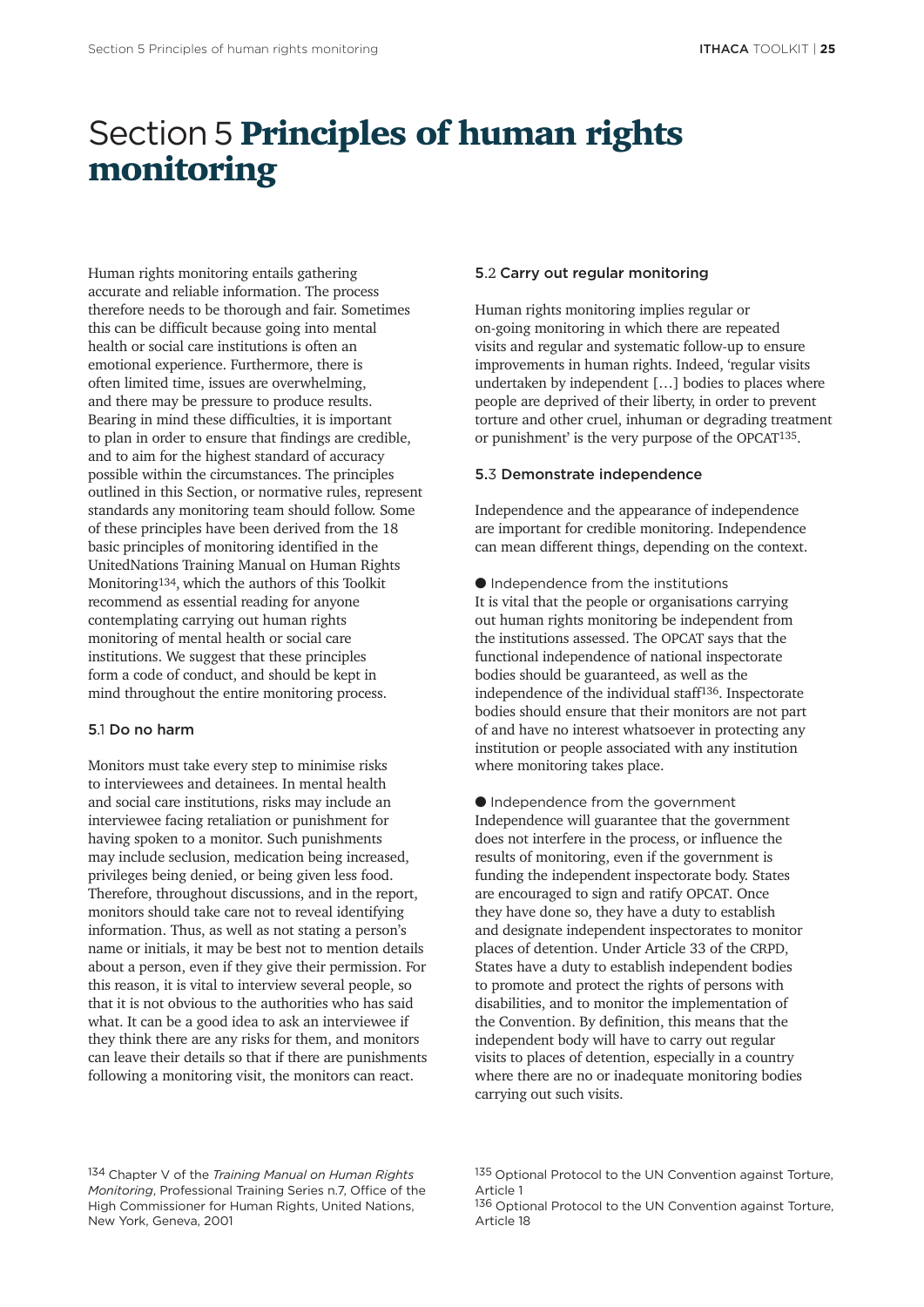In States where there are national human rights structures (national human rights institutions, ombudsman office or other formal and independent structures to promote and protect human rights), such bodies are often an excellent mechanism to conduct visits to places of detention. International and national non-governmental organisations concerned with human rights are also important and valuable players.

#### **5.**4 **Build a credible team**

To be part of a monitoring team, it is not necessarily required to have qualifications (eg a university degree) or past experience (eg in evaluation of or in interviewing people with intellectual disabilities). It is, however, recommended that the monitors undergo specific training on the principles and methodology of monitoring, as well as the standards against which places of detention will be monitored.

Nevertheless, when selecting the members for a monitoring team, it is advised to build a multi-disciplinary team. Depending upon the purpose of the specific monitoring process, the members of the monitoring team may include:

■ A person who is a user of mental health services or a former user of services. Ensuring that there is a person or more than one person with service user background will serve a number of advantages. It is likely that this person will be aware of issues which medics and lawyers without a service user background would simply miss. A service user can build up trust with patients/residents and yield information of a qualitatively richer nature. Recommendations which the monitoring team develop are likely to be more tailored to the needs of patients/residents if there is service user representation on the monitoring team. Article 33(3) of the CRPD says that any domestic monitoring of the implementation of the CRPD must involve persons with disabilities and their representative organisations.

■ A health care practitioner with specific knowledge of mental health or intellectual disability. Having such a member as part of the monitoring team may make it easier to gain access to the institution. The clinician will be able to communicate directly with the staff on site, and may well be in an informed position to access and interpret medical and other healthcare information relevant for the human rights monitoring. Such professionals can take the lead in assessing the general health care elements of the human rights investigation. ■ Someone with a background in human rights. Given that this is a human rights monitoring exercise, it is always useful to have an expert on human rights law, and preferably on mental health law, or intellectual disability law. It is useful to have a human rights defender who has experience of monitoring other types of place of detention (eg prisons, refugee centres, children's institutions and so on).

Inspectorates might want to bring in other individuals or organisations as experts, especially if those other individuals or organisations have greater experience of mental health disability services or of general human rights monitoring. NGOs or individuals can provide expert knowledge and often contacts too. In many countries, national monitoring mechanisms as well as human rights organisations lack specific expertise in monitoring the rights of people in mental health and social care institutions, and may welcome such collaborations.

#### **5.**5 **Collect reliable information**

It is vital that monitors attempt to triangulate information, which simply means gathering information using a variety of sources. A monitor should not be dependant on just one person's opinion. Corroborating evidence is particularly important in this area of monitoring, as unfortunately it is often the case that statements given by people with mental health disabilities may not be taken seriously by others, and may be dismissed as coming from someone who is incompetent and does not know what they are talking about.

■ Use primary (direct) sources. It is more convincing to hear about a problem from someone who is directly affected, than to hear about it from someone who heard about it from someone else.

■ Be impartial. Monitors should say things which demonstrate to the staff and the detainees alike that the monitors base their analysis on the assessment rather than their personal views.

■ Use fresh information. The older the information is the more likely it is to be inaccurate because of changes taking place. Furthermore, people's memories are at risk of fading, and therefore statements may be regarded as less credible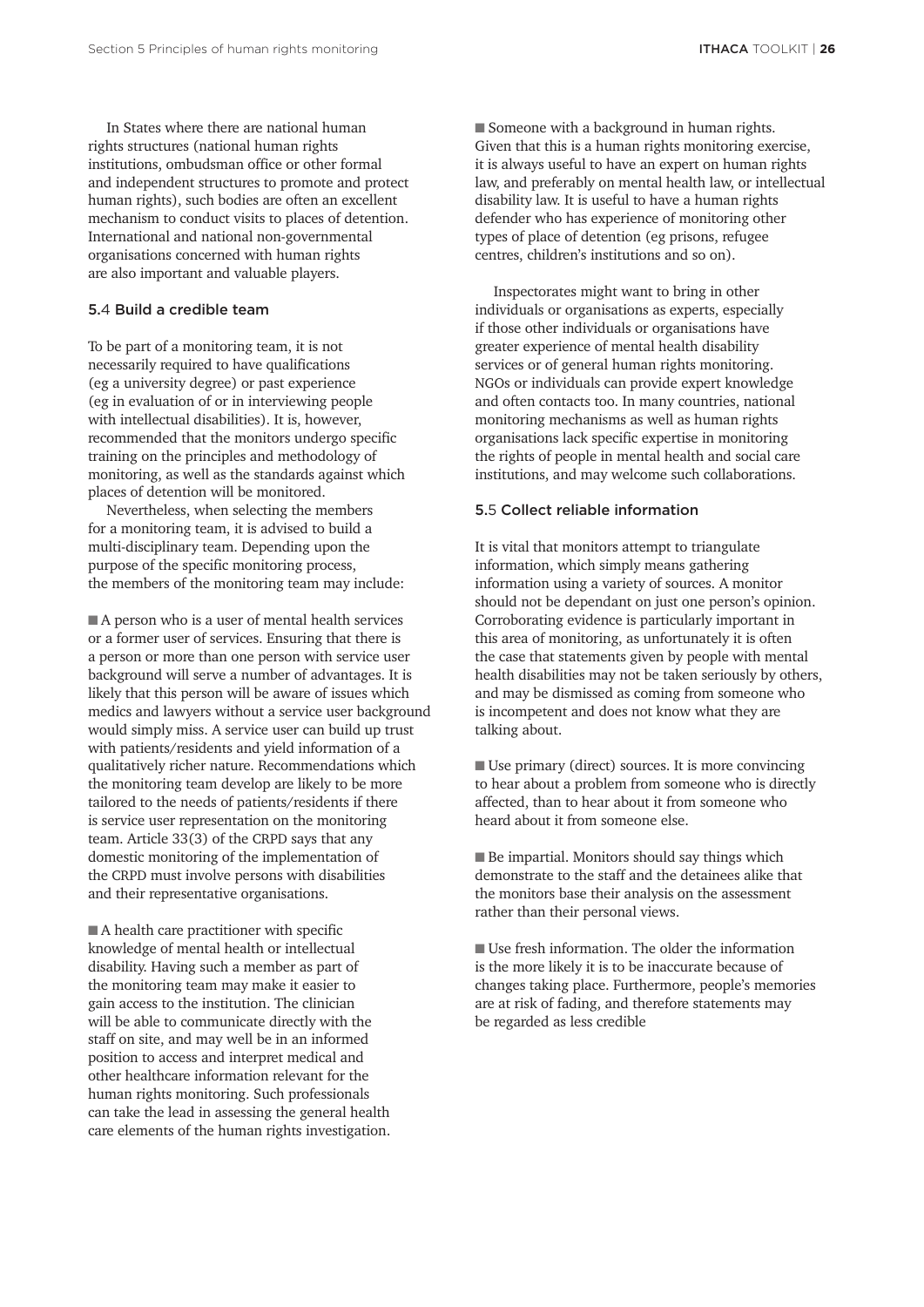#### 5.6 Adopt an inquisitive mindset

Monitors should question and test the reliability of their information, sources and contacts. They should search for details by asking follow-up questions which go deeper into an issue. They should check out inconsistencies by asking the same question phrased differently, puting one piece of information to someone else and asking them to respond. It is vital that all members of the monitoring team are people who take a rigorous approach to understanding how a system is run in an institution, have sensitivity to a wide range of human rights issues, and have excellent talking skills. As soon as the monitoring team enters the institution, they should forget their professional background and concentrate on being investigators with all of their senses on high alert, fully switched on to what is happening around them.

#### 5.7 Store information securely

Monitors should ensure that the information collected, and records and notes that have been made during a visit, are kept in a safe place because they may be useful in the future. Monitors should note where information came from. This may involve recording a person's name and contact details (even though these are unlikely to be published in a report). This information should be kept in a secure place, to protect confidentiality. Other steps might involve sending encrypted files by emails with passwords being shared by telephone.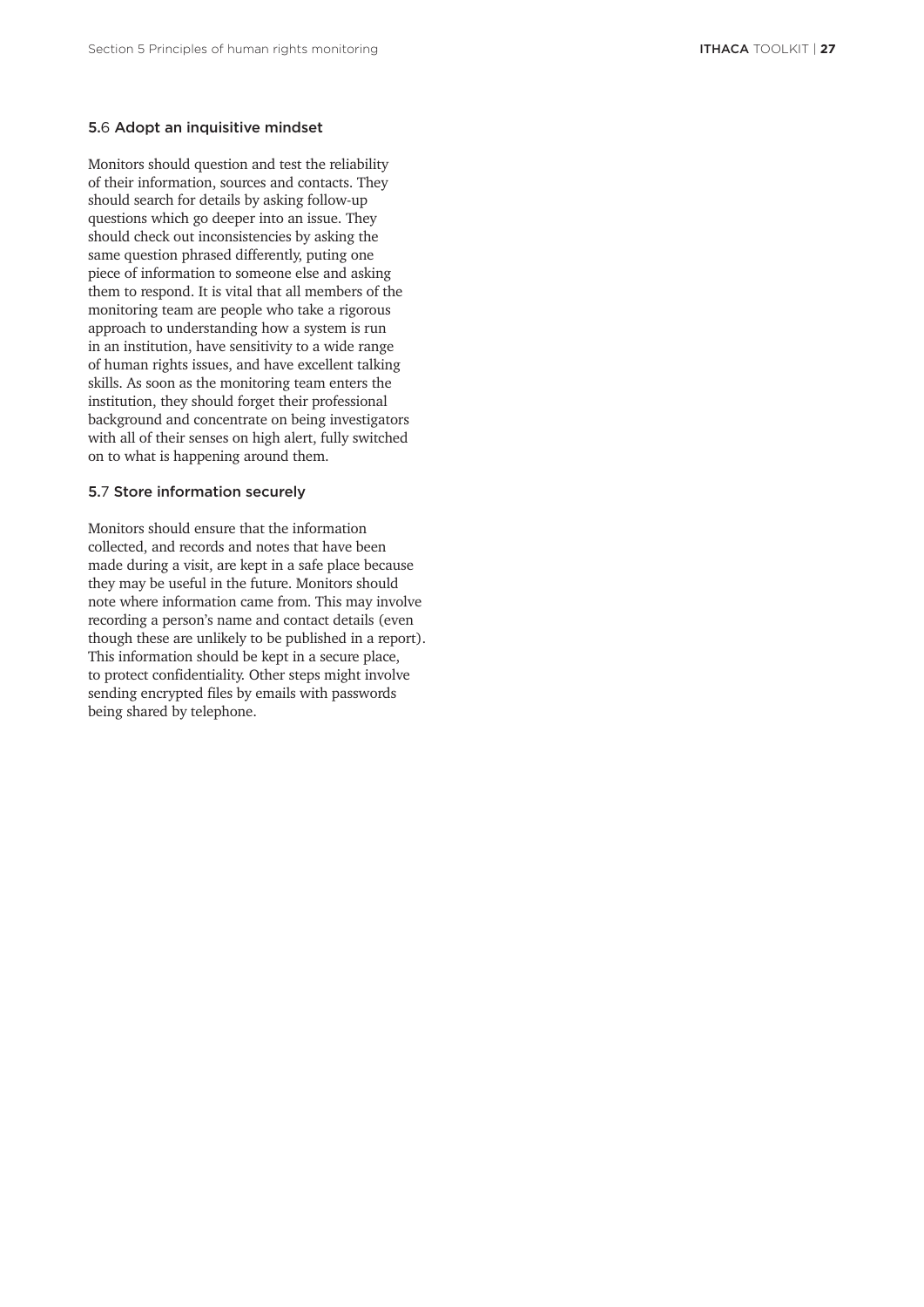# Section 6 **Methods of human rights monitoring**

The greater variety of techniques employed, the greater the credibility of the resultant reports. In this Section, we outline three techniques for obtaining information: interviewing, observing and reviewing documentation. Then we discuss the possible ways you can record the collected information.

#### **6**.1 **Method 1 Interviewing**

Interviews are discussions, an exchange of words, a means to get information. In this sense, we do not mean formal tape-recorded interviews with structured questions and answers. Interviews can be carried out with patients/residents, staff members and visitors at an institution. Staff may include the director, psychiatrists, nurses, auxiliary staff, security guards, administrative staff, cooks, cleaners and gardeners. All of these people may be able to shed light on institutional issues.

Interviews can generate quotations which are also important in resultant reports of the monitoring visit. They show that people have been spoken to directly and that the report is about what people in the situation are actually saying (rather than reflecting just the monitors' opinions). They bring a report to life: rather than just containing factual information, the human impact of a situation can be shown.

● Number and length of interviews Monitors do not need to speak with as many people as possible, but simply with a representative sample of people. Sometimes, speaking with a handful of people garners 'enough' information. It is not necessary to discuss all issues with every interviewed individual. Allow for a natural flow in the conversations. Monitors need to remember that many institutions are people's homes and to be accordingly respectful and considerate. For example, wait to be invited in to personal areas, and do not touch people's possessions without permission. Staff members may at times try to act as an intermediary between the monitors and the residents, selecting residents for interviews, or giving monitors direct permission to talk to a resident without first consulting the resident. Especially in these cases, it is very important for monitors to address the individual directly, and ask for their explicit permission to engage in a discussion.

#### ● Location

Much of what is discussed will be personal and sensitive and may put the interviewee at risk, so it is essential to ensure confidentiality. Monitors should conduct interviews in a private and comfortable space. This is not always possible, but effort should be made to ensure that others are at least out of hearing and possibly out of sight. For example, a monitor could go for a walk in the grounds of an institution, or ask to talk to the person in his or her bedroom, if this is not too intrusive and the person agrees.

#### ● Anonymity and confidentiality

Any attributable information presented in the resultant monitoring report may attract retribution to the named individual. Therefore, monitors should weigh up the risks to a patient/resident even if consent to be named is given. An unforeseeable risk is that the interviewee may change his or her mind, and may not be able to contact the monitoring team later. There is an argument that it is not possible to give a real informed consent when living in an institution because patients/residents may be so used to agreeing with authority figures, including visitors like human rights monitors. It can be helpful to discuss what potential risks the patient/resident thinks there are for them, and if they think there is anything which monitors can do to minimise the risks. If monitors do choose to identify a patient/resident, monitors should explain to the person that if there is any intimidation or pressure, the monitoring body should be contacted as soon as possible. The authors of this Toolkit recommend that monitors do not name a patient/resident in resultant reports, because the risks of doing so can be high.

#### ● Selecting staff to interview

Monitors should enter an institution bearing in mind that it is likely that staff members care about what they do and are trying to do their best. Monitors should ask staff to provide information on a range of topics. Monitors can approach staff and as an opening question can ask them a general question like 'What problems do you face in your daily work? I'd like to find this out so that we can write a report to the institution and the government, and the report may be able to contribute to an improvement of the situation for you and the patients/residents you look after.' For staff on wards, monitors might open a casual conversation with 'How long have you worked here?,' and then acknowledge that it must be difficult to work in the institution. It is surprising sometimes how far a little empathy goes.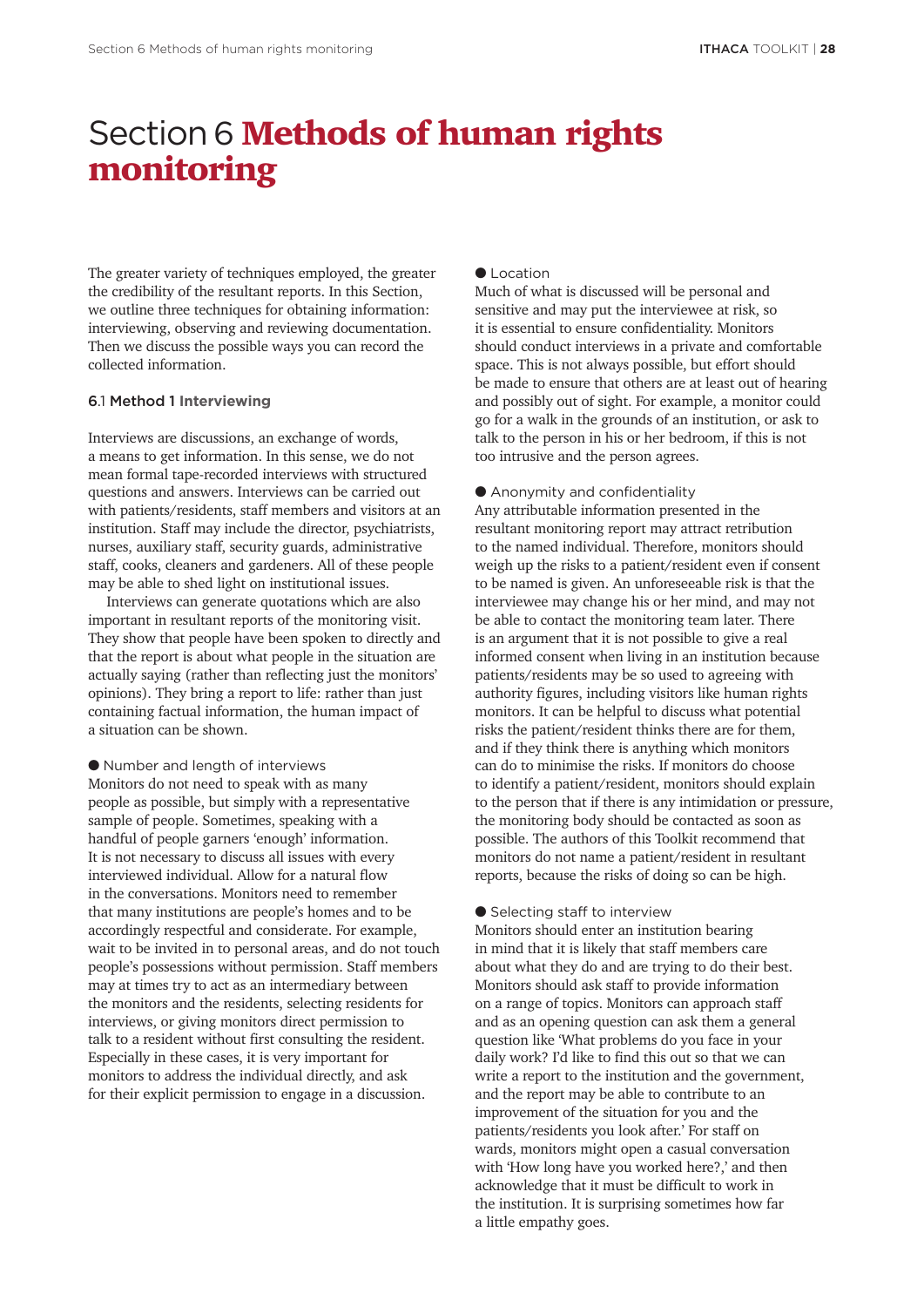In terms of types of staff, there are usually many different categories in an institution. These may include directors/managers, clinical staff, auxiliary staff, administrative staff, finance staff, security guards, kitchen staff and gardeners. They can all provide information about different things.

As for the professional staff, the director or deputy director will be able to provide statistics and data about the institution (see Parts 1 and 2 in Sections 8 and 9). They will give monitors the 'corporate' view of the institution, provide an overview of the main problems as they see them, as well as major incidents (fires, escapes, suicides etc) and how they were dealt with. They should also

be in a position to give policy answers to questions about how the institution deals with allegations of ill-treatment, how the institution deals with someone wanting to make a complaint and so on.

Finance staff may be able to give information about the budget received from governmental and other sources, and the percentage of the institutional budget spent on the usual categories: staff salaries, therapies (sometimes this is solely medication), food and running costs like heating, water and so on. There might be a separate budget for rehabilitation activities, depending on the type of institution. The finance staff might be able to say something about the financial constraints the institution is working under, and whether there is any funding for providing community mental health or social care services as an alternative to those provided in the institution.

Medical staff may include a clinical director, medical director, nursing director and so on. These people will be able to provide information about recruitment of healthcare staff, about their training, about shifts, about supplies of medications and how clinical staff deal with issues such as challenging behaviour.

More junior medical staff may have a better understanding of the problems on the ward/ department and may want to share with you their anxieties about how the institution is managed. They may have more recent training than the senior medical staff and therefore may have more of a human rights approach. Monitors could ask them about general healthcare of their patients, including issues of screening and treatment for somatic conditions. They will be able to describe the quantity and quality of medications available. They will be able to shed light on areas of law in practice, such as what they do when a person is admitted to the hospital, what happens if someone gets pregnant, whether there is adequate medical cover for all patients/residents, and what happens when someone dies.

In addition to junior doctors, the institution may employ trained nurses, and these are the people who usually run hospital departments and know what the day-to-day problems are. There may be other healthcare professionals working in the institution such as psychologists, social workers, occupational therapists, and speech and language therapists: they will all have their own perspective on the running of the institution in relation to human rights.

Auxiliary staff are those without any formal training, and these are usually badly-paid staff who may be happy to tell monitors their experience of how patients/residents are treated. They are usually the people who are called to restrain patients and monitors can ask them, for example, to demonstrate what happens when someone gets violent.

Security staff are useful sources of information about restraints, and about which patients/residents can leave the institution, as well as when and how they can do so.

In addition to the institutional staff, there may be other people in the institution at the time of the visit who can provide useful information, especially if they are regular visitors. These include lay (nonlawyer) advocates, attorneys, judges, religious leaders and so on.

#### ● Using interpreters

An interpreter may be needed when interviewing a resident from a linguistic minority, an asylum seeker or refugee, or when carrying out multi-country monitoring. If an interpreter is used, it is important that the interpreter has undergone checks to ensure that he or she is independent and not working for the institution being visited, or for governmental authorities. It is also vital to ensure that the interpreter is sensitive to the subject matter, understands the importance of confidentiality, will distinguish between what is said and what is their opinion, and will ask questions to interviewees in the manner and tone which the monitor asks them.

● Selecting patients/residents to interview When visiting an institution, several residents may rush up to monitors and seek their attention. It is possible to speak to these people to get information. Monitors should also seek out people who are quiet, who are sitting in a corner, who are not with the rest of the group. There are often reasons why someone is quiet or does not feel comfortable to be with a group of others.

In order to build up trust it is useful to have a general chat. This may involve 'hanging out', for example, just sitting and playing cards or having a drink. There can be an enormous pressure on interviewees because they may be aware that they only have limited time and opportunity to share their experiences. If they live in an institution, interviewees may feel anxious to suddenly have outsiders come and ask questions about their lives. In addition, some types of medication can make it difficult for people to concentrate for long. Talking about daily routine, mental health difficulties, and past events can be emotional. Monitors should be aware of and note the discomfort an interviewee may be feeling.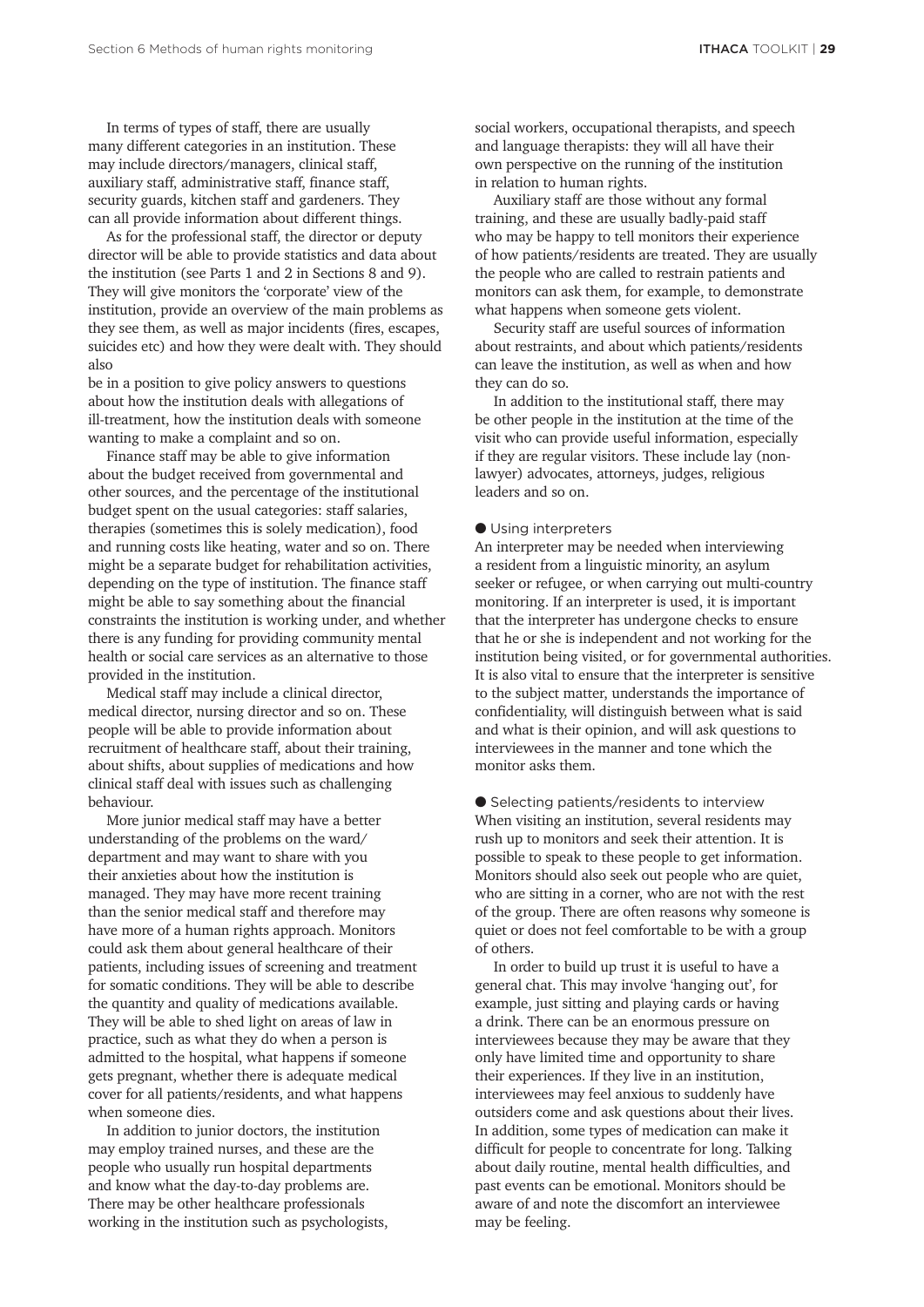Interviewers can help interviewees feel at ease by explaining the purpose of the monitoring, showing they are listening carefully to all that is said, letting the interviewee speak in their own words as much as possible, showing that they understand that it is difficult, not passing judgement, not interrupting, allowing plenty of time, not getting irritated when things aren't going well, and by showing that they are genuinely interested in the interviewees' experiences and opinions. It can be helpful to show not just interest in factual information, but concern for how things are for the person. It may be a good idea to take breaks and to keep sessions short. It can be intimidating for some people to share information with a group of people, so some people may prefer talking on a oneto-one basis.

The first principle of human rights monitoring is to do no harm. It is important that the process of an interview is not damaging for the interviewee. Therefore, at all times, the wellbeing of the interviewee must be prioritised.

● What to tell interviewees

Monitors should tell their name to the person they would like to speak to, their profession, explain where they are from and that they are not part of the institution. They should ask the person whether it would be OK to speak to them. If the person agrees, then it is a good idea to find a quiet place where staff cannot listen to the conversation.

Monitors should make clear that the information which is given will be treated confidentially. In psychiatric settings, monitors should tell the patients with whom interviews are being conducted that information will probably not help the person directly, rather that it will be used to form a picture of what is happening in the institution, so that the situation of people who come in the future might be better. In social care institutions, where residents stay a long time, the monitoring reports may actually result in changes which do positively affect the lives of the interviewees. Monitors cannot, however, promise such reforms.

The only reason why monitors would ever consider breaching confidentiality is if the patient/resident discloses that he or she is going to harm themselves or other people (see below, Dealing with actual harm and disclosures of harm).

● Ask open questions then seek detail Monitors should encourage patients/residents as well a staff to speak about the subjects that matter to them in their own words, as it will likely result in a richer testimony. Monitors should ask questions about the details of an event or situation and in doing so, should avoid leading questions. These are questions that suggest the answer in the question, thereby influencing or directing the person's answer. For example, asking 'Did that nurse beat you when you wanted more food?' is leading. Monitors should be aware that some persons with intellectual disabilities might be particularly suggestible, wanting to please the monitor by agreeing with them. Monitors should make a written note of the actual words spoken.

To find out what happened when the resident wanted more food, the monitor might ask: 'What happened next?' or 'How did the staff react?' Such questions enable the patient/resident to use their own words. Specific details are useful in helping human rights monitors understand and explain a situation. Generally, in the case of incidents or ongoing problems, the following questions can be helpful to get more information:

- What happened?
- To whom did it happen?
- When did it happen?
- How often did/does this happen?
- How were/are other people affected by it?
- How did/does it happen?
- Why did/does it happen?
- Was there any response by the staff?
- What has been done to prevent it happening again?

If a patient/resident is explaining something which happened, some useful questions to ask for more detail include:

■ What happened then?

- Could you describe what it was it like?
- Can you tell me a bit more about...?
- How did it make you feel?
- I've heard other people say [...] What do you think about this?
- What were, or are, the worst parts of all this?
- How would you like things to be done differently?

All of the above are 'open' questions where there are many possible answers. These are generally much more effective than 'closed' questions (where there are only 'yes' or 'no' answers).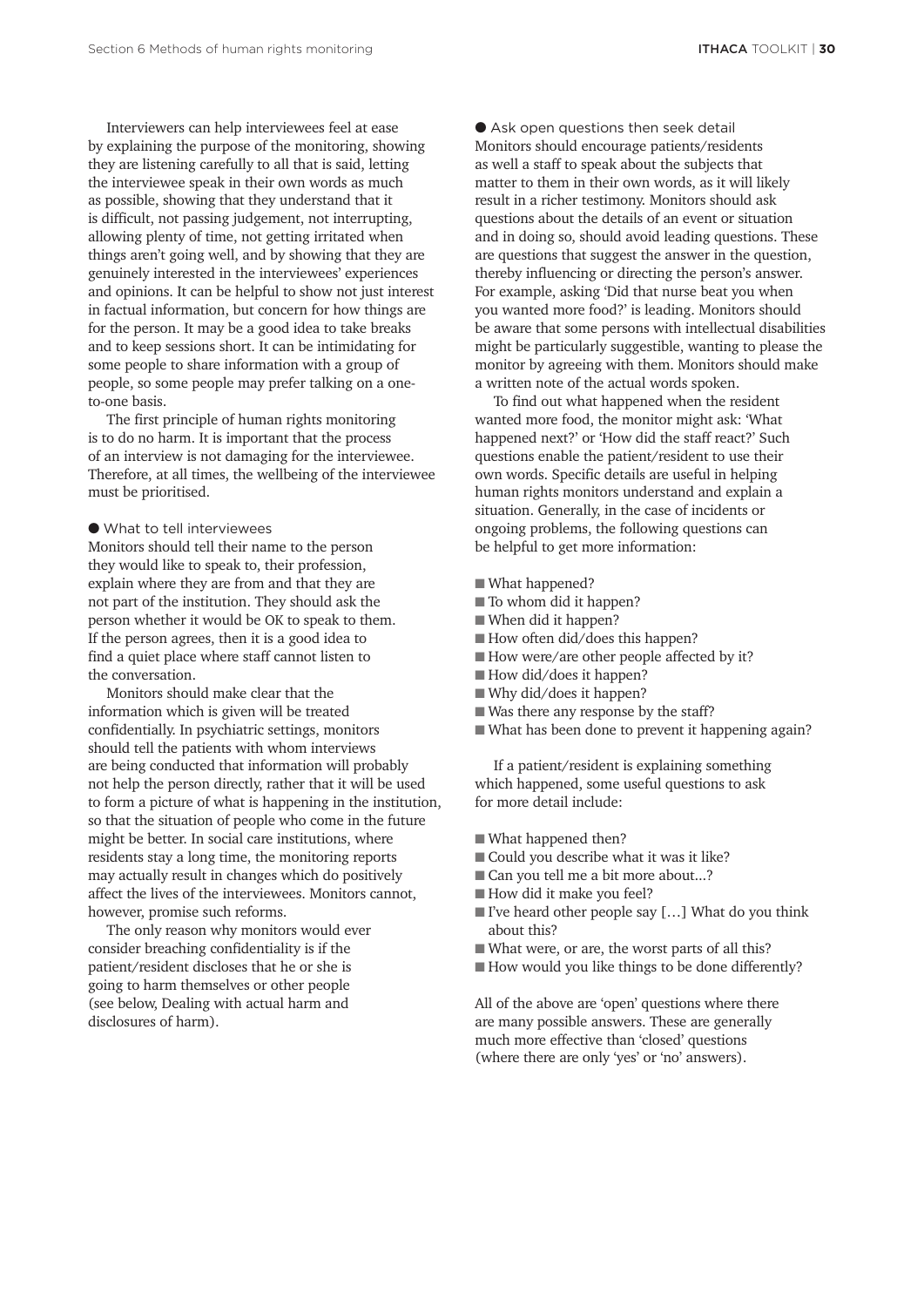#### ● Weighing information

It is common to find inconsistencies whenever someone is telling their story. It would be easy to use such inconsistencies as a sign that the person giving the testimony is mentally incompetent in some way, therefore rendering their views and testimony as unreliable. Frequently, however, inconsistencies are a result of not understanding a question or answer, and/or not having enough information. Therefore it is worth re-phrasing questions in a different way, and asking directly about things which the monitor does not understand, or finds inconsistent.

In all settings, interviewees will inevitably come across as 'unreliable' for a variety of reasons. They may not want to talk to monitors, or they may be confused about events. For example, a person may be worried about what the staff of an institution will do to them if they speak to a monitor, and so may decide to just give the answers the staff would want. Even in these circumstances, or if someone is confused, some of what is said may still be useful.

For example, a person who speaks to some extent incoherently may also intersperse this with sentences about what their life is like in an institution. If an interviewee says something that does not make sense to the monitor, it can be helpful to remember that this may be very real for that person, even if it is part of a psychosis. Rather than regarding the person or their opinions as incorrect – as it is not based on the facts as known to the monitor at that time – it may be more helpful to regard these ideas as the experience and views of the person concerned which are different to the monitor's own experiences and views. Similarly, voices that a person hears may be very real to him/her, and impossible to distinguish from everyday voices that others hear. Voices are often an important part of somebody's life and what is said by the voices can be of significance. Likewise, visual hallucinations can feel real for the person experiencing them.

Generally, if monitors are not sure about anything, they should ask. Sometimes it is better to do this later, so the person is not interrupted when providing an information story. Checking out things which the monitor is not sure about can help to give interviewees confidence that the monitor is listening, and that monitors are accurate in their work. Monitors can also check out the reliability of an interviewee by asking questions to which monitors already know the answers.

Monitors should make a reasonable attempt to speak to enough patients/residents present in order to protect individuals from retribution, and in order to have a large enough sample to present credible evidence. In small institutions, it might be possible to speak with all the residents.

#### ● Dealing with actual harm

and disclosures of harm Monitors may see physical signs of mistreatment, including injuries, difficulties of movement, or deformity of shape or posture. If there are allegations of mistreatment and an interviewee still has marks and they agree for monitors to inspect them, monitors should try to record as much detail as possible. This should, if possible, be done by a medical member of the monitoring team. Monitors may want to take a photograph, noting the site, size, shape, colour and type of the injury. Some people are of the view that a written note is as good as a photograph. Monitors can ask if there was any medical assessment or treatment given, and can then try to find documentation of this and/or speak to the doctor who was involved.

It may be that in talking about their situation, a patient/resident tells a monitor that he or she feels bad and wants to hurt themselves. This puts the monitor in a difficult ethnical position, having told the patient/resident that everything will be kept confidential. The monitor will have to balance this with the first principle of human rights monitoring of 'do no harm'. The monitor may want to explain to the patient/resident that their safety is very important, and that the monitor has to tell the staff what she or he has told them. If the monitor tells the staff anything, it should be limited to the harm and not to previous information unrelated to the harm. A way of doing this is by asking the patient/resident whether they would agree to the monitor inviting a member of staff to come into the room so that the patient/resident, the staff member and the monitor can discuss the situation.

In some circumstances, monitors may decide that the information they have collected on illtreatment urgently needs to be known by others, so that the injuries can be treated. Monitors may therefore want to share and discuss findings with the director of an institution or someone else in authority. It is important to first discuss this with the individual(s) who have divulged or shown evidence of ill-treatment. It may also be useful to seek legal advice about the particular abuses monitors have encountered.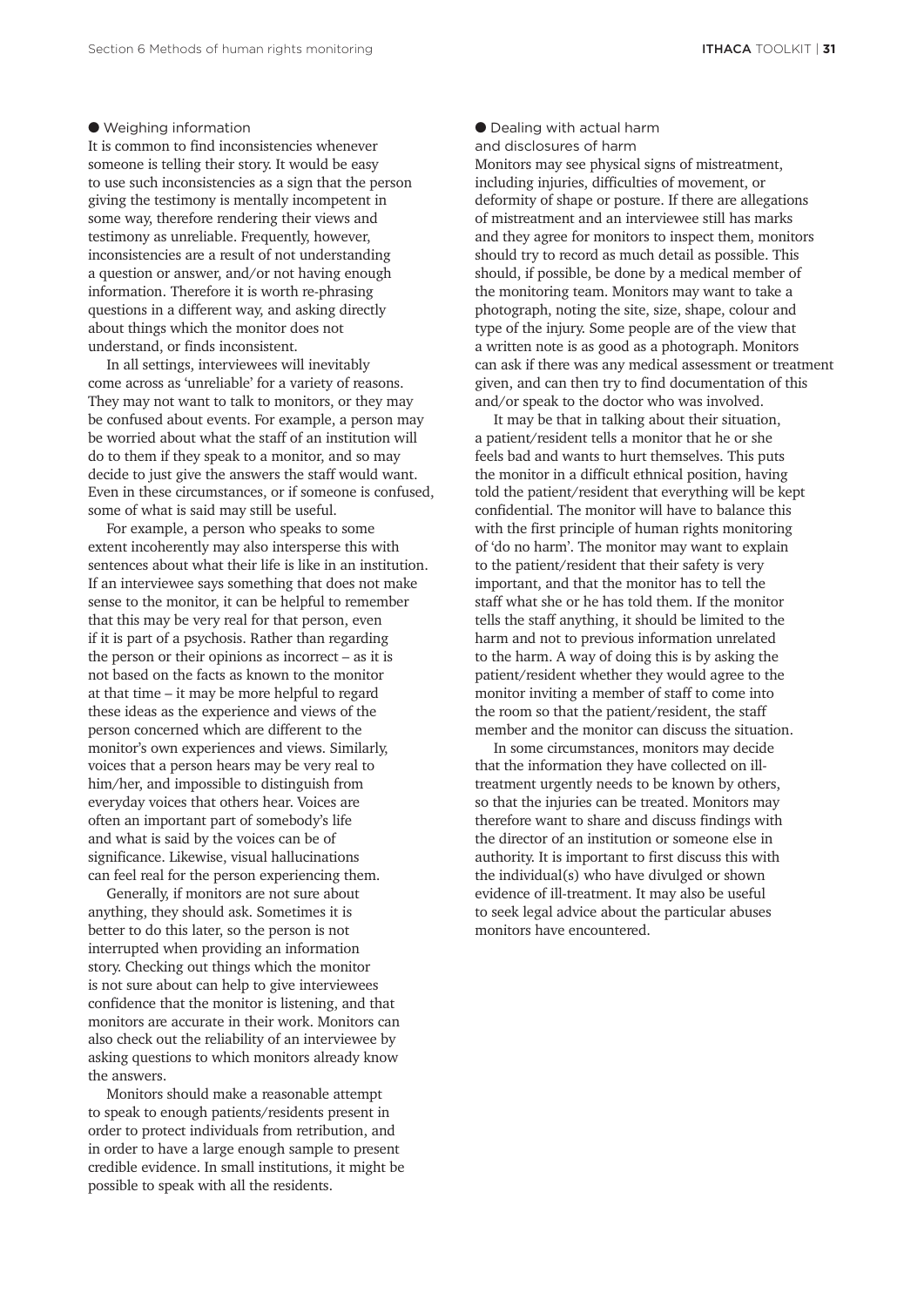#### ● Dealing with people with delusions

A delusion is a fixed and demonstrably false belief. Delusions are sometimes symptoms of some mental health problems, including psychoses. An example of a delusion is: 'I am Jesus Christ'. Monitors should not attempt to convince the patient/resident that their belief is false, because it is true to them. Instead, monitors should say something like 'I can't prove that and I am not going to try, but perhaps you could tell me how that makes you feel?' Monitors should be aware that patients/residents with delusions can also be victims of human rights abuses, and a person who thinks he is Jesus Christ may not be delusional about all topics. People with delusions should not be simply dismissed out of hand by monitors. If someone says: 'The staff are poisoning my food', this is probably not true. But it is worth asking staff if they are putting anything in the food. Even if it is not true, the delusion may be related to medication being given against the person's will.

● Dealing with intrusive staff

At the beginning of the visit, the head of the monitoring group should explain that the monitoring involves holding interviews with people, including patients/residents, and that it is vital that these discussions happen in private, which means out of the earshot of any staff member. If the director has any problems with this, the head of the monitoring group should note the concerns, and address them directly at that time. The head of the delegation should not give up at this point. He or she should do everything to ensure that interviews happen in private, because monitors will find it difficult to proceed without this guarantee. If the director refuses to give permission, the head of the delegation may want to telephone the person who gave permission to carry out the visits and ask them to explain to the director that the interviews must happen in private. At times, it may be important to tell the director that the report will need to include the fact that he or she refused to co-operate. Sometimes, merely informing the director of the intended next steps may facilitate co-operation.

Sometimes, staff on wards/departments will not want monitors to speak to patients/residents alone. This must be resisted in all circumstances and with vigour. Monitors can say something like: 'The rules which I have to work under are such that we have to speak with patients/residents in private. I'm sure that you understand that I need to follow these rules.'

The staff may claim that the patient/resident is 'too violent' or 'too mentally ill' for them to allow the monitor to speak to them. Monitors should listen to what staff are saying, because it could be true that a person has recently been violent: the circumstances are always unique and the monitor should make a judgment. If the monitor would like to proceed, he or she could say something like: 'I understand that you are concerned about my safety, but I am not a member of staff here, so you do not need to take responsibility

for my safety because I take full responsibility for my own safety and am willing to sign a paper to document this.'

Sometimes, staff will say that monitors need the permission of the legal guardians of the patients/residents before the monitors can talk to them. For people whose legal capacity has been deprived or restricted this may well be true, according to national laws. Monitors need to have discussed this in advance and be clear about what their strategy is. In some institutions where all of the residents are under guardianship, this is simply a way for staff to stop the monitors from talking to any of the residents, as contacting each of their guardians will be a time-consuming task and may jeopardise the purpose of the monitoring. In other instances, monitors may have statutory powers to talk to any person in a place of detention, and can use their legal powers to override the attempt by staff to block the monitors' attempts to speak to residents.

Sometimes staff members are genuinely scared of allowing monitors to speak with residents because staff members have never experienced human rights monitoring. In these cases, monitors should calmly and politely explain the purposes and methodology of human rights monitoring and emphasise that speaking to patients/residents in private is a crucial aspect of the venture. Having a psychiatrist on the monitoring team will help to allay fears that the human rights monitors are outsiders without any mental health expertise, whose only intention is to expose bad things in the institution.

#### ● Recording information

Monitors should record the place, date and time of the meeting, and the people present. However, they should not spend the entire time looking down and taking notes. The conversation should flow easily, and monitors should have good eye contact with interviewees. Monitors should therefore have questions in mind relating to an entire topic, and ask them in an appropriate order, rather than artificially ensuring that each piece of information obtained is recorded before moving on to the next topic. This method will help monitors to record and verify information from a number of different sources. Monitors may want to work in pairs, with one person leading the conversation and maintaining eye contact, and the other person taking notes. Some monitors make audio recordings of a testimony or interview. There are disadvantages to doing this. A higher level of consent must be obtained to record someone's voice than interview them without recording their voice. Audio recordings can put people off speaking, and it is extremely time-consuming to go through a recording at a later date (see Section 6.4, How to record information).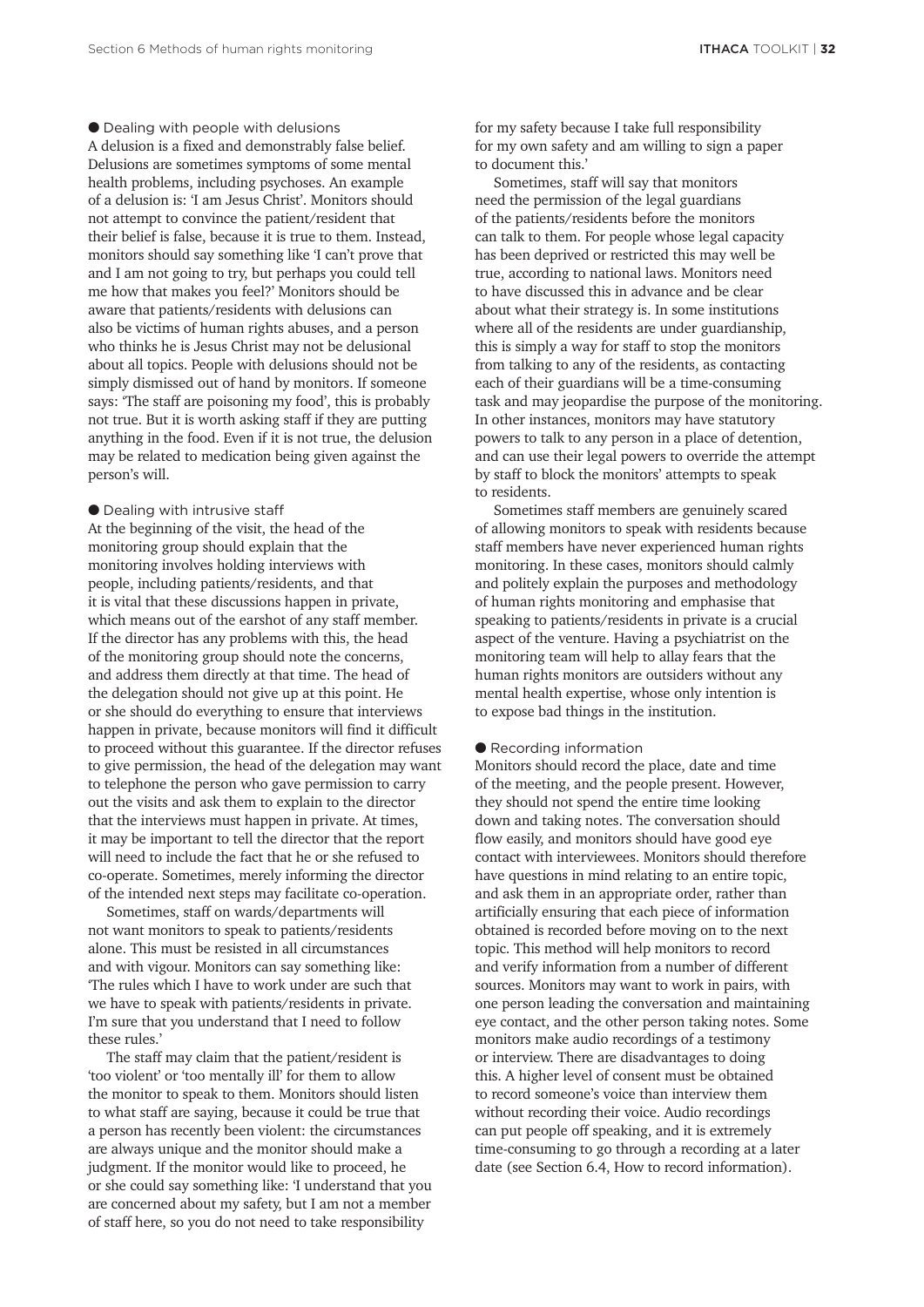#### ● Ending the interview

Ending the interview is important, especially as the issues talked about may be emotional and personal. Ending the meeting well includes allowing time at the end for the interviewee to take the situation in and to compose himself or herself. It is important to give the interviewee a chance to ask questions. This is also a useful time for finding out from the interviewee about other people with whom monitors should speak, things which monitors should see, or issues which monitors should find out about. Monitors should thank the interviewee for their time and help.

People may ask monitors to return and visit them, to bring them things, to give them money, help them leave an institution, or to smuggle a letter or another item outside the institution. As much as monitors will want to help and have good intentions in doing so, it is important to be realistic and clear about the rules they work under and what it is they are not allowed to do: this will differ from one monitoring team to another.

#### ● Keeping safe

It is important to realise that violence by people with mental health problems is rare. Aggression and violence in psychiatric settings does, however, happen. Monitors should take care to minimise the risks to themselves. In rooms where interviews are taking place, it is a good idea for the monitor to invite the patient/resident to sit further away from the door, and for there to be a table between the monitor and the patient/resident. This would enable the monitor to leave the room if she or he feels unsafe.

In the event that the monitor would like to end the meeting because of safety concerns, it is possible to say to the patient/resident that the monitor would like to take a break in order to speak to some other people, and that they might come back later. The monitor should simply leave and discuss the situation with others.

A final safety issue is ensuring that monitors have appropriate immunisations against infectious diseases such as tuberculosis, where applicable and appropriate. In an institution, monitors should cover any wounds on their hands, and it is advisable to use anti-bacterial wipes or gel. In some countries, there are special psychiatric departments for patients with TB. Monitors will need to decide how (not if) to speak with staff and residents in these departments. This could be done in a well-ventilated room, or through a window. Monitors are advised to seek professional input from a specialist doctor before deciding how to proceed.

#### **6.**2 **Method 2 Observation**

Institutions are sometimes overwhelmingly large, and with many things going on at the same time it is easy to forget to observe what is happening. When observing, the monitor's first hand experience generates the evidence. Detailed and objective recording must be made so that the observer's experiences can be taken as credible, rather than disregarded as unreliable.

Observation is about using one's senses: all that a monitor can see, hear, smell, touch and taste during the visit. It includes, in particular, visiting all the premises and facilities, and being able to carefully inspect and record detail in a wide variety of rooms. The prompt questions in Section 9 of the Toolkit contain a number of issues for which observation will be the only method of obtaining the information. Finding out the size of a bedroom means that the monitors should take a tape measure. Assessing the cleanliness of a toilet means more than saying: 'The toilets were not clean', which is a subjective conclusion, not an objective description. Monitors need to describe the toilet to paint a picture in a descriptive way of what 'not clean' actually means.

Staff may want to give the monitors an official tour of an institution. This may involve – literally – carpets being laid out in advance. While this is useful, the tour is likely to be superficial, and likely not to show monitors the 'worst' areas of the institution. Therefore, monitors should consider what they are observing, and what it is they are not being shown. Asking patients where they keep the patients/residents who do not behave may alert monitors to areas of the institutions which they have not been shown.

Another point to observe during an official tour is how patients/residents relate to the staff member showing the monitors around. There may appear to be a comfortable relationship, or there may be no contact, or avoidance. Similarly, the attitude and behaviour of other staff may be revealing: for example, do the staff members knock on bedroom doors before entering? Do they address the patients/residents courteously?

It is common that during a visit from outsiders, there is an 'observer effect' and staff members are on their best behaviour in order to impress. Monitors should not take such behaviour as typical. Monitors can expect that problems encountered when they are visiting will be worse when they leave, and worse during the nights (for this reason alone it is a good idea to go back during the night if this fits into a monitoring team's schedule). For example, if a staff member is seen overlooking violence between residents, it is logical to think that at other times more serious violence would be overlooked. Typical staff behaviour is often revealed towards the end of a visit, when staff may be tired. Seemingly small behaviours may change, such as staff no longer knocking on a resident's bedroom door before entering. Staff may address patients/residents courteously for the first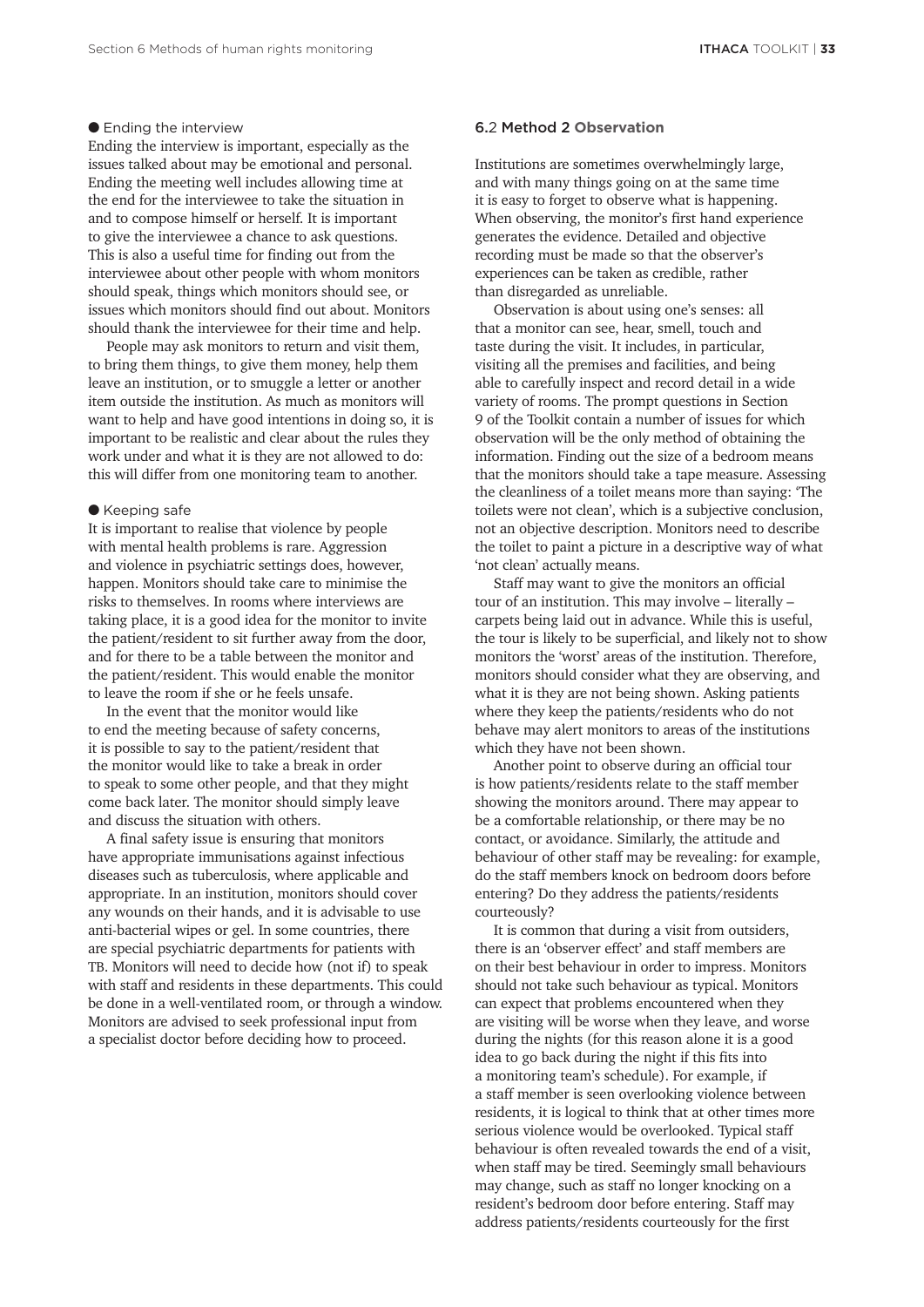couple of hours of a monitoring visit, but then, as they become more comfortable with the monitors, staff may slip into their usual routines. Observing this requires monitors to be alert for the entire duration of the visit.

Ideally monitors should spend a couple of days in an institution in order to observe more of the reality of daily life. More time allows residents to get accustomed to the monitoring team member(s), and thus more likely to open up and talk. Failing this, it is still useful to have some unstructured time just 'hanging out' in the institution. As noted above, it is advisable to visit an institution outside of official working hours, when the director and day staff have left. It is often during the night (which may start at around 4pm in some institutions) when there are fewer staff on duty that human rights may be restricted.

#### **6.**3 **Method 3 Reviewing documentation**

There are many types of written material that can provide evidence in a report. There are some topics covered during the monitoring visit, where it is advised that monitors obtain copies of written materials (documentation). These may include: ■ Policies, plans, contracts, consent sheets, information booklets etc, given to patients/residents upon arrival. ■ Policies and statements produced by an institution (eg restraints policy, suicide prevention policy, health and safety policy, staff development policy). ■ Records of the number of people in the institution, and the numbers who have left, and where they have gone on to (eg the community or another institution). ■ Medical and nursing records. These documents are confidential, so the institution may correctly be reluctant to show them to monitors. In this case, monitors could ask the staff to allow patients/residents to access their own medical records, or monitors could ask the medical member of the monitoring team to talk with the treating doctor. ■ Death certificates or other mortality information. ■ National information on the number of people detained under mental health legislation; residing in mental health settings; numbers in social care institutions; or the number of people under guardianship, for example.

Typically, the obligation of recording information is regulated by law and, depending on the country, certain documents may be required in order for the institution to hold a license to operate as a mental health or social care facility. In other countries, such information simply does not exist because it is not counted, or information is not collated by a central governmental body. Monitors may want to consider using freedom of information legislation (if it exists) and submitting formal requests under the relevant provisions of such a law in order to obtain the desired data and statistics.

Before the visit takes place, monitors can ask for data from the institution and/or governmental authorities (see Section 7, Step 4, Gather background information). Gathering this data will help the monitors know what sort of institution they are visiting, and what, roughly, they can expect.

Following the visit, monitors need to analyse these documents, both against the observed reality supported by information provided by residents, as well as against the general practice described by staff. At this stage, it might be needed to arrange a second meeting with the director, so that further questions can be asked once more information has been gathered. Monitors should be aware of the obligation under Article 31 of the CRPD of the need for States to collate statistics and data in order for progress of implementing the Convention to be monitored, and to identify and address the barriers faced by persons with disabilities in exercising their rights. Such information needs to be disaggregated as appropriate. These are important details to insert into a resultant monitoring report.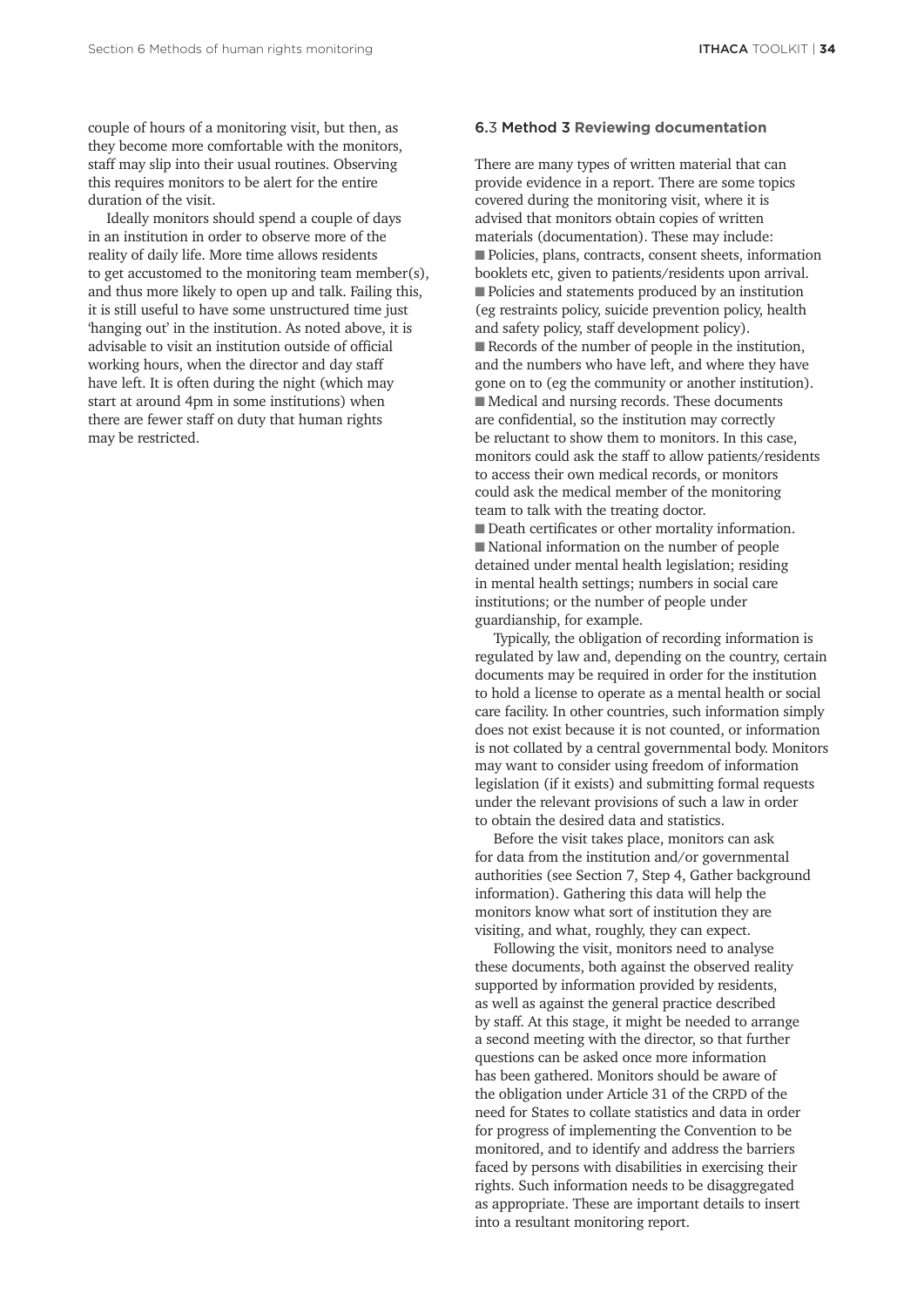#### **6.**4 **How to record information**

#### ● Note-taking

Taking notes during the monitoring visit is the most typical method for recording information. The resultant notes will help the monitor to reconstruct the visit and create accurate reports. Different monitors have different note-taking styles, and it is important to choose an approach most suitable for the individual.

Note-taking should not distract the monitor from listening to interviewees, nor should it make the interviewee feel uncomfortable. Different notetaking methods may be used to ensure a smooth flow to conversations. One method is to listen and observe a specific situation without taking notes at the time, and then quickly summarise the information in note format before moving on to the next topic. If notes are taken during a discussion, the use of keywords can be helpful, structuring the collected information in ways most useful for writing the report later. As noted above, monitors may prefer to carry out important discussions in a team of two people, with one monitor leading the discussion and the other taking notes.

Monitors should discuss in advance whether they want to have copies of the prompt questions contained in Sections 9 of the Toolkit, and whether they want to have extra pages available to take further notes.

Whichever note-taking method monitors decide to choose, it can be beneficial to take short breaks during the visit to review what information has already been collected, fill in possible gaps, select issues which need further discussion and share important findings with other members of the monitoring team.

#### ● Visual and audio recordings

Visual (still photographs and video) and audio (tape or digital) records can be useful in supporting the accuracy of statements, and in helping an audience to appreciate a situation. They can also be useful materials for the media to use. At times, filming in particular can assist co-operation. Sometimes people welcome the potential publicity and excitement, and they may feel there is a greater degree of accuracy, as 'the camera never lies.' However, it is also true that the camera never shows the full context, and a description can often be more powerful than a photograph.

In considering visual and audio recordings, the privacy and confidentiality of patients/ residents should be protected. Monitors need to decide whether they are comfortable showing people's faces and identifying features. This might depend on national laws and customs, and monitors should take into account the views of national and local organisations of people with mental health problems and people with intellectual disabilities.

Showing a person's face is often more powerful as it captures a human being's facial expressions. The photograph may portray an undignified scene, and having a person's face may be the least de-humanising way to retain in a photograph a patient/resident's dignity, rather than putting a black strip across people's eyes, or blurring their face so as to make them unidentifiable. A way to get round this is to depict in a photograph the back of people's heads, or show their hands, to demonstrate that there are real human beings living in this place. Another method is to use a crowd scene where no-one is identifiable – it is quite difficult, however, to really ensure than people are not identifiable.

Sometimes, photographs which include faces have been taken but are not used for any public purpose. On other occasions, people's faces have been shown, and it is argued, that although their right to privacy is being infringed, this is less abusive than the other abuses they are suffering in the institution. Different organisations have different policies about how to ask for consent, how to use photographs, and whether to use photographs at all. It is for the monitoring team to be clear about whether they would like photographs in the resultant reports, and to have a clear idea about the reasons why, as well as the methods of gaining consent. Do not take photographs if the individual service users do not want their photo taken. On the other hand, people may ask to be filmed or photographed. Patients/residents may ask for copies of photographs to be sent to them: monitors should only promise to do this if they have every intention and means to actually do so.

Even if monitors have permission from individual patients/residents to take photographs or film, monitors should also ask permission from the staff. This avoids situations of confrontation and antagonism. One of the purposes is to provide helpful and constructive feedback to the staff so they can improve the services.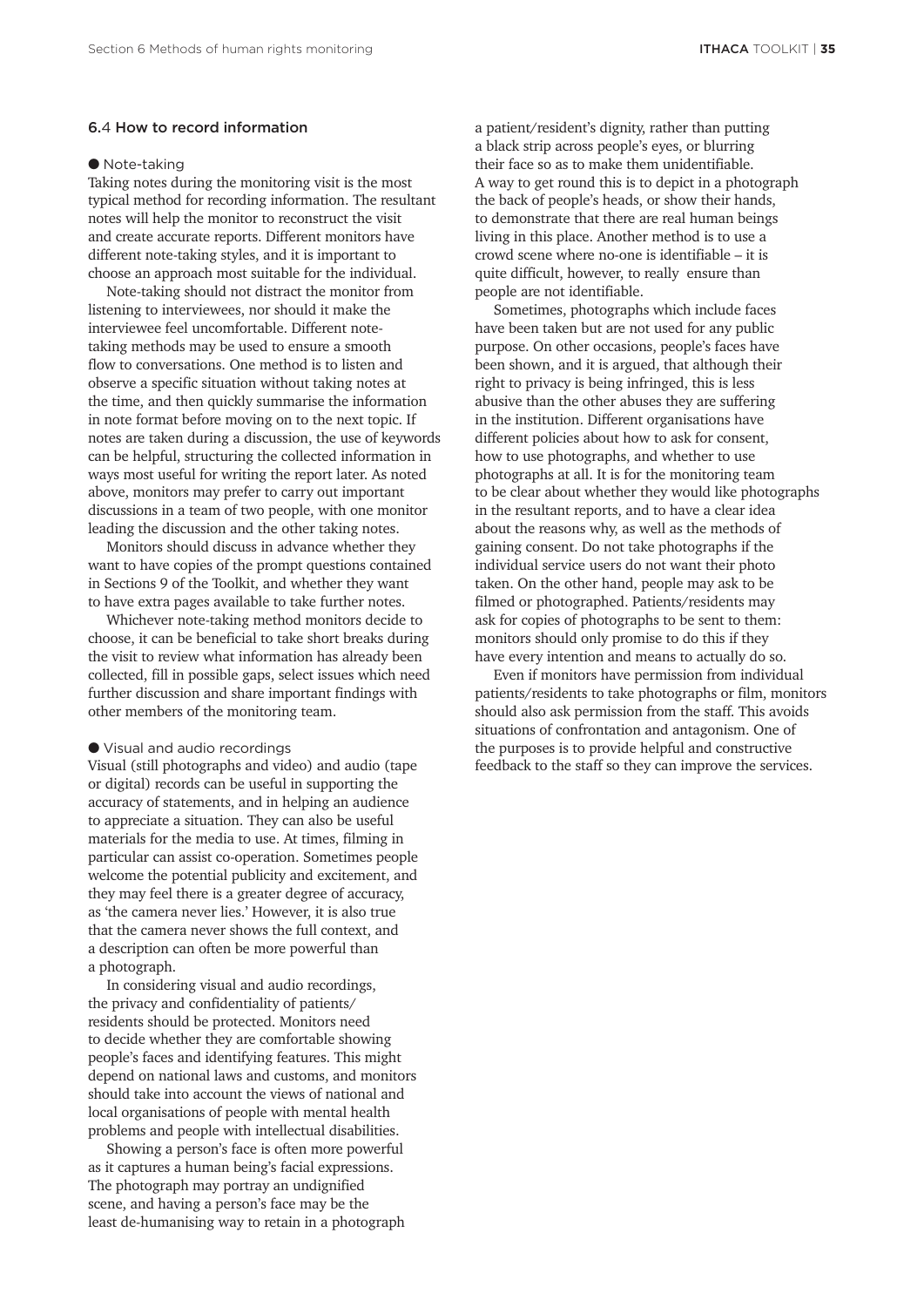# Section 7 **Ten steps of human rights monitoring**

Having looked at the principles of monitoring and the primary methods of interviewing, observation and reviewing documentation, the Toolkit outlined some of the methods of capturing the information received. This Section provides a step-by-step guide through the entire process of monitoring human rights in mental health and social care institutions. It contains questions which monitors need to ask themselves, and there is space for monitors to write their answers down. It is intended that this will help monitors to think through each of the steps and carry out planning in advance of each step. The aim of this Section is to provide monitors with practical assistance in the monitoring cycle.

## Step1 **Set objectives for the monitoring**

Formulating a monitoring concept is useful so that monitors ensure that limited financial and time resources are used effectively, and that stakeholders understand the project. Conceptualising is also crucial in order to pitch project ideas to potential funders and to government where they are direct partners in the monitoring.

In Section 4, the purpose of human rights monitoring has been explained, followed by a list of possible follow-through activities for the results. Building on this knowledge, the first step in carrying out human rights monitoring is to set the specific objectives of the monitoring.

We recommend that the objectives are SMART, that is Specific, Measurable, Agreed, Realistic and Time-bound.

**The steps of human rights monitoring contained in this Section are:**

- **1. Set objectives for the monitoring**
- **2. Build the monitoring team**
- **3. Train the monitors**
- **4. Gather background information**
- **5. Plan the visits**
- **6. Carry out the visits**
- **7. Write the report**
- **8. Disseminate the report**
- **9. Evaluate the process**
- **10. Plan future visits**

**At this point monitors also need to consider various practical issues, such as:**

■ **What are the social**, technological, economic, environmental, and political contexts in which the project will take place?

■ **Can the monitoring team benefit** from engaging other external people such as experts, writers, layout experts, proof-readers, translators, psychological support persons, publication experts etc?

■ **Who will be the target audience(s)** of any resultant reports?

■ **What is the time frame** for the monitoring? What can be realistically done during that time period, considering the time required for planning the visits (approximately one week), going on a visit to one institution (usually one or two days), writing reports after the visit (approximately one week per institution) and then consolidating the findings and summarising the reports for the target audience(s) (about two to three weeks).

■ **How much is the budget**, and what resources are still required? From where will further funding be sought?

■ What **follow-through activities** do monitors need to plan in order for the recommendations of the report to be met?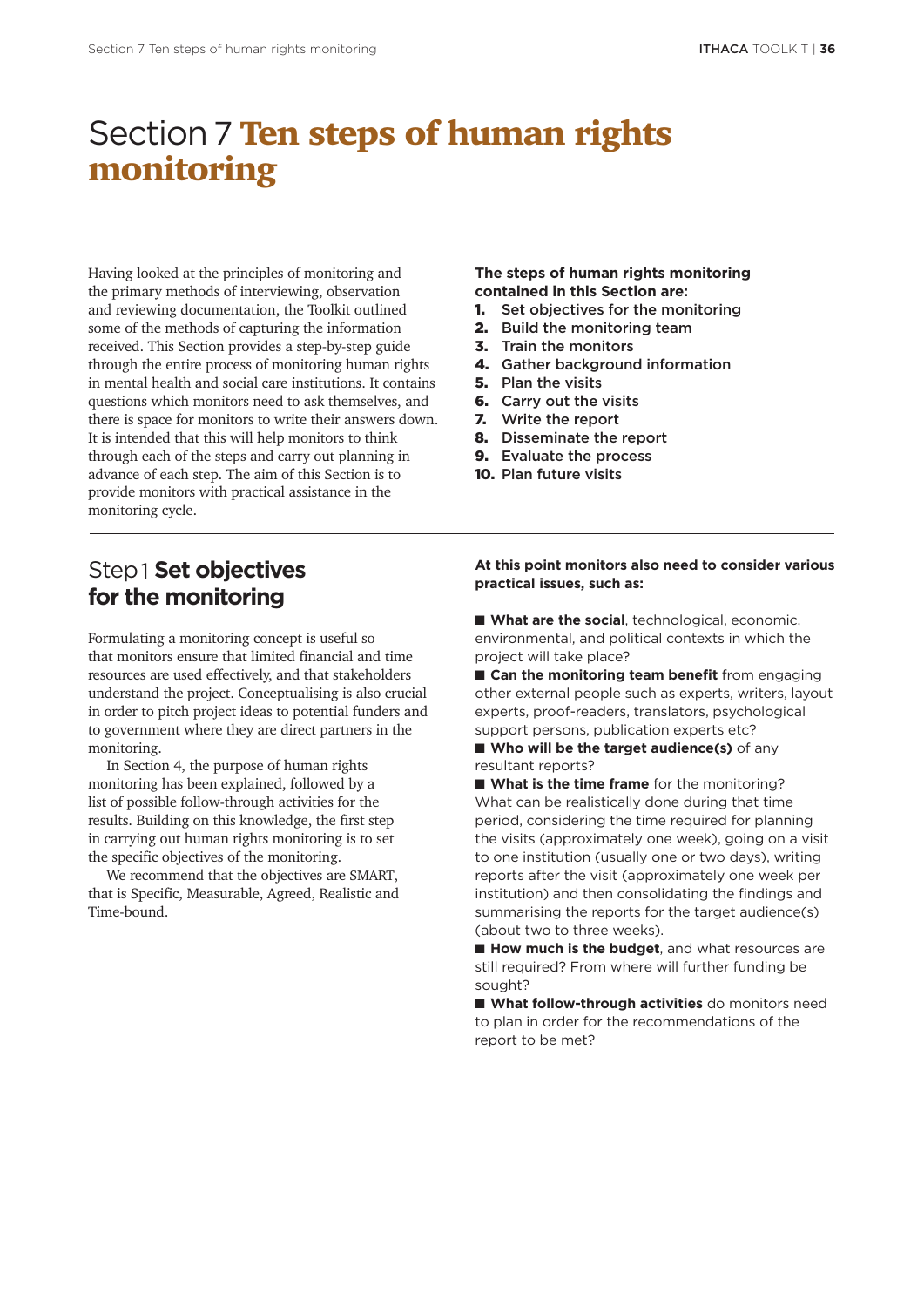## Step 1 **Set objectives for the monitoring**

To answer these questions, monitoring groups will need to carry out preliminary investigations. This may involve speaking to people who have been, or are, involved in this field, and obtaining all materials which have already been produced.

When deciding on the aim and objectives of the monitoring, you should consider what the most serious problems are, how much monitoring is manageable, and what is likely to make a difference. It is useful

to remember that monitoring has the potential to be effective because it enables arguments to be supported by evidence. In order to ensure that enough supporting evidence is gathered, it may be worth narrowing the scope of the monitoring to, for example, one human rights area, or one geographical region. The golden rule is that monitoring and the follow-up always take longer than planned!

#### **Monitors can write the objectives of the monitoring in the table below:**

| <b>Specific objective Measured how?</b> | <b>Agreed by whom?</b> Realistic how? | By when? |
|-----------------------------------------|---------------------------------------|----------|
| ī.                                      |                                       |          |
| $\overline{2}$ .                        |                                       |          |
| $\overline{3}$ .                        |                                       |          |
| 4.                                      |                                       |          |
| 5.                                      |                                       |          |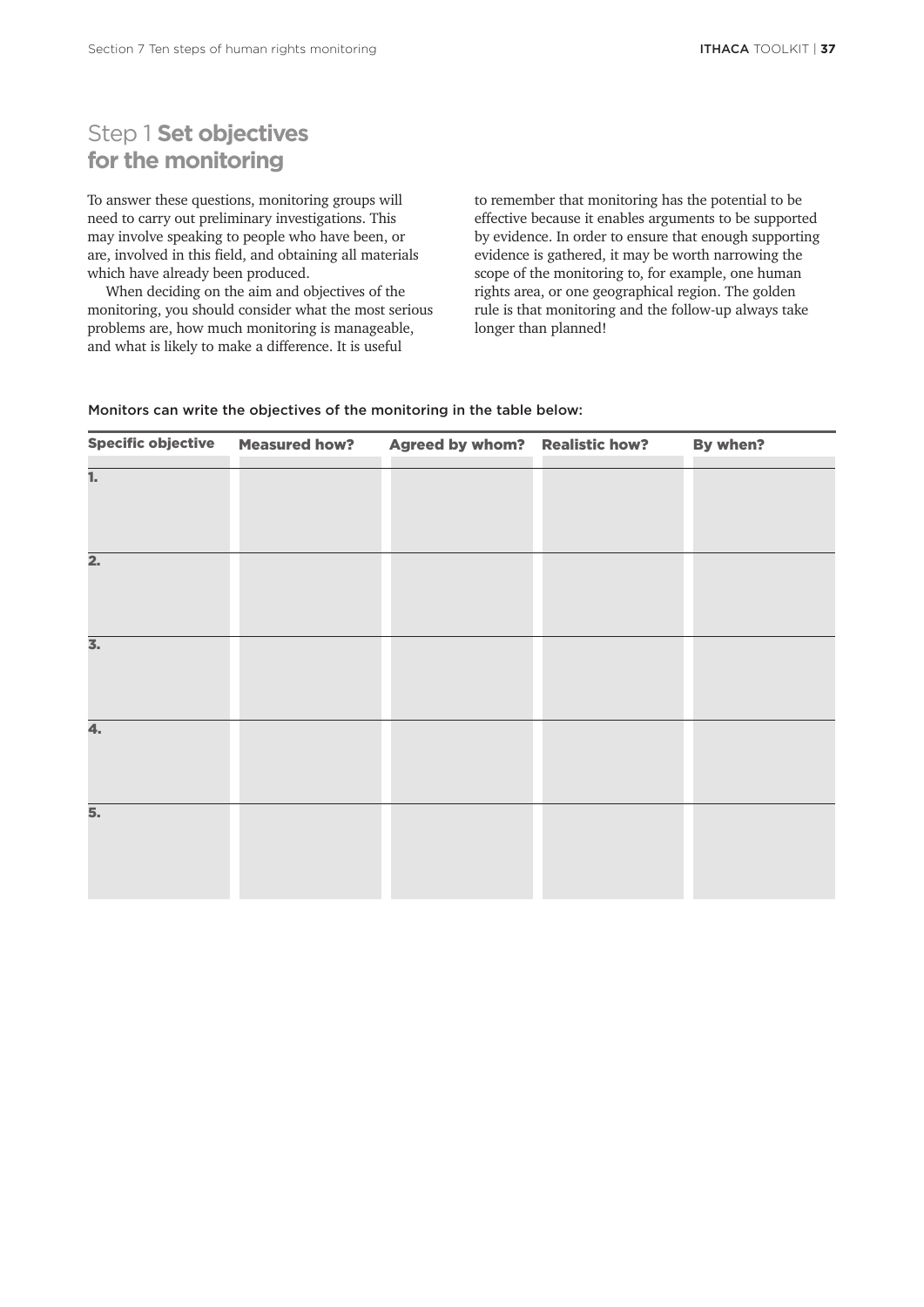### Step 2 **Build the monitoring team**

Monitoring should always be carried out in a team, which is a group of people working towards a common goal. Working in a team means that there will be more people to pick up information; more people to see and hear things; more monitors to divide and explore different areas of the institution; and a multi-disciplinary perspective. Having a team enables mutual support which given that monitoring is always stressful and sometimes extremely distressing, is particularly important (see 'Self care' under Step 6, Carry out the visits).

At Section 5.4 of the Toolkit, it was suggested that it is a principle of human rights monitoring to 'build a credible team', and that the monitoring team should be multi-disciplinary and should consist, at the minimum, of a person with service user background, a person with a medical background and a person with a human rights background. Monitors should make sure that all members of the monitoring team are thoroughly trained in the monitoring methodology (see Step 3 Train the monitors).

Monitors may find it helpful to list potential members of the monitoring team before contacting them, bearing in mind Section 5.4 of the Toolkit. After the table is completed, monitors may wish to review whether the monitoring lacks particular skills or expertise. Monitors may want to bring in experts to fill any skills gaps.

| <b>Name</b> | <b>Background</b> | Particular skill/expertise |
|-------------|-------------------|----------------------------|
|             |                   |                            |
|             |                   |                            |
|             |                   |                            |
|             |                   |                            |
|             |                   |                            |
|             |                   |                            |
|             |                   |                            |
|             |                   |                            |
|             |                   |                            |
|             |                   |                            |
|             |                   |                            |
|             |                   |                            |
|             |                   |                            |
|             |                   |                            |
|             |                   |                            |
|             |                   |                            |

### Step 3 **Train the monitors**

Carrying out human rights monitoring visits requires an equal level of understanding and preparedness by all monitors on the monitoring team. Holding a teamtraining is a good start to ensure this.

Considering the density of the information covered by this Toolkit, and in order to allow for sufficient time for monitors to digest and reflect on the information contained within, at least three days should be set aside for the training. In an additional two-day session, the monitoring team can further develop the specific objectives for their monitoring visits, and follow the next steps of human rights monitoring set out in the Toolkit.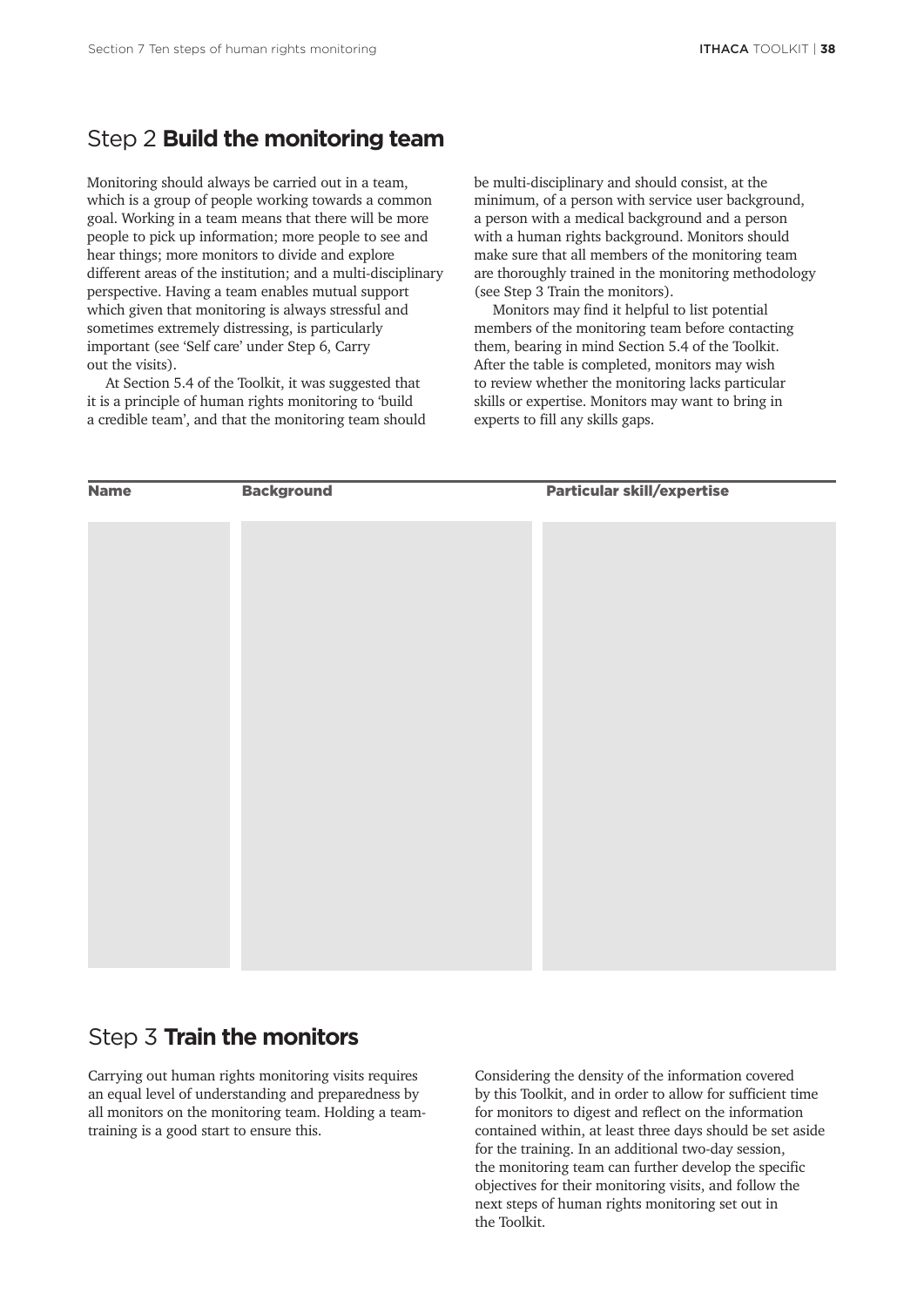| <b>Session</b><br>number | <b>Content</b>                                                                                                                                                                                                                                                                                                                                                                                                                                                                                                                                                                                                                                                                                                                                                                                                                                                                                                              | Notes about who can lead<br>the session, how much time<br>is needed and what equipment<br>is necessary |
|--------------------------|-----------------------------------------------------------------------------------------------------------------------------------------------------------------------------------------------------------------------------------------------------------------------------------------------------------------------------------------------------------------------------------------------------------------------------------------------------------------------------------------------------------------------------------------------------------------------------------------------------------------------------------------------------------------------------------------------------------------------------------------------------------------------------------------------------------------------------------------------------------------------------------------------------------------------------|--------------------------------------------------------------------------------------------------------|
| 1                        | Introduction to human rights monitoring<br>What are human rights<br>■ Why monitor them?<br>Difficulties of monitoring human rights in institutions?                                                                                                                                                                                                                                                                                                                                                                                                                                                                                                                                                                                                                                                                                                                                                                         |                                                                                                        |
| $\overline{2}$           | Monitors' expectations, experiences and expertise<br>Discussion of fears and challenges<br>Discussion on working together: users<br>and ex-users of psychiatric services                                                                                                                                                                                                                                                                                                                                                                                                                                                                                                                                                                                                                                                                                                                                                    |                                                                                                        |
| 3                        | Human rights and disability<br>Discussion of current issues and specific local issues<br>UN Convention on the Rights of Persons with Disabilities<br>Gain familiarity with the prompt question groupings                                                                                                                                                                                                                                                                                                                                                                                                                                                                                                                                                                                                                                                                                                                    |                                                                                                        |
| 4                        | Human rights monitoring<br>Purposes<br>Principles<br>$\blacksquare$ Techniques                                                                                                                                                                                                                                                                                                                                                                                                                                                                                                                                                                                                                                                                                                                                                                                                                                              |                                                                                                        |
| 5                        | Practise interviewing skills<br>In groups of three (person 1 assumes the roles of interviewer,<br>person 2 the interviewee (staff or resident), and person 3 is an<br>observer), practise interviewing skills. The observer's role is to<br>provide feedback to the interviewer picking up on both positive<br>and negative practices. Everyone should play each role at least<br>once.<br>■ To prepare for collecting information through observations,<br>monitors should go through the topics and prompt questions<br>presented in the Toolkit and discuss the specific information that<br>will be collected by observations. Once done with the simple<br>observations, monitors should also discuss how they can make<br>observations on such difficult issues as power, communication,<br>attitudes (a documentary on institutions may also be used<br>for practising)<br>■ Discussion ethical and sensitive issues |                                                                                                        |
| 6                        | Practise observation skills<br>Ask participants to list all of the items/issues they could<br>possibly observe in an institution<br>Ask participants to describe the room they are in now                                                                                                                                                                                                                                                                                                                                                                                                                                                                                                                                                                                                                                                                                                                                   |                                                                                                        |
| 7                        | Topics to discuss in more depth about disability and human rights.<br>These might include<br>User perspectives on human rights<br>Community-based services<br>Restraints and seclusion<br>Right to health<br>Regional human rights law                                                                                                                                                                                                                                                                                                                                                                                                                                                                                                                                                                                                                                                                                      |                                                                                                        |
| 8                        | Dealing with difficult situations<br>Staff intrusions<br>Delusions<br>$\blacksquare$ Risk of harm<br>Disclosures of self-harm or harm to others                                                                                                                                                                                                                                                                                                                                                                                                                                                                                                                                                                                                                                                                                                                                                                             |                                                                                                        |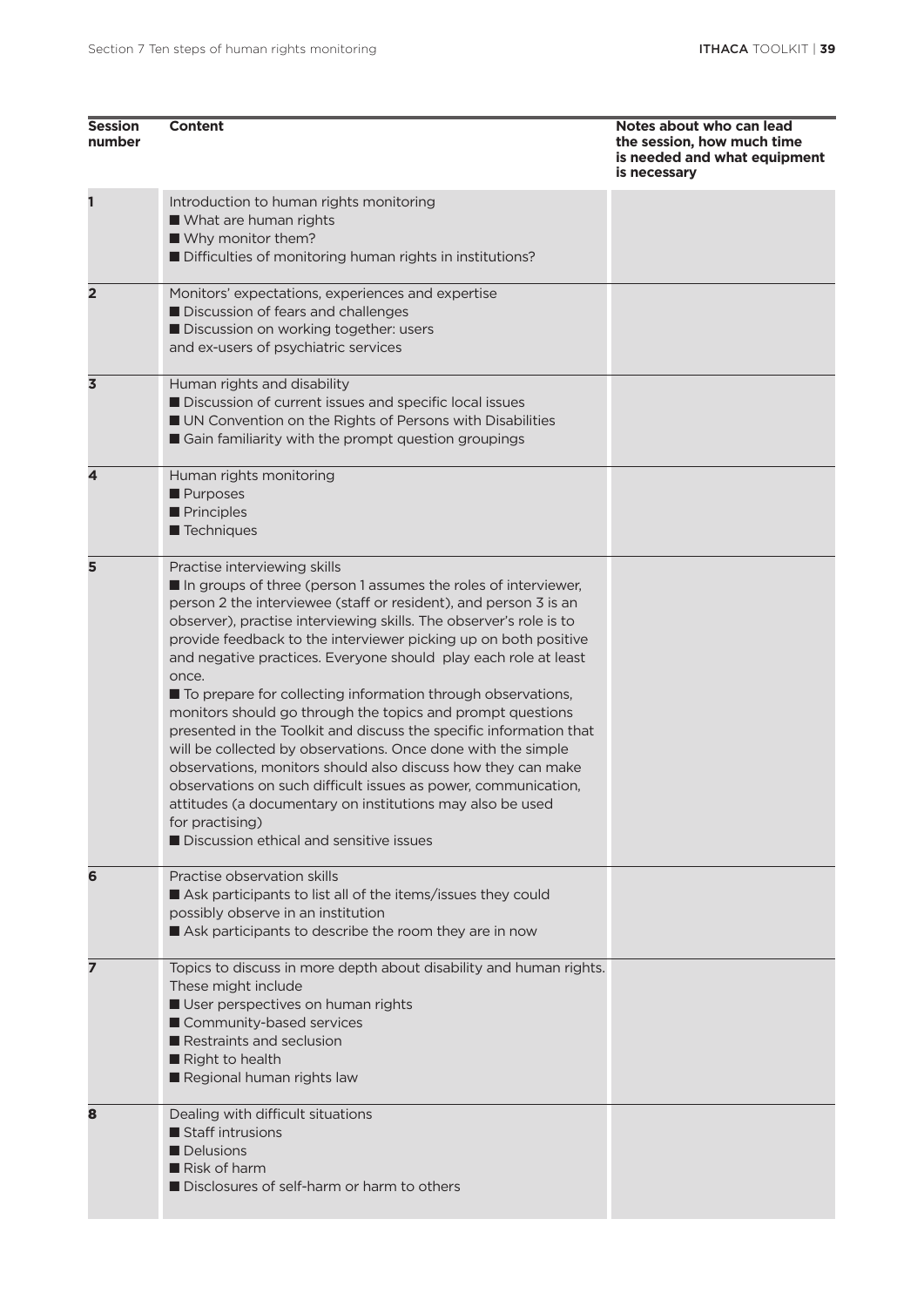### Step 4 **Gather background information**

Monitors need to obtain and ensure they have an understanding of legal information, such as legislation, ministerial decrees and other sources of law, as well as mental health and social care policies. Knowledge of the relevant laws and policies is critical in order for the monitoring team to be credible in their analysis. A review of the relevant laws should highlight the positive aspects as well as their limitations and problems. Monitors can use this analysis to calibrate the monitoring questions, and to educate the monitoring team. A thorough understanding of the relevant laws and policies will increase the accuracy, and therefore the credibility and likely impact, of any resultant report.

The relevant laws and policies will vary according to the country of study, and also according to the focus of the investigation. Laws that may be relevant include: the constitution, health law, mental health law, civil code, civil procedure code, criminal code, criminal procedure code, family code, guardianship/decisionmaking laws, social care law, anti-discrimination law, or laws related to human rights such as on voting, marriage, rights to housing, employment and education.

Additionally, there may be legally-binding ministerial decrees or other regulations that have the force of law issued by a minister, rather than agreed by parliament. Laws may be found on the internet, in libraries, and through government offices. If the monitors are conducting monitoring in a country other than their own, it is worth obtaining official or unofficial translations of laws into a language which they can understand. English translations are always useful for presenting findings to international bodies in cases where the monitoring team thinks international attention would be useful.

Monitors should have a familiarity also with international (such as the UN Convention on the Rights of Persons with Disabilities, see Section 2.3) and regional human rights treaties ratified by the State in which the monitoring will take place. Monitors should analyse the domestic provisions against these international legal instruments to find out the extent to which national laws comply with the country's Constitution as well as international human rights law, especially where such law is binding in the country of investigation.

Legal analysis may be a daunting task for nonlawyers. There are various ways it can be made easier. Firstly, some legislation may not be as difficult to read or understand as one would imagine. Secondly, there may be local organisations and/or lawyers who already have, or are willing to, conduct legal analyses. They may be able to summarise the law and indicate problems and loopholes of the law. They may also be able to provide information on cases that have come to court, or are in progress, or that could be brought in the future. Thirdly, it is very useful to have a human rights-savvy lawyer as part of the monitoring team.

In addition to acquiring a thorough understanding of the relevant legislative framework, monitors need to gather and digest information about the mental health and social care system in the relevant country. There are various sources for such information, for example: ■ Reports by intergovernmental organisations, such as the UN and the Council of Europe (especially important to look at are reports by the European Committee for the Prevention of Torture, and concluding observations by monitoring mechanisms such as the European Committee on Social Rights, and the UN Convention on the Rights of Persons with Disabilities). ■ Reports from domestic and international nongovernmental organisations, national human rights institutions or ombudsman offices. Especially interesting would be shadow reports submitted to relevant treaty monitoring bodies. ■ Press and media reports and features.

■ Academic books, journal articles, including unpublished materials such as masters and doctoral theses.

■ Governmental information. For example, statistics on the number of people under guardianship, detained on mental health disability grounds, or residing in social care institutions. Also any governmental policies contained in green papers, white papers or ministerial speeches/statements.

Monitors will undoubtedly need to meet and hold discussions with people with experience and knowledge of the issues that will be monitored. In particular there is no substitute for talking to people who have been directly affected by the system, namely people with mental health problems and intellectual disabilities and their representative organisations. The checklist opposite is intended as a guide for monitors to collect information well before planning or embarking on any visits.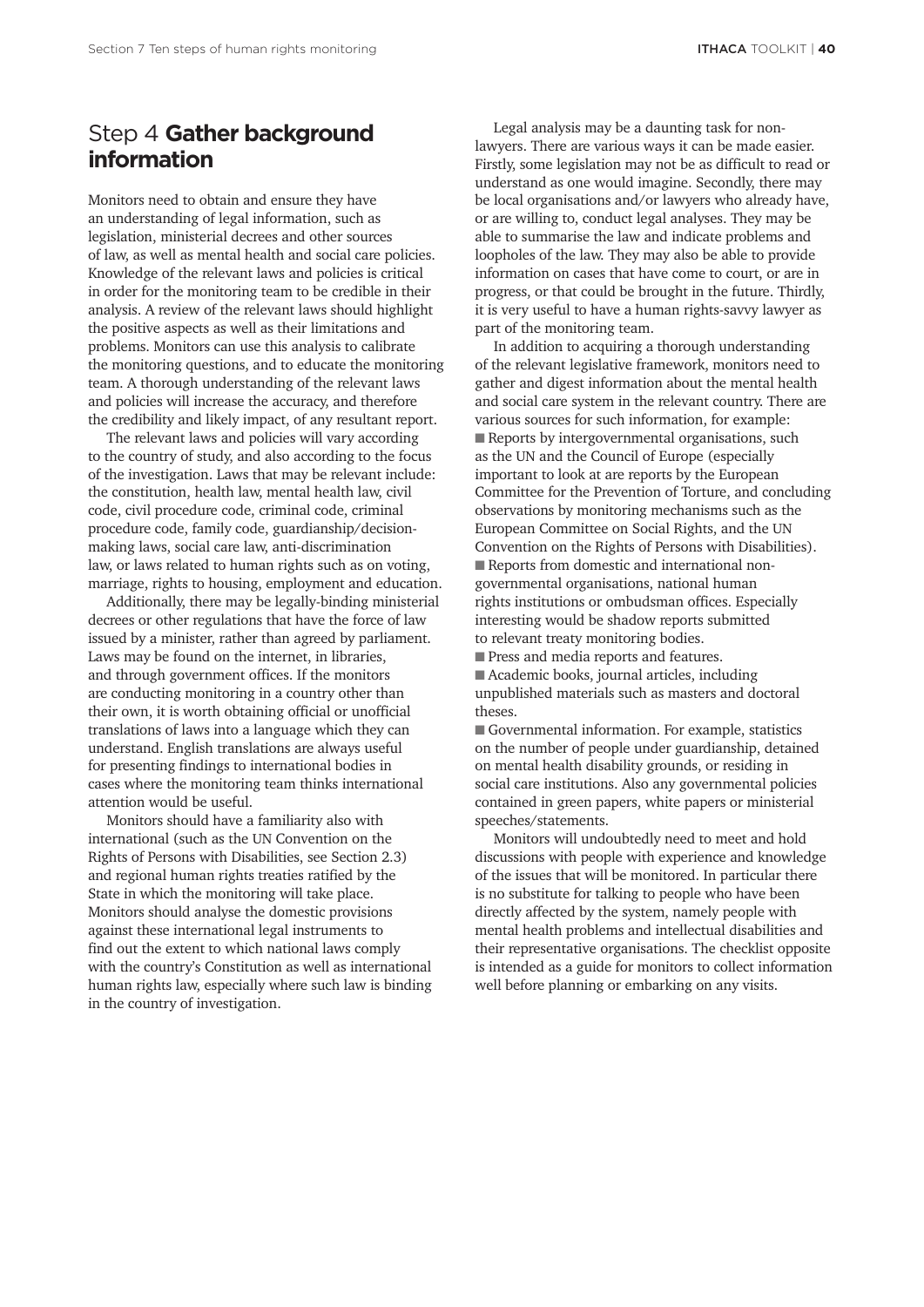## Step 4 **Gather background information**

#### **1. Institutions and care settings**

- **a.** How many of the following are present within your country?
	- i. Psychiatric hospitals
	- ii. Psychiatric departments in general hospitals
	- iii. Care homes for adults with mental health problems
- **b.** What are the total numbers of institutions?
- **c.** What is the total number of beds in these institutions?
- **d.** What are the main bodies managing these institutions?
- What official accountability structure is there? (for example is there a management committee, or a system of checking by the ministry, or are there no external checks on the management?)
- **e.** How is funding provided to these institutions?
	- i. What is the source and amount?
	- ii. Are budgets public documents?

#### **2. Independent monitoring**

**a.** Does any independent authority/body monitor the human rights of each of these institutions? **b.** What are the names and contact details of these bodies?

- **c.** How often do they visit the institutions?
- **d.** Who does the monitoring? (psychiatrists, lawyers, service users, etc.)
- Does the body / bodies issue public reports about the visits?

If yes, obtain copies of all of the visits in the last five years.

- **e.** Has your country ratified the Optional Protocol to the UN Convention against Torture?
- If yes, has the country established or designated a 'national preventive mechanism'?

#### **3. Alternatives to institutions**

- **a.** What alternatives exist for people with mental heath problems outside of institutional care?
- **b.** What alternatives exist for people with intellectual disabilities outside of institutional care?
- **c.** What is the history of these alternatives, in other words when were these services developed?
- **d.** How many people use these different types of services?
- **e.** Who or what pays for these services?

#### **4. Legal capacity**

**a.** What legal provisions does your country have which regulate how financial, health and welfare decisions are taken by/for people with disabilities who do not have functional capacity? This might be, for example, guardianship laws, mental incapacity laws, or advance directives. **b.** When was this system introduced in your country?

**c.** Has the system been reformed? If yes, what was the nature of the reform? List the rights which are removed from the adult when s/he is placed under guardianship or other forms of legal protection.

#### **5. Involuntary admission and treatment procedures**

**a.** Under what circumstances can your country's psychiatrists detain a person for mental health reasons? You will have to look in the mental health law, or general health law, or perhaps the civil code. Summarise in writing the criteria set out in the law.

**b.** What is your opinion about these criteria? For example, are they too broad, too narrow, too specific, not specific enough? How would you re-word the criteria if you were in government? **c.** Are advanced directives for mental health care and joint crisis plans used? How does this work?

#### **6. UN Convention on the Rights of Persons with Disabilities**

**a.** Has your country signed/ratified the CRPD and the Optional Protocol? (find out by looking here: www.un.org/disabilities/)

**b.** If not what are the plans to do so? You may have to call up the Ministry of Foreign Affairs.

**c.** What, in your opinion, are the three articles of the Convention which will be most problematic for your country to comply with? Why?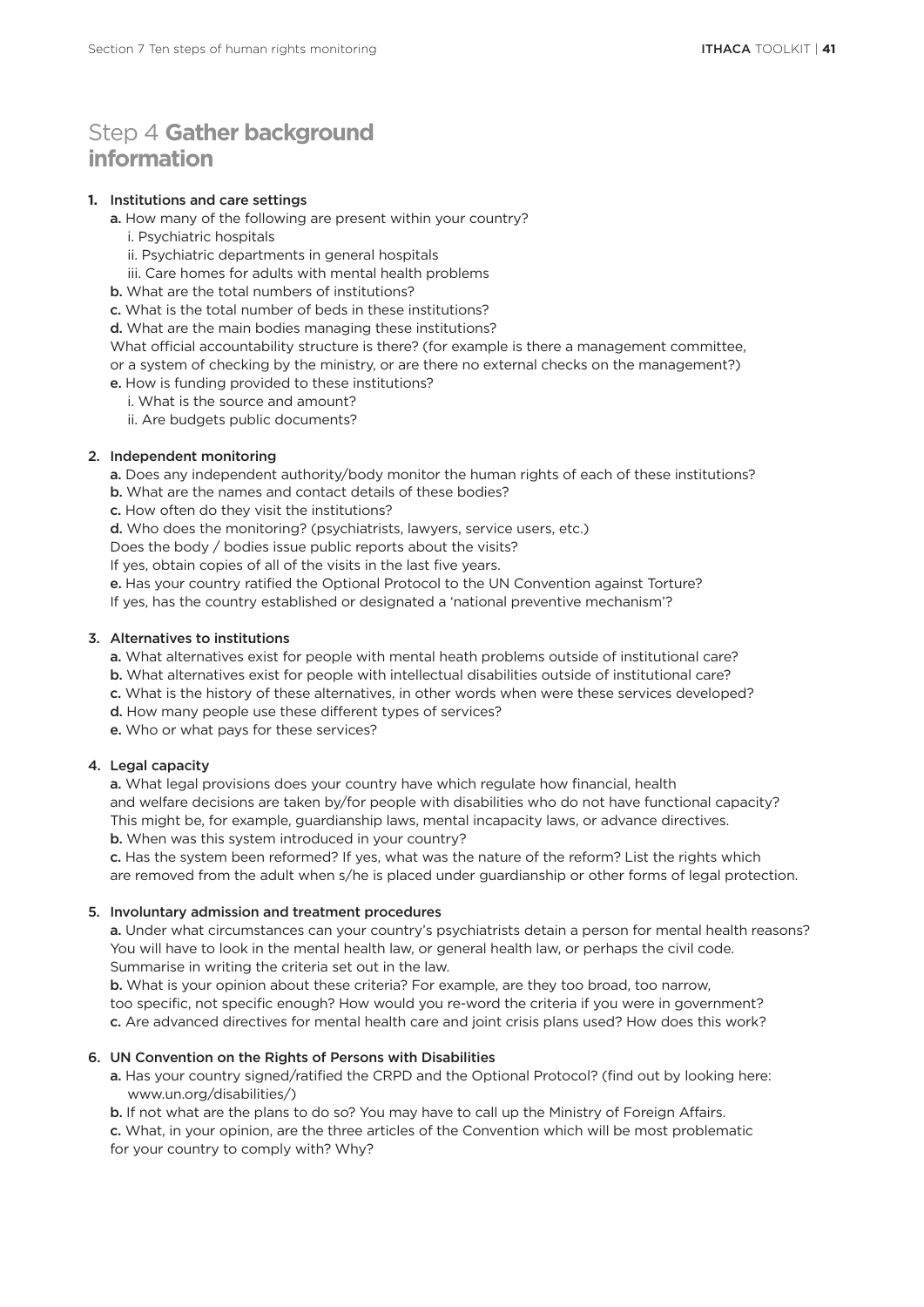## Step 4 **Gather background information**

#### **7. Media**

**a.** Using internet searches, gather 10 news stories about any aspect of human rights of people with mental health disabilities and intellectual disabilities in your national or local media. **b.** Do any of these stories relate to any institutions?

#### **8. Institution information**

The following are pieces of information which can be requested from each of the institutions which the monitors plan to visit.

**a.** Number of beds (disaggregated into units: admissions, chronic, forensic, etc).

**b.** Number of people detained under mental health legislation.

**c.** Number of people deprived of legal capacity/placed under guardianship.

**d.** Ages of patients/residents (useful age bands are: under 18s, 18 to 30, 30 to 60, 60+).

**e.** Number of female patients/residents, number of male patients/residents.

**f.** Average length of stay.

**g.** Longest length of stay.

**h.** Diagnostic breakdown (eg number of people diagnosed with depression,

intellectual disabilities, dementias etc).

**i.** When was the institution built/opened?

**j.** Geographic location:

i. Nearest town (in km, using roads)

ii. Nearest shop (in km, using roads)

**k.** Funding (what is the total budget of the institution and how does it get its money? On what is the money spent?)

**l.** Relationship to academia:

i. What sort of links does the institution have to any universities? Name the university/ universities and describe the relationships.

ii. What sort of research or medical trials does the institution conduct?

#### **9. Restraints and seclusion**

**a.** What forms of physical and chemical restraints or seclusion are used in your country? **b.** How is their use regulated in law?

#### **10. Anti-discrimination laws**

**a.** Does your country have an anti-discrimination law?

**b.** What areas does the law cover (eg education, employment, healthcare, housing etc).

**c.** On what grounds is discrimination proscribed (eg race, ethnicity, gender, sexual orientation, age, social status, disability, other status).

**d.** Does the law include protection against discrimination on grounds of mental health disabilities?

**e.** Does the law include protection against discrimination on grounds of intellectual disabilities?

#### **11. Organisations of people with mental health problems**

**a.** What organisations of people with mental health problems exist in your country?

**b.** What are the contact details of these organisations?

**c.** What do these organisations do? (for example do they provide services, work on human rights, conduct advocacy in institutions, monitor human rights in institutions, lobby at the parliamentary/governmental level, comment on mental health policies, or try to reform services? **d.** What sorts of information can these groups provide?

#### **12. Organisations of people with intellectual disabilities**

**a.** What organisations of people with intellectual disabilities exist in your country?

**b.** What are the contact details of these organisations?

**c.** What do these organisations do? (for example do they provide services, work on human rights, conduct advocacy in institutions, monitor human rights in institutions, lobby at the parliamentary/governmental level, comment on mental health policies, or try to reform services? **d.** What sorts of information can these groups provide?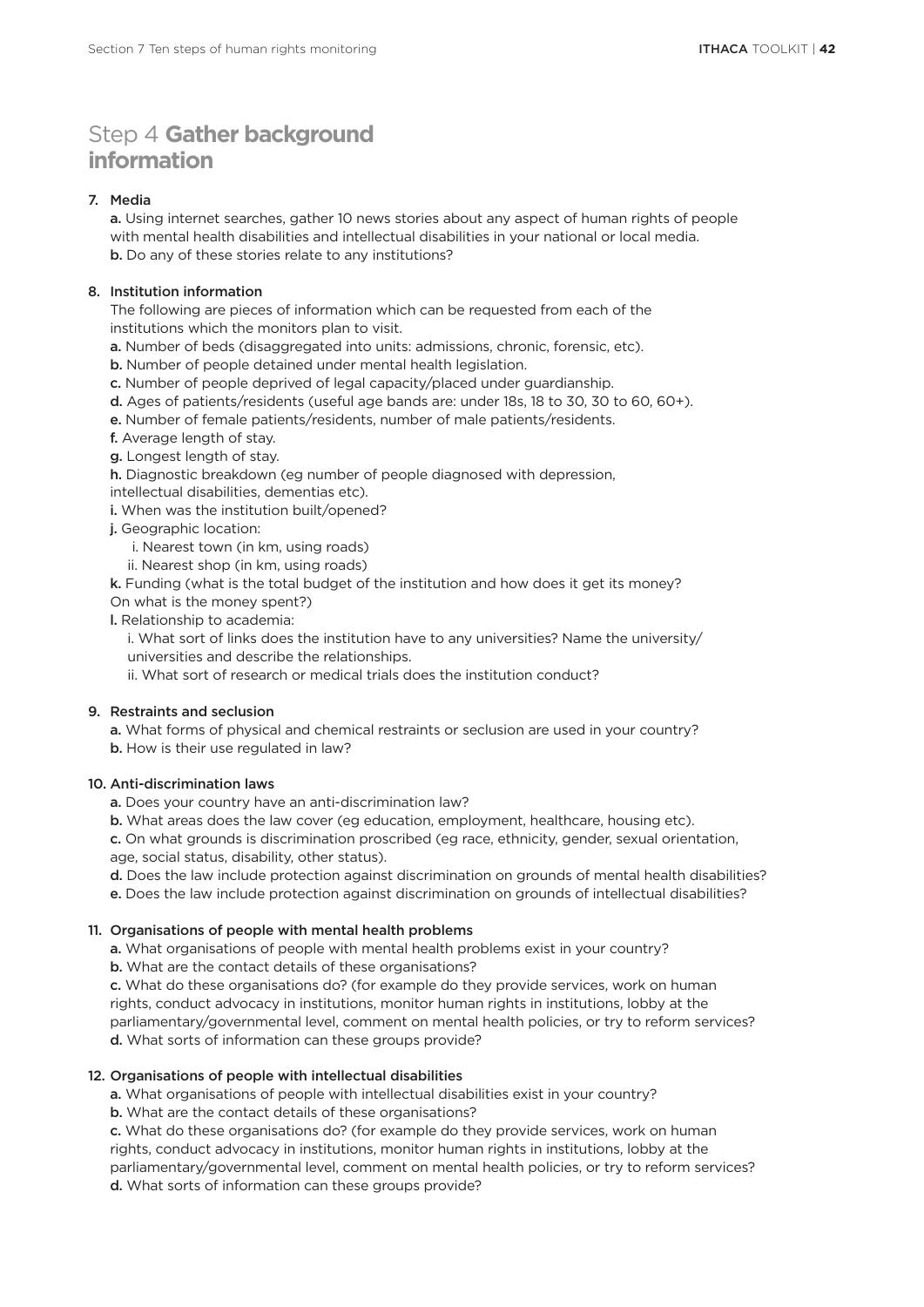### Step 5 **Plan the visits**

Monitors will need to plan the specifics of where and how to conduct the monitoring. This involves considering and deciding upon the following issues.

● Select a person to be in charge

Assign one person to be the head of delegation. Some tough decisions need to be made sometimes, and having pre-agreed leadership in these cases is very useful.

● Choose the institutions to visit

Section 1 of the Toolkit lays some of the types of places which could be classed as a 'mental health institution' or 'social care institution'. The monitoring team will have to find out about different institutions in the particular locality, and assess whether to visit a range of different institutions, or several of similar types of institution.

The monitoring team may be tempted to visit the institutions which are notoriously 'bad'. It is a better strategy to monitor a representative sample, because then the 'bad' institutions will be logically unable to claim that they cannot make improvements if the monitoring report contains remarks on visits to 'better' institutions.

The table below can be used to list the types of institutions which may be selected to be visited. The table can be expanded as necessary.

● Announced and unannounced visits The monitoring team will need to have permission at some level to carry out the visits. The monitoring body may have statutory powers to enter such institutions, or it may be a negotiated access (see next section). Announced visits mean that the institution knows that the monitoring team is coming on a particular day and time. Unannounced visits mean that there is no warning of the visit. There is also a subtler form of unannounced visits whereby the monitoring team informs the institution that during a certain period (it could be a calendar year, for example) it will visit, without giving the exact date. It is generally accepted that monitors get a truer account of reality during unannounced visits.

Announced visits on the other hand, have the advantage of allowing an institution to make real progress since a former visit, so announced visits can act as a quality control if the management takes the process seriously. Monitors could use the table to mark which institutions will be visited on an announced basis, and which on an unannounced basis.

|                                                                              | <b>Name of Institution</b>                                       | <b>Nearest town</b> | <b>Number of beds</b> |
|------------------------------------------------------------------------------|------------------------------------------------------------------|---------------------|-----------------------|
| <b>Psychiatric hospitals</b>                                                 | 1<br>$\overline{\mathbf{c}}$<br>$\overline{\mathbf{3}}$<br>[etc] |                     |                       |
| Psychiatric<br>departments of<br>general hospitals                           | 1<br>$\overline{\mathbf{c}}$<br>$\overline{\mathbf{3}}$<br>[etc] |                     |                       |
| Social care<br>institutions for<br>people with mental<br>health problems     | 1<br>$\overline{2}$<br>$\overline{3}$<br>[etc]                   |                     |                       |
| Social care<br>institutions for<br>persons with<br>intellectual disabilities | 1<br>$\overline{2}$<br>3<br>[etc]                                |                     |                       |
| Other types of<br>institution (country<br>specific - please list)            | 1<br>$\overline{\mathbf{c}}$<br>$\overline{\mathbf{3}}$<br>[etc] |                     |                       |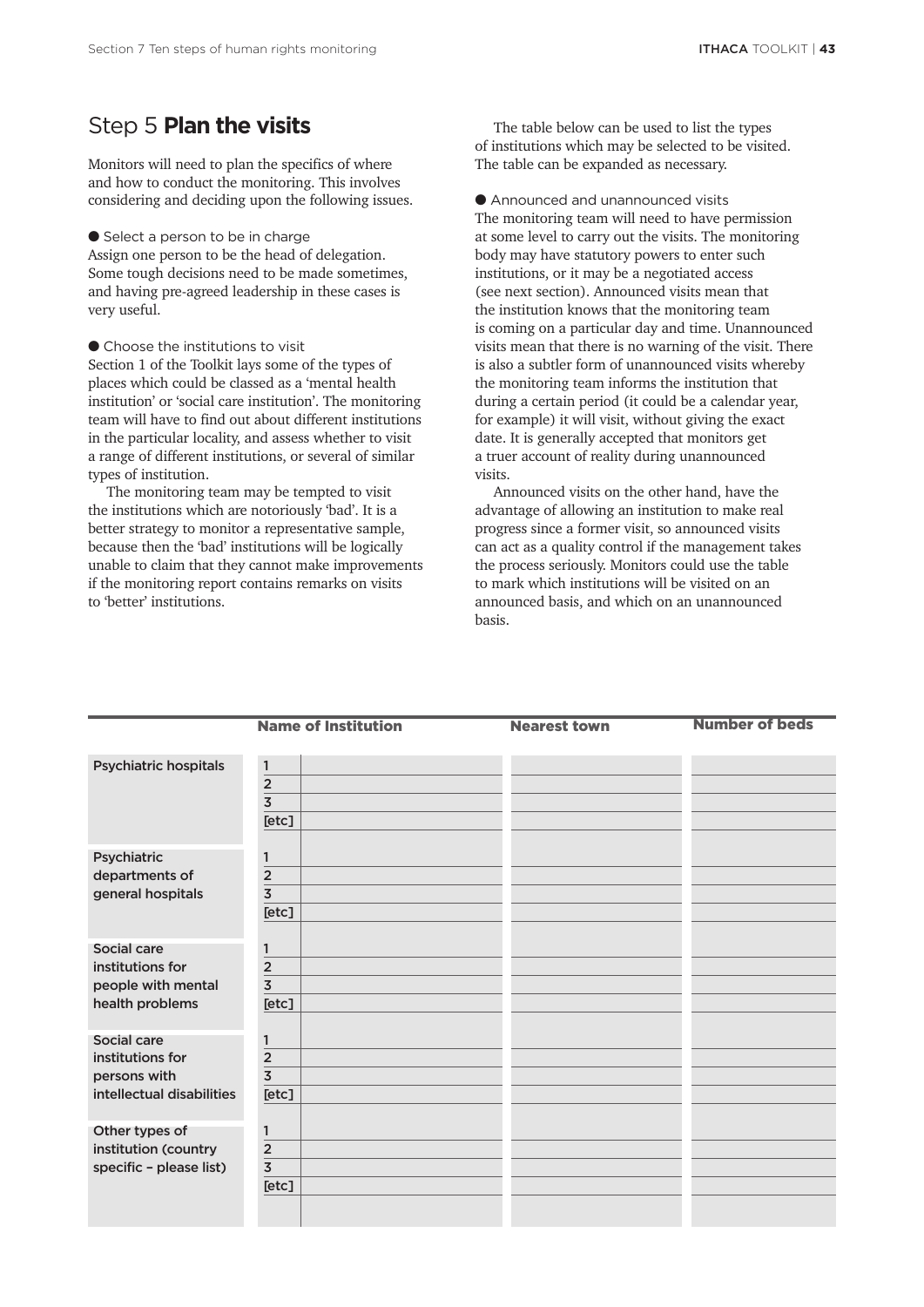#### ● Logistics

Planning the logistics will depend on whether the monitoring visits are unannounced or announced. When planning the timing of visits, it is useful to leave some spare time and have some flexibility, as frequently, findings from one visit will result in new ideas needing to be pursued.

Depending on the size of the institution, a visit can take one day to two-three days. The European Committee for the Prevention of Torture usually takes about one-and-a-half days per institution. One full day (eight to twelve hours) is the absolute minimum. There is no point in carrying out a short visit: reports will reflect superficiality. Visits usually take longer than expected, so allow plenty of time and flexibility to be able to carry out the visit according to what monitors find. Monitors should ensure that someone is responsible for the logistics. This includes making arrangements for travel, accommodation, daily living costs, interpreters, and visas, if necessary for foreign visitors.

#### ● Gaining access

Permission at some level needs to be obtained even for unannounced visits. This can be done in a variety of ways. National preventive mechanisms established by a State under their OPCAT obligations will have access to all places of detention by virtue of their mandate, which is likely to be enshrined in domestic legislation. Similarly, the European Committee for the Prevention of Torture has an international statutory right to enter places of detention and speak with detainees in private, as does the UN Sub-Committee for the Prevention of Torture. For all other bodies there is likely to be some negotiation about permission to carry out visits, especially unannounced visits. Monitors wishing to obtain such permission are encouraged to remind the authorities of the purpose of monitoring: to highlight problems and offer solutions so that human rights of people inside institutions are improved. Governments may refuse on the basis that unannounced visits are a hassle for the institution. In this case, monitors can remind the government that a little institutional hassle is far outweighed by human rights improvements. If permission for unannounced visits is refused, monitors should publish the facts

around such a refusal in their monitoring report. If visits are carried out on an announced basis, monitors should have in their minds that they are likely to be observing a planned reality.

Gaining access can be difficult for non-established bodies that have no official mandate to conduct visits, and there may be official and personal resistance to attempts to visit, such as permission from the director only to visit specified parts of an institution. Such resistance may manifest itself overtly (such as a clear refusal in writing) or covertly (such as officials being unavailable, needing to seek permission from seniors, not responding to letters, arranging to meet but not showing the whole institution, or supplying drinks to the monitoring team to encourage them to spend as much time in the director's office rather than talking with other staff and patients/residents).

Generally speaking, the further up the hierarchy that permission has been obtained, the more others in the system are likely to be co-operative. Monitors are advised to seek permissions from governmental ministers or their regional equivalents. Failing that, the institution's director can be approached.

Often introductions and personal connections can speed up the process. In official requests for permission to enter an institution, it can be useful for monitors to explain the potential benefits of the monitoring (for example, in providing information and in making constructive suggestions for changes and improvements in the service – after all, many staff members of mental health and social care institutions do actually want to provide good services). It can be helpful to explain the credentials of the monitoring organisation and any previous work it, or its members, have been involved in.

In negotiating access, monitors could consider promising the institution that they will receive an advance copy of the report in order to correct any factual mistakes. Generally the more constructive monitors are, the more likely it is that authorities will offer positive responses. Monitors should keep copies of all official letters sent, and letters received, in case these are needed later. Monitors should take with them copies of permission letters on all monitoring visits.

**This table can be used to write down how access to the institutions will be sought.**

| What kind of permissions are required      |  |
|--------------------------------------------|--|
| to visit the range of institutions chosen? |  |
|                                            |  |
|                                            |  |
|                                            |  |
| Who can provide the permissions?           |  |
|                                            |  |
|                                            |  |
|                                            |  |
| Who from the monitoring team               |  |
|                                            |  |
| is responsible for seeking the             |  |
| permissions?                               |  |
|                                            |  |
|                                            |  |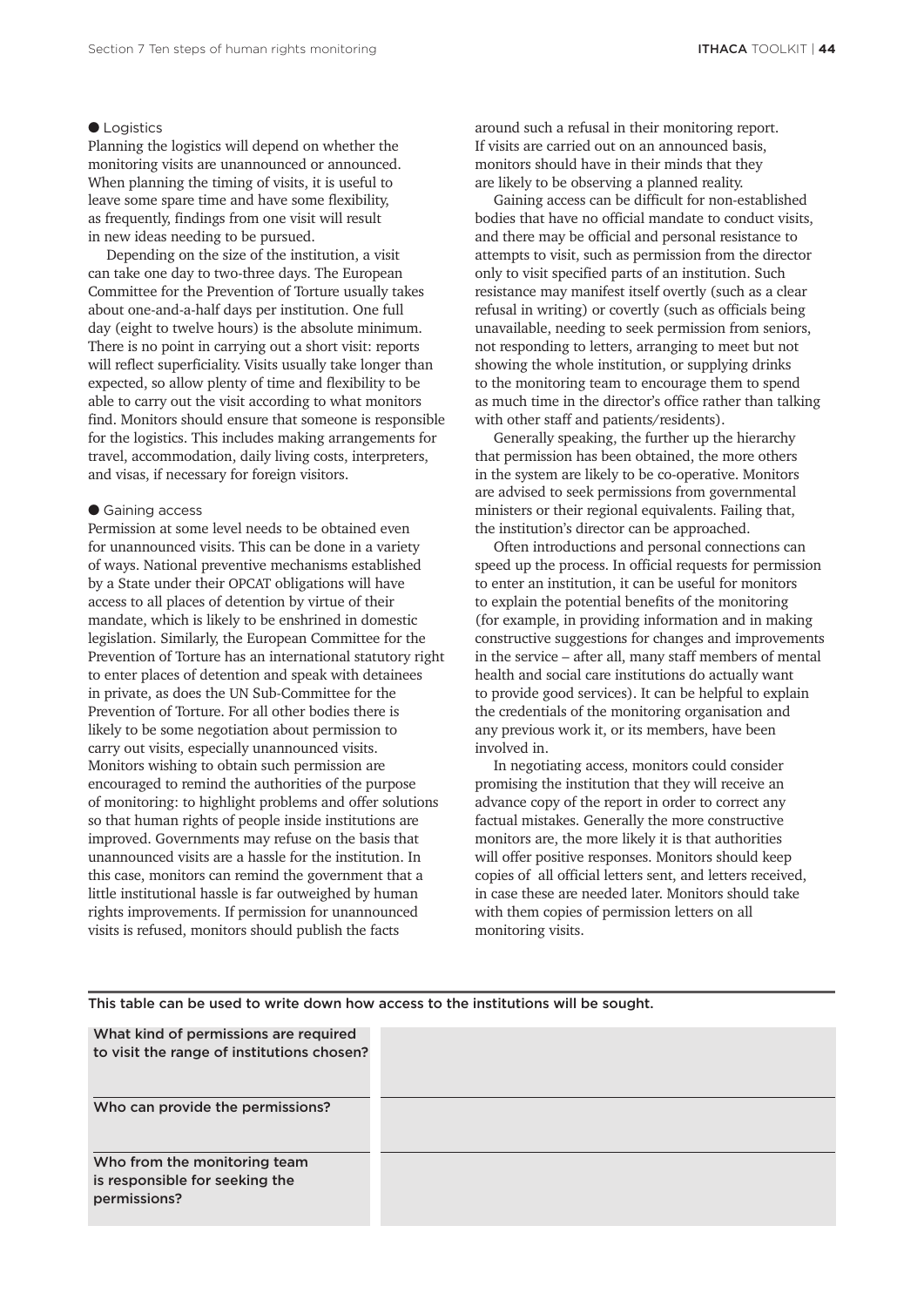### Step 6 **Carry out the visits**

A typical monitoring visit will most likely involve the following, but not necessarily in this order: ■ Interview with the director or other senior management.

■ Tour of the entire institution.

■ Targeted and in-depth observation in a small number of departments/wards.

■ Interview with management at the service level (eg clinical director or head of a department) and staff at point of service delivery.

■ Interviews in private with several patients/residents. ■ Review of documents and policies.

This step should be read in conjunction with Section 6 about methods of human rights monitoring.

#### ● Briefing

Before each visit, the head of delegation should conduct a thorough briefing session for all monitoring team members. This should cover the basic facts of the institution, the duration of the monitoring visit, the role of each of the monitoring team members, and what to do if there is a problem.

#### ● On arrival in the institution

On a monitoring visit, monitors are likely first to meet the director of the institution and be shown into his/her office. Explain who you are (avoiding any accusatory language. It is better to say 'we are here to look at some aspects of human rights' than 'we are here to do a torture inspection!' or other inflammatory language!')

#### ● Get into the worst part of the institution immediately

Especially on unannounced visits, it is important to split up within five minutes of entering the institution. One person can stay with the director of the institution as a matter of courtesy, and the other members of the monitoring team should immediately seek out the 'worst' part of the institution. The reason for this is that as soon as a monitoring team arrives, the staff will be alerted and will take steps to make things look better: this could include washing blood off the floor, removing restraints, locking away 'troublesome' patients, hiding the stick which staff use to threaten patients, and so on.

Monitors can ask patients: 'Where are aggressive patients?' In some institutions, there is one particular place which is feared by patients/residents and it will become clear from the answers where this is. If there is no information from patients/residents, monitors should head for the seclusion/isolation room, the locked wards, the admission units, the chronic wards for people who have been in the institution several years, or the forensic psychiatry unit. These are places where human rights violations are most likely to happen.

#### ● Take a tour

Monitors should then go on a quick tour of the institution covering all the departments/wards. Even if it is a big institution, the monitors should walk through the corridors getting a sense of the place. It will be much easier for the rest of the visit to gauge whether one particular unit/department is 'better' than others. Monitors can then choose which units/departments in which they would like to spend more time.

● Engage with the director and staff

The monitor who has remained talking with the director should explain the purpose of the visit in a non-confrontational manner that will encourage the co-operation of the director of the institution and will not jeopardise access to all parts of the institution. Monitors can emphasise that the purpose is to find out how the institution works, to listen to problems from the perspectives of the staff and the patients/residents, and to have a constructive dialogue with the institution.

The head of delegation could explain who the members of the monitoring team are and what the monitoring visit aims to achieve, how long the monitoring will last, and what sort of co-operation the team expects from the staff. The independence of the monitoring from the institution should be emphasised. Monitors should be careful not to leave the staff with elevated hopes of what the monitoring can achieve. The head of the monitoring delegation should leave contact details of the monitoring secretariat or office, and explain what further contact there may be. The delegation should ask for permission to make notes or to record the interviews. For tips on how to deal with staff blocking private conversations with patients/residents, see Section 6.1, Dealing with intrusive staff.

#### ● Give immediate feedback

The director may ask for feedback after the monitoring visit about what the monitors found. It is advised that feedback about anything is only given to the director. It is rarely appropriate for the monitoring team to ask for someone subordinate to the director to join the meeting, especially if that person is the target of any criticism the monitoring team may want to make. If monitors give feedback, it is important to be clear that they will not identify the individuals who have spoken with the monitoring delegation. It is also important that great care is taken not to say anything that would reveal who had said what.

If monitors have found something particularly dangerous, or consider that a patient/resident is at risk of harm, they could consider disclosing this to the director, and depending on the circumstances, involve the relevant higher authority, eg. regional health authority, or the ministry of health or ministry of social affairs. The monitoring team should tell the director that they intend to do this and give reasons.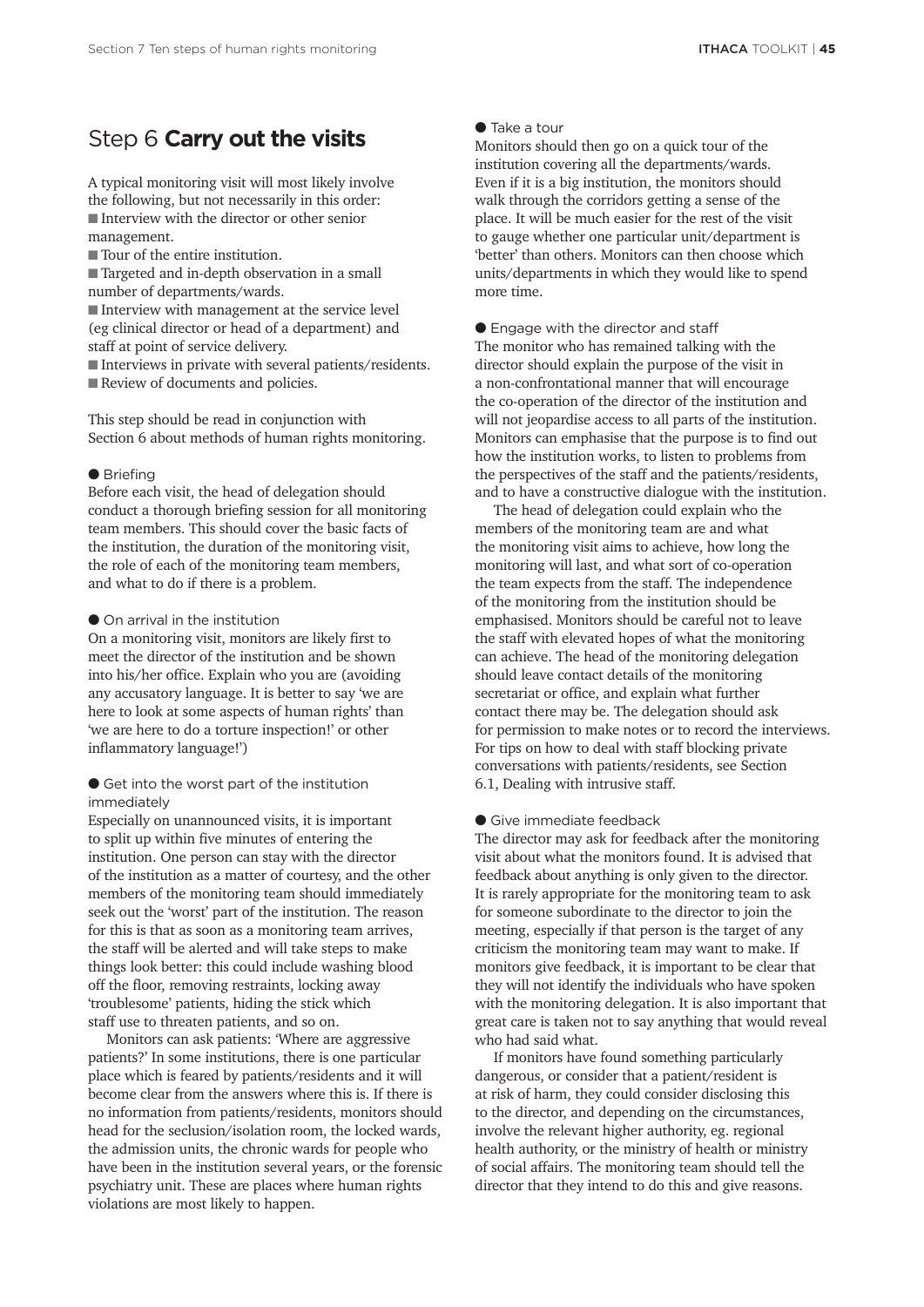Human rights monitoring is exhausting. It can also be emotionally draining. Human rights monitors will go home at the end of the visit and have a nice dinner and go back to a warm bed in a safe room, knowing that these sorts of comforts may not be available to the many people they have talked to in the institution. Human rights monitoring can be physically exhausting and it is particularly important to watch out that all members of the monitoring team have eaten meals and have drinks and snacks available as needed. It is all too easy to be so engaged as to miss lunch. Low blood sugar levels can cause irritation and decreased attention, so it may be a good idea to carry some small snacks.

It is vital that the monitoring team talks openly about how they are all feeling. If there is a user of mental health services on the monitoring team, it might be difficult to 're-live' experiences by visiting an institution. All members of the monitoring team will need support. This can be very basic such as talking through the difficult issues immediately after leaving the institution. It may mean having an external person available for the monitoring team to talk to. It may mean keeping in touch with each other after the monitoring visits by making the occasional phone call.

## ● Self care<br> **Human rights monitoring is exhausting.** It can also Step 7 **Write the report**

It may be that the visit took place to one particular institution where the inspectorate was particularly concerned about possible human rights violations, or the monitoring could be part of an ongoing monitoring effort by a national inspectorate body. Whatever the circumstances, analysis and reportwriting is a vital part of the monitoring process, and one which is essential to plan. Analysis of the findings of a particular visit may happen informally as monitors discuss among themselves right after the visit their reactions to what they have found during the visit. This can be useful in identifying the key issues on which the report will focus, what sort of recommendations should be made, and the nature of the follow-up. It is also worth arranging a formal debriefing session after each monitoring visit to discuss these points.

Results may reveal problems with the law itself and/or problems with its implementation. Monitors should try to find patterns of problems and systemic issues, rather than presenting a series of individual problems. This analysis can form the basis of the report and its recommendations, because the recommendations need to be based on what was found during the monitoring. During the analysis stage, it is common to realise that further information, interviews or visits are required.

There are various ways of writing a monitoring report. Some monitoring teams write together, and some designate one person to write a draft which is then commented on by the other team members. Whichever strategy is chosen, the writing needs to be done quickly, as the longer the report takes to write and produce, the higher the risk that it will be inaccurate as situations may change. It is advisable for the group to reconvene when there is a near-final text to make any changes and 'adopt' the text formally.

In writing the report $(s)$ , gaps in data and interviews may become obvious, and some further data collection may be required. This sort of followthrough can be useful in demonstrating that the findings of the monitoring are right up-to-date. Monitors may wish to send the draft report to the institution for that institution's feedback on facts before it is published.

If the monitoring team is going to translate the report(s), sufficient time must be allocated for translation and careful proofreaing.

#### ● Content

The report's style will vary according to thematic priorities, and the prevailing style in a particular country. As a good standard for style, monitors are encouraged to read reports issued by the European Committee for the Prevention of Torture137. Here are some points to consider about the content of the report: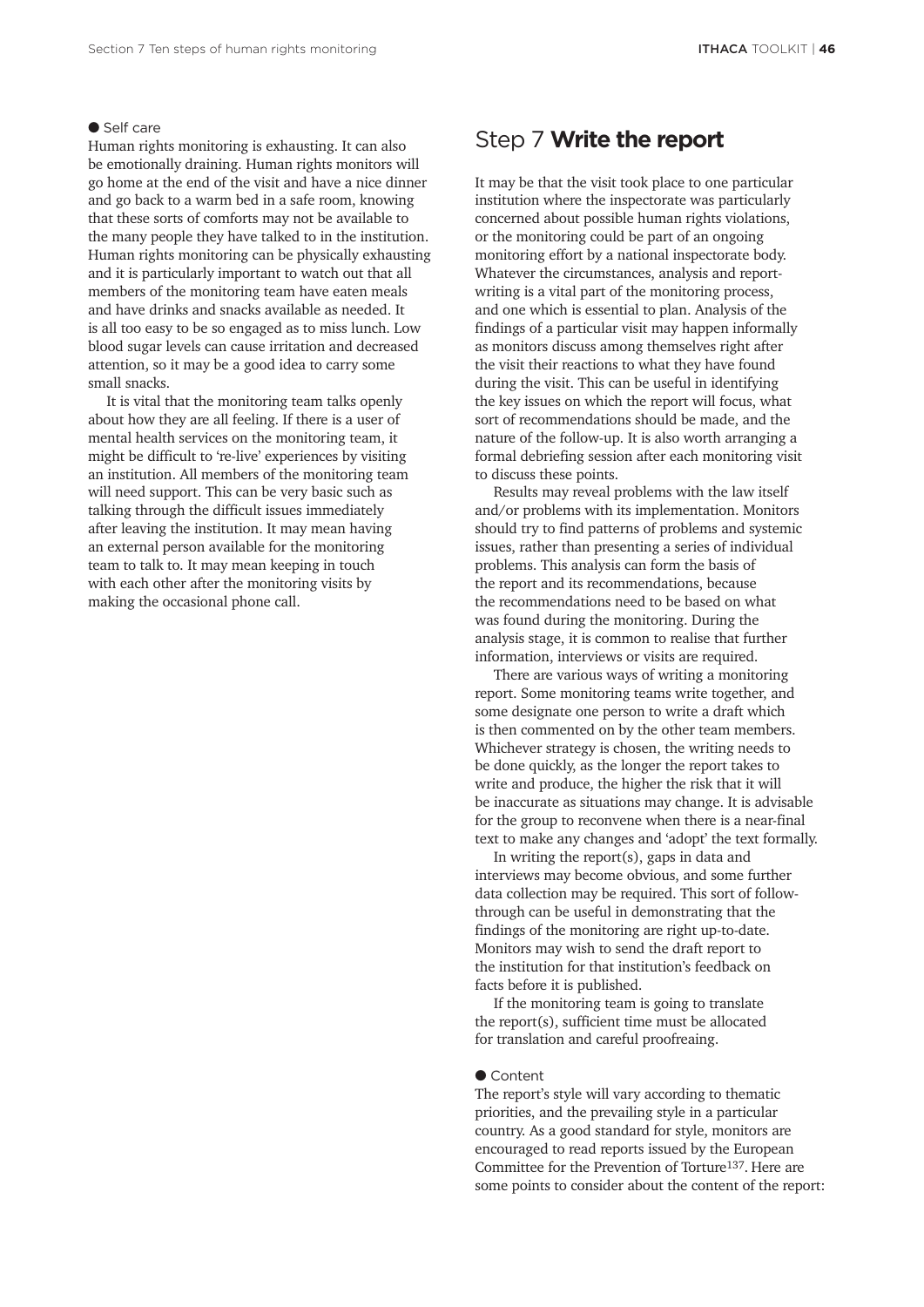■ An executive summary, of no more than two pages, can be extremely useful, as it will be the only section that some people read. Monitors should highlight in an executive summary the main issues that have come out of the visits, the methodology of the monitoring visits, and the implications of the findings. All information which appears in the executive summary must be substantiated elsewhere in the report. The executive summary is not the introduction: monitors should get straight to the point.

■ After the executive summary, monitors could think about having an introduction (which explains the context in which the report is written), the main body of the report, and then the conclusions and recommendations. Some reports put the recommendations directly after the executive summary. Another tip is to provide a table of contents with page/paragraph numbers.

■ Sub-headings, bullet points, information in boxes and highlighted quotations are some ways to break the text up and make it easier to read. Appendices can be useful to provide further technical information such as laws or methodological details. A bibliography listing relevant reading may be appropriate.

■ Monitors should be sure that the report contains the date of publication and the contact details of the organisation that carried out the visit(s), and lists the members of the visiting delegation(s). It can be helpful to give some detail on the methodology used. Monitors may want to acknowledge the people who contributed to the report. Where reports are to be put in the public domain, it may be worth stating that the report can be freely disseminated and downloaded so long as the inspectorate body is credited.

■ In the bulk of the report, it is useful to indicate the breadth or your assessment by referring to different sources. The greater number of sources, the more your information is likely to be perceived as reliable. The report should reference previous reports and publications on the topics covered in the report. The report should source directly, which means citing the primary source of information, rather than, for example, referring to journal article that refers to the information.

Monitors should use their judgment to demonstrate patterns and systemic problems. If monitors are unsure about the credibility of a piece of information, it is better to leave it out, as if one piece of evidence is discredited in a report, this can result in all of the findings being dismissed. It is always worth remembering that all information may be checked.

Information presented should be substantiated, and be backed up with facts. Make information as precise as possible. It is far more impressive to state the exact line of a legal Act, the exact time of an event, or the exact number of people affected. This indicates that an in-depth assessment has been conducted. For example, the sentence: 'Patients in psychiatric hospitals are forced to wear pyjamas' raises more questions than it answers. In which institutions does this happen? On what evidence is this based? Are people forced to wear pyjamas during the day? Are all residents everywhere forced to wear pyjamas?

The report must include technical detail (the wording of laws, for example). An appealing way to present more technical information is to put it into footnotes, endnotes or appendices. In this way, the flow of the report is not interrupted, and details are retained. If precise information is not available, the report could state something like: 'it is not possible to state the exact number of people under guardianship, as no national records are kept by a central authority.'

The report should use quotations, as they add credibility. They show direct contact with people affected by the issue. Quotations can bring dry text to life. Quotations are most powerful when they are used to demonstrate a point. It can be useful to introduce an issue, insert a quotation and then provide a comment. It can be useful to have extended quotations and testimony as they provide human interest. This is sometimes effective at the beginning or end of a section. Source all quotations by detailing the date and place. It may be appropriate (or wildly inappropriate) to identify the interviewee. In circumstances where the interviewee should not be identified – for reasons of confidentiality or protection against retribution – be very sure that the person cannot be identified. In this situation, monitors could use a system of code numberings of interviewees (with records on this kept with the other assessment notes in a secure place). Monitors may want to state in the report that interviewees' identities are not being revealed in order to protect their safety. Due to widespread stigma, it is unfortunately the case that the opinions of people regarded as having mental health disabilities are sometimes seen as non-credible. Therefore when quoting patients/residents it can be useful to have other supporting evidence, or to be quoting from a number of different people.

In order to avoid libellous situations, and to maintain the accuracy and credibility of the report, it is advisable to be cautious when referring to incidents of abuse and violations, by saying, for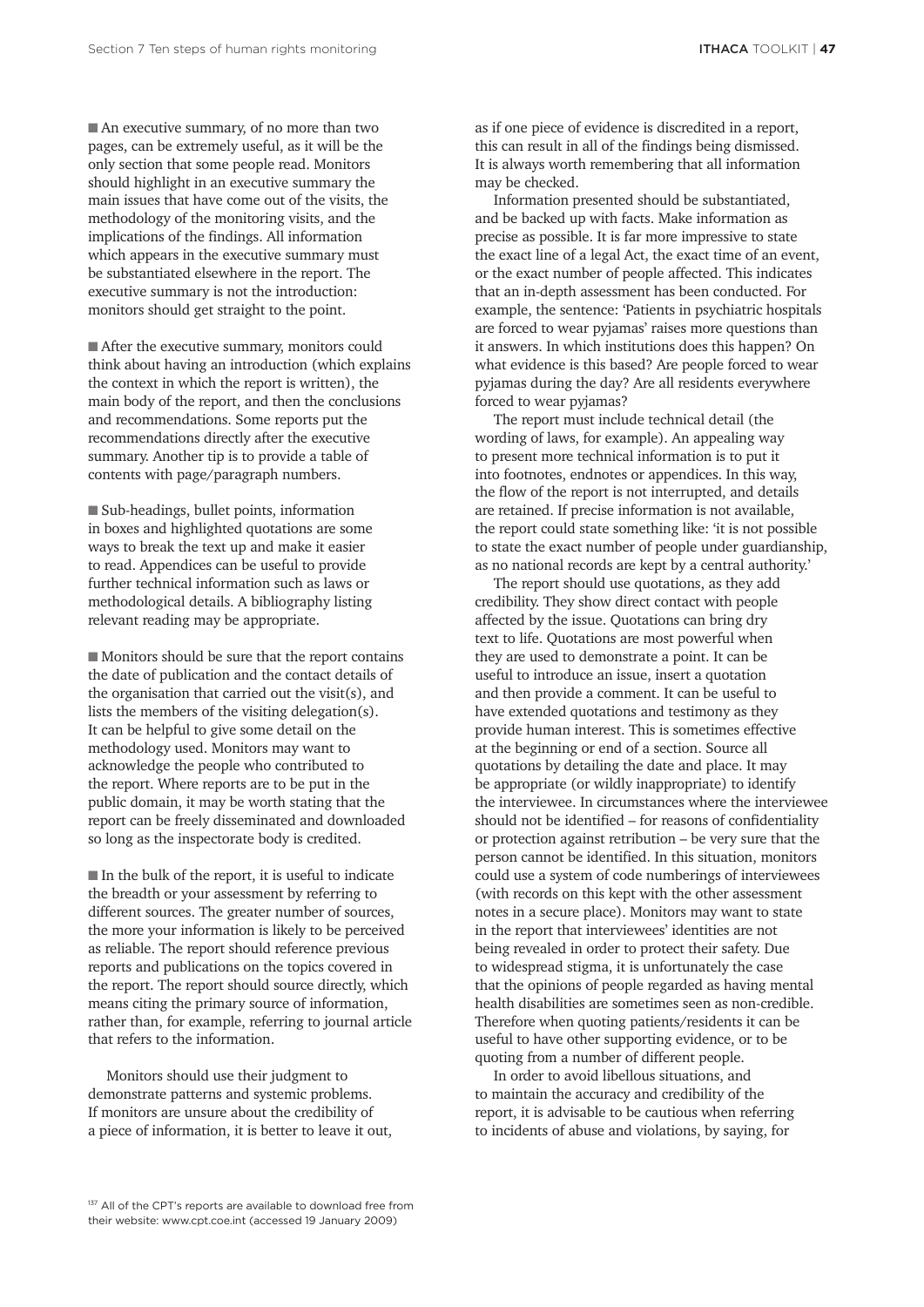example: 'the alleged violation', 'it is reported/claimed that…', or 'there are unsubstantiated claims that…' The more objective and balanced a report appears, the more likely that decision-makers, the media, and others to whom the report may be given in different circumstances, will take notice of, and act on it. Thus, the report should distinguish what is factual from what is commentary and analysis or opinion. The report should avoid emotional descriptions (unless these are in a quote) and sensationalist language, as these can reduce the credibility of the monitoring. The report should avoid jargon, and explain any technical terms used. The report should keep TLAs to a minimum (TLAs are 'three letter acronyms'! The report can provide a list of acronyms at the beginning or end.

Finally, it is advisable to leave some information out. It is usually not possible to include all the information and material gathered. Any material not used may be useful in future monitorings, reports, or media features.

When carrying out independent monitoring, monitors may decide not to publish some information as, for example, there may be times when monitors suspect the person who divulged a particular piece of information is at serious risk of retribution or punishment if the piece of information is published. There may be times when monitors simply lack enough evidence to include an allegation in a report.

### Step 8 **Disseminate the report**

The monitoring team may consider that their report stands more chance of being taken seriously if the stakeholders to whom the report will be sent are targeted appropriately.The purpose of monitoring places of detention is that ill-treatment is prevented. This means that action must be taken by people in positions of authority to implement recommendations and make changes. Therefore the monitoring team needs to think carefully about to whom the resultant report(s) should be sent. For inspectorates established by law, the primary audience may be specified in legislation, and could be, for example, the national parliament.

Once the report is published, it needs to be disseminated to relevant authorities, organisations and individuals. In order to do this, the inspectorate body needs to compile a list of recipients and get their contact details. When sending out the report, it is advisable to write a covering letter with some key points which will encourage the recipient to read the report. Stakeholders to whom reports may be sent include the following:

#### ● Governmental authorities

By the 'authorities', we mean top governmental officials such as ministers, policy-makers in ministries and quasi-governmental bodies, right down to the staff of the institutions monitored. Government officials often have limited time and therefore read only executive summaries and recommendations of reports, another reason why monitors should phrase the report's main findings and conclusions in a succinct manner. Other parts of the report must however be more detailed.

#### ● Parliamentarians

Members of parliament may be interested in receiving reports, especially if they serve on relevant parliamentary committees, or have shown a prior interest in human rights issues, mental health issues, or disability issues. Local parliamentarians may also be interested in receiving copies of the report, especially if local government is responsible for running any of the mental health or social care institutions visited.

#### ● Intergovernmental bodies

National human rights issues are often of international concern. Monitors should consider sending copies of their reports to the relevant people and bodies within intergovernmental bodies such as the United Nations, or regional organisations such as the Council of Europe, the European Union or African Union.

#### ● Service users and families

Organisations of and for people with mental health disabilities and intellectual disabilities may well be interested in the results of independent monitoring of mental health and social care institutions. The monitoring team could gather the contact details of these groups and ensure that they receive the resultant reports. These organisations may then use the monitoring results in their own advocacy and awarenessraising programmes.

#### ● Service providers

This group may include different types of mental health or intellectual disability service providers (public and private), professional bodies (for example of psychiatrists, general doctors, nurses, lawyers), complaints bodies and advocacy services.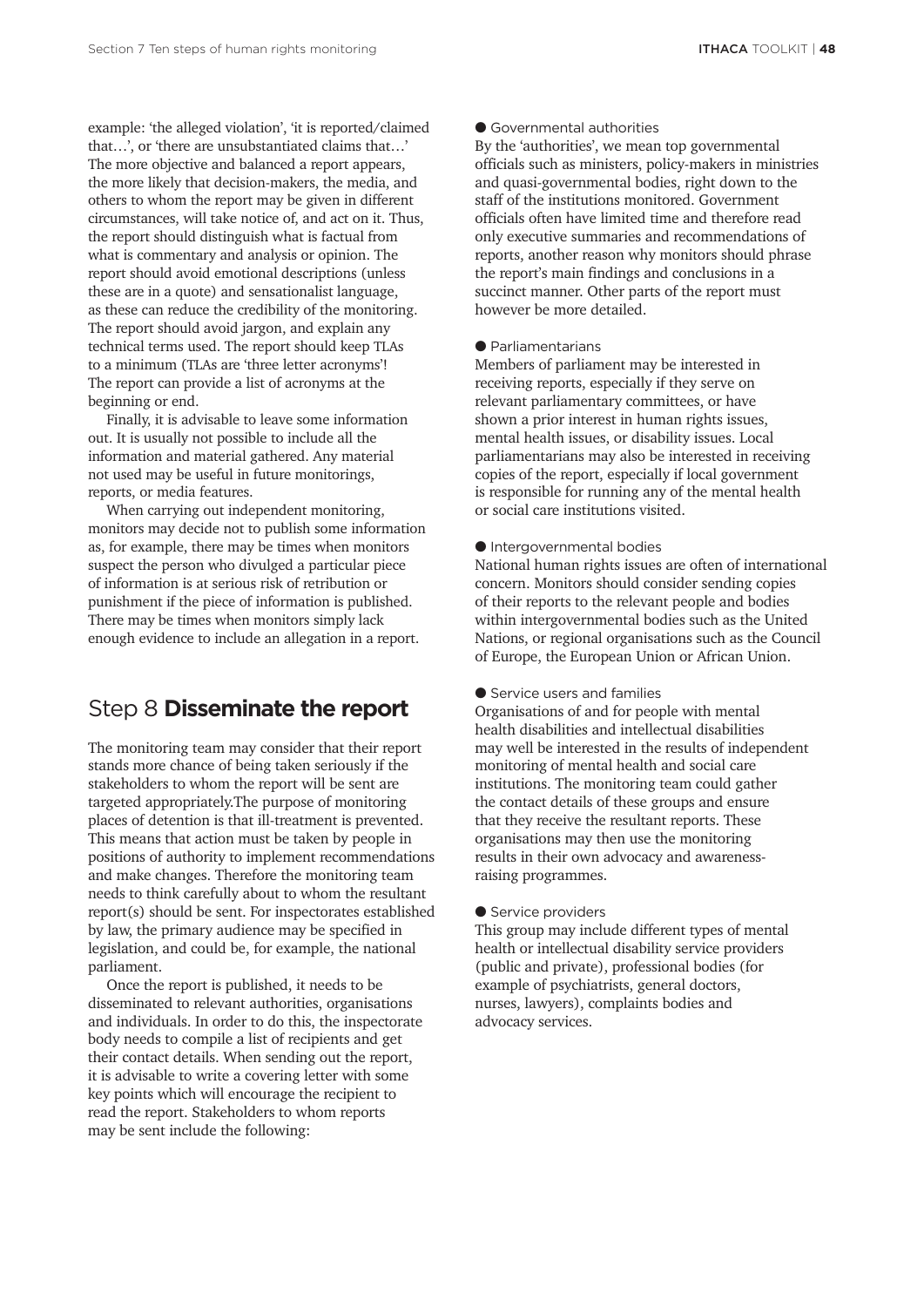#### ● Media

Monitors may consider that sending copies of the report to media outlets would raise awareness of the issues to the general public. National inspectorate bodies may well have a press officer, and nongovernmental organisations may have experience of interacting with journalists – if the monitoring team lacks this experience, it is advised that they contact organisations that have experience in this area. The monitoring team may like to suggest to journalists that they link the 'story' to a recent or upcoming event or international 'day', for example World Mental Health Day (10 October), International Day of People with Disabilities (3 December) or International Human Rights Day (10 December).

#### ● National Human Rights Structures

The monitoring visits may of course have been carried out by a national human rights institution or an ombudsman office. However, if the monitoring has not been carried out by these bodies, the monitors should be sure to send copies of the reports to them.

#### ● Academics

Academics and university departments, especially those relating to human rights or social and health care, should also be on the list of recipients, as they can then carry out follow up research, or write about these issues in academic publications.

### Step 9 **Evaluate the process**

The penultimate stage of the monitoring process is to conduct an evaluation. There are many ways that this can be done, but it generally requires gathering different people's opinions on: ■ to what extent the monitoring objectives were achieved.

■ to what extent was the monitoring effective. ■ to what extent was the monitoring efficient. ■ what could be done differently during the next monitoring cycle.

Again, depending on the intended audience and outcome of the monitoring, it is worth considering these points in regards to the impact of the project, the methodology used, the report produced, the distribution and publicity, the management of the project, and the practicalities and logistics. There are many resources available on evaluation.

### Step 10 **Plan future visits**

Throughout this Toolkit, emphasis has been placed on human rights monitoring being a process that needs to happen on a regular and ongoing basis. Regular monitoring is a way to document human rights progress (or the lack of it) over time and, as OPCAT says, to prevent torture and other cruel, inhuman or degrading treatment or punishment. In planning future visits, the evaluation process in Step 9 should be borne in mind, as improvements will continuously be made. There will always be challenges, but consistency and courage have resulted in significant change. Good luck.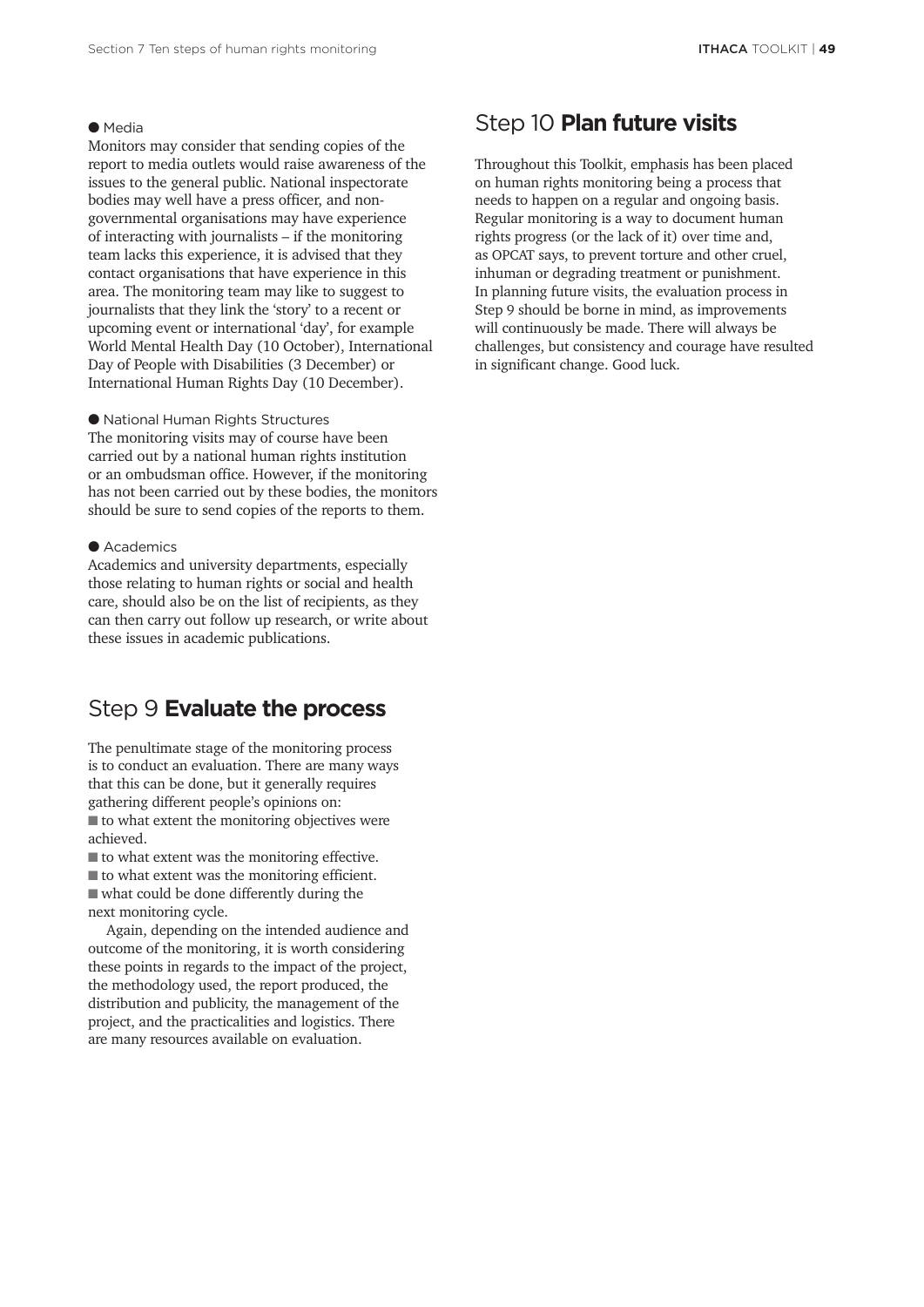## Section 8 **Guide to the prompt questions listed in Section 9 (30 Parts)**

This Section explains in detail the relationship between specific human rights contained in the CRPD and the type of real life situations you can expect during a monitoring visit to a mental health or social care institution. The structure follows the same thematic categories as those set out in the prompt questions for the visit in Section 9. While information needs to be gathered for each Part if that Part is applicable to the place being monitored, not all the questions need to be asked. They are provided to give prompts as to the sorts of issues the monitors may like to explore.

#### Parts 1 and 2 **Institution details**

This gathers institutional details – background information, statistical details and a general picture about the operation of the institution. Its location, accessibility and distance to the community are indicators of the institution's ability to foster community integration. Some institutions have gates and resemble prisons, while some are open. This information becomes meaningful when gathered in conjunction with the location of the institution, the rules about residents leaving and the regulations for receiving visitors.

#### Part 3 **Living standards and conditions**

The Part on living standards includes a number of elements, all of which impact on the human rights of people inside mental health or social care institutions. This Part seeks to find information, for example, on whether the institution has adequate electricity. Heating is an important issue in some countries, and without adequate heating the conditions can be such that the cold constitutes inhuman and degrading treatment or punishment. The final topic in this Part is hygiene, which is related to the right to health, the right to respect for home, and the right to integrity. This includes consideration of the general sanitary conditions: are the rooms clean, is the kitchen clean, are the toilets hygienic, are there adequate and clean facilities for people to wash? You may like to read CRPD Articles 15, 17, 19, 25, 28.

#### Part 4 **Involuntary commitment and review procedures**

People in institutions may be legally detained there under domestic law. Detention is a serious interference with human rights, and in the aftermath of the Second World War, the drafters of human rights treaties were anxious to prevent atrocities occurring in detention. People in institutions could be detained there through the law, such as a mental health law. Or they could be detained there by so-called de facto detention. This simply means that they are legally free to leave but the doors are locked so they cannot leave, or that the institution is so far away from their home or a town that it may be materially and physically impossible for them to go elsewhere. The Toolkit takes a descriptive approach to detention, because we know that detention of people with disabilities is a feature in the majority of countries. This Part asks a set of questions about the procedure for detention, and the availability of a court hearing to test the lawfulness of detention. Such a procedure would need to include notification to the detainee, provision of information to the detainee (including access to medical records) to give the detainee information upon which to build a case, access to a legal representative paid for by the State, and appeal processes. You may like to read CRPD Article 14.

#### Part 5 **Living independently and being included in the community after discharge**

Living in the community is one of the most important rights under the CRPD. Article 19 of the Convention says that every person with a disability has the right to live in the community 'with choices equal to others,' and that States are obliged to 'take effective measures to facilitate the full enjoyment […] of this right.' The right to live in the community – on paper at least – puts a long-awaited end to life-long institutionalisation and segregation. A crucial element of the right to live in the community is the right for people with disabilities 'to choose their place of residence and where and with whom they live on an equal basis with others, and are not obliged to live in a particular living arrangement.' (Article 19(a)). The Toolkit has been developed because the reality is that people continue to be detained in institutions, and until this situation changes we need to make efforts to end the violations they experience in facilities and to promote their rights.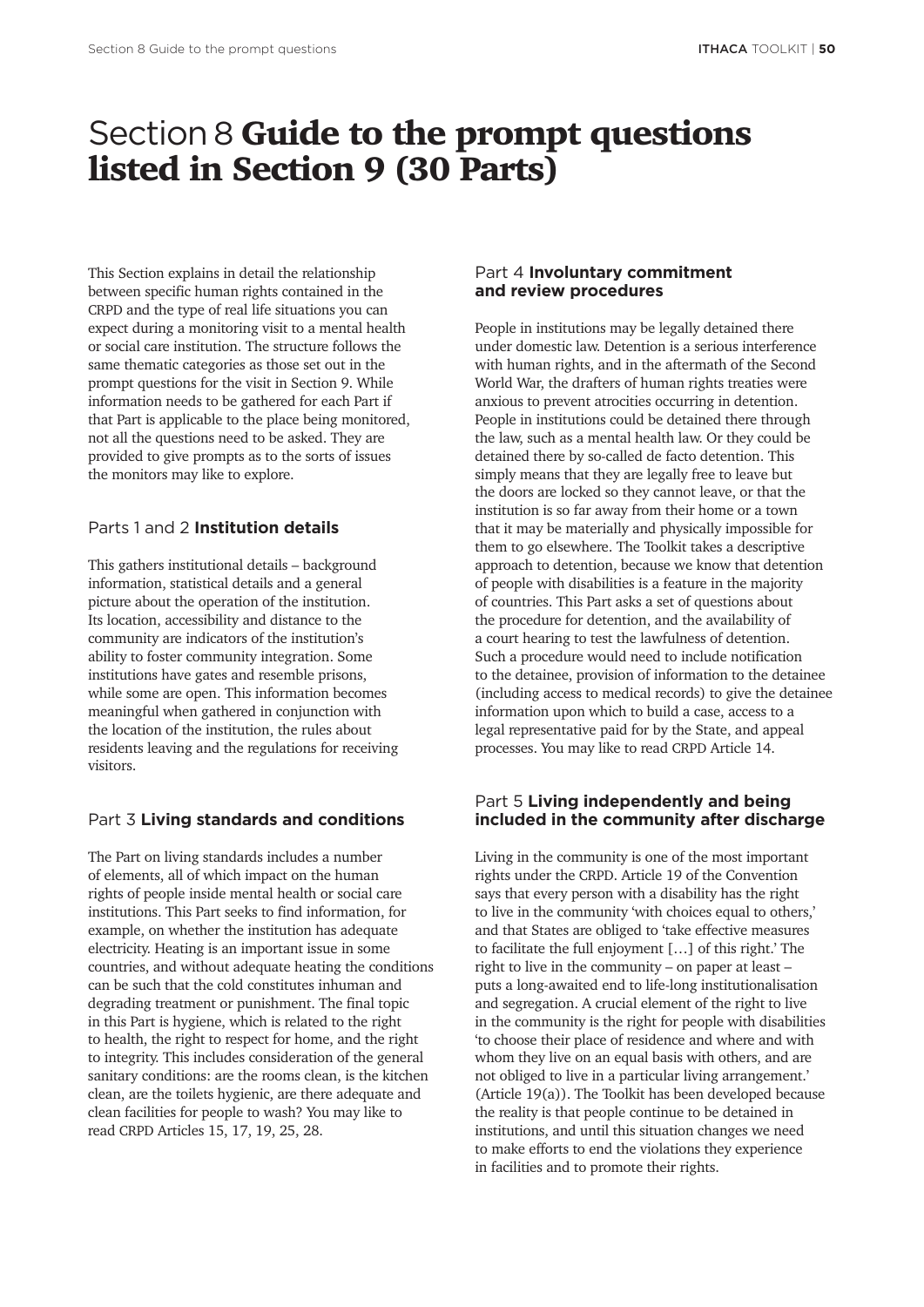#### Part 6 **Participation in cultural life, recreation, leisure and sport**

Part of institutional life may mean that a detainee is not able to access cultural and leisure activities to which people in the community have access. Article 30 of the CRPD makes it clear that people with disabilities have the right 'to take part on an equal basis with others in cultural life,' and places an obligation on States to take all appropriate measures to ensure that people can enjoy access to such places such as theatres, cinemas, and libraries.

#### Part 7 **Participation in political and public life**

This Part addresses the availability within an institution for residents to participate in political and public life. What this means in CRPD terms is whether residents have access to exercise their right to vote. Article 29 of the CRPD states clearly that people with disabilities have the 'right to vote and be elected' (Article 29(a)). This Part therefore suggests that you ask whether people have access to polling stations, and attempts to tease out whether anyone is excluded from voting. Participation in public life also means that States have an obligation to encourage people with disabilities to join, form and participate in non-governmental organisations and associations concerned with the public and political life of the country, and participate in activities of political parties (Article 29(b)).

These provisions link with the new disability policies brought in by the Convention, in particular in Article 4(3) that 'in the development and implementation of legislation and policies to implement [the CRPD] and in any other decision-making processes concerning issues relating to persons with disabilities, States Parties shall closely consult with and actively involve persons with disabilities, including children with disabilities, through their representative organisations.' It also links with the provision in Article 33(3) that persons with disabilities should be included in domestic mechanisms which monitor the implementation of the Convention.

#### Part 8 **Education, training, work and employment**

The CRPD confirms that part of being included in the community in terms of access to education and in having equal opportunities means that people with disabilities have the 'right to work, on an equal basis with others' (Article 27(1)). The CRPD makes unlawful all forms of discrimination in every aspect of employment: conditions of recruitment, continuance of employment, promotions and working conditions. Crucially, the CRPD also states that 'reasonable accommodation' must be provided to enable people with disabilities to enjoy the right to work (Article 27(1)). The CRPD defines

reasonable accommodation as the 'necessary and appropriate modification and adjustments not imposing a disproportionate or undue burden, where needed in a particular case, to ensure to persons with disabilities the enjoyment or exercise on an equal basis with others of all human rights and fundamental freedoms' (Article 2). This Part therefore asks whether residents are or have the opportunity to have appropriate access to education, and to be employed in the institution and outside the institution.

#### Part 9 **Freedom of religion**

Freedom from State interference in choosing and practising one's faith is a right enshrined in several human rights treaties such as Article 18(1) of the International Covenant on Civil and Political Rights. This provides the 'right to freedom of thought, conscience and religion. This right shall include freedom to have or to adopt a religion or belief of his choice, and freedom, either individually or in community with others and in public or private, to manifest his religion or belief in worship, observance, practice and teaching.' Persons with disabilities who suffer multiple forms of discrimination (including religious discrimination) are referred to in the perambulatory paragraph (p) of the CRPD.

#### Part 10 **Correspondence and visitors**

In an institution, the right to communicate with the outside world is sometimes curtailed. In human rights terms this is called the right to correspondence. This covers issues such as censorship of outgoing and incoming letters, and includes telephone calls and emails. Human rights law is quite clear that there are very few exceptions to the right to freely correspond with the outside world. The only exception might be when a third party is at risk. Letters to and from lawyers and courts (and other complaints mechanisms) enjoy a special status of never being subject to censorship. The CRPD deals with the right to correspondence by stating that 'no person with disabilities, regardless of place of residence or living arrangement, shall be subjected to arbitrary or unlawful interference with his or her […] correspondence or other type of communication […]' (Article 22(1)). The right to have visitors is important, especially when considering that the therapeutic goal of any mental health service is to enable the individual to rejoin the community.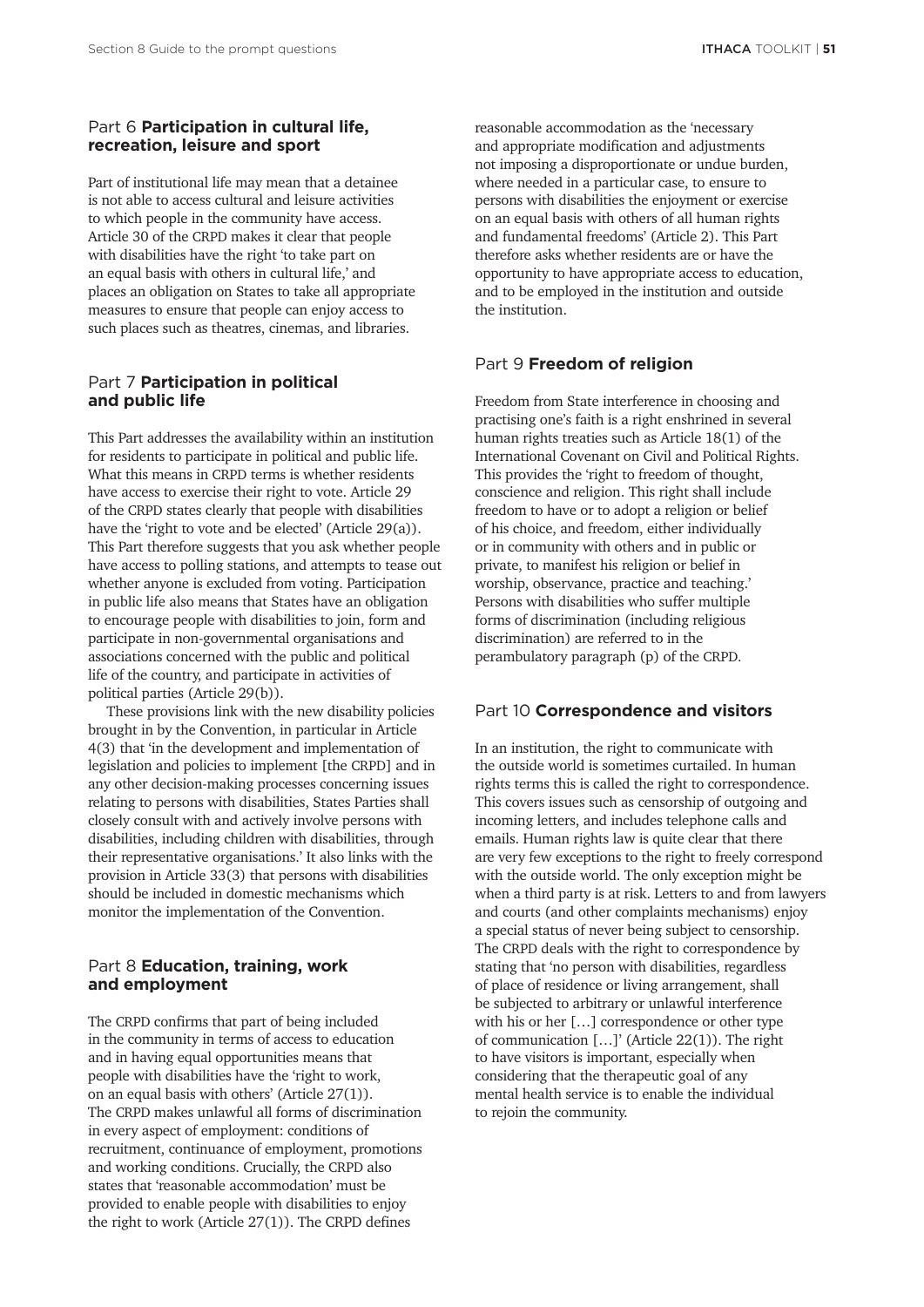#### Part 11 **Family and privacy rights: contraception, pregnancy and parenting, abortion, sterilisation**

Throughout history, people with disabilities have suffered from invasions of their privacy, including their bodily integrity. This has been widely documented. It is with vigour that the CRPD therefore protects against such abuses. Article 23 sets out a number of important family law rights. Firstly, States should prohibit discrimination of people with disabilities in areas related to marriage, family, parenthood and relationships (Article 23(1)), including choosing the number and spacing of children (Article 23(1)(b)), the right to retain fertility (Article  $23(1)(c)$ ) and to bring up children (Article 23(4)). This Part therefore addresses sensitive issues of contraception, pregnancy and parenting, and abortion and sterilisation. In doing so, it focuses on the consent of the person with disabilities, and on information and support provided to her or him to be able to make autonomous choices. It is to be noted that sterilisation is never a treatment for mental health problems or an intellectual disability, and having a diagnosis should not be a reason for sterilisation, or abortion.

#### Part 12 **Freedom of expression and opinion, and access to information**

Article 21 of the CRPD provides for the right to receive and impart information on an equal basis with others. This Part focuses on the right to information in relation to various aspects of life in institutions, and emphasises the importance of access to information for residents.

#### Part 13 **Freedom from torture, ill-treatment, abuse and neglect**

Abuse and neglect can happen in any institution, simply because of the nature of power and control of such places. Ill-treatment may happen because of an institutional culture of violence where neglect and abuse is allowed to continue with impunity. The CRPD addresses freedom from cruel, inhuman or degrading treatment or punishment in Article 15, and freedom from exploitation, violence and abuse in Article 16. An effective complaints system can contribute to preventing abuse. Such systems should be accessible to everyone to make a complaint, all complaints should be investigated, and remedies provided if the complaint is founded. Article 16(3) of the CRPD speaks of the importance of monitoring services provided to people with disabilities, and this connects with the requirement under the Optional Protocol to the UN Convention against Torture (see Section 2).

### Part 14 **Restraint and seclusion**

Most mental health and social care institutions have policies – written or unwritten – about how they deal with challenging behaviours. Sometimes, institutions use manual restraint (person-to-person), sometimes physical restraints (straightjackets, towels tied to chairs, leather straps, cages), and sometimes chemical restraints (usually injected into the body to sedate the person). In some institutions, there are seclusion rooms where an individual will be placed for a period of time until their behaviour changes to the satisfaction of staff. It is always difficult to differentiate between the use and abuse of restraint and seclusion. A useful regional set of standards are those developed by the European Committee for the Prevention of Torture (CPT Standards), and monitors are advised to consult this document.

### Part 15 **Habilitation and rehabilitation**

The CRPD recognises that States are under an obligation to 'enable people with disabilities to attain and maintain maximum independence, full physical, mental, social and vocational ability, and full inclusion and participation in all aspects of life' (Article 26(1)). To this end, States must develop rehabilitation services in the areas of health, employment, education and social services. Staff members should receive training on rehabilitation. The Toolkit works on the assumption that in order to get people out of institutions and into the community a range of services need to be provided. Such services would include, for example, occupational therapy and skills training. This Part asks questions to find out the extent to which all residents have access to, and are included in, rehabilitation activities.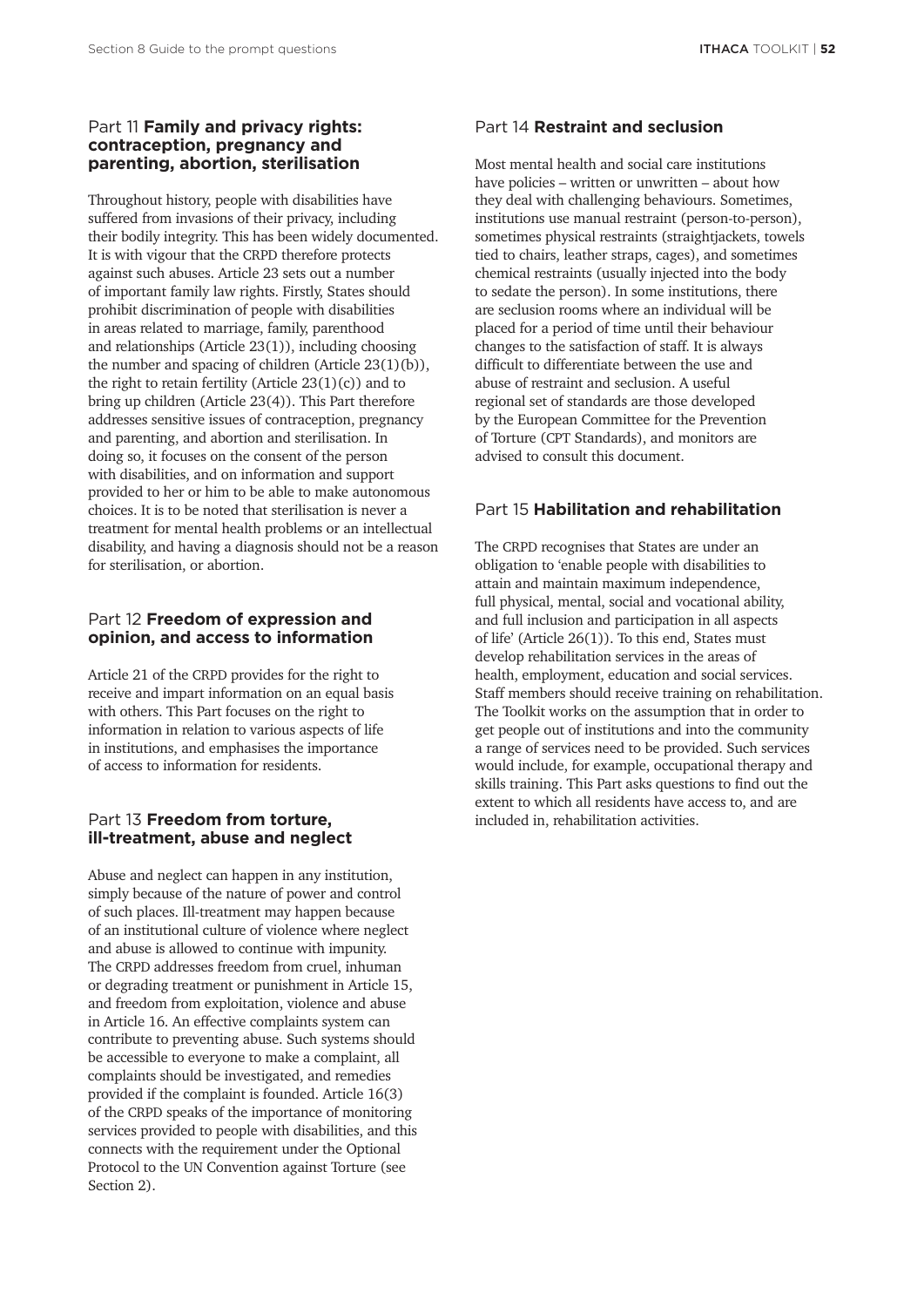#### Part 16 **Consent to treatment**

In many countries, consent to treatment is thought to consist of three main elements: information, voluntariness and functional capacity. Information means that the person needs to be provided with accurate, truthful, accessible and full information in order for him or her to come to a treatment choice, and this includes the choice to refuse treatment. Voluntariness means that the decision needs to be free from threats, pressure or other types of coercion by doctors, other professionals, family members or others. Functional capacity, a concept which is challenged by the CRPD, means that the person needs to be able to understand the information, weigh it up, and communicate – through a support network if needed – a decision.

This right to consent to medical treatment is inherent in the right to health, which can be found in Article 12 of the International Covenant on Economic, Social and Cultural Rights of 1966. The right to health is contained in Article 25 of the CRPD, a provision which sets out that 'persons with disabilities have the right to the enjoyment of the highest attainable standard of health without discrimination on the basis of disability.' Disability here clearly includes mental health problems and intellectual disability. Article 25(1) picks out sexual and reproductive health services for special attention, linking with family rights under Article 23. Article 25(d) requires healthcare services to 'provide care of the same quality to persons with disabilities as to others, including on the basis of free and informed consent.' This is of profound importance and is reflected by the number of questions in Part 16 which probe into consent to treatment.

#### Part 17 **Access to physical health care**

People in mental health and social care institutions sometimes do not have the same access to general somatic health care services as those living outside these institutions. Article 25 of the CRPD provides for healthcare for people with disabilities to be delivered without discrimination on the basis of disabilities, and this means (in Article 25(1)) 'providing persons with disabilities with the same range, quality and standard of free or affordable health care and programmes as provided to other persons.'

#### Part 18 **Access to mental health services**

Despite improved treatment options and positive developments in psychiatric care, people with mental health problems or disability, especially when institutionalised, often experience social exclusion, stigmatisation, discrimination or the non-respect of their fundamental rights and dignity, including a lack of adequate access to psychiatric care itself. When a person is regarded as a long-term psychiatric patient, this often implies less attention by mental health staff in terms of monitoring the condition, and adjusting the treatment and rehabilitation goals. So Part 18 seeks information about the quality and frequency of access to psychiatric assessment and treatment.

#### Part 19 **Access to general practitioners/ family physicians**

Primary health care is the first level of health care contact, and so constitutes the first element of a continuing health care process. When provided by a general practitioner, primary health care can provide continuity of care. Part 19 therefore assesses how far such primary healthcare is properly provided for residents within the institution.

#### Part 20 **Access to nurses and care staff**

In practice, the primary workforce made up of nurses and care staff may be in short supply in some institutions. Sometimes nurses and care staff have excessive caseloads. Such nurses and care staff need to receive sufficient education and training as the World Health Assembly has adopted Resolution WHA59.23, urging Member States to affirm their commitment to a 10-year plan for the education and training of more health workers worldwide. Part 20 therefore assesses access to such trained nursing care.

#### Part 21 **Access to therapies**

Psychological, social and occupational therapies are seen in many countries as an essential component of the full range of treatments for mental health problems. Part 21 therefore asks about access to psychological, social and occupational therapies.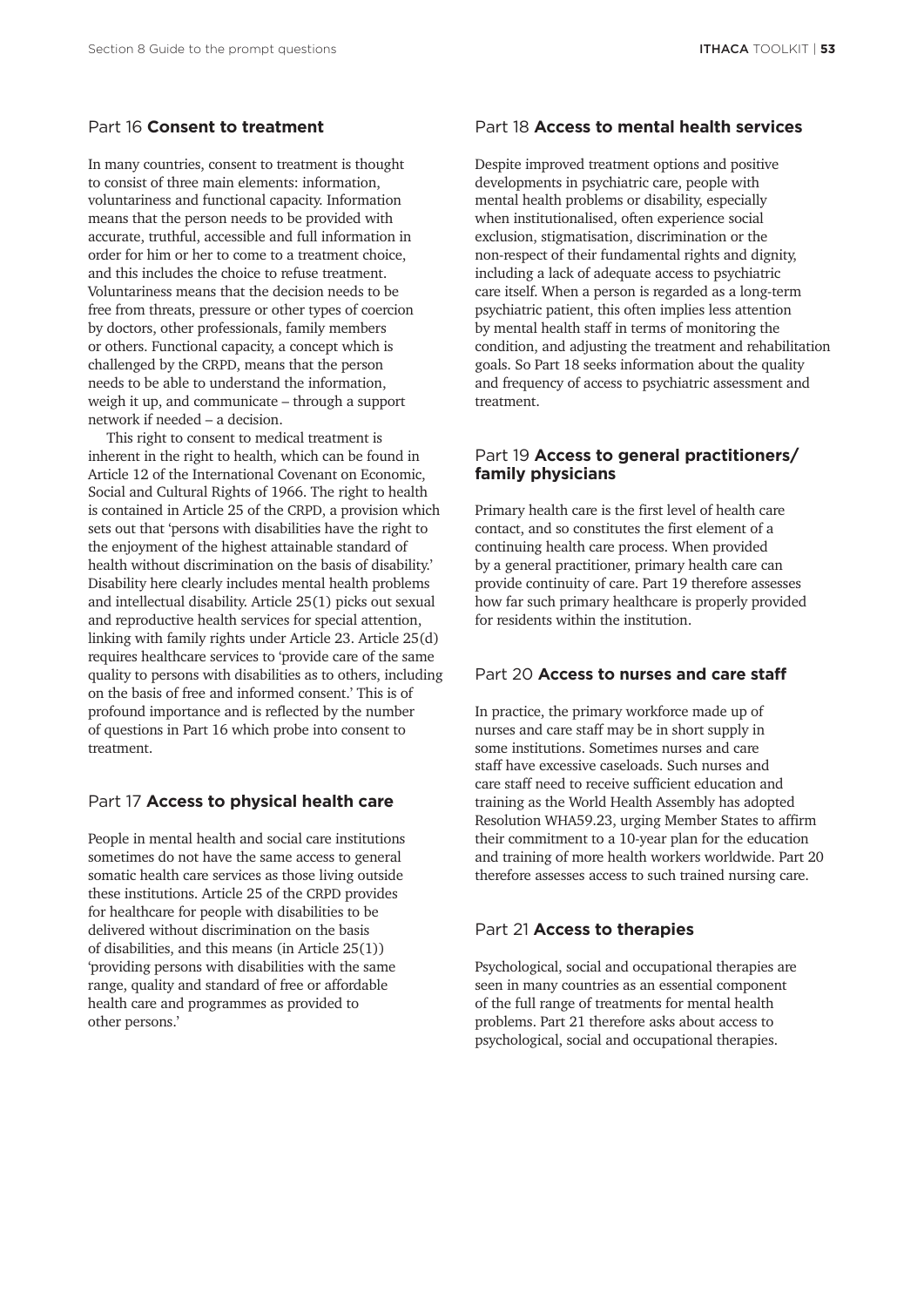#### Part 22 **Health care records**

It is essential that health care documentation is recent and accurate, and addresses the individual's clinical status, social functioning and full range of needs. Documentation will usually need to include a specific diagnosis, where appropriate. Article 22(2) of the CRPD ensures the protection of 'privacy of personal, health and rehabilitation information of persons with disabilities on an equal basis with others.' In Part 22, monitors are therefore asked to assess how fresh the information is, and the level of detail included in individual health records.

#### Part 23 **Physical health promotion and physical illness prevention**

Many seriously disabling conditions, including cardiovascular diseases, cancer, diabetes and chronic respiratory disorders, are associated with common and preventable risk factors. For example, tobacco use, unhealthy nutrition, physical inactivity, and excessive alcohol use are major causes of physical illness. Early detection of such conditions is therefore particularly important among people in institutional settings, where such risk factors are common. Physical illness prevention will therefore include positive measures to prevent the occurrence of high blood pressure, metabolic syndrome, or high cholesterol levels. Part 23 asks monitors to assess how far such activities are undertaken on a regular and systematic basis. Appropriate checks may include: routine screenings (physical examination/investigation, blood and urine test, electro-cardiogram, chest X-ray) performed at regular intervals, with appropriate informed consent; mammograms; breast self-examination and/or breast examination by doctor; pap-tests; faecal occult blood tests; colonscopy; flexible sigmoidoscopy; urological examinations; skin examination (skin-cancer screening); visual inspection of the mouth (the oral cavity is easily accessible for routine examination, and non medical personnel can readily detect lesions that are the precursors of carcinoma); checks for gastrointestinal problems, diuresis and intestinal regularity, including urinary incontinence and encopresis; blood pressure; pulse rate; respiratory rate; temperature; bedsores (in bed-ridden residents).

#### Part 24 **Medication for physical and mental conditions**

Within psychiatric and social care institutions there must be adequate availability of all necessary medications for mental and physical conditions. The availability of such medication does not mean that it should be imposed upon people: see the right to consent to treatment in Part 16. The aspects to be monitored include the provision of such medications and how far residents are routinely given information about, and involved in, the creation of their treatment plans. This includes details of side effects, close attention to residents' personal opinions and wishes regarding medication, respect for people's preferences of type of medication, and routes of administration. Monitors may also need to assess whether the prescription of medication is consistent with safe practice, including individualised prescriptions with the signature of the responsible clinician, clear dosage and frequency. Of particular concern in institutions is over-medication, and the discretionary use of medication for sedation or restraint that is allowed to staff (see also Part 14, Restraint and seclusion).

#### Part 25 **Physical health assessment on admission**

The need for a thorough medical examination on admission to mental health institutions, or indeed on arrival into a social care institution, will often be a vital part of the reception process. An insufficient initial physical assessment may have detrimental long-term consequences for residents in terms of excess mortality and disability/morbidity. An admission assessment should include taking a thorough case history, physical investigation (blood pressure, radial pulse, weight, height to calculate body-mass index, waist measurement), blood and urine tests, ECG/EKG or chest X-ray.

#### Part 26 **Diagnosis (physical and mental)**

For physical conditions, the main international system of classification and diagnosis is the International Classification of Diseases Manual, Tenth Revision (ICD-10). For mental health problems, this system is in common use, while other practitioners and countries use the Diagnostic and Statistical Manual (DSM). A clear and written diagnosis is usually an important part of the assessment that will lead to an individualised care plan. Part 26 therefore ask monitors to assess whether a diagnosis is clearly stated in residents' clinical records. This is also important for governments to collect data and statistics, a provision contained in Article 31 of the CRPD.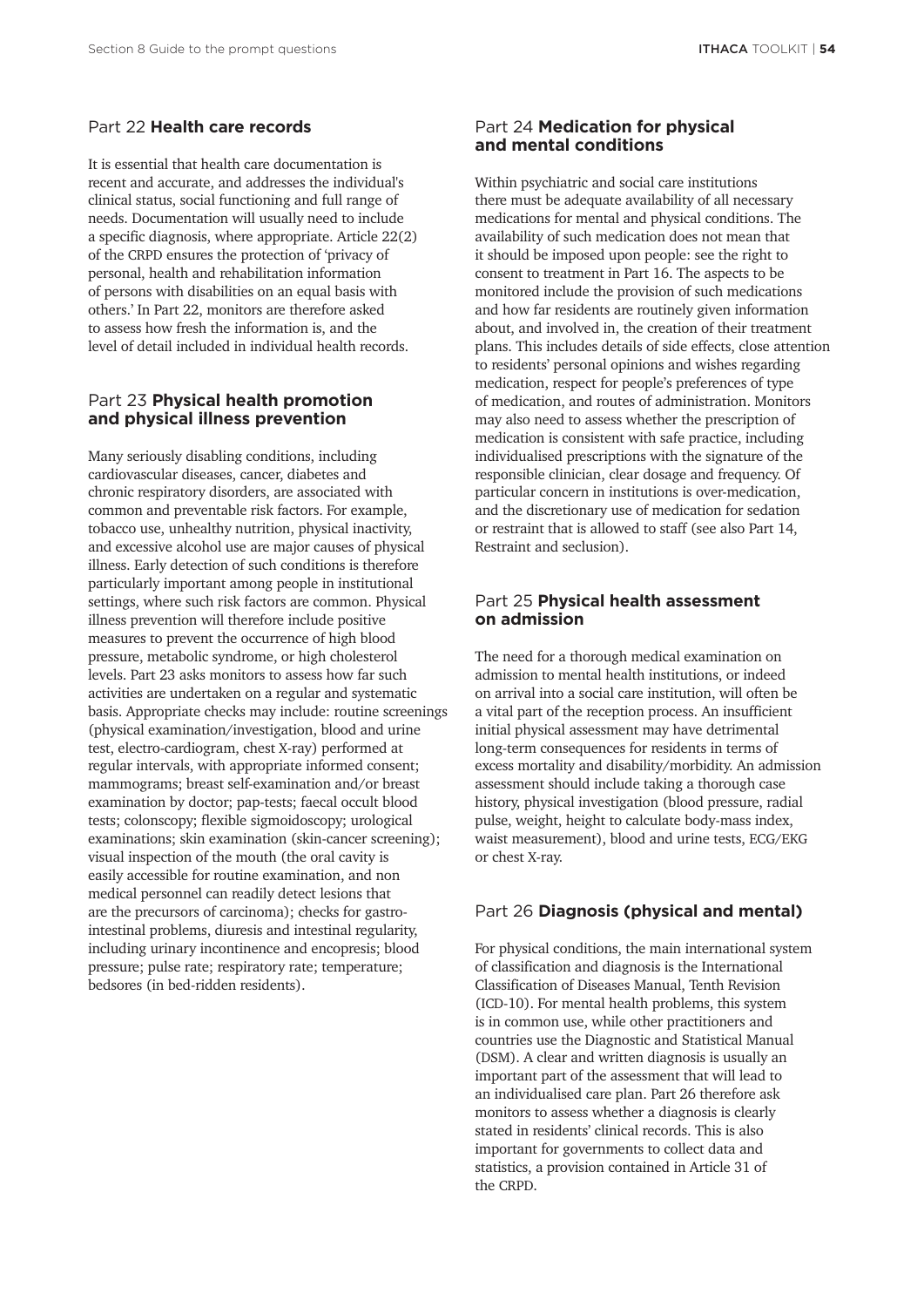#### Part 27 **Electro-Convulsive Therapy (ECT)**

Electro-Convulsive Therapy (ECT) remains a controversial treatment that has been the subject of substantial research in terms of its ethics, clinical indications and contra-indications, safety, effects and side-effects, and mode of action. ECT has raised clinical concerns about its serious side effects, including fractures (before the use of neuromuscular blocking agents) and cognitive (memory) impairment. Monitors will therefore need to establish whether and how ECT is used in the institution being assessed. They can, for example, ask about the use of consent, anaesthetic sedation, resuscitation equipment, and the administration of ECT in accordance with relevant protocols and national laws.

#### Part 28 **Alcohol, cigarettes and illegal drugs**

People with mental health problems have more physical disorders than the general population. Exposure to high risk factors such as smoking and alcohol misuse are more common among people with long-term mental health problems. Low socioeconomic status of many people with serious mental health problems may reduce their access to care for medical problems associated with alcohol, cigarettes and illegal drugs.

#### Part 29 **Involvement in care plans**

Service user involvement in mental health is regarded as an indicator of good practice and has evolved, in part, as a consequence of the mental health system being considered unresponsive to the needs of individual consumers, user groups and a discerning public. Contemporary standards and policy identify consumer and carer participation in the planning, implementation and evaluation of mental health services as a high priority. The CRPD echoes this philosophy by ensuring that people with disabilities are enabled to make choices about their own lives, with the help of a support network when needed (Article 12).

### Part 30 **Consent to participate in research**

The CRPD makes clear in Article 15 – the provision preventing torture or cruel, inhuman or degrading treatment or punishment – that 'no one shall be subjected without his or her free consent to medical or scientific experimentation.' When conducting healthrelated research with residents in institutions, national laws and local ethical committees may set requirements upon informed consent to participate. Such requirements are likely to address providing potential participants with sufficient information to be able to judge the benefits and risks of participation; the guarantee that refusal to participate will not adversely affect their routine care; the expectation that any information gathered will be treated confidentially and that their privacy will be respected; and that if residents consent to participate in any research project, their dignity, rights, safety and wellbeing will be assured and safeguarded. Part 30 therefore assesses whether there is evidence that such protections are, or are not, provided to residents.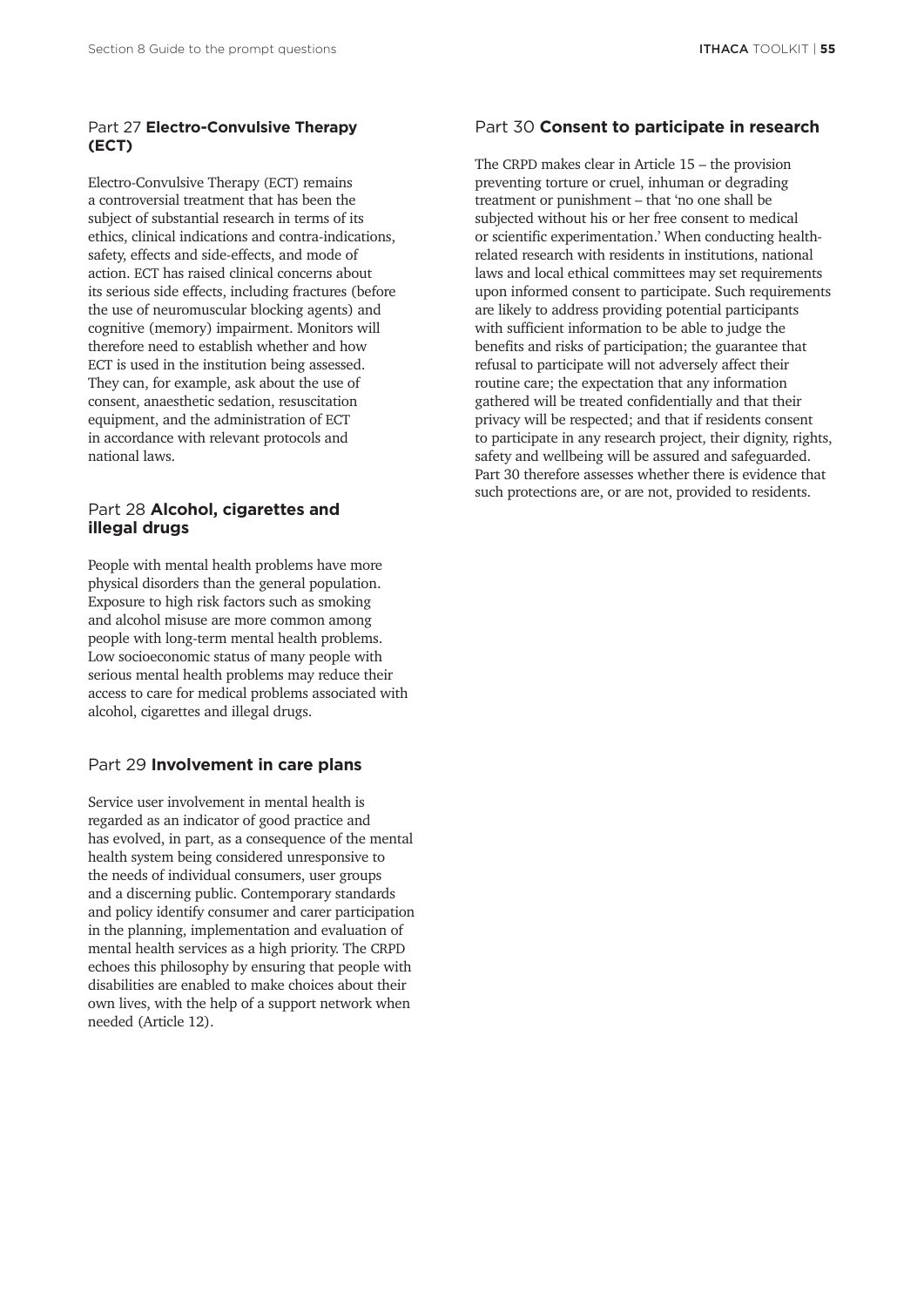# Section 9 **Prompt questions for the monitoring visit (30 Parts)**

| Part 1 | <b>Monitoring description</b>                                                                                                                                                                                                                            |  |
|--------|----------------------------------------------------------------------------------------------------------------------------------------------------------------------------------------------------------------------------------------------------------|--|
|        |                                                                                                                                                                                                                                                          |  |
|        | • Name, address, telephone number of institution                                                                                                                                                                                                         |  |
|        | • Name of director                                                                                                                                                                                                                                       |  |
|        | ● email of the director                                                                                                                                                                                                                                  |  |
|        |                                                                                                                                                                                                                                                          |  |
|        | ● Type of institution                                                                                                                                                                                                                                    |  |
|        | (ie hospital, social care home, psychiatric institution)                                                                                                                                                                                                 |  |
|        |                                                                                                                                                                                                                                                          |  |
|        | · Date(s) of monitoring visit                                                                                                                                                                                                                            |  |
|        |                                                                                                                                                                                                                                                          |  |
|        | • Monitoring team members                                                                                                                                                                                                                                |  |
|        |                                                                                                                                                                                                                                                          |  |
| Part 2 | <b>Institution details</b>                                                                                                                                                                                                                               |  |
|        |                                                                                                                                                                                                                                                          |  |
|        | <b>2.1 Location</b> (Source: observation)                                                                                                                                                                                                                |  |
|        | • Describe the location of the institution.                                                                                                                                                                                                              |  |
|        | • Is it located in a rural or urban setting?                                                                                                                                                                                                             |  |
|        | • How accessible is it by public transport?                                                                                                                                                                                                              |  |
|        | ● How far is it from the nearest town?                                                                                                                                                                                                                   |  |
|        | $\bullet$ Are there gates, or can you/visitors/                                                                                                                                                                                                          |  |
|        | residents walk in and out                                                                                                                                                                                                                                |  |
|        | (refer here to legally voluntary residents?)                                                                                                                                                                                                             |  |
|        | $\bullet$ Is there a guard/visitor check-in                                                                                                                                                                                                              |  |
|        | and check out system?                                                                                                                                                                                                                                    |  |
|        | <b>2.2 Institution</b> (Source: director and documentation)<br>● How is the institution financed?<br>(eg. what per cent by a ministry, local government,<br>residents, private individuals, local community,<br>church, etc) and what is the approximate |  |
|        | total budget?                                                                                                                                                                                                                                            |  |
|        | • Is the budget and expenditure publicly available?                                                                                                                                                                                                      |  |
|        | ● Have the human rights of the people in this                                                                                                                                                                                                            |  |
|        | institution been monitored (give details)?                                                                                                                                                                                                               |  |
|        |                                                                                                                                                                                                                                                          |  |
|        | <b>2.3 Residents</b>                                                                                                                                                                                                                                     |  |
|        | (Sources: residents, staff, observation)                                                                                                                                                                                                                 |  |
|        | • How many beds/places are there in the institution?                                                                                                                                                                                                     |  |
|        | $\bullet$ How many people are sleeping in this unit/                                                                                                                                                                                                     |  |
|        | institution tonight?                                                                                                                                                                                                                                     |  |
|        | • Approximate per cent of men and of women?                                                                                                                                                                                                              |  |
|        | • Approximate per cent of those aged (a) under 18,                                                                                                                                                                                                       |  |
|        | (b) 18-65, (c) over 65?                                                                                                                                                                                                                                  |  |
|        | • Most people in this unit/institution are in which                                                                                                                                                                                                      |  |
|        | of the following categories:                                                                                                                                                                                                                             |  |
|        | (1) people with a mental health diagnosis                                                                                                                                                                                                                |  |
|        | (2) people with an intellectual disability diagnosis                                                                                                                                                                                                     |  |
|        | (3) people with a substance                                                                                                                                                                                                                              |  |
|        | or alcohol abuse diagnosis                                                                                                                                                                                                                               |  |
|        | (4) people with a neurodegenerative diagnosis                                                                                                                                                                                                            |  |
|        | (eg Alzheimer's or dementia)?                                                                                                                                                                                                                            |  |
|        | • About what per cent of the residents are deprived                                                                                                                                                                                                      |  |
|        | or restricted of legal capacity (under guardianship)?                                                                                                                                                                                                    |  |
|        | ● Who are the guardians? (eg family members,                                                                                                                                                                                                             |  |
|        | professional staff, the director of the institution)                                                                                                                                                                                                     |  |
|        | $\bullet$ What is the average length of stay in this unit/                                                                                                                                                                                               |  |
|        | institution?                                                                                                                                                                                                                                             |  |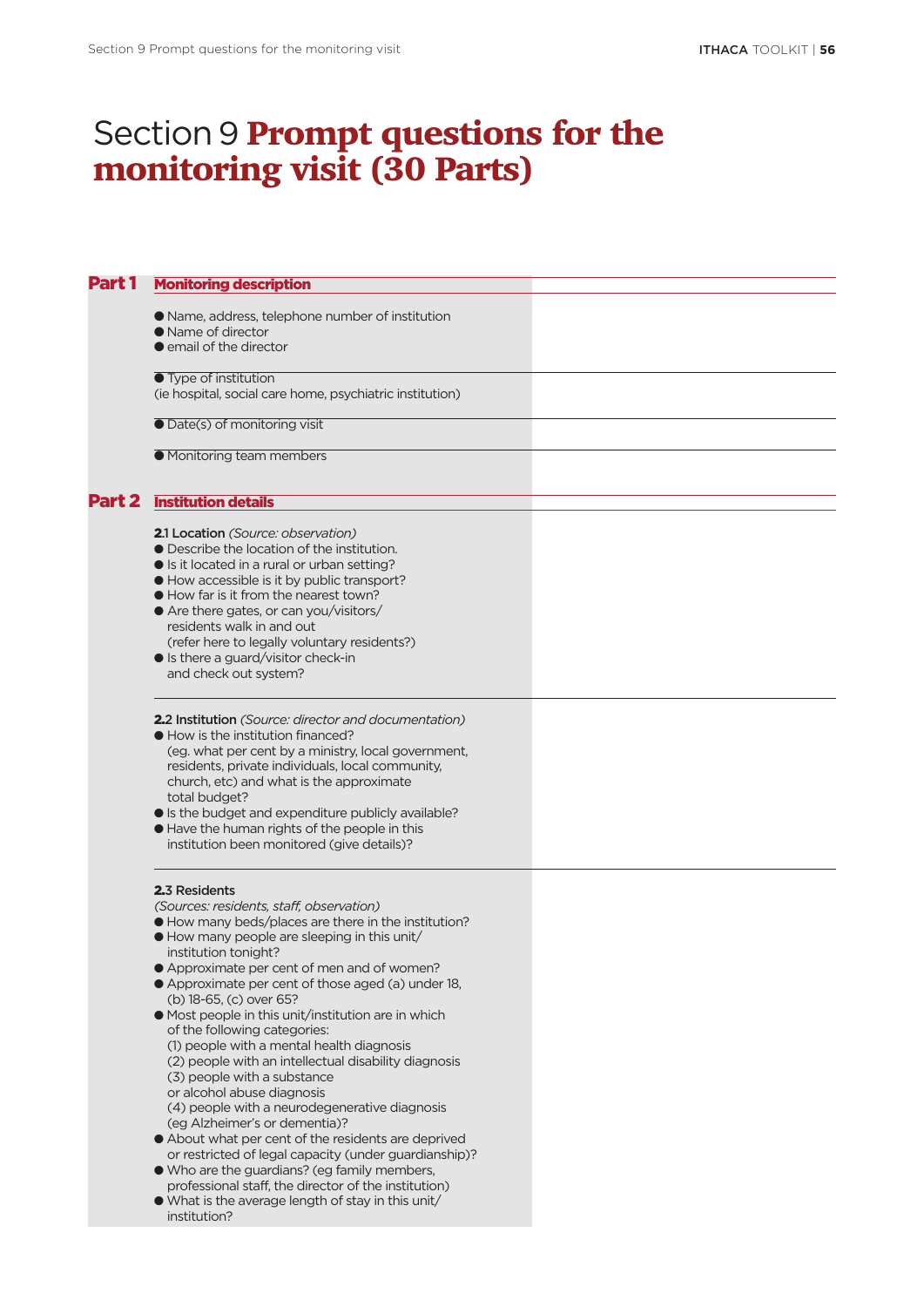- In the last 12 months, how many people left (were discharged): (1) into the community (2) into other institutions
- How many people died?
- What were the ages of those who died in the last 12 months?
- What is the procedure for investigating a death?
- **2.4 Staff** *(Sources: director and documentation)*
- What is the total number of staff who work in this unit/institution? (full-time equivalent staff numbers)
- How many of the staff are: Psychiatrists Non-psychiatric doctors Qualified nursing and allied staff Non-qualified nurses Psychologists

#### **2.5 Staff training**

*(Sources: staff and documentation, policies)*

- Are staff members required to participate
- in continuing professional development? (give details)

#### **2.6 Complaints mechanisms**

*(Sources: director, residents, observation,*

- *documentation, domplaints register, annual report)* ● How do residents make complaints about any
- aspect of the institution?
- Do residents know about the process?
- Are the residents provided with the necessary means to complain? (eg pens, paper, secure boxes)?
- Are records kept about complaints?
- Is there an annual report published and reviewed about complaints?
- What are the steps taken to deal with unresolved complaints and is there any system of advocacy?

### **Part 3 Living Standards and Conditions**

#### **3.1 Material and physical conditions**

*(Sources: director, staff, residents, observation in different rooms (bedrooms, dining rooms, therapy rooms, WC, bathrooms)*

- $\bullet$  Is the provision of electricity adequate?
- Is the heating adequate?
- Are there damaged features, such as broken windows, damaged walls?
- Are the parts of the institution to which residents have access adequately clean?

#### **3.2 Facilities**

- *(Sources: staff, residents,observation)*
- Are the facilities generally overcrowded? (give details)
- $\bullet$  Is there adequate access to outdoor areas?
- Are all facilities accessible for people with physical and sensory disabilities?
- Is there an adequate provision of separate areas for men and women?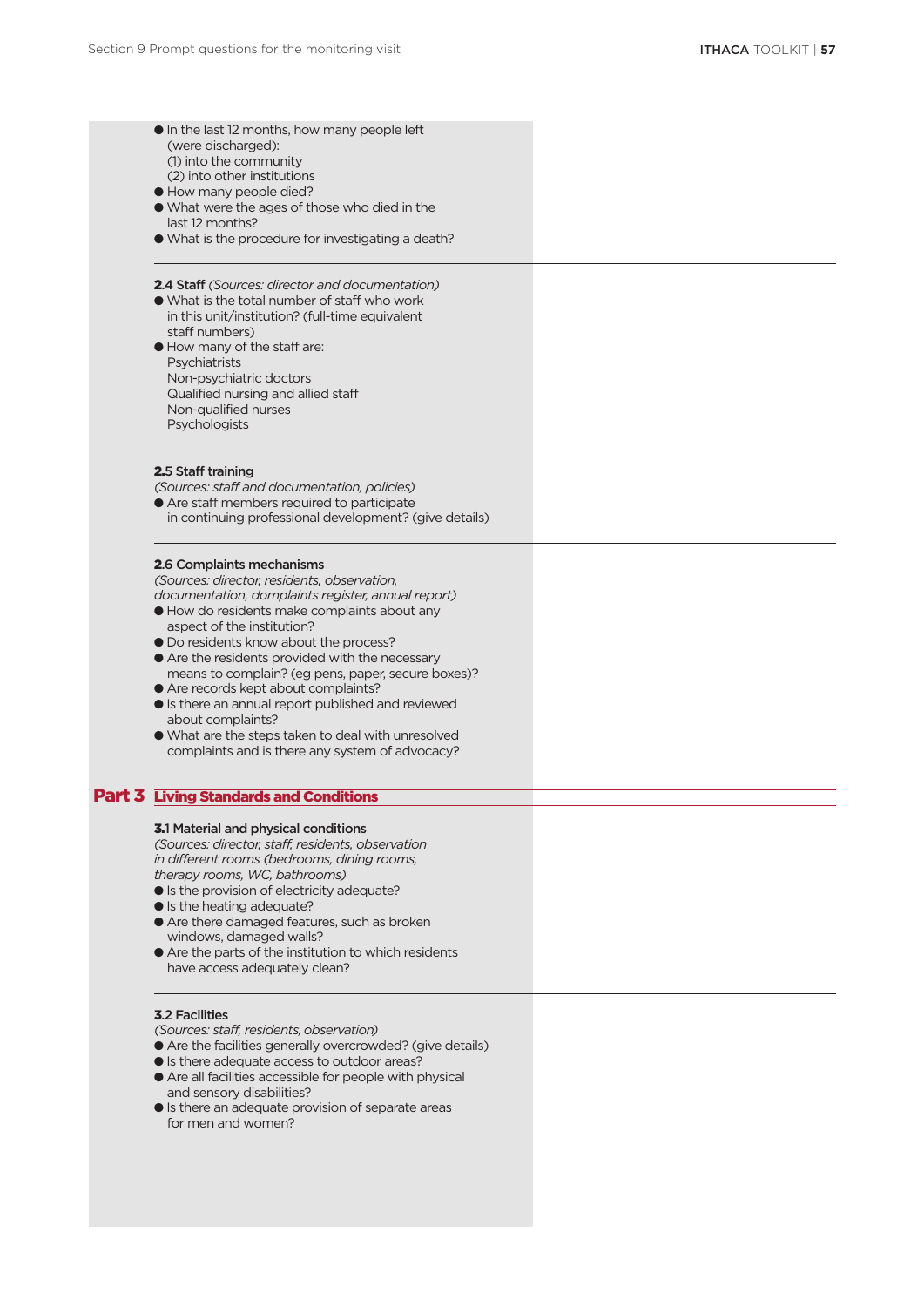| 3.3 Dining and food<br>(Sources: residents, staff, observation<br>(of kitchen, of dining areas during meal)<br>• Describe the dining room: is there adequate<br>space for people to eat?<br>• Is the food nutritious?<br>• Is the food generally attractive?<br>If is there any evidence of malnutrition among<br>residents? (give details)<br>• To what extent do residents have access<br>to additional snacks and meals?                                                                                                                                                                                                                                                                                                                                      |  |
|------------------------------------------------------------------------------------------------------------------------------------------------------------------------------------------------------------------------------------------------------------------------------------------------------------------------------------------------------------------------------------------------------------------------------------------------------------------------------------------------------------------------------------------------------------------------------------------------------------------------------------------------------------------------------------------------------------------------------------------------------------------|--|
| <b>3.4 Water</b> (Sources: staff, observation, residents)<br>• Is clean drinking water freely available all day to all residents?                                                                                                                                                                                                                                                                                                                                                                                                                                                                                                                                                                                                                                |  |
| <b>3.5 Clothing</b><br>(Sources: staff, observation, residents)<br>• Can residents wear clothing of their choice?<br>(is the clothing their own? Do they have to wear<br>uniforms/pyjamas?)<br>• How are clothes cleaned and how often?                                                                                                                                                                                                                                                                                                                                                                                                                                                                                                                          |  |
| 3.6 Bedrooms<br>(Sources: residents, documentation, observation.<br>Visit different rooms in different units and collect the<br>information below on a number of different arrangements)<br>• How many beds in each bedroom?<br>• Are beds shared? (Can residents choose whom<br>they share a room with or are they forced to share<br>space with others? give details)<br>• What is the state and comfort of the beds?<br>(if residents give permission, lie on the beds)<br>• Are there enough sheets and blankets of<br>sufficient quality and cleanliness?<br>• Do residents have personal objects and pictures<br>around their bed?<br>• Is there secure space for each resident to keep<br>personal items? (for example in lockers or<br>bedside cabinets) |  |
| 3.7 Lighting<br>(Sources: observation and residents)<br>• Are places to which people have access supplied<br>with adequate light?                                                                                                                                                                                                                                                                                                                                                                                                                                                                                                                                                                                                                                |  |
| 3.8 Fresh air<br>(Sources: observation and residents)<br>• Is the air fresh (give details)?                                                                                                                                                                                                                                                                                                                                                                                                                                                                                                                                                                                                                                                                      |  |
| 3.9 Hygiene<br>(Sources: staff, residents, observation)<br>• Are washing facilities freely available?<br>● Do staff use the same toilets as residents?<br>• Privacy - are there appropriately separate<br>facilities for men and women? Are toilets and<br>showers etc separated?<br>• Do they have doors or are they communal?<br>Are they clean?<br>• Is toilet paper available in sufficient amounts?<br>● To what extent are residents watched by staff<br>while using bathrooms or toilets?                                                                                                                                                                                                                                                                 |  |

● Are necessary hygiene supplies for female residents, such as sanitary towels, available?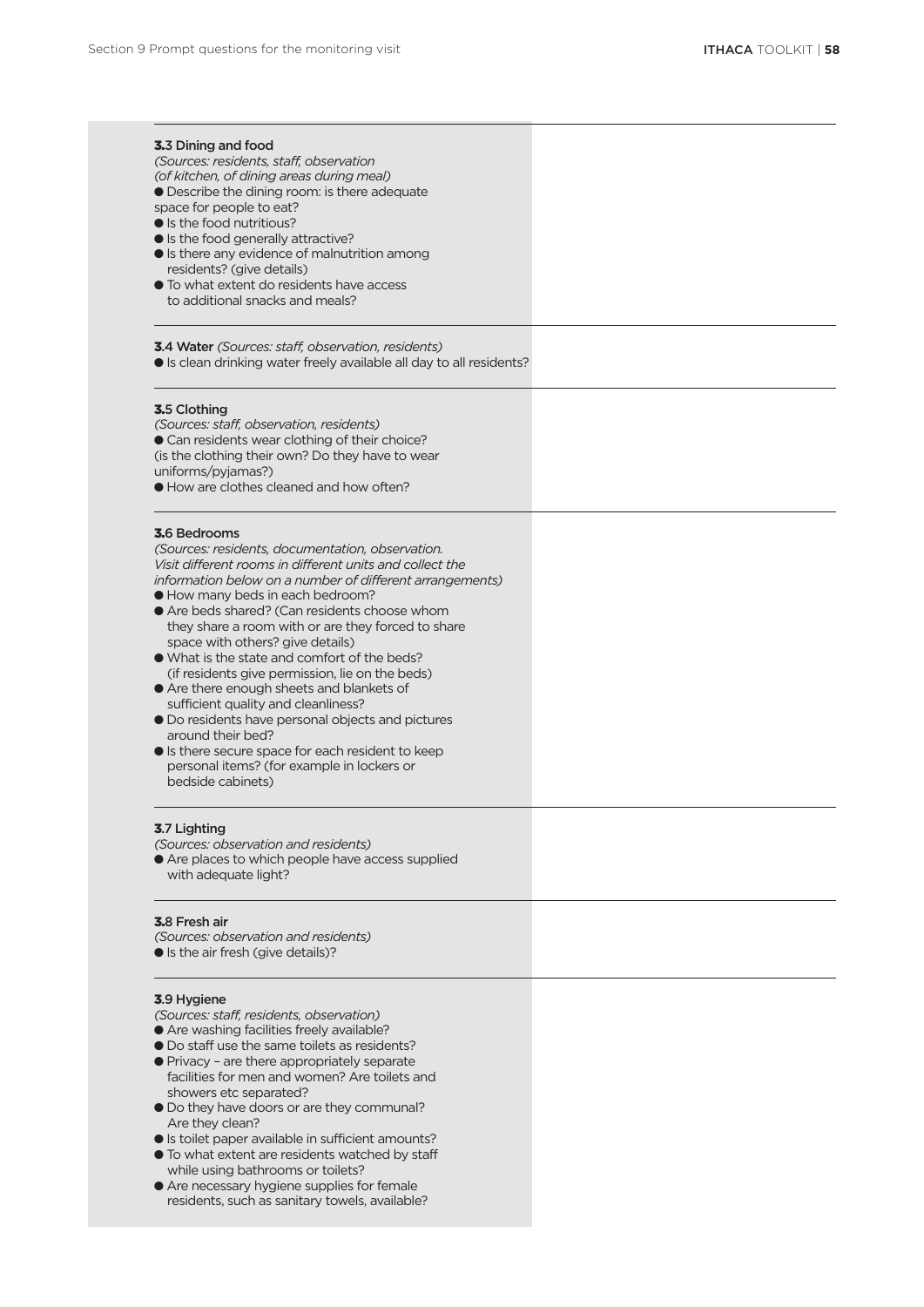|        | <b>Part 4 Involuntary commitment and review procedures</b>                                                                                                                                                                                                                                                                                                                                                                                                                                                                                                                                                                                                                                                               |  |
|--------|--------------------------------------------------------------------------------------------------------------------------------------------------------------------------------------------------------------------------------------------------------------------------------------------------------------------------------------------------------------------------------------------------------------------------------------------------------------------------------------------------------------------------------------------------------------------------------------------------------------------------------------------------------------------------------------------------------------------------|--|
|        | NB This Part may not be relevant to all institutions<br>(Sources: residents, law, staff, documentation -<br>court or hospital records)<br>• Are the appropriate legal procedures for<br>involuntary detention fully implemented?<br>• Are legally detained residents routinely<br>and fully informed about their rights,<br>including the right to appeal against detention?<br>• What access is there to assistance and legal<br>representation in relation to involuntary detention?                                                                                                                                                                                                                                   |  |
|        | <b>Part 5 Living independently and being included</b><br>in the community after discharge                                                                                                                                                                                                                                                                                                                                                                                                                                                                                                                                                                                                                                |  |
|        | (Sources: staff, residents, documentation -<br><i>individual discharge plans</i> )<br>● How does support and recovery continue<br>after this period of institutional treatment?<br>• Who participates in providing support for recovery?<br>• Who would you like to involve in the support?<br>• What alternatives to this institution<br>exist in the local area?<br>· What arrangements does the institution<br>make to discharge the person into<br>community settings?<br>● Who is responsible for this?                                                                                                                                                                                                             |  |
|        | Part 6 Participation in cultural life, recreation,<br>leisure and sport<br>(Sources: staff, residents, observation,<br>documentation - eg weekly schedule, posters etc)<br>• How much access is there to newspapers,<br>magazines, books, radio, television, audio<br>books, computers?<br>● What sorts of cultural, recreational, leisure and<br>sports activities are available to residents inside<br>this unit/institution?<br>· What sorts of cultural, recreational, leisure<br>and sports activities are available to residents<br>outside this unit/institution?<br>• Are any residents not allowed to participate<br>in any of the activities? Why not?<br>● How accessible are these activities for residents? |  |
| Part 7 | <b>Participation in political and public life</b>                                                                                                                                                                                                                                                                                                                                                                                                                                                                                                                                                                                                                                                                        |  |
|        | (Sources: staff and residents)<br>● How do people exercise their right to vote?<br>• Do people receive assistance in exercising their<br>right to vote? (give details)<br>Is anyone excluded from voting? (give details)<br>If is there any evidence of interference with the<br>process of voting?                                                                                                                                                                                                                                                                                                                                                                                                                      |  |
|        | <b>Part 8 Education, training, work and employment</b>                                                                                                                                                                                                                                                                                                                                                                                                                                                                                                                                                                                                                                                                   |  |
|        | (Sources: staff and residents)<br>• What types of education programmes are<br>available in the institution and/or in the<br>community? (eg university, high school<br>equivalents, training programmes,<br>vocational education etc)<br>● What per cent of residents participate<br>in the programmes?                                                                                                                                                                                                                                                                                                                                                                                                                   |  |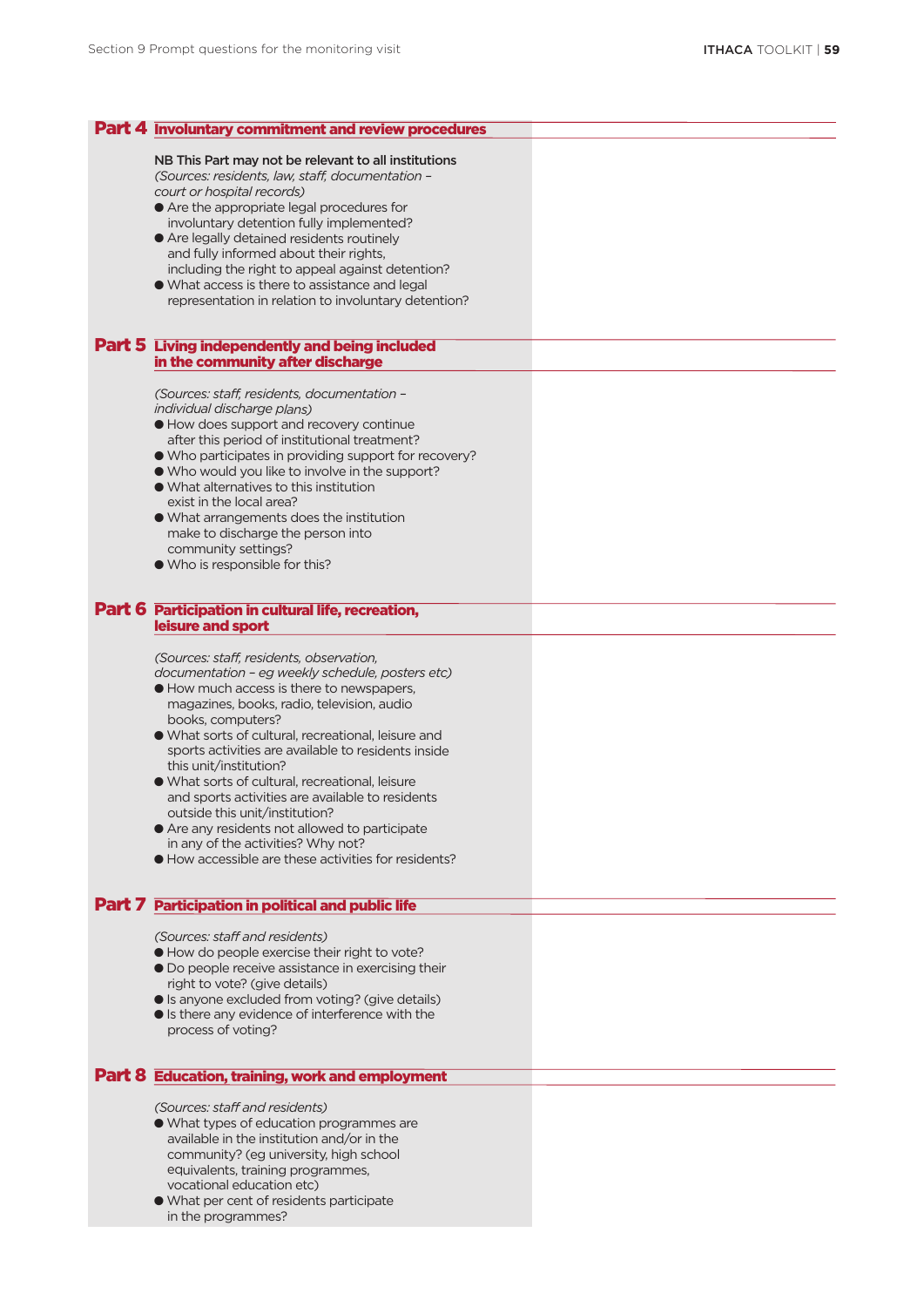|            | • Are residents used as unpaid staff<br>in the institution?<br>• Are residents allowed to work outside<br>of the institution?<br>• Are they paid equally to others in the community?<br>● How do residents find a job? Explain the process.                                                                                                                                                                                                                                                                                                                                                                                                                                                                                                                                                                                                                                                                                                                             |  |
|------------|-------------------------------------------------------------------------------------------------------------------------------------------------------------------------------------------------------------------------------------------------------------------------------------------------------------------------------------------------------------------------------------------------------------------------------------------------------------------------------------------------------------------------------------------------------------------------------------------------------------------------------------------------------------------------------------------------------------------------------------------------------------------------------------------------------------------------------------------------------------------------------------------------------------------------------------------------------------------------|--|
|            | <b>Part 9 Freedom of religion</b>                                                                                                                                                                                                                                                                                                                                                                                                                                                                                                                                                                                                                                                                                                                                                                                                                                                                                                                                       |  |
|            | (Sources: staff, residents and observation)<br>• What accessible opportunities do people have<br>for religious worship of their choice?<br>(inside and outside the institution)<br><b>O</b> Describe any obligatory religious practices<br>(give details)                                                                                                                                                                                                                                                                                                                                                                                                                                                                                                                                                                                                                                                                                                               |  |
| Part       | <b>Correspondence and visitors</b>                                                                                                                                                                                                                                                                                                                                                                                                                                                                                                                                                                                                                                                                                                                                                                                                                                                                                                                                      |  |
| 10         | (Sources: staff and residents)<br>If it possible for residents to correspond in private<br>with anyone, via postal letters, telephone or email<br>without any limitations or restrictions?<br>• Can residents freely access the telephone<br>in private?<br>• Are personal mobile phones allowed?<br>● How do residents access the internet?<br>● Can they do this in private?<br>• Do staff ever read incoming or outgoing mail?<br>Why?<br>• Do staff encourage residents to keep contact<br>with people living outside the institution? How?<br>● How do staff provide residents with assistance,<br>if required, to use the telephone or the internet,<br>or to write letters?<br>• Are visitors unreasonably restricted in the<br>hours they can visit? Can children visit and<br>what provision is made for this?<br>• What facilities are there to meet with visitors<br>in a private place?<br>• Is anyone restricted from having visitors?<br>On what grounds? |  |
| Part<br>11 | <b>Family and privacy rights</b>                                                                                                                                                                                                                                                                                                                                                                                                                                                                                                                                                                                                                                                                                                                                                                                                                                                                                                                                        |  |
|            | (Sources: staff and residents)<br>Introductory question:<br>• Do you have possibilities for privacy and private<br>life? (living conditions, sexuality, personal hygiene)                                                                                                                                                                                                                                                                                                                                                                                                                                                                                                                                                                                                                                                                                                                                                                                               |  |
|            | 11.1 Marriage<br>• Can people get married?                                                                                                                                                                                                                                                                                                                                                                                                                                                                                                                                                                                                                                                                                                                                                                                                                                                                                                                              |  |
|            | <b>11.2 Contraception</b><br>● Are choices in forms of contraception<br>freely available?<br>• Are any residents given contraceptives<br>(eg the pill or depot) without consent?<br>• Are the side effects of contraception discussed<br>when seeking consent for such treatment?                                                                                                                                                                                                                                                                                                                                                                                                                                                                                                                                                                                                                                                                                       |  |
|            | 11.3 Pregnancy and parenting<br>• Are women residents here allowed<br>to become pregnant?<br><b>•</b> How many residents became pregnant<br>in the last 12 months?                                                                                                                                                                                                                                                                                                                                                                                                                                                                                                                                                                                                                                                                                                                                                                                                      |  |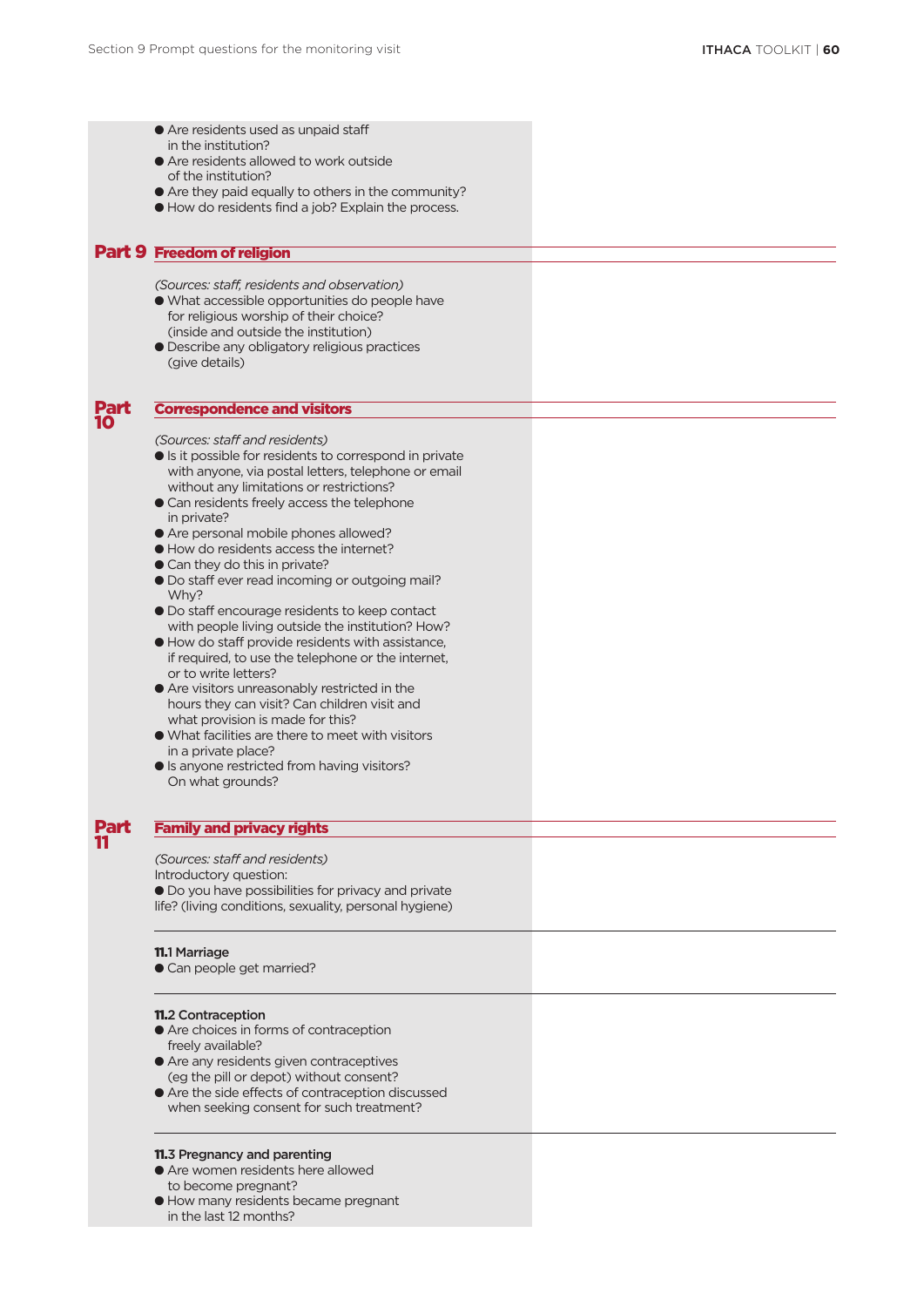- How does the institution respond to pregnancies?
- What kind of parenting support is available?
- $\bullet$  Is it possible for the parent(s) and the child to stay together?

#### **11.4 Abortion**

- When was the last time a resident here had an abortion?
- Who decides that an abortion should occur?
- Can this decision be appealed? (give details)
- Who is informed about the initiation of carrying out an abortion? (looking for them to answer that spouse/family/relatives are informed; this is a very serious procedure)
- What are the procedures for informed consent?
- What information is given to the resident about abortion?
- Are abortions ever performed without the consent of the resident? (give details)
- What support is given to the resident before and after an abortion?
- If there is a resident who has had an abortion, the monitor might speak to her about the entire process (decision-making, consent, outcome/ complications) if she agrees

#### **11.5 Sterilisation**

- What are the procedures for free and informed consent?
- What information is given to the resident about the sterilisation?
- Who decides that sterilisation should occur?
- Can this decision be appealed? (give details) ● Who is informed about the initiation of the sterilisation? (looking for them to answer that spouse/family/ relatives are informed; this is a very serious procedure)
- Are sterilisations performed without the informed consent of the resident?
- What support is given to the resident before and after the procedure?

#### **Part 12 Freedom of expression and opinion, and access to information**

*(Sources: staff and residents)*

- Can residents freely express their opinions, raise questions and complaints without negative consequences from the staff?
- How do residents receive information on important issues such as the rules of the institution, their rights, or on advocacy/ self-help groups?
- Is information provided relevant and understandable and in the languages of the residents?

#### **Part Freedom from torture, ill-treatment, abuse and neglect**

**13**

*(Sources: staff, residents, documentation)*

- Is there any evidence of torture, ill-treatment, abuse or neglect?
- Have residents made allegations of being mis-treated, abused or neglected? (give details)
- How have such allegations been responded to?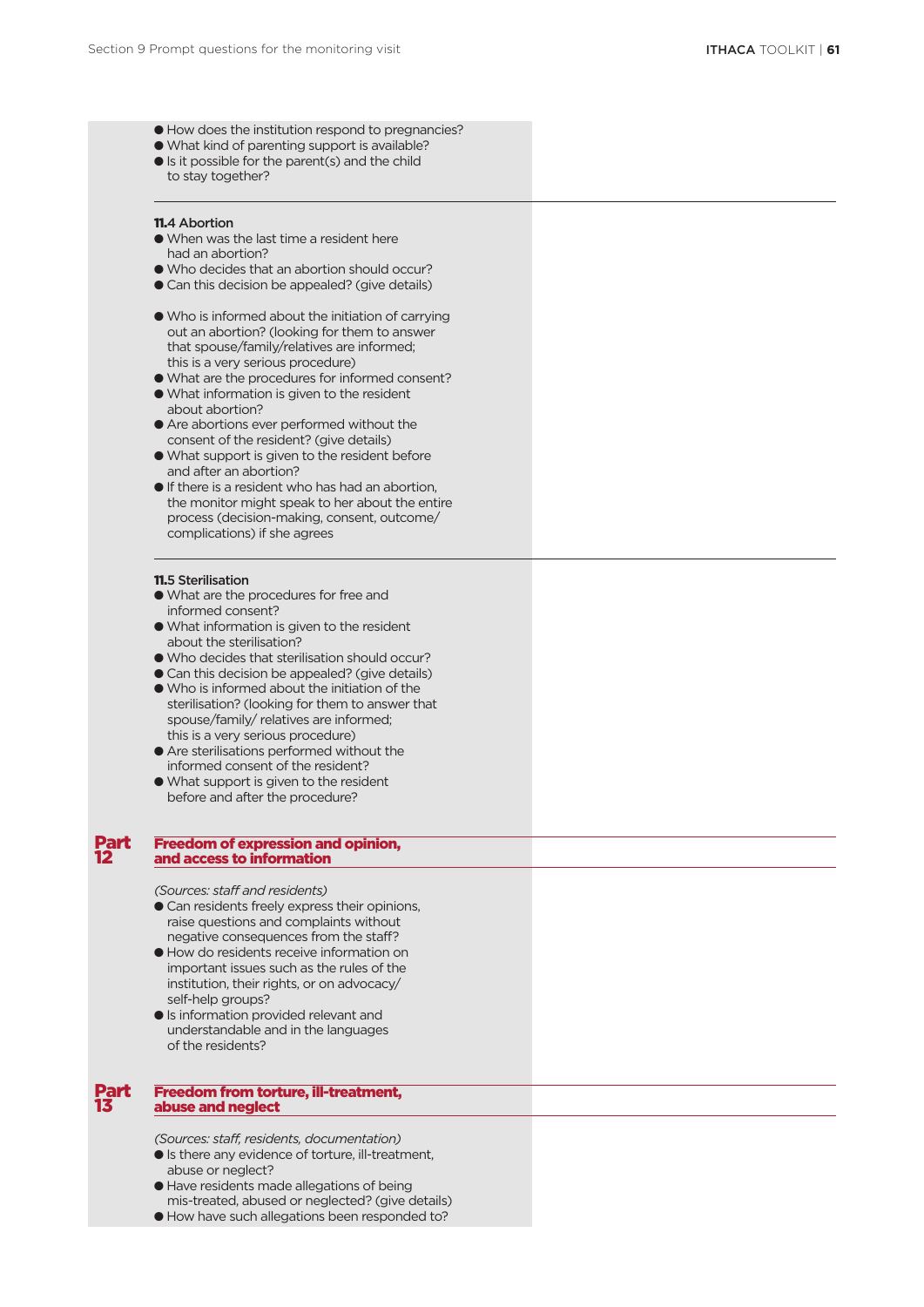| <b>Part</b><br>14 | <b>Restraint and seclusion</b>                                  |  |
|-------------------|-----------------------------------------------------------------|--|
|                   | (Sources: staff, residents, documentation                       |  |
|                   | and observation)                                                |  |
|                   | ● What types of restraint are used?                             |  |
|                   | (eg handcuffs, leather straps, cage beds, or medication)        |  |
|                   | If yes, see the seclusion used? If yes, see the seclusion room. |  |
|                   | Take note on size, location, availability of facilities,        |  |
|                   | including toilets, window, overall condition,                   |  |
|                   | ability to contact staff in case of emergency                   |  |
|                   | ● Under what circumstances is restraint/                        |  |
|                   | seclusion used?                                                 |  |
|                   | ● How often is restraint/seclusion used                         |  |
|                   | and for how long?                                               |  |
|                   | • What is the longest time someone has been                     |  |
|                   | put in seclusion or restraint in the past year?                 |  |
|                   | • Who authorises restraint/seclusion and under                  |  |
|                   | what circumstances?                                             |  |
|                   | ● How is use of restraint/seclusion reviewed                    |  |
|                   | and terminated?                                                 |  |
|                   | ● Are residents allowed out of restraint/seclusion              |  |
|                   | for the toilet or at other times?                               |  |
|                   | • What human contact do people in restraint/                    |  |
|                   | seclusion or seclusion have?                                    |  |
|                   | • Is restraint/seclusion ever used as punishment?               |  |
|                   | • How is use of seclusion recorded?                             |  |
|                   | ● Is seclusion or restraint used because of                     |  |
|                   | insufficient human resources/staff?                             |  |
|                   | • Is there any regular external inspection of                   |  |
|                   | restraint/seclusion policies and practices?                     |  |
|                   |                                                                 |  |
|                   |                                                                 |  |
| Part              | <b>Habilitation and rehabilitation</b>                          |  |
| 15                |                                                                 |  |
|                   | (Sources: staff, residents, documentation)                      |  |
|                   | Introductory question:                                          |  |
|                   | • Are you allowed to take responsibility for yourself           |  |
|                   | and to do meaningful things?                                    |  |
|                   | (eg everyday tasks, hobbies, studies)                           |  |
|                   | • What therapeutic and re/habilitative activities               |  |
|                   | are available? (eg these may include                            |  |
|                   | creative activities such as art or music                        |  |
|                   | therapy, or may include occupational                            |  |
|                   | therapy and opportunities to learn new skills)                  |  |
|                   | ● What choice do residents have about which                     |  |
|                   | activity they would like to do?                                 |  |
|                   | • Are these meaningful and enjoyable activities                 |  |
|                   | or merely repetitive and boring tasks?                          |  |
|                   | • Are any forms of peer support available?                      |  |
|                   |                                                                 |  |
|                   |                                                                 |  |
| <b>Part</b>       | <b>Consent to treatment</b>                                     |  |
| 16                |                                                                 |  |
|                   | (Sources: staff, residents, documentation)                      |  |
|                   | $\bullet$ What is the procedure used in this unit/              |  |
|                   | institution to gain informed consent to treatment?              |  |
|                   | • Describe what the institution understands                     |  |
|                   | as consent to treatment                                         |  |
|                   | • What happens if the resident refuses treatment?               |  |
|                   | (does the institution respect the decision,                     |  |
|                   | can such decisions be ignored, and under                        |  |
|                   | what circumstances?)                                            |  |
|                   | Can treatment ever be imposed? (give details)                   |  |
|                   | ● How can a resident appeal against a decision                  |  |
|                   | to treat without consent?                                       |  |
|                   | • Are involuntary treatment orders reviewed                     |  |

systematically by an independent body?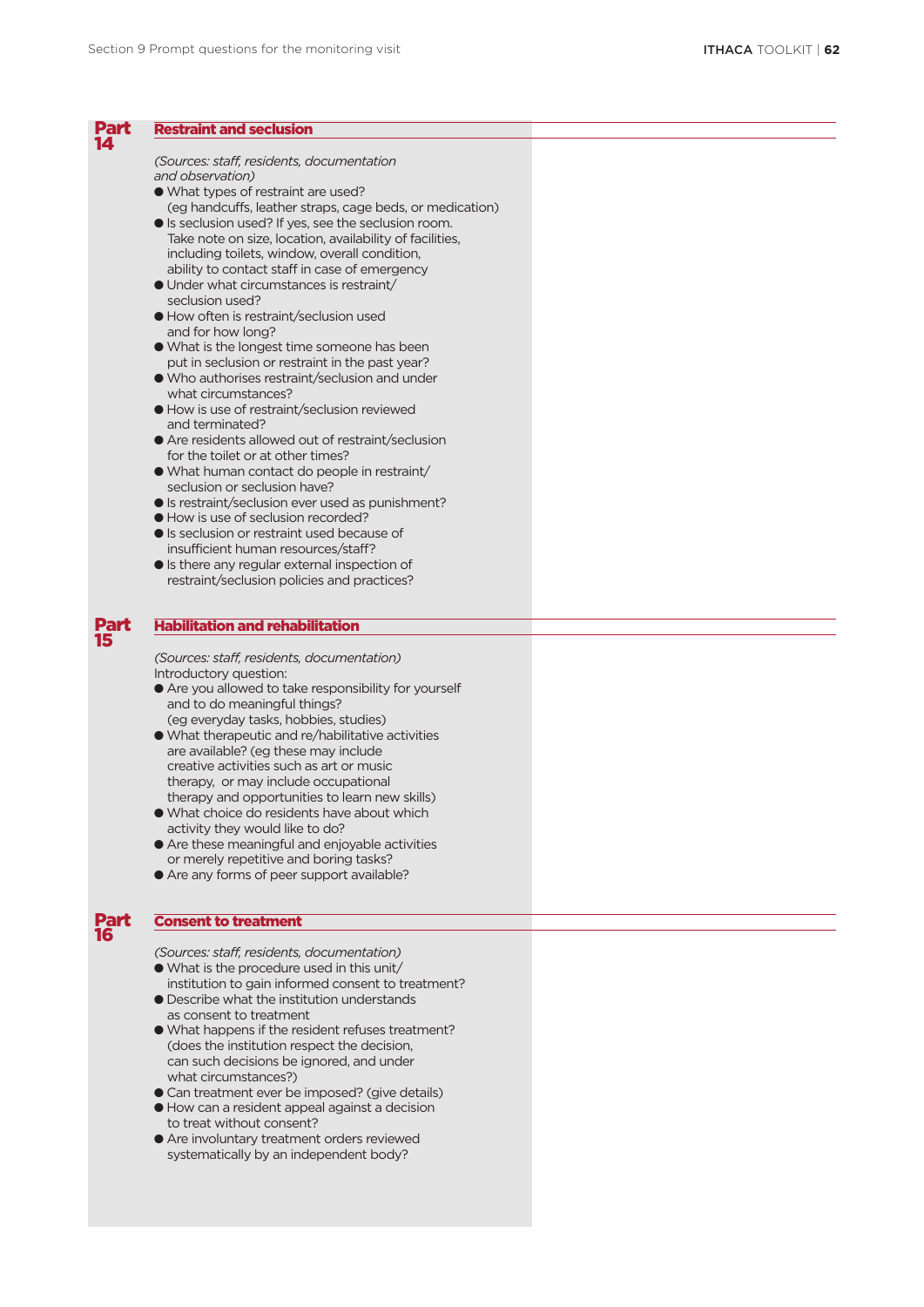| Part<br>17  | <b>Access to physical health care</b>                                          |  |
|-------------|--------------------------------------------------------------------------------|--|
|             |                                                                                |  |
|             | (Sources: residents and staff)                                                 |  |
|             | ● Are there any difficulties in getting physical                               |  |
|             | health care for those who require it?                                          |  |
|             | • What have been the most important physical                                   |  |
|             | health problems in the last year?                                              |  |
|             | • Do residents have access to regular physical<br>health care check ups?       |  |
|             | • What happens when residents need                                             |  |
|             | specialised physical healthcare assistance?                                    |  |
|             | • Who pays for physical health care costs?                                     |  |
|             | • What expenses must the residents cover                                       |  |
|             | and is this affordable?                                                        |  |
|             | • What happens to residents who can't                                          |  |
|             | cover these expenses?                                                          |  |
|             | • Are there other barriers to accessing                                        |  |
|             | physical healthcare?                                                           |  |
|             |                                                                                |  |
| <b>Part</b> | <b>Access to mental health services</b>                                        |  |
| 18          |                                                                                |  |
|             | (Sources: residents and staff)                                                 |  |
|             | • Can residents see a psychiatrist or other                                    |  |
|             | mental health professional when they want?                                     |  |
|             | ● How often does a resident usually meet with                                  |  |
|             | a psychiatrist or mental health professional?                                  |  |
|             |                                                                                |  |
|             | • About how many hours each week is there                                      |  |
|             | a psychiatrist or mental health professional                                   |  |
|             | present in this unit?                                                          |  |
|             | • Do residents have a choice of psychiatrist<br>or mental health professional? |  |
|             | • How long does a meeting with a psychiatrist                                  |  |
|             | or mental health professional usually last?                                    |  |
|             | • Are these meetings in private?                                               |  |
|             | • What types of assessment and treatment                                       |  |
|             | are available in a mental health crisis?                                       |  |
|             |                                                                                |  |
| Part        | <b>Access to general practitioners/</b>                                        |  |
| 19          | family physicians                                                              |  |
|             |                                                                                |  |
|             | (Sources: residents and staff)                                                 |  |
|             | • Can residents see a general practitioner of their                            |  |
|             | choice when they need?                                                         |  |
|             | • What sort of training does the general                                       |  |
|             | practitioner have in dealing with the health care                              |  |
|             | needs of people with mental health problems?                                   |  |
|             | • What sort of training does the general practitioner                          |  |
|             | have in dealing with the health care needs                                     |  |
|             | of people with intellectual disabilities?                                      |  |
|             |                                                                                |  |
| Part        | <b>Access to nurses and care staff</b>                                         |  |
| 20          |                                                                                |  |
|             | (Sources: residents and staff)                                                 |  |
|             | • Can residents see a nurse or member of the care                              |  |
|             | staff when they want?<br>• Do nurses and care staff have specialist training   |  |
|             | in mental health care?                                                         |  |
|             | ● What is the general quality of care given by                                 |  |
|             | nurses and care staff?                                                         |  |
|             | ● How therapeutic and person-centred are the                                   |  |
|             | attitudes of the nurses and care staff?                                        |  |
|             | • About how many hours each week is there                                      |  |
|             | a qualified nurse present in this unit?                                        |  |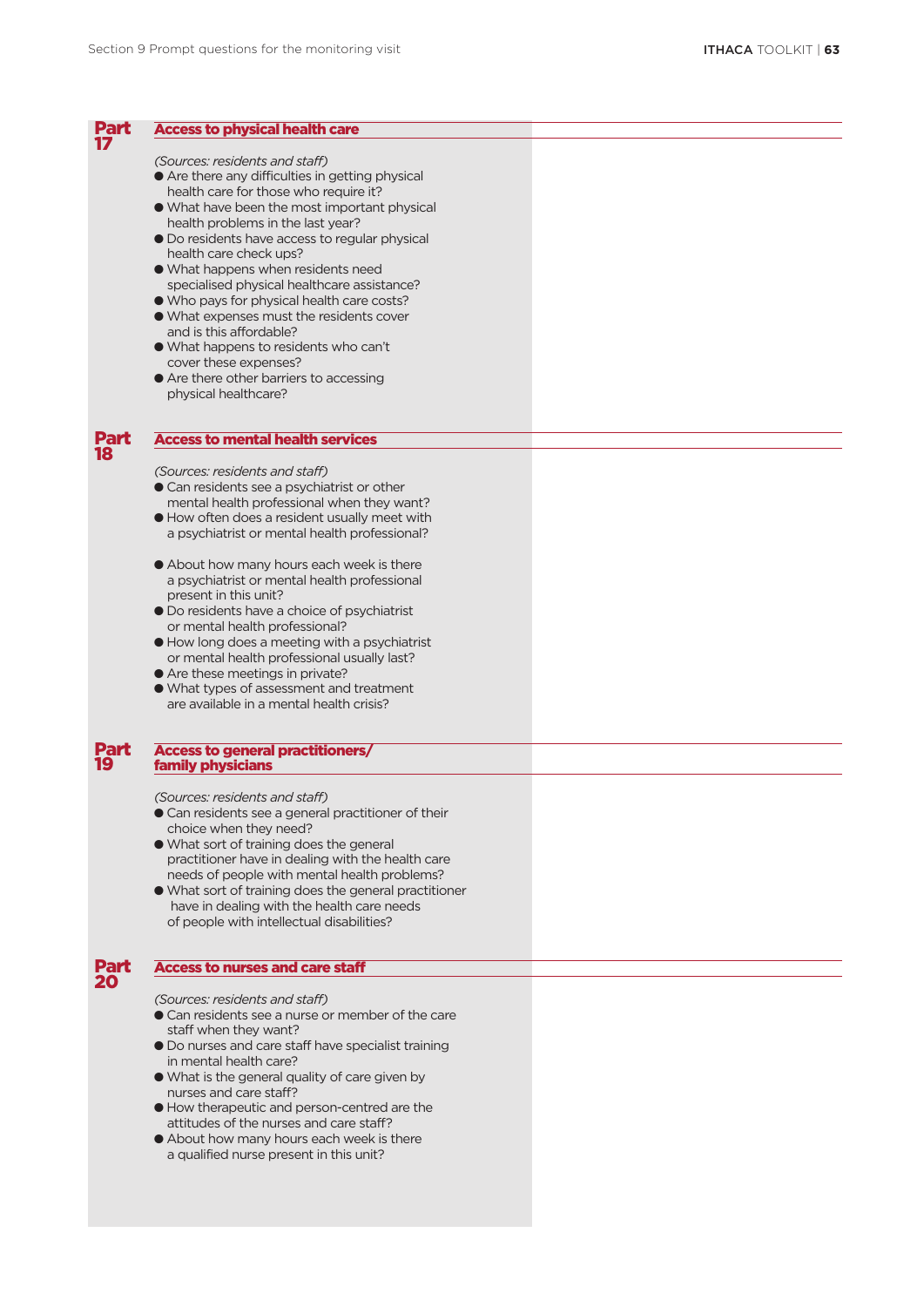| Part              | <b>Access to therapies</b>                                                                          |  |
|-------------------|-----------------------------------------------------------------------------------------------------|--|
| 21                |                                                                                                     |  |
|                   | (Sources: residents and staff)                                                                      |  |
|                   | • Can residents see a psychological therapist?                                                      |  |
|                   | • Can residents see a psychological therapist of                                                    |  |
|                   | their choice?                                                                                       |  |
|                   | • Can residents see a social worker/social therapist                                                |  |
|                   | of their choice?                                                                                    |  |
|                   | ● Can residents see an occupational therapist                                                       |  |
|                   | of their choice?                                                                                    |  |
|                   |                                                                                                     |  |
|                   |                                                                                                     |  |
| Part              | <b>Health records</b>                                                                               |  |
| 22                |                                                                                                     |  |
|                   | (Sources: residents, staff, documentation)                                                          |  |
|                   | • Are case notes comprehensive, ordered                                                             |  |
|                   | and intelligible?                                                                                   |  |
|                   | • Are they appropriately confidential?                                                              |  |
|                   | • Are case records freely available to those who                                                    |  |
|                   | need to access them, including residents?                                                           |  |
|                   |                                                                                                     |  |
|                   |                                                                                                     |  |
| <b>Part</b><br>23 | <b>Physical health promotion</b><br>and physical liness prevention                                  |  |
|                   |                                                                                                     |  |
|                   | (Sources: residents, staff, documentation)                                                          |  |
|                   | • Do residents have access to the appropriate                                                       |  |
|                   | quality of health promotion and illness prevention                                                  |  |
|                   | services, taking into account the high levels of                                                    |  |
|                   | physical illness among people with mental health                                                    |  |
|                   | problems (eg vaccinations, diabetes checks,                                                         |  |
|                   | mammograms?)                                                                                        |  |
|                   | ● Are residents weighed on admission                                                                |  |
|                   | and regularly thereafter?                                                                           |  |
|                   | • Are there accessible facilities for physical exercise?                                            |  |
|                   | • Are there barriers to using such facilities?                                                      |  |
|                   | • Do regular physical health checks take place                                                      |  |
|                   | to detect cancer?                                                                                   |  |
|                   |                                                                                                     |  |
| <b>Part</b>       | <b>Medication for mental and physical conditions</b>                                                |  |
| 24                |                                                                                                     |  |
|                   | (Sources: residents, staff, documentation)                                                          |  |
|                   | • Are prescribed medications regularly available                                                    |  |
|                   | and affordable to residents?                                                                        |  |
|                   | • Are medications administered in accordance                                                        |  |
|                   | with agreed clinical practice guidelines?                                                           |  |
|                   | • Are medications stored appropriately?                                                             |  |
|                   | • Are side effects reported by residents taken                                                      |  |
|                   | seriously by staff and acted upon?                                                                  |  |
|                   | • Are resident preferences for medication acted                                                     |  |
|                   | upon by staff (eg for route of administration)?                                                     |  |
|                   | • Is there any evidence of over-medication of                                                       |  |
|                   | residents to ease management of the institution                                                     |  |
|                   | rather than for an individual's personal benefit?                                                   |  |
|                   | (eg observe physical side effects of some                                                           |  |
|                   | medications - are people drowsy drooling,                                                           |  |
|                   | unable to communicate, shuffling)                                                                   |  |
|                   | • Is there any evidence that staff on duty are                                                      |  |
|                   | given too much discretion in using medication?                                                      |  |
|                   | (eg in the use of sedating 'as required'                                                            |  |
|                   | medications)                                                                                        |  |
|                   | • What happens when a resident does not want to                                                     |  |
|                   | take their medication?                                                                              |  |
|                   | • Is there a written record of residents' treatment                                                 |  |
|                   | and dosages?                                                                                        |  |
|                   | • Is the dosage appropriate to the clinical condition<br>and not given for the convenience of staff |  |
|                   | or for punishment of the residents?                                                                 |  |
|                   |                                                                                                     |  |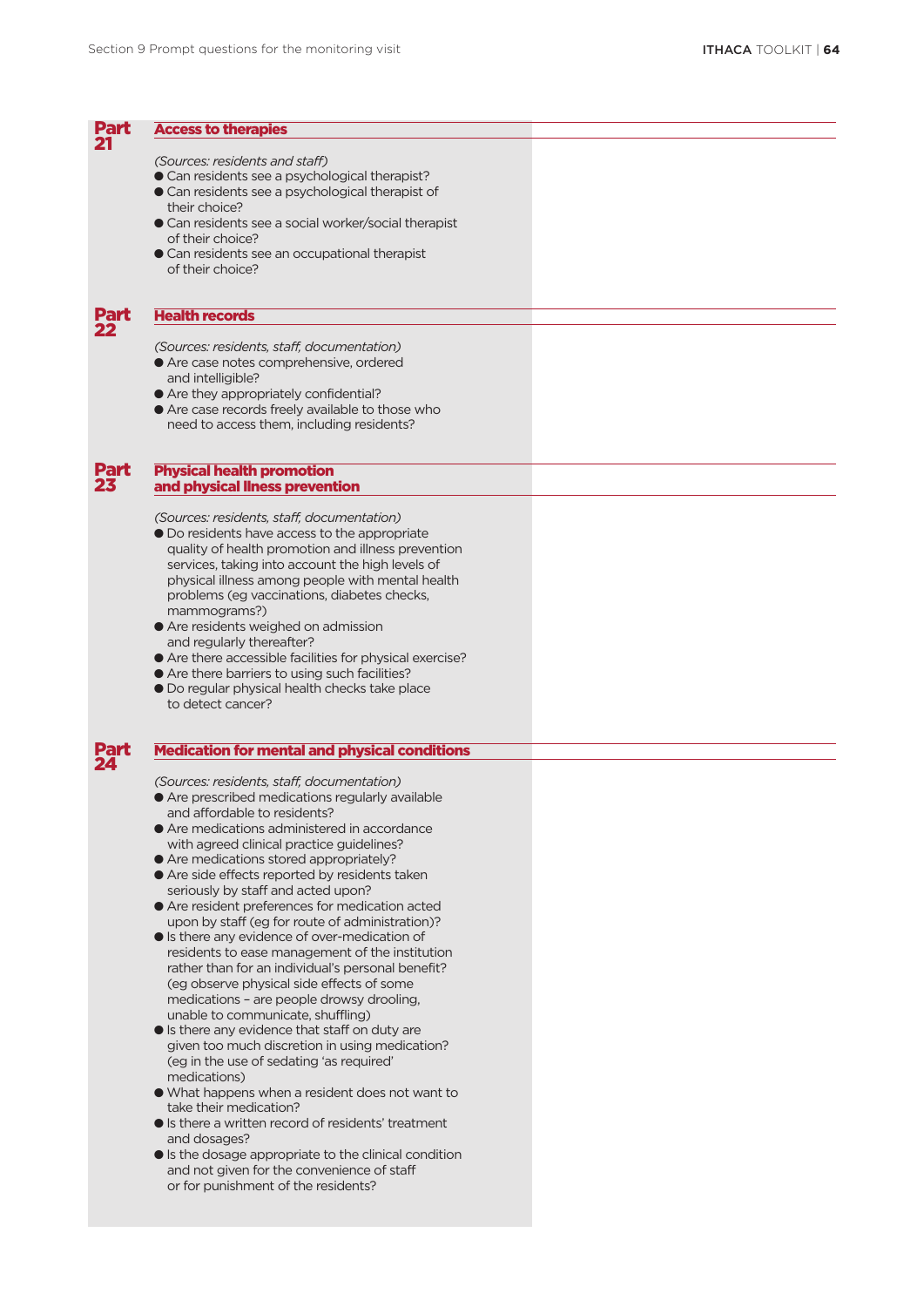| Part        | <b>Physical health assessment on admission</b>                                       |  |
|-------------|--------------------------------------------------------------------------------------|--|
| 25          |                                                                                      |  |
|             | (Sources: residents, staff, documentation)                                           |  |
|             | Introductory question:                                                               |  |
|             | ● Was your physical health condition examined                                        |  |
|             | when you came here?                                                                  |  |
|             | • Is a resident's physical health assessment routinely                               |  |
|             | undertaken upon admission and on the basis                                           |  |
|             | of informed consent?<br>• Who performs this assessment?                              |  |
|             | • Are the findings of the assessment                                                 |  |
|             | and any treatment implications clearly                                               |  |
|             | explained to the resident?                                                           |  |
|             | • Is this medical assessment performed with due                                      |  |
|             | respect to gender, cultural                                                          |  |
|             | and religious background?                                                            |  |
|             | • What happens if a resident refuses<br>the examination?                             |  |
|             |                                                                                      |  |
|             |                                                                                      |  |
| Part        | <b>Diagnosis (physical and mental)</b>                                               |  |
| 26          |                                                                                      |  |
|             | (Sources: residents, staff, documentation)                                           |  |
|             | • Do qualified practitioners undertake an<br>assessment leading to a physical health |  |
|             | diagnosis?                                                                           |  |
|             | • Do qualified practitioners undertake an                                            |  |
|             | assessment leading to a mental health                                                |  |
|             | diagnosis?                                                                           |  |
|             |                                                                                      |  |
| <b>Part</b> | <b>Electro-Convulsive Therapy (ECT)</b>                                              |  |
|             |                                                                                      |  |
|             | (Sources: residents, staff, documentation)                                           |  |
|             | • Is ECT given in the institution? If so, for                                        |  |
|             | what reasons?                                                                        |  |
|             | • Is ECT ever given without sedation/anaesthesia/<br>muscle relaxants?               |  |
|             | • Are the details of each ECT treatment recorded?                                    |  |
|             | • What side effects are reported?                                                    |  |
|             | • Is ECT used in a way that is perceived by                                          |  |
|             | residents as a form of punishment?                                                   |  |
|             | • What happens if a resident refuses ECT?                                            |  |
|             |                                                                                      |  |
| Part        | <b>Alcohol, cigarettes and illegal drugs</b>                                         |  |
| 28          |                                                                                      |  |
|             | (Sources: residents, staff, documentation)                                           |  |
|             | $\bullet$ Is alcohol available to residents on the same                              |  |
|             | basis as in the local community?<br>• Are cigarettes available to residents on the   |  |
|             | same basis as in the local community?                                                |  |
|             | If is attention paid by staff to the use of illegal                                  |  |
|             | drugs by residents?                                                                  |  |
|             | ● What types of assistance/support is available                                      |  |
|             | for residents with:<br>1 Alcohol problems?                                           |  |
|             | 2 Smoking problems?                                                                  |  |
|             | 3 Drug problems?                                                                     |  |
|             |                                                                                      |  |
|             |                                                                                      |  |
| Part<br>29  | <b>Involvement in care plans</b>                                                     |  |
|             | (Sources: residents, staff, documentation)                                           |  |
|             | Introductory question:                                                               |  |
|             | ● How have you participated in the decision-making                                   |  |
|             | and plans regarding your treatment                                                   |  |
|             | and rehabilitation?<br>● Does each resident have his/her own care plan?              |  |
|             | ● How involved are residents in forming their                                        |  |
|             | care plans?                                                                          |  |